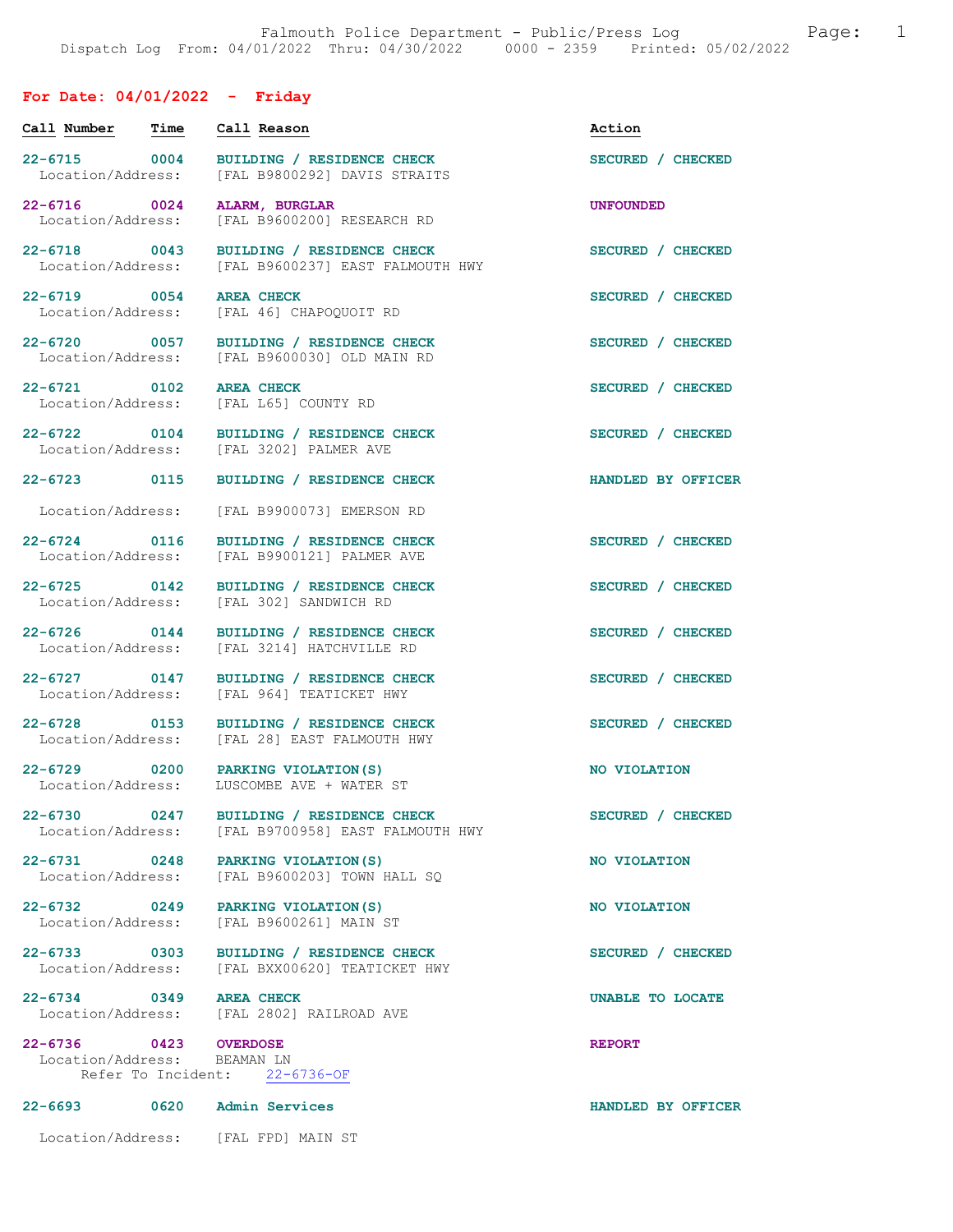| 22-6737 0658 Admin Services   |      |                                                                                                           | HANDLED BY OFFICER     |
|-------------------------------|------|-----------------------------------------------------------------------------------------------------------|------------------------|
|                               |      | Location/Address: [FAL FPD] MAIN ST                                                                       |                        |
| 22-6739 0723                  |      | ALARM, BURGLAR                                                                                            | CANCELLED INCIDENT     |
| Location/Address:             |      | [FAL 1664] WEST FALMOUTH HWY                                                                              |                        |
| 22-6741 0807                  |      | Admin Services                                                                                            | HANDLED BY OFFICER     |
|                               |      | Location/Address: [FAL FPD] MAIN ST                                                                       |                        |
| 22-6745 0923 ASSIST CITIZEN   |      |                                                                                                           | HANDLED BY OFFICER     |
|                               |      | Location/Address: [FAL B9600070] SCRANTON AVE                                                             |                        |
| 22-6746 0933 ABANDONED MV     |      | Location/Address: [FAL B9600271] PINE VALLEY DR                                                           | SECURED / CHECKED      |
| 22-6747 0938 ABANDONED MV     |      | Location/Address: BUZZARDS BAY AVE                                                                        | <b>CITATION ISSUED</b> |
|                               |      | 22-6750 1016 BUILDING / RESIDENCE CHECK                                                                   | HANDLED BY OFFICER     |
|                               |      | Location/Address: [FAL B9600026] GIFFORD EXT ST<br>Refer To Incident: 22-6750-OF                          |                        |
| 22-6755 1045 ABANDONED MV     |      | Location/Address: [FAL 1544] MENAUHANT RD                                                                 | HANDLED BY PARTY       |
| 22-6754 1103 CHECK WELFARE    |      |                                                                                                           | HANDLED BY OFFICER     |
|                               |      | Location/Address: OLD BARNSTABLE RD                                                                       |                        |
| 22-6756 1113 ASSIST CITIZEN   |      |                                                                                                           | HANDLED BY OFFICER     |
|                               |      | Location/Address: [FAL 1920] DAVIS STRAITS                                                                |                        |
| 22-6757 1140 Admin Services   |      |                                                                                                           | HANDLED BY OFFICER     |
|                               |      | Location/Address: [FAL FPD] MAIN ST                                                                       |                        |
| 22-6758 1145 UNWANTED GUEST   |      |                                                                                                           | HANDLED BY OFFICER     |
| Location/Address: CENTRAL AVE |      |                                                                                                           |                        |
| 22-6759 1153 ABANDONED 911    |      |                                                                                                           | HANDLED BY OFFICER     |
|                               |      | Location/Address: [FAL 188] KATHARINE LEE BATES                                                           |                        |
|                               |      | 22-6761 1205 ID Theft / Fraud<br>Location/Address: [FAL B9700550] MBL ST<br>Refer To Incident: 22-6761-OF | <b>REPORT</b>          |
| 22-6760 1209                  |      | <b>CHECK WELFARE</b>                                                                                      | HANDLED BY OFFICER     |
|                               |      | Location/Address: [FAL BXX00190] DAVIS STRAITS                                                            |                        |
| 22-6763 1312 CHECK WELFARE    |      |                                                                                                           | HANDLED BY OFFICER     |
| Location/Address: BONNIE LN   |      |                                                                                                           |                        |
|                               |      | 22-6765 1401 FOLLOW UP INVESTIGATION                                                                      | HANDLED BY OFFICER     |
|                               |      | Location/Address: [FAL FPD] MAIN ST                                                                       |                        |
| $22 - 6767$                   | 1431 | <b>ASSIST CITIZEN</b>                                                                                     | HANDLED BY OFFICER     |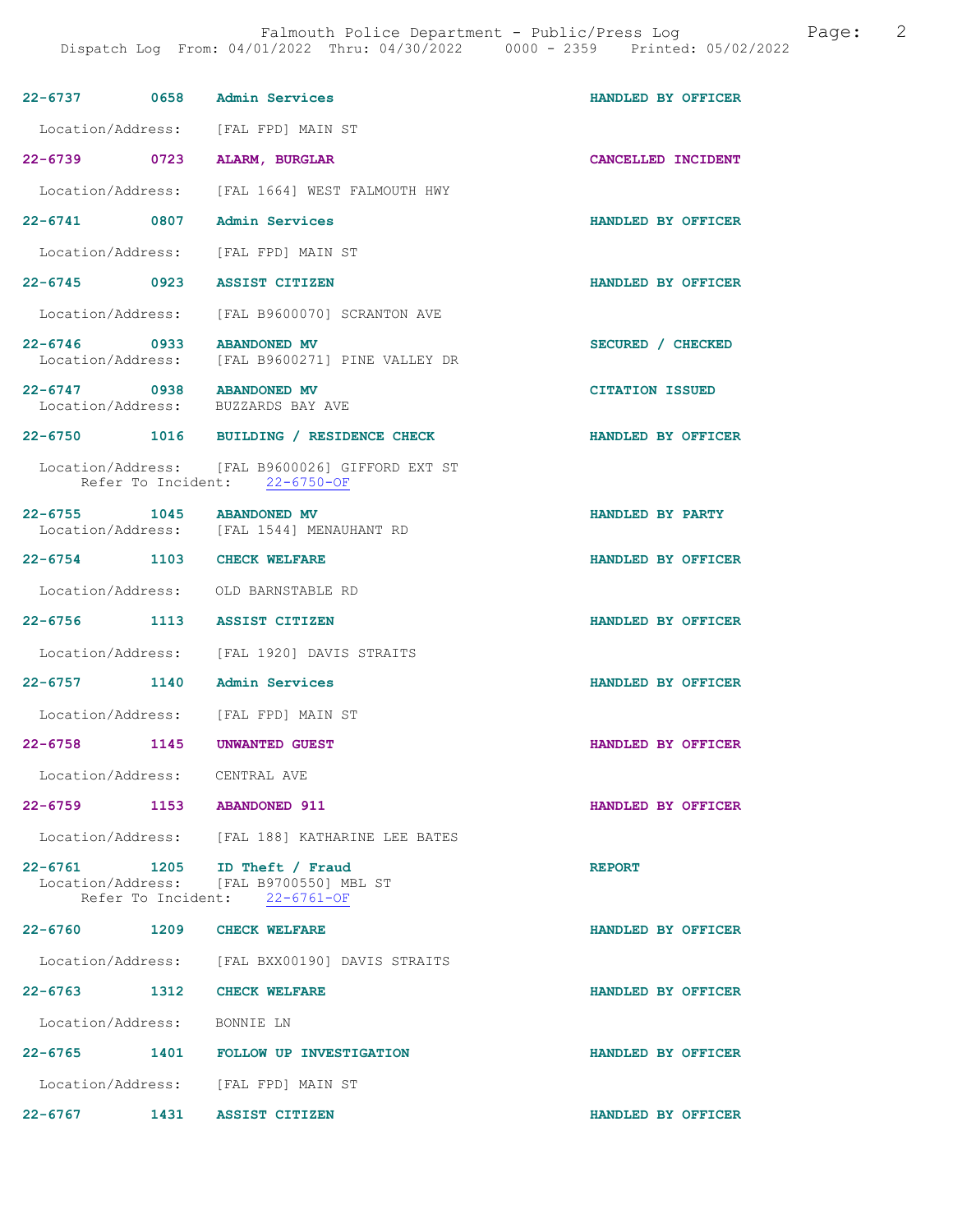|                                              |                  | Falmouth Police Department - Public/Press Log<br>Dispatch Log From: 04/01/2022 Thru: 04/30/2022 0000 - 2359 Printed: 05/02/2022     |                    | Page: | 3 |
|----------------------------------------------|------------------|-------------------------------------------------------------------------------------------------------------------------------------|--------------------|-------|---|
| Location/Address:                            |                  | [FAL B9600069] TER HEUN DR                                                                                                          |                    |       |   |
| $22 - 6769$                                  | 1505             | <b>CHECK WELFARE</b>                                                                                                                | UNABLE TO LOCATE   |       |   |
|                                              |                  | Location/Address: [FAL BXX00172] SANDWICH RD                                                                                        |                    |       |   |
| 22-6768 1507 AREA CHECK                      |                  |                                                                                                                                     | HANDLED BY OFFICER |       |   |
|                                              |                  | Location/Address: [FAL L102] OYSTER POND RD                                                                                         |                    |       |   |
| 22-6772 1554                                 |                  | <b>ANIMAL COMPLAINT</b>                                                                                                             | HANDLED BY OFFICER |       |   |
| Location/Address:                            |                  | HUDSON ST                                                                                                                           |                    |       |   |
| $22 - 6777$                                  |                  | 1713 ERRATIC MV<br>Location/Address: [FAL 2802] RAILROAD AVE                                                                        | <b>REF OTHER</b>   |       |   |
|                                              |                  | 22-6778 1733 FOLLOW UP INVESTIGATION                                                                                                | HANDLED BY OFFICER |       |   |
| Location/Address:                            |                  | RAFFI AVE                                                                                                                           |                    |       |   |
|                                              |                  | 22-6779 1808 BUILDING / RESIDENCE CHECK                                                                                             | HANDLED BY OFFICER |       |   |
|                                              |                  | Location/Address: [FAL B9600085] EAST FALMOUTH HWY                                                                                  |                    |       |   |
| $22 - 6780$<br>Location/Address:             |                  | 1831 ALARM, BURGLAR<br>BEECHWOOD RD                                                                                                 | SECURED / CHECKED  |       |   |
| 22-6694 1902 Admin Services                  |                  |                                                                                                                                     | HANDLED BY OFFICER |       |   |
| Location/Address:                            |                  | [FAL FPD] MAIN ST                                                                                                                   |                    |       |   |
| 22-6782 1906                                 |                  | ALARM, BURGLAR                                                                                                                      | CANCELLED INCIDENT |       |   |
| Location/Address:                            |                  | [FAL 3340] CUMLODEN DR                                                                                                              |                    |       |   |
| $22 - 6783$                                  | 1921             | ALARM, BURGLAR                                                                                                                      | CANCELLED INCIDENT |       |   |
|                                              |                  | Location/Address: [FAL 1743] WATER ST                                                                                               |                    |       |   |
| $22 - 6784$ 2046                             |                  | SUICIDE ATTEMPT / THREAT                                                                                                            | HANDLED BY OFFICER |       |   |
| Location/Address:                            |                  | TERRY LOU AVE                                                                                                                       |                    |       |   |
| 22-6785 2051 ERRATIC MV<br>Location/Address: |                  | [FAL 2909] TEATICKET HWY                                                                                                            | UNABLE TO LOCATE   |       |   |
| 22-6786 2059                                 |                  | <b>AREA CHECK</b><br>Location/Address: FRESH POND RD                                                                                | <b>UNFOUNDED</b>   |       |   |
| $22 - 6788$                                  | Arrest:          | 2110 DISTURBANCE / DISORDERLY<br>Location/Address: [FAL 964] TEATICKET HWY<br>Refer To Arrest: 22-6788-AR<br>DESOUSA, KORY TEIXEIRA | Arrest(s) Made     |       |   |
|                                              | Address:<br>Age: | 14 SHANNONS WAY NORTH FALMOUTH, MA<br>34                                                                                            |                    |       |   |
|                                              | Charges:         | 0UI-LIQUOR OR .08%<br>LICENSE SUSPENDED/REVOKED, OP MV WITH                                                                         |                    |       |   |
| 22-6789 2128 AREA CHECK                      |                  |                                                                                                                                     | HANDLED BY OFFICER |       |   |
| Location/Address:                            |                  | COONAMESSETT CIR                                                                                                                    |                    |       |   |
|                                              |                  | 22-6791 2158 SUICIDE ATTEMPT / THREAT<br>Location/Address: [FAL L8] MENAUHANT RD<br>Refer To Incident: 22-6791-OF                   | <b>REPORT</b>      |       |   |
| 22-6792 2203 CRASH, HIT/RUN                  |                  | Location/Address: MAIN ST + SCRANTON AVE<br>Refer To Accident: 22-6792-AC                                                           | <b>REPORT</b>      |       |   |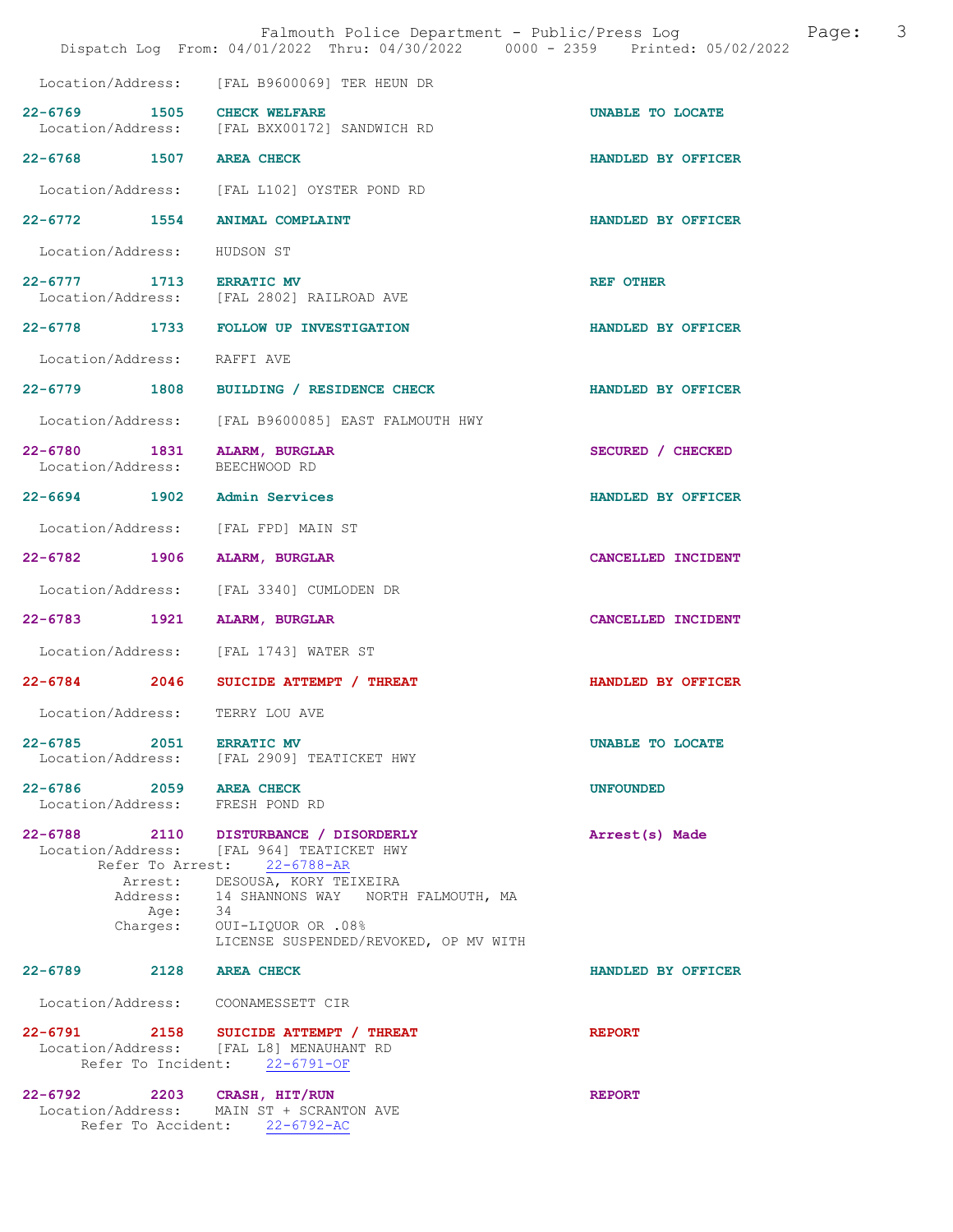| 22-6793<br>Location/Address:     | 2211 | <b>ERRATIC MV</b><br>BARROWS RD            | <b>GONE ON ARRIVAL</b> |                    |
|----------------------------------|------|--------------------------------------------|------------------------|--------------------|
| 22-6794<br>Location/Address:     | 2220 | DISTURBANCE / DISORDERLY<br>MAIN ST        | <b>GONE ON</b>         | <b>ARRIVAL</b>     |
| $22 - 6797$                      | 2309 | <b>AREA CHECK</b>                          |                        | HANDLED BY OFFICER |
| Location/Address:                |      | NOBSKA RD + SHINING SEA BIKE PATH          |                        |                    |
| $22 - 6798$<br>Location/Address: | 2328 | PRIVATE TOW<br>[FAL 187] EAST FALMOUTH HWY | PRIVATE TOW            |                    |
| 22-6799                          | 2339 | <b>BUILDING</b><br><b>RESIDENCE CHECK</b>  | <b>CANCELLED</b>       | <b>TNCTDENT</b>    |
|                                  |      |                                            |                        |                    |

Location/Address: QUISSETT AVE

# For Date: 04/02/2022 - Saturday

| $22 - 6801$                                     | 0018 BUILDING / RESIDENCE CHECK<br>Location/Address: [FAL B9600031] MARAVISTA AVE EXT                                | SECURED / CHECKED |
|-------------------------------------------------|----------------------------------------------------------------------------------------------------------------------|-------------------|
|                                                 | 22-6802 0020 DISTURBANCE / DISORDERLY<br>Location/Address: [FAL BXX00801] QUAKER RD<br>Refer To Incident: 22-6802-OF | <b>REPORT</b>     |
| 22-6803 0022<br>Location/Address:               | BUILDING / RESIDENCE CHECK<br>[FAL 464] LOCUST ST                                                                    | SECURED / CHECKED |
| 22-6804 0035<br>Location/Address:               | BUILDING / RESIDENCE CHECK<br>[FAL B9600260] MAIN ST                                                                 | SECURED / CHECKED |
| 22-6806 0058<br>Location/Address:               | BUILDING / RESIDENCE CHECK<br>[FAL B9700084] TEATICKET HWY                                                           | SECURED / CHECKED |
| $22 - 6807$<br>$\sim$ 0119<br>Location/Address: | BUILDING / RESIDENCE CHECK<br>[FAL 964] TEATICKET HWY                                                                | SECURED / CHECKED |
| 22-6808 0129<br>Location/Address:               | BUILDING / RESIDENCE CHECK<br>[FAL B9800292] DAVIS STRAITS                                                           | SECURED / CHECKED |
| 22-6810 0144<br>Location/Address:               | BUILDING / RESIDENCE CHECK<br>[FAL BXX00272] LOCUST ST                                                               | SECURED / CHECKED |
| 22-6809 0149<br>Location/Address:               | BUILDING / RESIDENCE CHECK<br>[FAL BXX00914] NORTH FALMOUTH HWY                                                      | SECURED / CHECKED |
| 22-6811 0152<br>Location/Address:               | <b>AREA CHECK</b><br>[FAL 1471] RT 151                                                                               | SECURED / CHECKED |
| 22-6812 0154<br>Location/Address:               | <b>AREA CHECK</b><br>[FAL 1471] RT 151                                                                               | SECURED / CHECKED |
| 22-6813 0155<br>Location/Address:               | BUILDING / RESIDENCE CHECK<br>[FAL 302] SANDWICH RD                                                                  | SECURED / CHECKED |
| 22-6815 0215<br>Location/Address:               | BUILDING / RESIDENCE CHECK<br>[FAL 3214] HATCHVILLE RD                                                               | SECURED / CHECKED |
| 22-6816 0218<br>Location/Address:               | BUILDING / RESIDENCE CHECK<br>[FAL 3214] HATCHVILLE RD                                                               | SECURED / CHECKED |
| 22-6817 0220<br>Location/Address:               | BUILDING / RESIDENCE CHECK<br>[FAL B9600026] GIFFORD EXT ST                                                          | SECURED / CHECKED |
| 22-6818 0222 PARKING VIOLATION (S)              | Location/Address: [FAL B9600203] TOWN HALL SQ                                                                        | SECURED / CHECKED |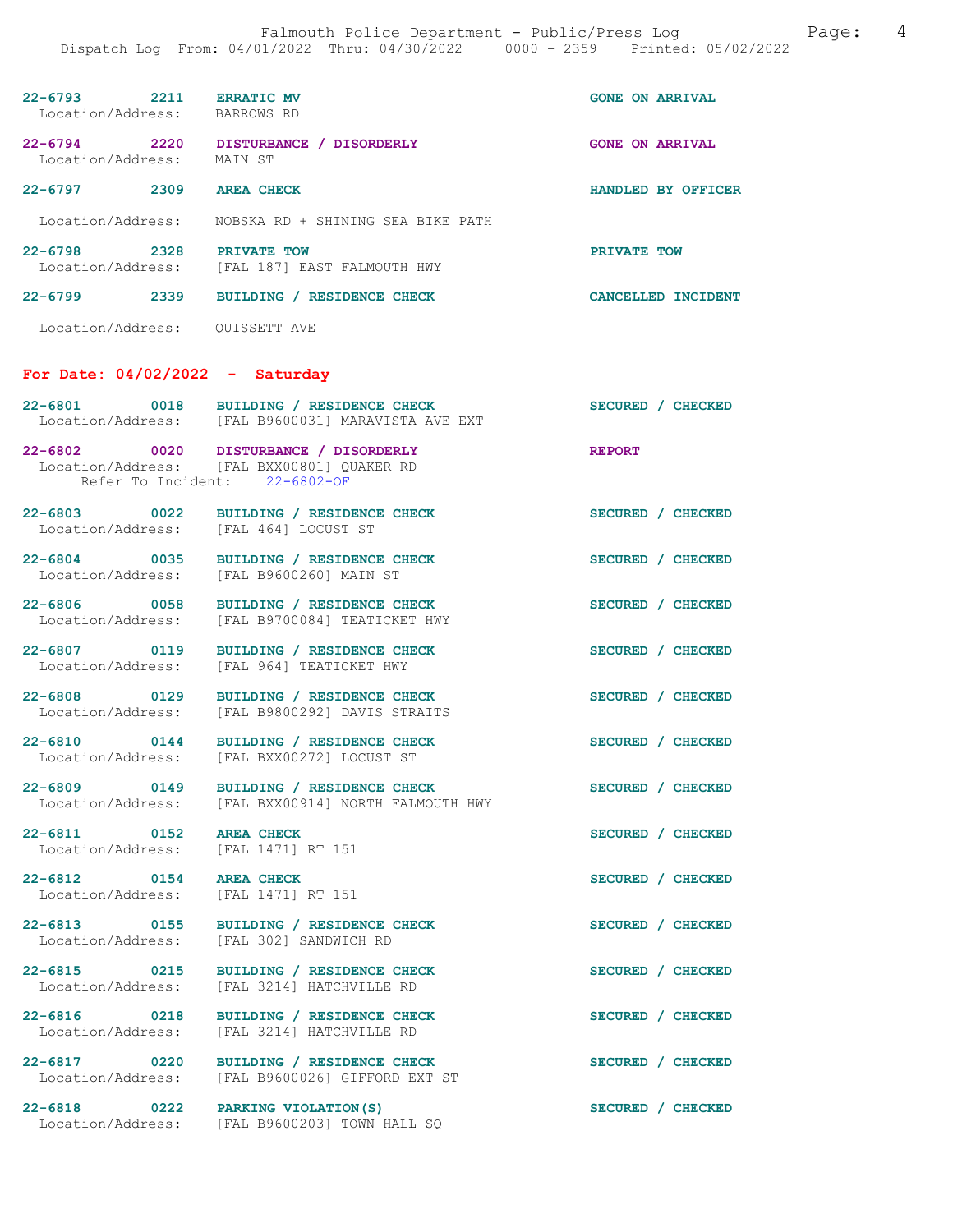| 22-6819 0224 PARKING VIOLATION (S)                               | Location/Address: [FAL B9600261] MAIN ST                                                                                                                                                             | NO VIOLATION           |
|------------------------------------------------------------------|------------------------------------------------------------------------------------------------------------------------------------------------------------------------------------------------------|------------------------|
| 22-6820 0242                                                     | UNWANTED GUEST                                                                                                                                                                                       | HANDLED BY OFFICER     |
| Location/Address:                                                | DORAN DR                                                                                                                                                                                             |                        |
| 22-6821<br>Location/Address:                                     | 0305 PARKING VIOLATION (S)<br>WATER ST + LUSCOMBE AVE                                                                                                                                                | NO VIOLATION           |
| 22-6822 0313 ALARM, BURGLAR<br>Location/Address:                 | EDGEWATER DR WEST                                                                                                                                                                                    | <b>UNFOUNDED</b>       |
| 22-6773 0620 Admin Services                                      |                                                                                                                                                                                                      | HANDLED BY OFFICER     |
| Location/Address: [FAL FPD] MAIN ST                              |                                                                                                                                                                                                      |                        |
| $22 - 6823$<br>0636                                              | <b>Admin Services</b>                                                                                                                                                                                | HANDLED BY OFFICER     |
| Location/Address:                                                | [FAL FPD] MAIN ST                                                                                                                                                                                    |                        |
| 22-6824 0704 ASSIST CITIZEN                                      |                                                                                                                                                                                                      | HANDLED BY OFFICER     |
| Location/Address:                                                | [FAL B9600003] SCRANTON AVE                                                                                                                                                                          |                        |
| $\overline{0740}$<br>$22 - 6829$<br>Location/Address:            | Water Complaint<br>ELIZABETH JEAN DR                                                                                                                                                                 | NOTIFICATION MADE      |
| 22-6830 0815                                                     | DISTURBANCE / DISORDERLY                                                                                                                                                                             | HANDLED BY OFFICER     |
| Location/Address:                                                | SANDWICH RD                                                                                                                                                                                          |                        |
| 22-6831 0826 ASSIST CITIZEN                                      | Location/Address: [FAL 3162] PALMER AVE<br>Refer To Incident: 22-6831-OF                                                                                                                             | <b>REPORT</b>          |
| 22-6833 0959 Water Complaint                                     |                                                                                                                                                                                                      | NOTIFICATION MADE      |
| Location/Address:                                                | CROWELL RD                                                                                                                                                                                           |                        |
| $22 - 6834$                                                      | 1010 FOLLOW UP INVESTIGATION                                                                                                                                                                         | HANDLED BY OFFICER     |
| Location/Address:                                                | SEACOAST SHORES BLVD                                                                                                                                                                                 |                        |
| $22 - 6835$<br>1015                                              | <b>WARRANT SERVICE</b><br>Location/Address: SEACOAST SHORES BLVD + BAYSIDE DR<br>Refer To Arrest: 22-6835-AR<br>Arrest: KNIPPEL, STEPHEN WILLIAM<br>Address: 279 SEACOAST SHORES BLVD E FALMOUTH, MA | Arrest(s) Made         |
|                                                                  | Age: 29<br>Charges: ARREST WARRANT SERVICE                                                                                                                                                           |                        |
| 22-6669 1020 PRESERVE PEACE                                      |                                                                                                                                                                                                      | CANCELLED INCIDENT     |
| Location/Address: SEACOAST SHORES BLVD                           |                                                                                                                                                                                                      |                        |
| 22-6837 1030 ASSIST CITIZEN                                      |                                                                                                                                                                                                      | HANDLED BY OFFICER     |
|                                                                  | Location/Address: [FAL 1735] VILLAGE COMMON DR                                                                                                                                                       |                        |
| 22-6839                                                          | 1038 Admin Services                                                                                                                                                                                  | HANDLED BY OFFICER     |
| Location/Address: [FAL FPD] MAIN ST                              |                                                                                                                                                                                                      |                        |
| 22-6842 1100 DEAD ON ARRIVAL<br>Location/Address: KARYN JANE AVE | Refer To Incident: 22-6842-OF                                                                                                                                                                        | <b>REPORT</b>          |
| $22 - 6845$<br>Vicinity of: RT 28 SOUTH                          | 1134 OTHER TRAFFIC                                                                                                                                                                                   | <b>CITATION ISSUED</b> |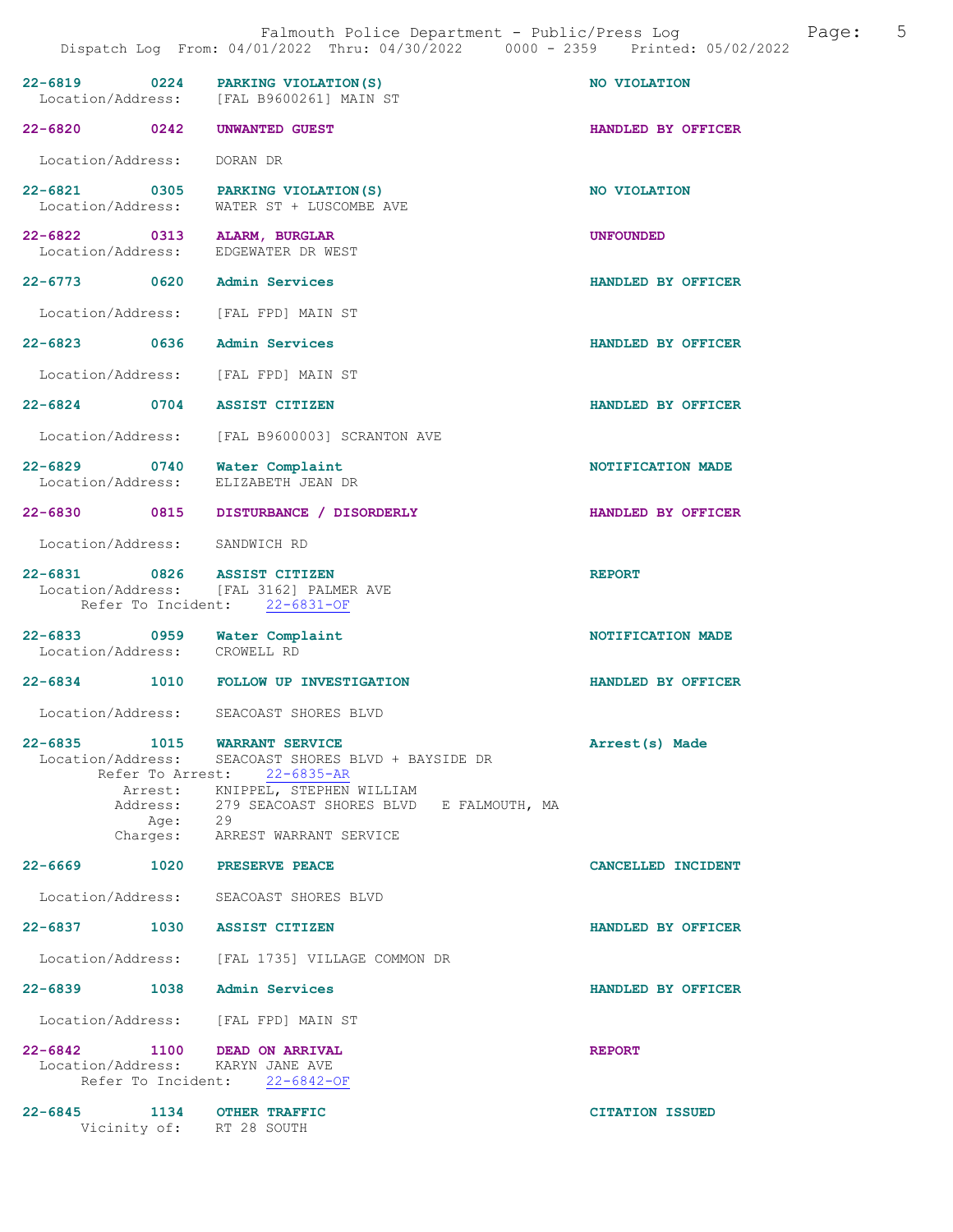| 22-6846 1137 Admin Services                                               |                                                                                                             | HANDLED BY OFFICER |
|---------------------------------------------------------------------------|-------------------------------------------------------------------------------------------------------------|--------------------|
|                                                                           | Location/Address: [FAL BXX00810] MAIN ST                                                                    |                    |
| 22-6850 1220 B & E RESIDENT<br>Location/Address:                          | JAE RD                                                                                                      | SECURED / CHECKED  |
| 22-6851 1330 ANIMAL COMPLAINT                                             |                                                                                                             | REF ANIMAL CONTROL |
| Location/Address: GROVE ST                                                |                                                                                                             |                    |
|                                                                           | 22-6852 1348 DISTURBANCE / DISORDERLY                                                                       | HANDLED BY OFFICER |
| Location/Address: KING ST                                                 |                                                                                                             |                    |
| 22-6856 1625 CHECK WELFARE                                                | Location/Address: WOODS HOLE RD + LESLIE ST                                                                 | UNABLE TO LOCATE   |
| 22-6857 1639 RECOVERED PROPERTY                                           |                                                                                                             | HANDLED BY OFFICER |
|                                                                           | Location/Address: [FAL 46] CHAPOOUOIT RD                                                                    |                    |
| 22-6859 1749 ID Theft / Fraud<br>Location/Address: FISHER RD              | Refer To Incident: 22-6859-OF                                                                               | <b>REPORT</b>      |
| Location/Address: MARTIN RD                                               | 22-6860 1750 DIRT BIKE / ATV COMPLAINT                                                                      | NOTIFICATION MADE  |
| 22-6861 1800 Admin Services                                               |                                                                                                             | HANDLED BY OFFICER |
| Location/Address: [FAL FPD] MAIN ST                                       |                                                                                                             |                    |
| 22-6863 1901 Admin Services                                               |                                                                                                             | HANDLED BY OFFICER |
|                                                                           | Location/Address: [FAL BXX00810] MAIN ST                                                                    |                    |
|                                                                           | 22-6864 1940 FOLLOW UP INVESTIGATION                                                                        | HANDLED BY OFFICER |
|                                                                           | Location/Address: [FAL 964] TEATICKET HWY                                                                   |                    |
| 22-6866 1945                                                              | <b>CRASH</b><br>Location/Address: OLD BARNSTABLE RD + EAST FALMOUTH HWY<br>Refer To Accident: 22-6866-AC    | <b>REPORT</b>      |
|                                                                           | 22-6867 2004 LOUD MUSIC / PARTY / NOISES                                                                    | HANDLED BY OFFICER |
| Location/Address: COTTONTAIL CIR                                          |                                                                                                             |                    |
| 22-6869 2028 FIREWORKS COMPLAINT<br>Location/Address: FALMOUTH HEIGHTS RD |                                                                                                             | UNABLE TO LOCATE   |
| 22-6871 2048 CRASH                                                        | Location/Address: [FAL 964] TEATICKET HWY<br>Refer To Accident: 22-6871-AC<br>Refer To Incident: 22-6871-OF | <b>REPORT</b>      |
| 22-6872 2118 ABANDONED 911                                                |                                                                                                             | HANDLED BY OFFICER |
|                                                                           | Location/Address: [FAL B9600093] SCRANTON AVE                                                               |                    |
| 22-6874 2133                                                              | <b>CRASH</b><br>Location/Address: TEATICKET HWY + FIGUERIDO WAY<br>Refer To Accident: 22-6874-AC            | <b>REPORT</b>      |
| 22-6876 2146 ALARM, BURGLAR<br>Location/Address:                          | [FAL B9700681] SHOREWOOD DR                                                                                 | SECURED / CHECKED  |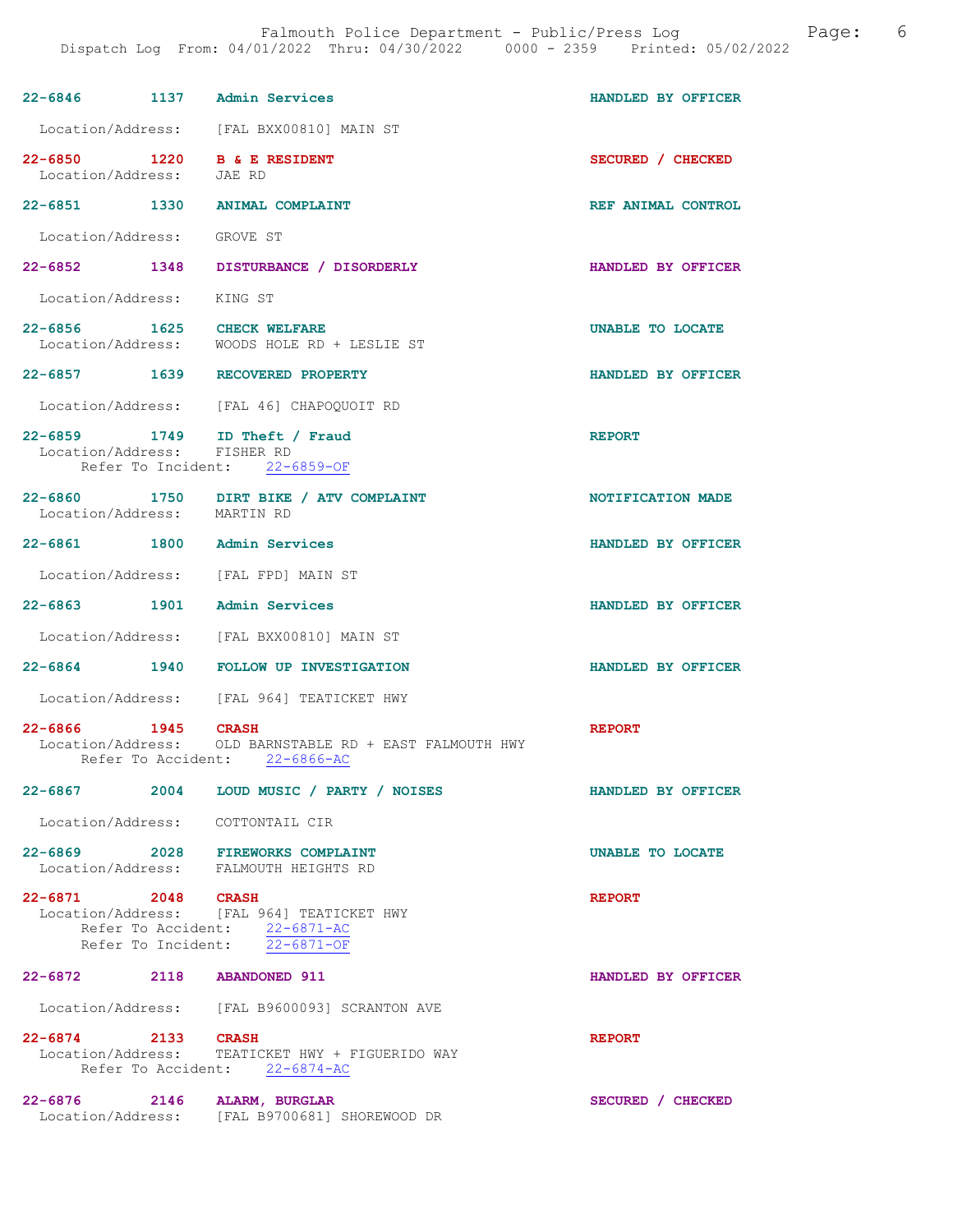|                                                        |      | Falmouth Police Department - Public/Press Log Cage:<br>Dispatch Log From: 04/01/2022 Thru: 04/30/2022 0000 - 2359 Printed: 05/02/2022 |                    | 7 |
|--------------------------------------------------------|------|---------------------------------------------------------------------------------------------------------------------------------------|--------------------|---|
|                                                        |      | 22-6877 2155 LOUD MUSIC / PARTY / NOISES HANDLED BY OFFICER                                                                           |                    |   |
|                                                        |      | Location/Address: [FAL 1660] MAIN ST                                                                                                  |                    |   |
| 22-6878 2208 AREA CHECK                                |      | Location/Address: OWLS NEST RD                                                                                                        | <b>UNFOUNDED</b>   |   |
| 22-6880 2256 AREA CHECK                                |      |                                                                                                                                       | HANDLED BY OFFICER |   |
|                                                        |      | Location/Address: FRESH POND RD                                                                                                       |                    |   |
|                                                        |      | 22-6881 2312 ALARM, BURGLAR<br>Location/Address: [FAL 2107] HARMONY ST                                                                | <b>UNFOUNDED</b>   |   |
|                                                        |      | 22-6882 2326 Admin Services                                                                                                           | HANDLED BY OFFICER |   |
|                                                        |      | Location/Address: [FAL FPD] MAIN ST                                                                                                   |                    |   |
|                                                        |      | 22-6884 2342 SUSPICIOUS PERSON(S)<br>Location/Address: [FAL FPD] MAIN ST                                                              | HANDLED BY PARTY   |   |
|                                                        |      | For Date: $04/03/2022 -$ Sunday                                                                                                       |                    |   |
|                                                        |      | 22-6885 0009 RECOVERED PROPERTY                                                                                                       | HANDLED BY OFFICER |   |
|                                                        |      | Location/Address: PRISCILLA ST                                                                                                        |                    |   |
| Location/Address:                                      |      | 22-6886 0027 BUILDING / RESIDENCE CHECK<br>[FAL B9600237] EAST FALMOUTH HWY                                                           | SECURED / CHECKED  |   |
|                                                        |      | 22-6887 0046 BUILDING / RESIDENCE CHECK<br>Location/Address: [FAL B9600051] HATCHVILLE RD                                             | SECURED / CHECKED  |   |
| Location/Address:                                      |      | 22-6888 0050 BUILDING / RESIDENCE CHECK<br>[FAL 302] SANDWICH RD                                                                      | SECURED / CHECKED  |   |
|                                                        |      | 22-6889 0102 DISABLED MV<br>Location/Address: HIGHLAND AVE                                                                            | HANDLED BY PARTY   |   |
| 22-6890 0111 AREA CHECK<br>Location/Address: LOCUST ST |      |                                                                                                                                       | SECURED / CHECKED  |   |
|                                                        |      | 22-6891 0123 BUILDING / RESIDENCE CHECK<br>Location/Address: [FAL B9600026] GIFFORD EXT ST                                            | SECURED / CHECKED  |   |
| 22-6892 0128                                           |      | PARKING VIOLATION(S)<br>Location/Address: [FAL B9600261] MAIN ST                                                                      | NO VIOLATION       |   |
|                                                        |      | 22-6893 0132 PARKING VIOLATION(S)<br>Location/Address: [FAL B9600203] TOWN HALL SO                                                    | NO VIOLATION       |   |
| 22-6895 0132                                           |      | <b>ABANDONED 911</b>                                                                                                                  | HANDLED BY OFFICER |   |
| Location/Address:                                      |      | ELDRED CIR                                                                                                                            |                    |   |
| 22-6894 0133 AREA CHECK<br>Location/Address:           |      | [FAL B0000242] EAST FALMOUTH HWY                                                                                                      | SECURED / CHECKED  |   |
| 22-6896 0135 AREA CHECK<br>Location/Address:           |      | FRESH POND RD                                                                                                                         | SECURED / CHECKED  |   |
|                                                        |      | 22-6897 0142 BUILDING / RESIDENCE CHECK<br>Location/Address: [FAL 1471] RT 151                                                        | SECURED / CHECKED  |   |
|                                                        |      | 22-6898 0150 AREA CHECK<br>Location/Address: [FAL 639] BRICK KILN RD                                                                  | SECURED / CHECKED  |   |
| $22 - 6899$                                            | 0206 | BUILDING / RESIDENCE CHECK                                                                                                            | SECURED / CHECKED  |   |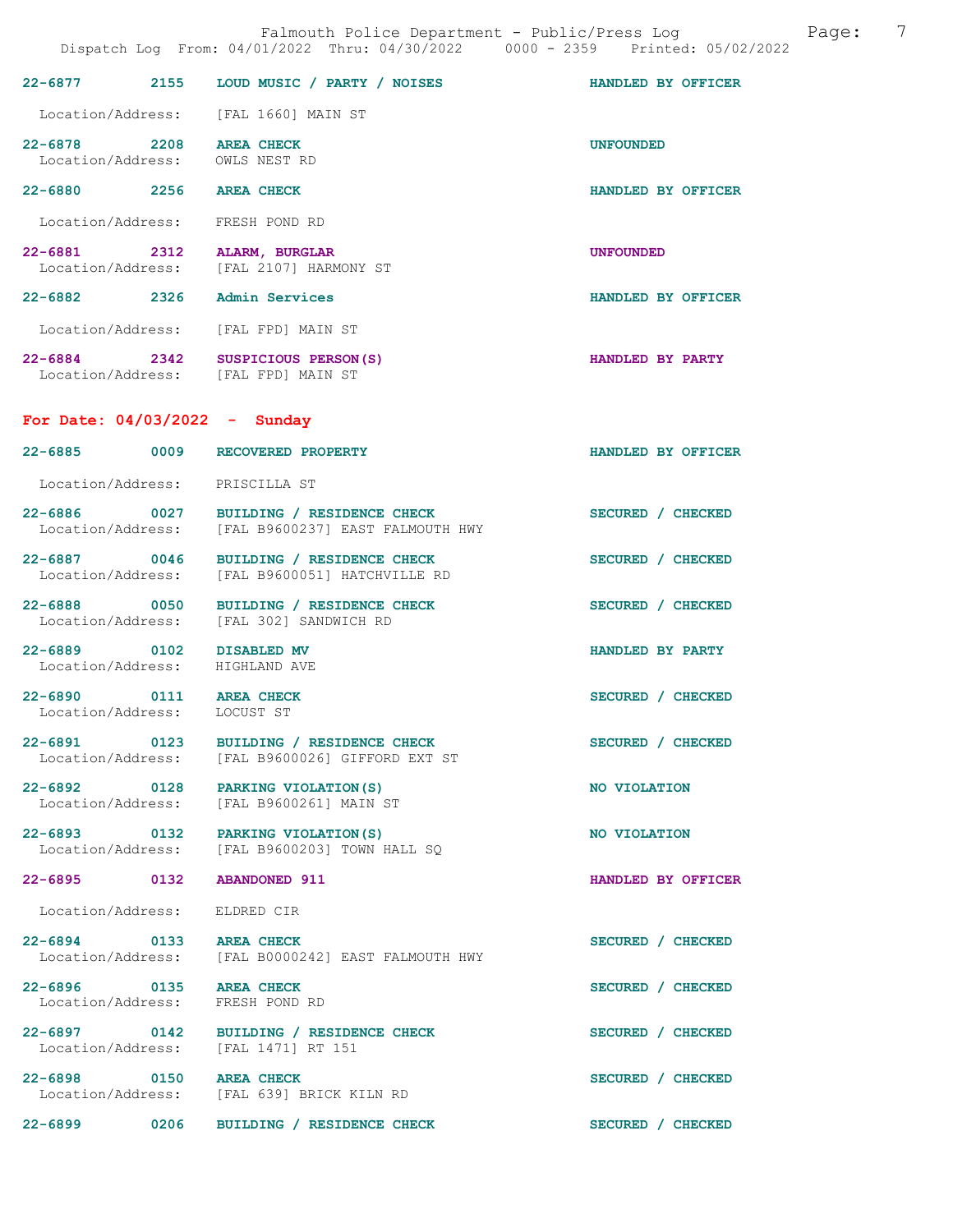| Location/Address: RAILROAD AVE                    | 22-6900 0214 PARKING VIOLATION(S)                                                                                           | NO VIOLATION            |
|---------------------------------------------------|-----------------------------------------------------------------------------------------------------------------------------|-------------------------|
| 22-6902 0613 AREA CHECK                           |                                                                                                                             | HANDLED BY OFFICER      |
|                                                   | Location/Address: [FAL 1737] TEATICKET HWY                                                                                  |                         |
| 22-6903 0641 Admin Services                       |                                                                                                                             | HANDLED BY OFFICER      |
|                                                   | Location/Address: [FAL BXX00810] MAIN ST                                                                                    |                         |
| 22-6904 0659                                      | Admin Services                                                                                                              | HANDLED BY OFFICER      |
|                                                   | Location/Address: [FAL FPD] MAIN ST                                                                                         |                         |
|                                                   | 22-6907 0806 ALARM, BURGLAR<br>Location/Address: [FAL 2107] HARMONY ST                                                      | <b>UNFOUNDED</b>        |
| 22-6909 0929                                      | UNWANTED GUEST                                                                                                              | HANDLED BY OFFICER      |
|                                                   | Location/Address: [FAL 1737] TEATICKET HWY                                                                                  |                         |
| 22-6913 0931                                      | <b>ABANDONED 911</b>                                                                                                        | HANDLED BY OFFICER      |
| Location/Address: NORRIS PATH                     |                                                                                                                             |                         |
|                                                   | 22-6914 0946 ERRATIC MV<br>Location/Address: RT 151 + SANDWICH RD                                                           | <b>UNABLE TO LOCATE</b> |
| 22-6920 1210 ASSIST CITIZEN                       |                                                                                                                             | HANDLED BY OFFICER      |
|                                                   | Location/Address: [FAL B9600070] SCRANTON AVE                                                                               |                         |
| 22-6921 1211                                      | SPEEDING MOTOR VEHICLE (S)<br>Location/Address: [FAL B0000305] ACAPESKET RD                                                 | UNABLE TO LOCATE        |
| 22-6922 1234 Admin Services                       |                                                                                                                             | HANDLED BY OFFICER      |
|                                                   | Location/Address: [FAL FPD] MAIN ST                                                                                         |                         |
| 22-6923 1244                                      | <b>MOTOR VEHICLE STOP</b><br>Location/Address: [FAL 1595] DAVIS STRAITS                                                     | Verbal Warning          |
| $22 - 6924$                                       | 1310 ABANDONED 911                                                                                                          | HANDLED BY OFFICER      |
| Location/Address: STRIPER LN                      |                                                                                                                             |                         |
| 22-6926 1316 CRASH<br>Location/Address: TURNER RD | Refer To Accident: 22-6926-AC                                                                                               | Arrest(s) Made          |
|                                                   | Refer To Arrest: 22-6926-AR                                                                                                 |                         |
|                                                   | Arrest: VIPRINO, MARCIA L                                                                                                   |                         |
| Age:                                              | Address: 64 HIDDEN POND WAY EAST FALMOUTH, MA<br>Age: 40                                                                    |                         |
| Charges:                                          | MARKED LANES VIOLATION                                                                                                      |                         |
|                                                   | 0UI-LIQUOR OR .08%<br>ALCOHOL IN MV, POSSESS OPEN CONTAINER OF<br>NEGLIGENT OPERATION OF MOTOR VEHICLE c90 \$24(2)(a) (OTE) |                         |
| 22-6927 1430 ERRATIC MV<br>Location/Address:      | OLD DOCK RD + WEST FALMOUTH HWY                                                                                             | <b>GONE ON ARRIVAL</b>  |
| 22-6928 1459 Admin Services                       |                                                                                                                             | HANDLED BY OFFICER      |
|                                                   | Location/Address: [FAL FPD] MAIN ST                                                                                         |                         |
| $22 - 6931$<br>1547                               | <b>CHECK WELFARE</b>                                                                                                        | HANDLED BY OFFICER      |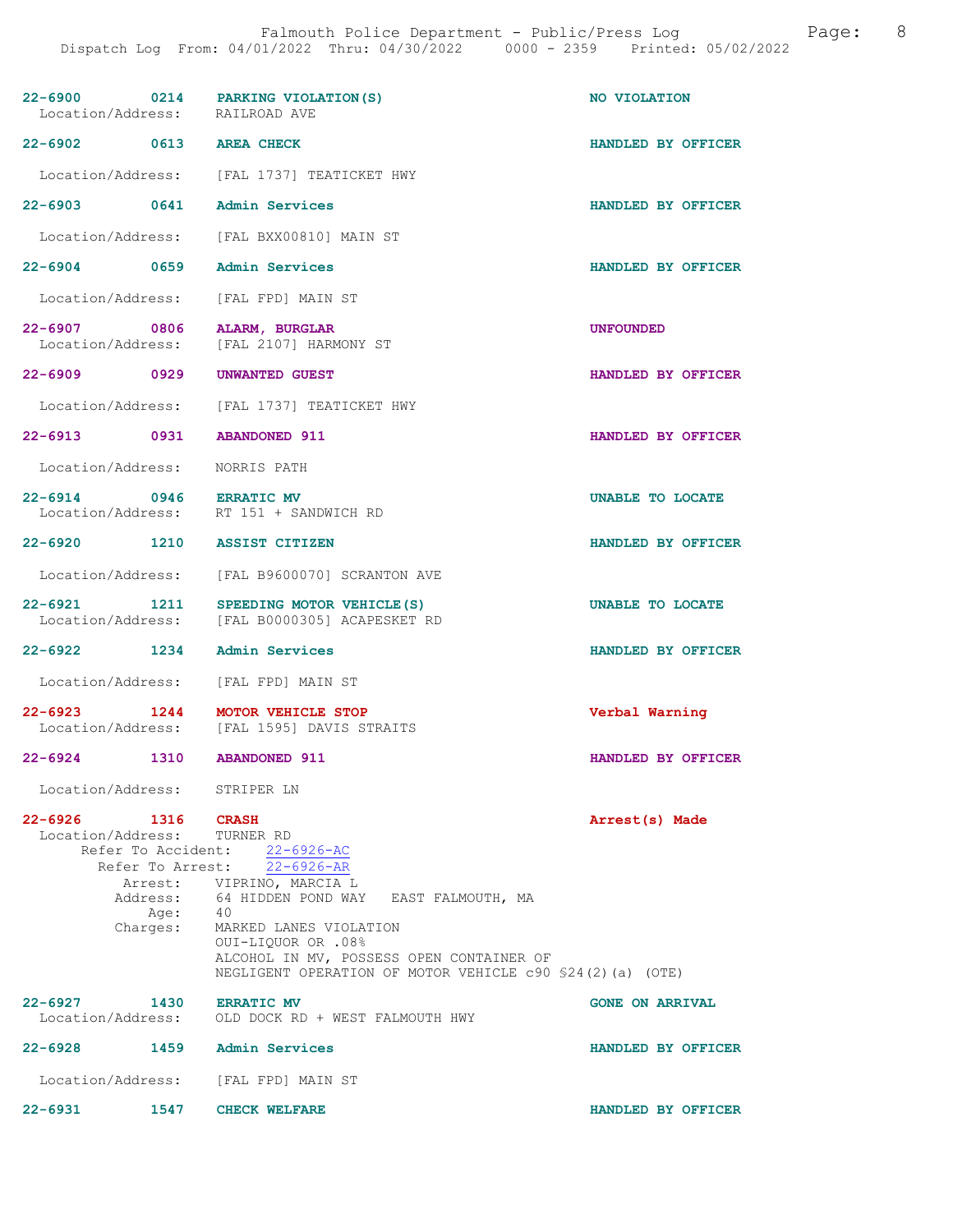|                             | Falmouth Police Department - Public/Press Log<br>Dispatch Log From: 04/01/2022 Thru: 04/30/2022 0000 - 2359 Printed: 05/02/2022 |                        | Page: | 9 |
|-----------------------------|---------------------------------------------------------------------------------------------------------------------------------|------------------------|-------|---|
| Location/Address: BONNIE LN |                                                                                                                                 |                        |       |   |
| 22-6932 1556 ALARM, BURGLAR | Location/Address: [FAL 2107] HARMONY ST                                                                                         | <b>UNFOUNDED</b>       |       |   |
|                             | 22-6933 1603 FOLLOW UP INVESTIGATION                                                                                            | HANDLED BY OFFICER     |       |   |
|                             | Location/Address: [FAL FPD] MAIN ST                                                                                             |                        |       |   |
|                             | 22-6934 1649 MOTOR VEHICLE STOP<br>Location/Address: PIRES WAY + EAST FALMOUTH HWY                                              | NO VIOLATION           |       |   |
|                             | 22-6935 1730 SELECTIVE ENFORCEMENT<br>Location/Address: BRICK KILN RD + GIFFORD ST                                              | <b>CITATION ISSUED</b> |       |   |
| 1748<br>22-6937             | Admin Services                                                                                                                  | HANDLED BY OFFICER     |       |   |
|                             | Location/Address: [FAL BXX00810] MAIN ST                                                                                        |                        |       |   |

22-6938 1827 DISABLED MV UNABLE TO LOCATE<br>
Location/Address: THOMAS B LANDERS RD + RT 28 NORTH THOMAS B LANDERS RD + RT 28 NORTH

22-6940 1847 ALARM, BURGLAR SECURED / CHECKED Location/Address: [FAL BXX00943] SCRANTON AVE

22-6941 1848 CHECK WELFARE REF REF FIRE DEPT Location/Address: CAROLYN LN

22-6942 1855 CHECK WELFARE HANDLED BY PARTY Location/Address: JAMIE LN

22-6944 1908 OVERDOSE REPORT Location/Address: FRESH POND RD Location/Address: FRESH POND RD<br>Refer To Incident: 22-6944-OF Refer To Incident:

22-6948 1952 MOTOR VEHICLE STOP Verbal Warning Location/Address: AMVETS AVE + GIFFORD ST

22-6950 2056 LOUD MUSIC / PARTY / NOISES<br>
Location/Address: CARRIAGE SHOP RD CARRIAGE SHOP RD

22-6952 2139 ALARM, BURGLAR CANCELLED INCIDENT

Location/Address: [FAL 1733] WATERSIDE AVE

## For Date: 04/04/2022 - Monday

22-6954 0017 BUILDING / RESIDENCE CHECK SECURED / CHECKED Location/Address: [FAL 302] SANDWICH RD 22-6955 0025 BUILDING / RESIDENCE CHECK<br>
Location/Address: [FAL B9800292] DAVIS STRAITS [FAL B9800292] DAVIS STRAITS

22-6956 0029 TRAFFIC HAZARD HANDLED BY OFFICER

Location/Address: RT 28 SOUTH + BRICK KILN RD

22-6959 0040 ALARM, BURGLAR UNFOUNDED Location/Address: [FAL 2405] MOONPENNY LN

22-6960 0045 CRASH REPORT Location/Address: [FAL 1977] WEST FALMOUTH HWY Refer To Accident: 22-6960-AC Refer To Arrest: 22-6960-AR Arrest: SOUZA NIEMIC, JAYDE H<br>Address: 1960 MAIN ST Apt. #N 1960 MAIN ST Apt. #N §FALL RIVER, MA<br>29 Age: Charges: OUI-LIQUOR OR .08%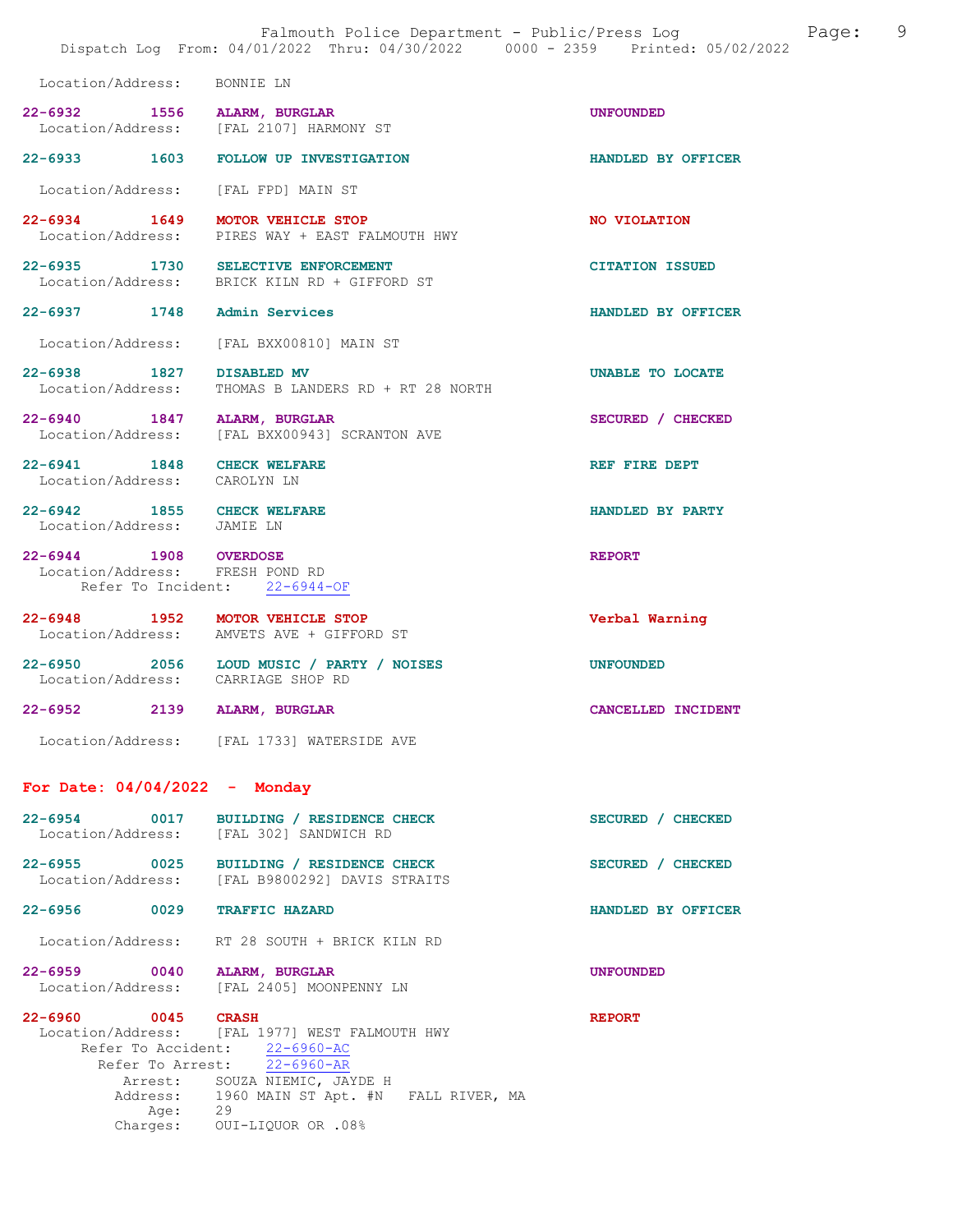|                                                             |                                                                                                            | Dispatch Log From: 04/01/2022 Thru: 04/30/2022 0000 - 2359 Printed: 05/02/2022 |
|-------------------------------------------------------------|------------------------------------------------------------------------------------------------------------|--------------------------------------------------------------------------------|
|                                                             | NEGLIGENT OPERATION OF MOTOR VEHICLE c90 \$24(2)(a) (OTE)<br>MARKED LANES VIOLATION<br>STOP/YIELD, FAIL TO |                                                                                |
| $22 - 6961$ 0107                                            | BUILDING / RESIDENCE CHECK<br>Location/Address: [FAL 964] TEATICKET HWY                                    | SECURED / CHECKED                                                              |
| 22-6962 0108                                                | BUILDING / RESIDENCE CHECK<br>Location/Address: [FAL BXX00539] EAST FALMOUTH HWY                           | SECURED / CHECKED                                                              |
| 22-6963 0126<br>Location/Address:                           | BUILDING / RESIDENCE CHECK<br>[FAL B9700084] TEATICKET HWY                                                 | SECURED / CHECKED                                                              |
| 22-6964 0141<br>Location/Address:                           | BUILDING / RESIDENCE CHECK<br>[FAL B9600025] DAVISVILLE RD                                                 | SECURED / CHECKED                                                              |
| 22-6965 0142                                                | BUILDING / RESIDENCE CHECK<br>Location/Address: [FAL B9600237] EAST FALMOUTH HWY                           | SECURED / CHECKED                                                              |
|                                                             | 22-6966 0208 BUILDING / RESIDENCE CHECK<br>Location/Address: [FAL B9600031] MARAVISTA AVE EXT              | SECURED / CHECKED                                                              |
| 22-6967 0211<br>Location/Address: MARAVISTA AVE             | <b>AREA CHECK</b>                                                                                          | SECURED / CHECKED                                                              |
| 22-6968 0224 ABANDONED 911<br>Location/Address: LUCERNE AVE |                                                                                                            | REF FIRE DEPT                                                                  |
| Location/Address: WATER ST                                  | 22-6970 0351 PARKING VIOLATION(S)                                                                          | NO VIOLATION                                                                   |
|                                                             | 22-6971 0402 PARKING VIOLATION (S)<br>Location/Address: [FAL B9600203] TOWN HALL SQ                        | NO VIOLATION                                                                   |
|                                                             | 22-6972 0403 PARKING VIOLATION (S)<br>Location/Address: [FAL B9600261] MAIN ST                             | NO VIOLATION                                                                   |
| 22-6973 0503                                                | <b>ABANDONED 911</b>                                                                                       | CANCELLED INCIDENT                                                             |
| Location/Address: CURRIER RD                                |                                                                                                            |                                                                                |
| 22-6977 0612 Admin Services                                 |                                                                                                            | HANDLED BY OFFICER                                                             |
|                                                             | Location/Address: [FAL FPD] MAIN ST                                                                        |                                                                                |
| 22-6978 0733 CHECK WELFARE                                  |                                                                                                            | HANDLED BY OFFICER                                                             |
|                                                             | Location/Address: [FAL B9800605] ROSE MORIN LN                                                             |                                                                                |
| 22-6979 0752 TRESPASS                                       | Location/Address: [FAL B9600069] TER HEUN DR<br>Refer To Arrest: 22-6979-AR                                | Arrest(s) Made                                                                 |
| Address:<br>Age: 26                                         | Arrest: STEWART, MATTHEW WESLEY<br>HOMELESS FALMOUTH, MA                                                   |                                                                                |
| Charges:                                                    | TRESPASS<br>ASSAULT W/DANGEROUS WEAPON                                                                     |                                                                                |
|                                                             | 22-6981 0844 TRANSPORT / ESCORT<br>Location/Address: [FAL B9600063] JONES RD                               | <b>TRANSPORT</b>                                                               |
| 22-6983 0907 ASSIST CITIZEN                                 |                                                                                                            | HANDLED BY OFFICER                                                             |
|                                                             | Location/Address: [FAL FPD] MAIN ST                                                                        |                                                                                |
| 22-6984 0916 ASSIST CITIZEN                                 |                                                                                                            | <b>REPORT</b>                                                                  |
|                                                             | Location/Address: MCKENNA RIDGE RD<br>Refer To Incident: 22-6984-OF                                        |                                                                                |
|                                                             | 22-6986 0944 FOLLOW UP INVESTIGATION                                                                       | HANDLED BY OFFICER                                                             |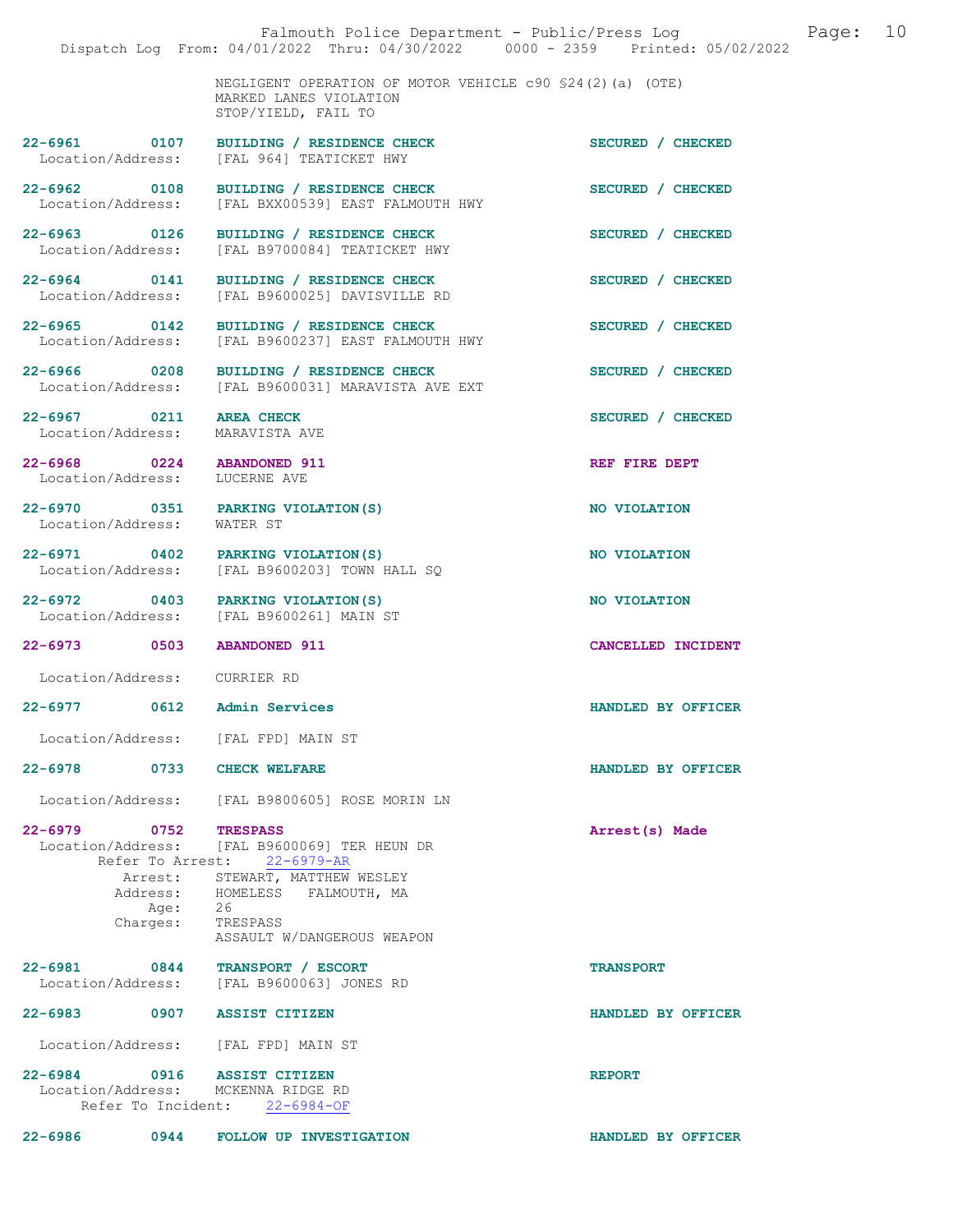|                                          |                                                                                                        | Dispatch Log From: 04/01/2022 Thru: 04/30/2022 0000 - 2359 Printed: 05/02/2022 |
|------------------------------------------|--------------------------------------------------------------------------------------------------------|--------------------------------------------------------------------------------|
|                                          | Location/Address: [FAL B9600069] TER HEUN DR                                                           |                                                                                |
|                                          | 22-6989 1013 ASSIST CITIZEN<br>Location/Address: [FAL B9600069] TER HEUN DR                            | HANDLED BY PARTY                                                               |
| 22-6993 1212 SHOPLIFTING                 | Location/Address: [FAL 1075] TEATICKET HWY<br>Refer To Incident: 22-6993-OF                            | <b>REPORT</b>                                                                  |
|                                          | 22-6995 1220 SUMMONS SERVICE<br>Location/Address: [FAL FPD] MAIN ST                                    | <b>SERVED IN HAND</b>                                                          |
|                                          | 22-6997 1339 CHECK WELFARE<br>Location/Address: EAST FALMOUTH HWY                                      | REF FIRE DEPT                                                                  |
| 22-7001 1420 CRASH                       | Location/Address: [FAL B9600026] GIFFORD EXT ST<br>Refer To Accident: 22-7001-AC                       | <b>REPORT</b>                                                                  |
|                                          | 22-7000 1430 OTHER TRAFFIC                                                                             | HANDLED BY OFFICER                                                             |
|                                          | Location/Address: GIFFORD ST + JONES RD                                                                |                                                                                |
|                                          | 22-7002 1432 B & E RESIDENT<br>Location/Address: SEACOAST SHORES BLVD<br>Refer To Incident: 22-7002-OF | <b>REPORT</b>                                                                  |
| 22-7004 1451 OVERDOSE                    | Location/Address: EAST FALMOUTH HWY<br>Refer To Incident: 22-7004-OF                                   | <b>REPORT</b>                                                                  |
|                                          | 22-7005 1459 ASSIST CITIZEN<br>Location/Address: QUISSETT AVE<br>Refer To Incident: 22-7005-OF         | <b>REPORT</b>                                                                  |
|                                          | 22-7007 1529 ALARM, BURGLAR                                                                            | CANCELLED INCIDENT                                                             |
|                                          | Location/Address: [FAL 143] WEST FALMOUTH HWY                                                          |                                                                                |
|                                          | 22-7008 1533 ID Theft / Fraud<br>Location/Address: [FAL FPD] MAIN ST<br>Refer To Incident: 22-7008-OF  | <b>REPORT</b>                                                                  |
|                                          | 22-7009 1600 INTOXICATED PERSON                                                                        | HANDLED BY OFFICER                                                             |
| Location/Address: MAIN ST                |                                                                                                        |                                                                                |
|                                          | 22-7010   1610   PRESERVE PEACE                                                                        | HANDLED BY OFFICER                                                             |
|                                          | Location/Address: [FAL FPD] MAIN ST                                                                    |                                                                                |
| 22-7011 1619                             | <b>ABANDONED 911</b>                                                                                   | HANDLED BY OFFICER                                                             |
|                                          | Location/Address: [FAL BA3134] EDGERTON DR                                                             |                                                                                |
| 22–7013 1627                             | Harassment                                                                                             | HANDLED BY OFFICER                                                             |
|                                          | Location/Address: [FAL BXX00834] WAQUOIT HWY                                                           |                                                                                |
| 22-6996 1630                             | PRESERVE PEACE                                                                                         | CANCELLED INCIDENT                                                             |
|                                          | Location/Address: SEACOAST SHORES BLVD                                                                 |                                                                                |
| 22-7015 1700<br>Location/Address:        | <b>ALARM, BURGLAR</b><br>[FAL 1390] CAPE CODDER RD                                                     | <b>UNFOUNDED</b>                                                               |
| $22 - 7016$<br>1712<br>Location/Address: | ALARM, BURGLAR<br>CLINTON AVE                                                                          | <b>UNFOUNDED</b>                                                               |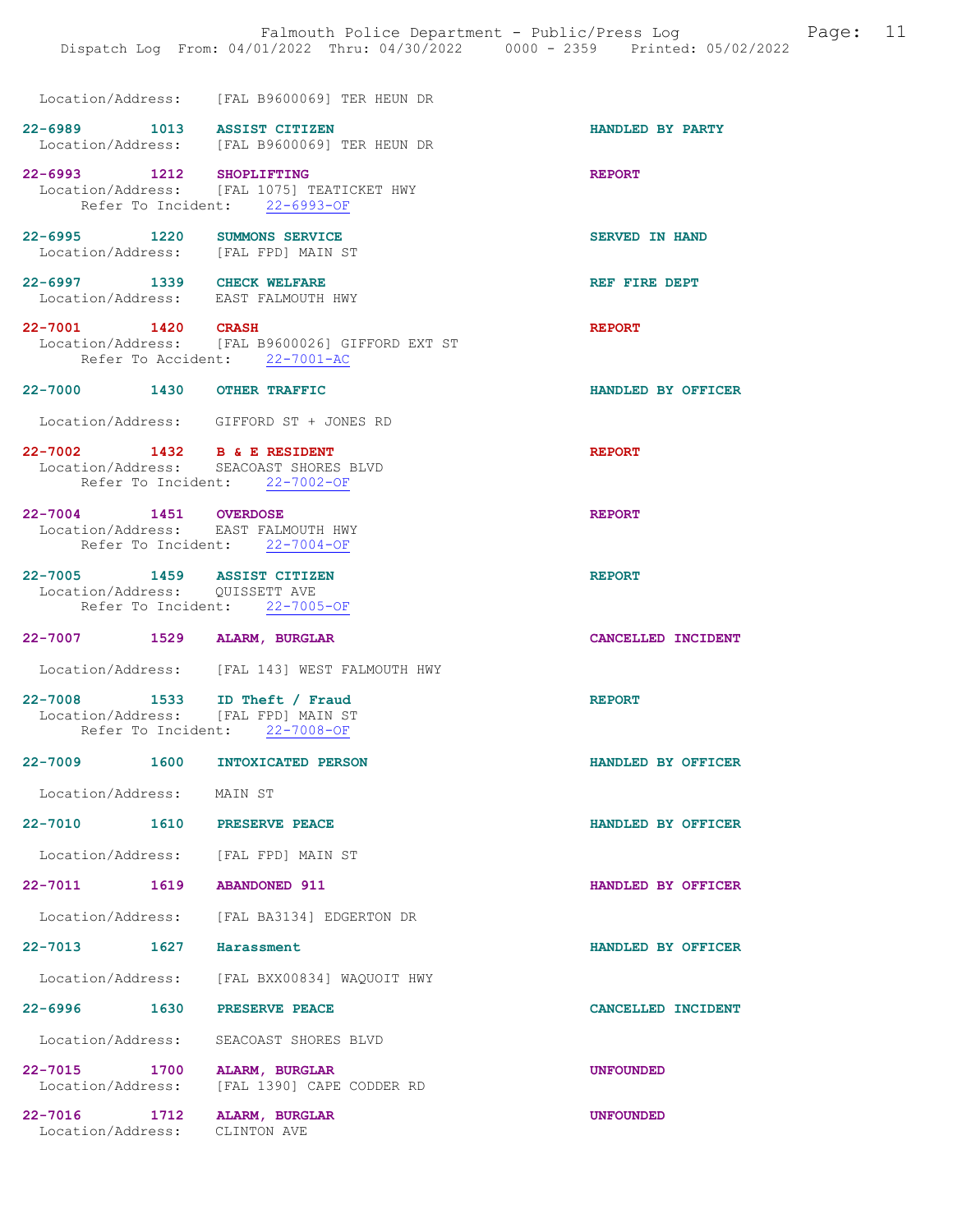|                                                 | Falmouth Police Department - Public/Press Log<br>Dispatch Log From: 04/01/2022 Thru: 04/30/2022 0000 - 2359 Printed: 05/02/2022 |                        |
|-------------------------------------------------|---------------------------------------------------------------------------------------------------------------------------------|------------------------|
|                                                 | 22-7017 1733 FOLLOW UP INVESTIGATION<br>Location/Address: [FAL 1075] TEATICKET HWY                                              | <b>REF OTHER</b>       |
| Location/Address: [FAL FPD] MAIN ST             | 22-7018 1735 FOLLOW UP INVESTIGATION                                                                                            | <b>REF OTHER</b>       |
| 22-7012 1745 PRESERVE PEACE                     |                                                                                                                                 | HANDLED BY OFFICER     |
|                                                 | Location/Address: [FAL B9600027] LAKEVIEW AVE                                                                                   |                        |
|                                                 | 22-7021 1829 FOLLOW UP INVESTIGATION                                                                                            | HANDLED BY OFFICER     |
| Location/Address: [FAL FPD] MAIN ST             |                                                                                                                                 |                        |
| $22 - 7022$<br>1836<br>Location/Address:        | <b>CRASH</b><br>WOODS HOLE RD + F R LILLIE RD                                                                                   | <b>REF DNR</b>         |
| 22-7026 1959 CHECK WELFARE                      |                                                                                                                                 | HANDLED BY OFFICER     |
| Location/Address: KATY HATCHS RD                |                                                                                                                                 |                        |
| 22-7028 2139<br>Location/Address:               | ALARM, BURGLAR<br>[FAL B9700084] TEATICKET HWY                                                                                  | <b>UNFOUNDED</b>       |
| 22-7029 2143<br>Location/Address: BROKEN BOW LN | ALARM, BURGLAR                                                                                                                  | <b>UNFOUNDED</b>       |
| 22-7030 2159 DOWN TREE (S)                      |                                                                                                                                 | HANDLED BY OFFICER     |
|                                                 | Location/Address: [FAL B9600135] COUNTY RD                                                                                      |                        |
| For Date: $04/05/2022 - Tuesday$                |                                                                                                                                 |                        |
| 22-7032 0025 CHECK WELFARE                      |                                                                                                                                 | HANDLED BY OFFICER     |
| Location/Address: [FAL 3267] MAIN ST            |                                                                                                                                 |                        |
|                                                 | 22-7033 0046 BUILDING / RESIDENCE CHECK<br>Location/Address: [FAL B9800292] DAVIS STRAITS                                       | SECURED / CHECKED      |
| 22-7034 0050<br>Location/Address:               | BUILDING / RESIDENCE CHECK<br>[FAL B9600025] DAVISVILLE RD                                                                      | SECURED / CHECKED      |
| 22-7035 0051<br>Location/Address:               | BUILDING / RESIDENCE CHECK<br>[FAL B9600260] MAIN ST                                                                            | SECURED / CHECKED      |
| 22-7036 0056<br>Location/Address:               | BUILDING / RESIDENCE CHECK<br>[FAL B9600029] KATHARINE LEE BATES                                                                | SECURED / CHECKED      |
| 22-7037 0059<br>Location/Address:               | BUILDING / RESIDENCE CHECK<br>[FAL 1471] RT 151                                                                                 | SECURED / CHECKED      |
| 22-7038 0124<br>Location/Address:               | BUILDING / RESIDENCE CHECK<br>[FAL B9700958] EAST FALMOUTH HWY                                                                  | SECURED / CHECKED      |
| $22 - 7040$<br>0141                             | <b>UNWANTED GUEST</b><br>Location/Address: [FAL B9900230] JONES RD                                                              | <b>GONE ON ARRIVAL</b> |

22-7039 0142 AREA CHECK SECURED / CHECKED Location/Address: [FAL L97] GOSNOLD RD

22-7041 0151 AREA CHECK SECURED / CHECKED

Location/Address: [FAL 639] BRICK KILN RD

# 22-7043 0153 Admin Services CANCELLED INCIDENT

Location/Address: [FAL FPD] MAIN ST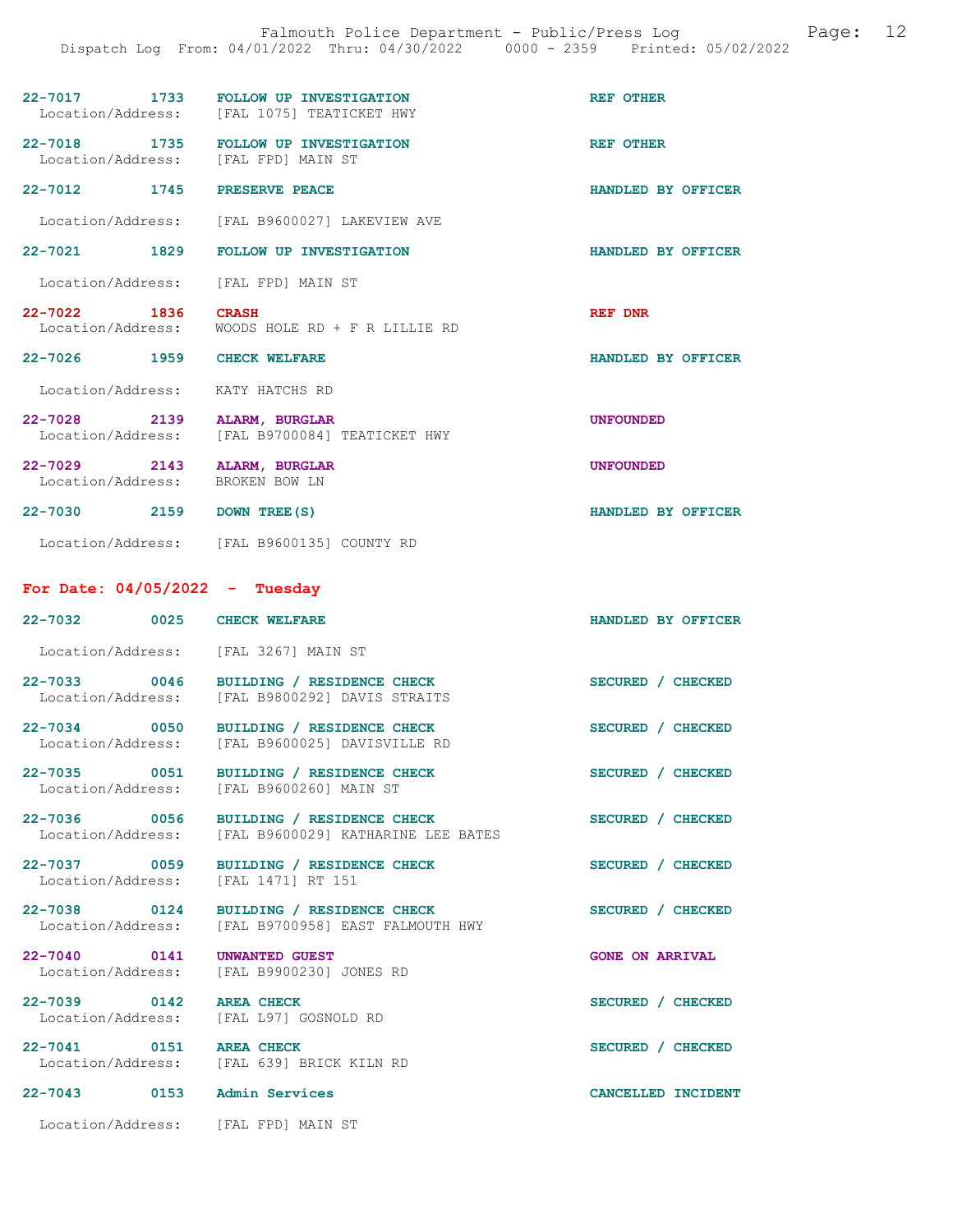| Page: 13<br>Falmouth Police Department - Public/Press Log<br>Dispatch Log From: 04/01/2022 Thru: 04/30/2022 0000 - 2359 Printed: 05/02/2022 |  |                                                                                      |                    |
|---------------------------------------------------------------------------------------------------------------------------------------------|--|--------------------------------------------------------------------------------------|--------------------|
|                                                                                                                                             |  | 22-7042 0154 BUILDING / RESIDENCE CHECK<br>Location/Address: [FAL 964] TEATICKET HWY | SECURED / CHECKED  |
|                                                                                                                                             |  | 22-7044 0156 PARKING VIOLATION (S)<br>Location/Address: [FAL B9600203] TOWN HALL SQ  | NO VIOLATION       |
| Location/Address:                                                                                                                           |  | 22-7045 0158 PARKING VIOLATION (S)<br>[FAL B9600261] MAIN ST                         | NO VIOLATION       |
| 22-7046 0200<br>Location/Address:                                                                                                           |  | BUILDING / RESIDENCE CHECK<br>[FAL B9600237] EAST FALMOUTH HWY                       | SECURED / CHECKED  |
| 22-7047 0202<br>Location/Address:                                                                                                           |  | PARKING VIOLATION (S)<br>WATER ST + LUSCOMBE AVE                                     | NO VIOLATION       |
| 22-7048 0210<br>Location/Address:                                                                                                           |  | BUILDING / RESIDENCE CHECK<br>[FAL B9700933] LOCUST ST                               | SECURED / CHECKED  |
| 22-7049 0213<br>Location/Address:                                                                                                           |  | BUILDING / RESIDENCE CHECK<br>[FAL 3202] PALMER AVE                                  | SECURED / CHECKED  |
| 22-7050 0252<br>Location/Address:                                                                                                           |  | BUILDING / RESIDENCE CHECK<br>[FAL B9600031] MARAVISTA AVE EXT                       | SECURED / CHECKED  |
| 22-7052 0626                                                                                                                                |  | Admin Services                                                                       | HANDLED BY OFFICER |
| Location/Address:                                                                                                                           |  | [FAL FPD] MAIN ST                                                                    |                    |
| 22-7053 0822<br>Location/Address:                                                                                                           |  | TRANSPORT / ESCORT<br>[FAL B9600063] JONES RD                                        | <b>TRANSPORT</b>   |
| 22-7054 0847<br>Location/Address:                                                                                                           |  | <b>CHECK WELFARE</b><br>DEER POND RD                                                 | REF FIRE DEPT      |
| 22-7056 0915 ALARM, BURGLAR                                                                                                                 |  |                                                                                      | CANCELLED INCIDENT |
|                                                                                                                                             |  | Location/Address: [FAL 347] FAY RD                                                   |                    |
| 22-7058 1005 ASSIST CITIZEN                                                                                                                 |  |                                                                                      | HANDLED BY OFFICER |
|                                                                                                                                             |  | Location/Address: [FAL 842] CROCKER RD                                               |                    |
| 22-7059 1020 OTHER TRAFFIC                                                                                                                  |  | Location/Address: TER HEUN DR + PALMER AVE                                           | NOTIFICATION MADE  |
| 22-7060 1024 ALARM, BURGLAR<br>Location/Address: WATERSIDE DR                                                                               |  |                                                                                      | <b>UNFOUNDED</b>   |
| 22-7062 1104 ASSIST CITIZEN                                                                                                                 |  | Location/Address: [FAL B9600296] DAVIS STRAITS<br>Refer To Incident: 22-7062-OF      | <b>REPORT</b>      |
| 22-7063 1125                                                                                                                                |  | LOUD MUSIC / PARTY / NOISES                                                          | HANDLED BY OFFICER |
|                                                                                                                                             |  | Location/Address: SAINT MARKS RD                                                     |                    |
| 22-7064 1142 ALARM, BURGLAR<br>Location/Address: BRAXTON RD                                                                                 |  |                                                                                      | <b>UNFOUNDED</b>   |
| 22-7065 1144 CHECK WELFARE                                                                                                                  |  | Location/Address: [FAL B9600028] JONES RD<br>Refer To Incident: 22-7065-OF           | <b>REPORT</b>      |
| 22-7066 1144 ALARM, BURGLAR                                                                                                                 |  | Location/Address: WEST FALMOUTH HWY                                                  | <b>UNFOUNDED</b>   |
| 22-7067 1149 ABANDONED 911                                                                                                                  |  |                                                                                      | HANDLED BY OFFICER |

Location/Address: EDGERTON DR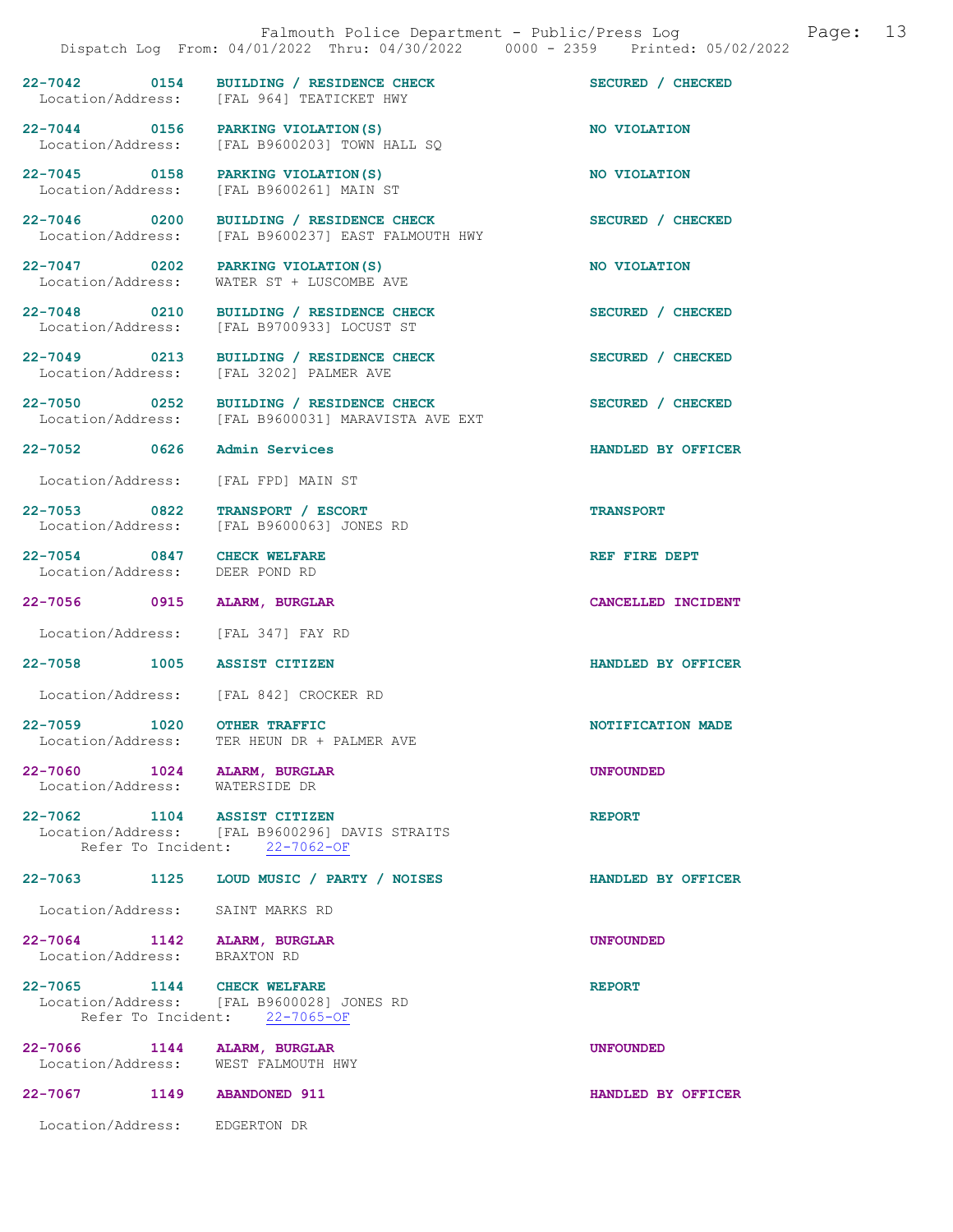| 22-7068 1206 ABANDONED 911                                   |            |                                                                                                                          | HANDLED BY OFFICER |
|--------------------------------------------------------------|------------|--------------------------------------------------------------------------------------------------------------------------|--------------------|
|                                                              |            | Location/Address: [FAL BXX00801] QUAKER RD                                                                               |                    |
| 22-7070 1215                                                 |            | <b>ERRATIC MV</b>                                                                                                        | HANDLED BY OFFICER |
|                                                              |            | Location/Address: [FAL 3131] EAST FALMOUTH HWY                                                                           |                    |
| 22-7071 1218 ASSIST CITIZEN                                  |            |                                                                                                                          | HANDLED BY OFFICER |
|                                                              |            | Location/Address: [FAL B9600085] EAST FALMOUTH HWY                                                                       |                    |
| 22-7073 1248 B & E RESIDENT                                  |            | Location/Address: [FAL B9800418] ODONNELL AVE<br>Refer To Incident: 22-7073-OF                                           | <b>REPORT</b>      |
| 22-7074 1312                                                 |            | BUILDING / RESIDENCE CHECK                                                                                               | HANDLED BY OFFICER |
|                                                              |            | Location/Address: [FAL BXX00429] EAST FALMOUTH HWY                                                                       |                    |
| 22-7075 1316                                                 |            | <b>TRESPASS</b>                                                                                                          | HANDLED BY OFFICER |
|                                                              |            | Location/Address: [FAL B9600069] TER HEUN DR                                                                             |                    |
| 22-7076 1343<br>Location/Address:                            |            | <b>CHECK WELFARE</b><br>WAQUOIT HWY + MARTIN RD                                                                          | UNABLE TO LOCATE   |
| 22-7078 1447 ALARM, BURGLAR<br>Location/Address:             |            | [FAL B9800516] BAY RD                                                                                                    | <b>UNFOUNDED</b>   |
| 22-7080 1511 ALARM, BURGLAR<br>Location/Address: BRAGETTI LN |            |                                                                                                                          | <b>UNFOUNDED</b>   |
| 22-7081 1520 OTHER TRAFFIC                                   |            | Location/Address: PALMER AVE + JONES RD                                                                                  | NOTIFICATION MADE  |
| 22-7082 1525 CRASH                                           |            | Location/Address: PALMER AVE + JONES RD<br>Refer To Accident: 22-7082-AC                                                 | <b>REPORT</b>      |
|                                                              |            | 22-7083 1554 DISTURBANCE / DISORDERLY<br>Location/Address: [FAL B9601831] DOWNER RD<br>Refer To Incident: 22-7083-OF     | <b>REPORT</b>      |
| 22-7086                                                      | 1608 CRASH | Location/Address: SURF DR + ELM RD<br>Refer To Accident: 22-7086-AC                                                      | <b>REPORT</b>      |
|                                                              |            | 22-7088 1616 MOTOR VEHICLE THEFT<br>Location/Address: [FAL FPD] MAIN ST<br>Refer To Incident: 22-7088-OF                 | <b>REPORT</b>      |
| 22-7089 1626 Harassment                                      |            |                                                                                                                          | HANDLED BY OFFICER |
|                                                              |            | Location/Address: [FAL B9900129] DAVIS STRAITS                                                                           |                    |
|                                                              |            | 22-7090 1638 DISTURBANCE / DISORDERLY<br>Location/Address: [FAL B9900205] TEATICKET HWY<br>Refer To Incident: 22-7090-OF | <b>REPORT</b>      |
| 22-7092 1642 ASSIST CITIZEN                                  |            |                                                                                                                          | HANDLED BY OFFICER |
|                                                              |            | Location/Address: [FAL FPD] MAIN ST                                                                                      |                    |
| 22-7093 1755 CHECK WELFARE                                   |            |                                                                                                                          | HANDLED BY OFFICER |
|                                                              |            | Location/Address: [FAL B9601138] SAM TURNER RD                                                                           |                    |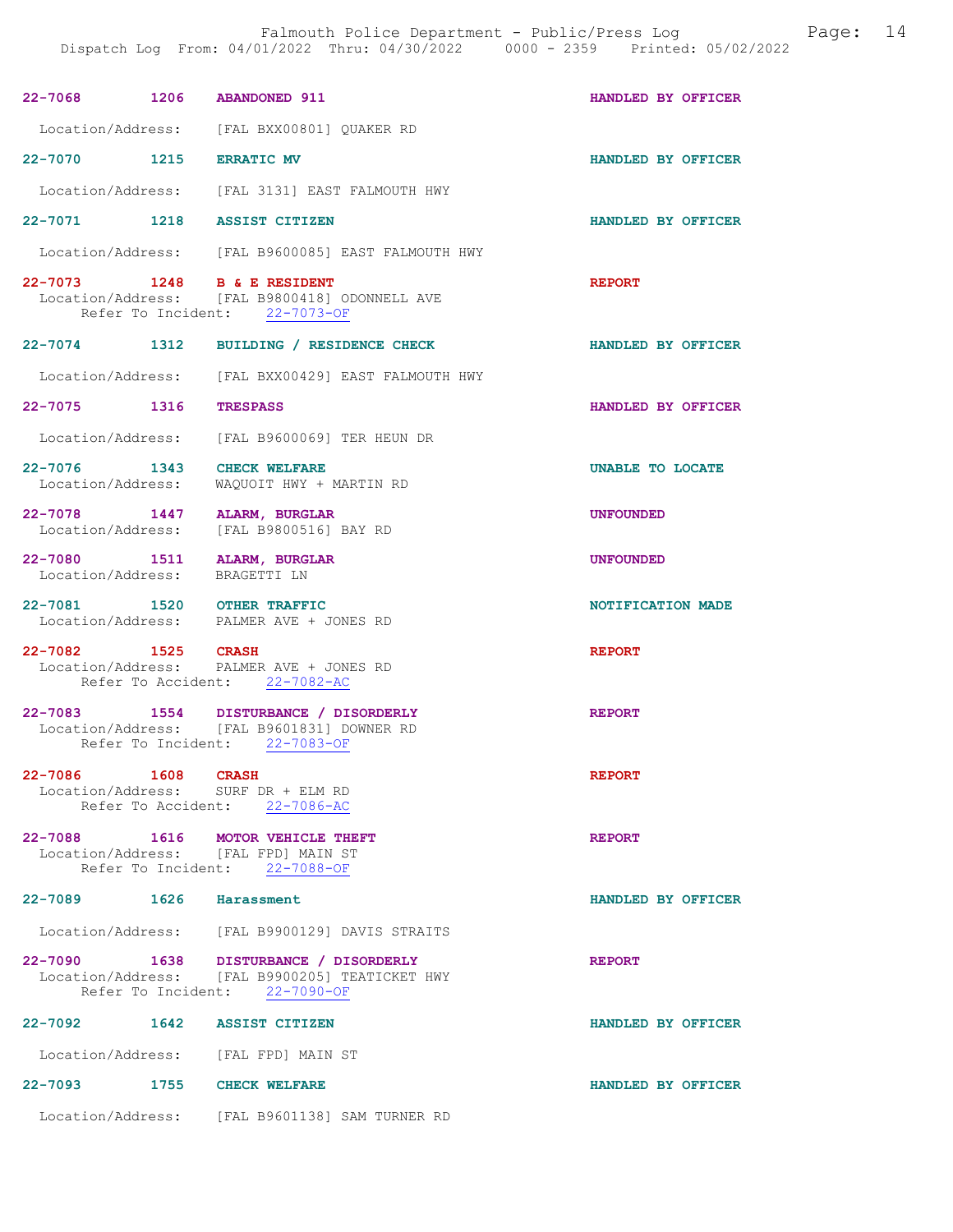|                                                            |      | 22-7097 1840 SUMMONS SERVICE<br>Location/Address: [FAL 773] TEATICKET HWY                 | UNABLE TO LOCATE      |
|------------------------------------------------------------|------|-------------------------------------------------------------------------------------------|-----------------------|
| Location/Address: OVERLOOK CIR                             |      | 22-7099 1849 SUMMONS SERVICE                                                              | <b>SERVED IN HAND</b> |
|                                                            |      | 22-7100 1904 SUMMONS SERVICE                                                              | HANDLED BY OFFICER    |
| Location/Address: RED BROOK RD                             |      |                                                                                           |                       |
| 22-6774 1905 Admin Services                                |      |                                                                                           | HANDLED BY OFFICER    |
|                                                            |      | Location/Address: [FAL FPD] MAIN ST                                                       |                       |
|                                                            |      | 22-7105 2114 ALARM, BURGLAR<br>Location/Address: [FAL BA1772] CARLSON LN                  | <b>UNFOUNDED</b>      |
| 22-7106 2135 AREA CHECK<br>Location/Address: FRESH POND RD |      |                                                                                           | <b>UNFOUNDED</b>      |
| 22-7107 2142 CRASH                                         |      | Location/Address: [FAL BXX00810] MAIN ST<br>Refer To Accident: 22-7107-AC                 | <b>REPORT</b>         |
| 22-7108 2214 CHECK WELFARE                                 |      |                                                                                           | HANDLED BY OFFICER    |
| Location/Address: LOCUSTFIELD RD                           |      |                                                                                           |                       |
|                                                            |      | 22-7109 2235 MOTOR VEHICLE STOP<br>Location/Address: [FAL BA170R] GIFFORD ST              | Verbal Warning        |
|                                                            |      | For Date: $04/06/2022 -$ Wednesday                                                        |                       |
|                                                            |      | 22-7111 0100 BUILDING / RESIDENCE CHECK<br>Location/Address: [FAL B9600025] DAVISVILLE RD | SECURED / CHECKED     |
| 22-7112 0110 AREA CHECK                                    |      | Location/Address: [FAL L65] COUNTY RD                                                     | SECURED / CHECKED     |
|                                                            |      | 22-7113 0116 BUILDING / RESIDENCE CHECK<br>Location/Address: [FAL B9600030] OLD MAIN RD   | SECURED / CHECKED     |
| 22-7114                                                    | 0142 | BUILDING / RESIDENCE CHECK<br>Location/Address: [FAL B9600237] EAST FALMOUTH HWY          | SECURED / CHECKED     |
| 22-7115 0203                                               |      | BUILDING / RESIDENCE CHECK<br>Location/Address: [FAL B9800292] DAVIS STRAITS              | SECURED / CHECKED     |
| 22-7116 0208<br>Location/Address:                          |      | BUILDING / RESIDENCE CHECK<br>[FAL 302] SANDWICH RD                                       | SECURED / CHECKED     |
| 22-7117 0208<br>Location/Address:                          |      | <b>AREA CHECK</b><br>[FAL L8] MENAUHANT RD                                                | SECURED / CHECKED     |
| 22-7118 0211                                               |      | BUILDING / RESIDENCE CHECK<br>Location/Address: [FAL B9600051] HATCHVILLE RD              | SECURED / CHECKED     |
| 22-7119 0212                                               |      | BUILDING / RESIDENCE CHECK<br>Location/Address: [FAL B9600031] MARAVISTA AVE EXT          | SECURED / CHECKED     |
| 22-7120 0215 AREA CHECK                                    |      | Location/Address: CEDAR MEADOWS DR                                                        | SECURED / CHECKED     |
|                                                            |      | 22-7121 0217 BUILDING / RESIDENCE CHECK<br>Location/Address: [FAL 964] TEATICKET HWY      | SECURED / CHECKED     |

22-7122 0220 BUILDING / RESIDENCE CHECK HANDLED BY OFFICER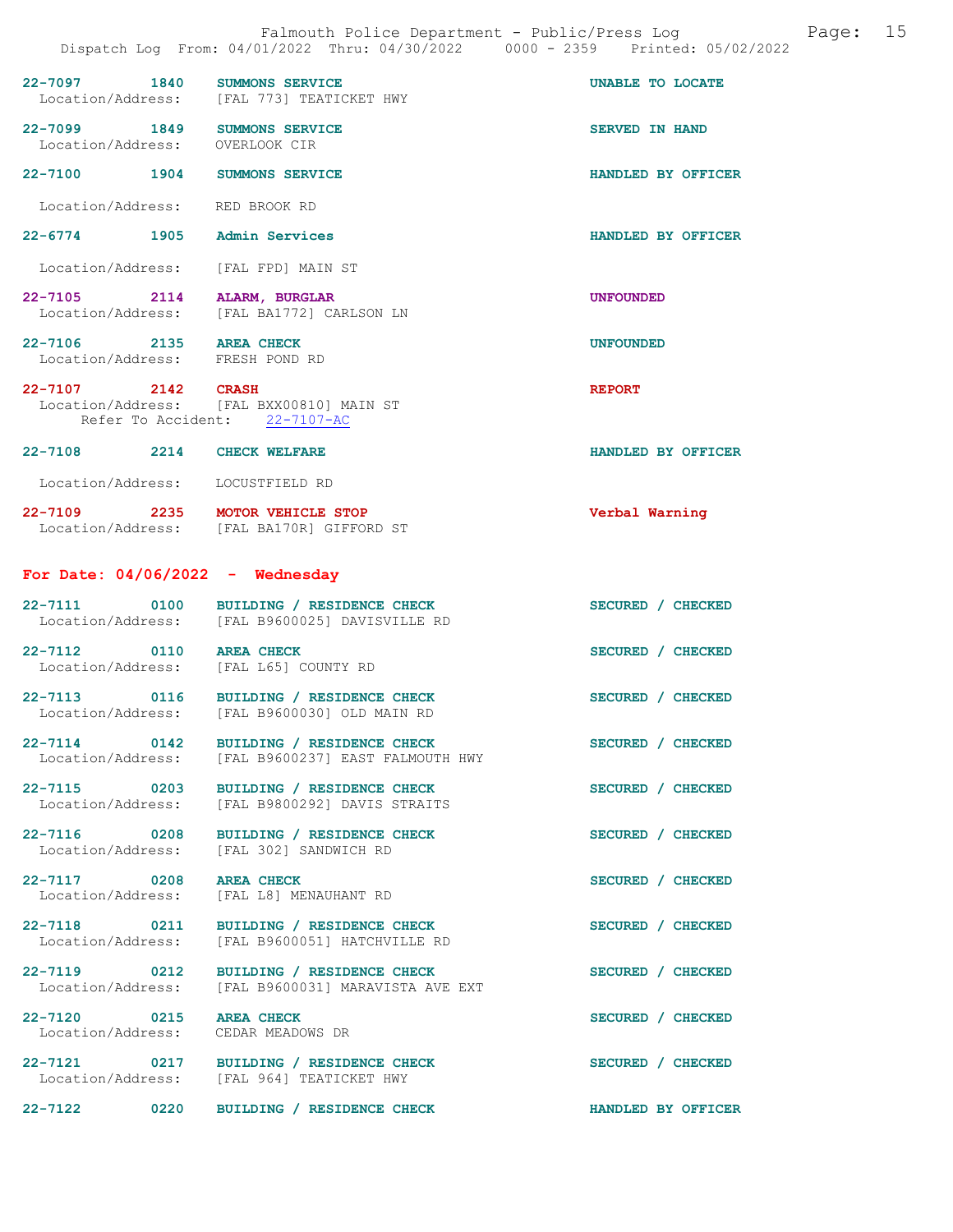|                                                  | Falmouth Police Department - Public/Press Log<br>Dispatch Log From: 04/01/2022 Thru: 04/30/2022 0000 - 2359 Printed: 05/02/2022 | 16<br>Page:            |
|--------------------------------------------------|---------------------------------------------------------------------------------------------------------------------------------|------------------------|
|                                                  | Location/Address: [FAL 492] WATER ST                                                                                            |                        |
|                                                  | 22-7125 0329 PARKING VIOLATION (S)<br>Location/Address: [FAL B9600203] TOWN HALL SQ                                             | NO VIOLATION           |
|                                                  | 22-7126 0354 BUILDING / RESIDENCE CHECK<br>Location/Address: [FAL 494] EAST FALMOUTH HWY                                        | SECURED / CHECKED      |
| 22-7127 0617                                     | DISABLED MV                                                                                                                     | HANDLED BY OFFICER     |
|                                                  | Location/Address: [FAL 1320] RT 151                                                                                             |                        |
| 22-7128 0731                                     | <b>TRAFFIC HAZARD</b><br>Location/Address: THOMAS B LANDERS RD + RT 28 NORTH                                                    | NOTIFICATION MADE      |
| 22-7129 0755 ALARM, BURGLAR<br>Location/Address: | CENTRAL AVE                                                                                                                     | SECURED / CHECKED      |
|                                                  | 22-7130 0810 MOTOR VEHICLE STOP<br>Location/Address: [FAL BXX00320] MAIN ST                                                     | Verbal Warning         |
| 22-7134 0845                                     | SELECTIVE ENFORCEMENT                                                                                                           | HANDLED BY OFFICER     |
| Location/Address:                                | NORTH FALMOUTH HWY                                                                                                              |                        |
| 22-7135 0911 LARCENY<br>Location/Address: CEA RD | Refer To Incident: 22-7135-OF                                                                                                   | <b>REPORT</b>          |
| 22-7138 0930 ERRATIC MV                          | Location/Address: WOODS HOLE RD + WATER ST                                                                                      | <b>GONE ON ARRIVAL</b> |
| 22-7139 1026 Admin Services                      |                                                                                                                                 | HANDLED BY OFFICER     |
| Location/Address:                                | [FAL FPD] MAIN ST                                                                                                               |                        |
| 22-7141 1038 ABANDONED 911                       |                                                                                                                                 | HANDLED BY OFFICER     |
|                                                  | Location/Address: [FAL 1660] MAIN ST                                                                                            |                        |
|                                                  | 22-7142 1053 DISTURBANCE / DISORDERLY<br>Location/Address: [FAL B9600063] JONES RD<br>Refer To Incident: 22-7142-OF             | <b>REPORT</b>          |
| 22-7145 1159 DISABLED MV                         | Location/Address: RT 151 + RANCH RD                                                                                             | HANDLED BY PARTY       |
| 22-7146 1212 CRASH                               | Location/Address: [FAL BXX00526] SPRING BARS RD                                                                                 | HANDLED BY PARTY       |
| 22-7147 1248 OTHER TRAFFIC                       | Location/Address: LOCUST ST + MILL RD                                                                                           | <b>GONE ON ARRIVAL</b> |
|                                                  | 22-7148 1253 BUILDING / RESIDENCE CHECK<br>Location/Address: [FAL 3214] HATCHVILLE RD                                           | SECURED / CHECKED      |
| 22-7152 1409 CRASH                               |                                                                                                                                 | HANDLED BY OFFICER     |
|                                                  | Location/Address: [FAL B9800292] DAVIS STRAITS                                                                                  |                        |
| 22-7154 1437 CRASH                               |                                                                                                                                 | HANDLED BY OFFICER     |
|                                                  | Location/Address: SANDWICH RD + TURNER RD                                                                                       |                        |
| 22-7156 1526 Harassment                          | Location/Address: [FAL B9600029] KATHARINE LEE BATES<br>Refer To Incident: 22-7156-OF                                           | <b>REPORT</b>          |
|                                                  | 22-7157 1550 DISTURBANCE / DISORDERLY                                                                                           | HANDLED BY OFFICER     |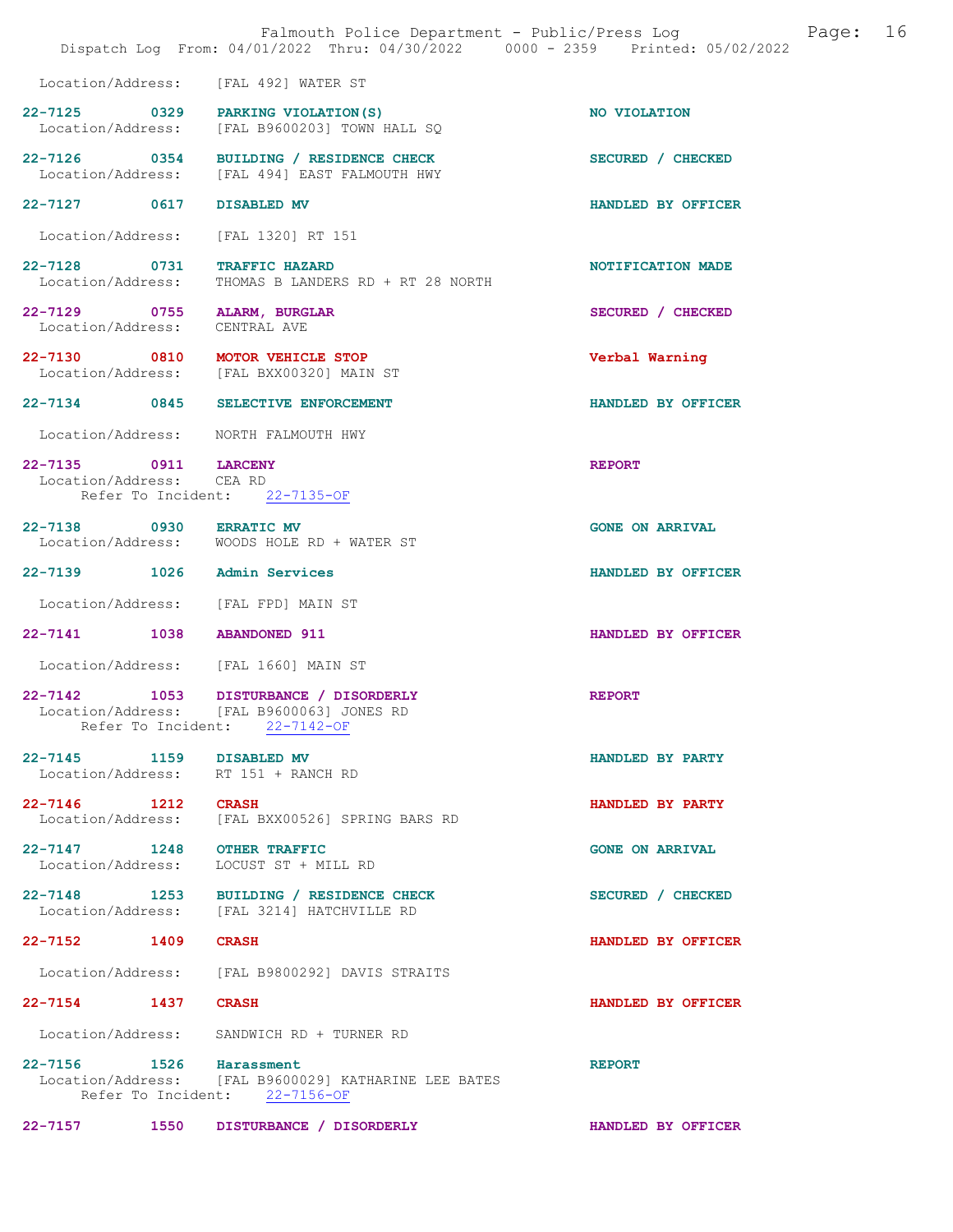Location/Address: CARRIAGE SHOP RD

22-7159 1641 ALARM, BURGLAR HANDLED BY OFFICER Location/Address: [FAL BXX00319] CARRIAGE SHOP RD

22-7160 1641 FOLLOW UP INVESTIGATION HANDLED BY OFFICER

Location/Address: [FAL B0200069] TEATICKET HWY

22-7162 1656 Order Service, Other Service Manusculing the UNABLE TO LOCATE Location/Address: ELLSWORTH DR Location/Address:

#### 22-7163 1748 CRASH REPORT Location/Address: [FAL 3174] DAVIS STRAITS [FAL 3174] DAVIS STRAITS<br>ent: 22-7163-AC Refer To Accident:

- 22-7164 1753 SHOPLIFTING REPORT Location/Address: [FAL 3174] DAVIS STRAITS Refer To Incident: 22-7164-OF
- 22-7165 1753 CRASH, HIT/RUN REPORT Location/Address: [FAL 1744] WATER ST Refer To Accident: 22-7165-AC Refer To Incident: 22-7165-OF

### 22-7166 1843 RECOVERED PROPERTY REPORT Location/Address: ROSE MORIN LN Refer To Incident: 22-7166-OF

# 22-7167 1850 ALARM, BURGLAR CANCELLED INCIDENT

- Location/Address: [FAL B9601511] BRIDGE ST
- 22-7169 2014 AREA CHECK UNFOUNDED Location/Address: FRESH POND RD

For Date:  $04/07/2022 -$  Thursday

| 22-7178           | 0105 | BUILDING / RESIDENCE CHECK       | SECURED / CHECKED |
|-------------------|------|----------------------------------|-------------------|
| Location/Address: |      | [FAL B9600031] MARAVISTA AVE EXT |                   |
| 22-7173           | 0111 | BUILDING / RESIDENCE CHECK       | SECURED / CHECKED |
| Location/Address: |      | [FAL 3214] HATCHVILLE RD         |                   |

22-7174 0114 BUILDING / RESIDENCE CHECK SECURED / CHECKED Location/Address:

22-7175 0114 PARKING VIOLATION(S) NO VIOLATION<br>
Location/Address: [FAL B9600261] MAIN ST

22-7176 0114 BUILDING / RESIDENCE CHECK SECURED / CHECKED Location/Address: [FAL 302] SANDWICH RD

|                       | BUILDING / RESIDENCE CHEC        |
|-----------------------|----------------------------------|
| [FAL 3202] PALMER AVE |                                  |
|                       |                                  |
| PARKING VIOLATION (S) |                                  |
|                       | $[1227, 200000000]$ $M3.7M$ $27$ |

Location/Address: [FAL B9600261] MAIN ST

22-7177 0118 BUILDING / RESIDENCE CHECK SECURED / CHECKED Location/Address: [FAL B9701135] PALMER AVE

22-7179 0123 BUILDING / RESIDENCE CHECK SECURED / CHECKED Location/Address: [FAL BXX00272] LOCUST ST

22-7180 0125 BUILDING / RESIDENCE CHECK SECURED / CHECKED Location/Address: [FAL 494] EAST FALMOUTH HWY

22-7182 0128 BUILDING / RESIDENCE CHECK SECURED / CHECKED Location/Address: [FAL B9700084] TEATICKET HWY

22-7183 0141 BUILDING / RESIDENCE CHECK SECURED / CHECKED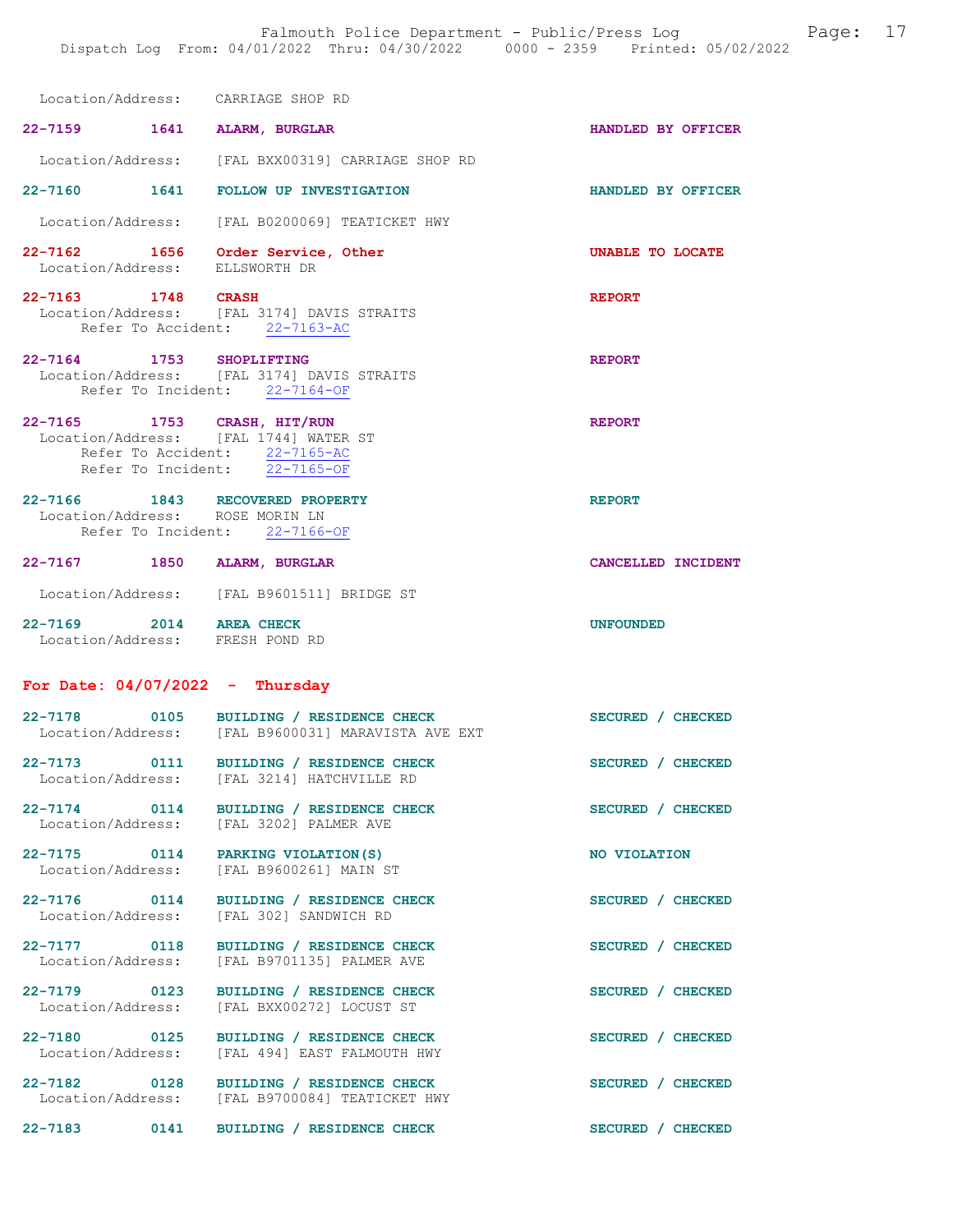|                                     | Falmouth Police Department - Public/Press Log<br>Dispatch Log From: 04/01/2022 Thru: 04/30/2022 0000 - 2359 Printed: 05/02/2022 |                    | Page: | 18 |
|-------------------------------------|---------------------------------------------------------------------------------------------------------------------------------|--------------------|-------|----|
|                                     | Location/Address: [FAL B9600030] OLD MAIN RD                                                                                    |                    |       |    |
| 22-7184 0152<br>Location/Address:   | BUILDING / RESIDENCE CHECK<br>[FAL BXX00539] EAST FALMOUTH HWY                                                                  | SECURED / CHECKED  |       |    |
| 22-7185 0206<br>Location/Address:   | BUILDING / RESIDENCE CHECK<br>[FAL 302] SANDWICH RD                                                                             | SECURED / CHECKED  |       |    |
| 22-7189 0206<br>Location/Address:   | BUILDING / RESIDENCE CHECK<br>[FAL 964] TEATICKET HWY                                                                           | SECURED / CHECKED  |       |    |
| 22-7186 0209<br>Location/Address:   | BUILDING / RESIDENCE CHECK<br>[FAL B9600051] HATCHVILLE RD                                                                      | SECURED / CHECKED  |       |    |
| 22-7187 0213<br>Location/Address:   | BUILDING / RESIDENCE CHECK<br>[FAL BXX00914] NORTH FALMOUTH HWY                                                                 | SECURED / CHECKED  |       |    |
| 22-7188 0216<br>Location/Address:   | BUILDING / RESIDENCE CHECK<br>[FAL 357] GIFFORD ST                                                                              | SECURED / CHECKED  |       |    |
| 22-7190 0217<br>Location/Address:   | BUILDING / RESIDENCE CHECK<br>[FAL B9800292] DAVIS STRAITS                                                                      | SECURED / CHECKED  |       |    |
| 22-7191 0252<br>Location/Address:   | PARKING VIOLATION (S)<br>[FAL B9600077] TOWN HALL SO                                                                            | NO VIOLATION       |       |    |
| 22-7192 0421<br>Location/Address:   | <b>ALARM, BURGLAR</b><br>BRAGETTI LN                                                                                            | <b>UNFOUNDED</b>   |       |    |
| $22 - 7193$<br>0458                 | <b>AREA CHECK</b>                                                                                                               | HANDLED BY OFFICER |       |    |
| Location/Address:                   | FRESH POND RD                                                                                                                   |                    |       |    |
| 22-7195 0626                        | Admin Services                                                                                                                  | HANDLED BY OFFICER |       |    |
| Location/Address:                   | [FAL FFD5] EAST FALMOUTH HWY                                                                                                    |                    |       |    |
| 22-7196 0628                        | <b>ERRATIC MV</b>                                                                                                               | HANDLED BY OFFICER |       |    |
| Location/Address:                   | WAQUOIT HWY + MOONAKIS RD                                                                                                       |                    |       |    |
| $22 - 7198$<br>0659                 | <b>CRASH</b><br>Location/Address: [FAL BXX00338] TEATICKET HWY<br>Refer To Accident: 22-7198-AC                                 | <b>REPORT</b>      |       |    |
| 22-7199 0659                        | Admin Services                                                                                                                  | HANDLED BY OFFICER |       |    |
| Location/Address: [FAL FPD] MAIN ST |                                                                                                                                 |                    |       |    |
|                                     | 22-7200 0750 BUILDING / RESIDENCE CHECK<br>Location/Address: [FAL B9600026] GIFFORD EXT ST                                      | SECURED / CHECKED  |       |    |
| 22-7201 0822                        | <b>CRASH</b><br>Location/Address: [FAL 243] MENAUHANT RD<br>Refer To Accident: 22-7201-AC                                       | <b>REPORT</b>      |       |    |
| 22-7202 0827                        | <b>CHECK WELFARE</b>                                                                                                            | HANDLED BY OFFICER |       |    |
| Location/Address: PHEASANT LN       |                                                                                                                                 |                    |       |    |
| 22-7204 0849                        | <b>AREA CHECK</b><br>Location/Address: [FAL 2491] NORTH FALMOUTH HWY                                                            | SECURED / CHECKED  |       |    |
| 22-7205 0906                        | <b>PRESERVE PEACE</b>                                                                                                           | HANDLED BY OFFICER |       |    |
| Location/Address: KING ST           |                                                                                                                                 |                    |       |    |
| 22-7207 0939<br>Location/Address:   | ALARM, BURGLAR<br>[FAL B9700681] SHOREWOOD DR                                                                                   | <b>UNFOUNDED</b>   |       |    |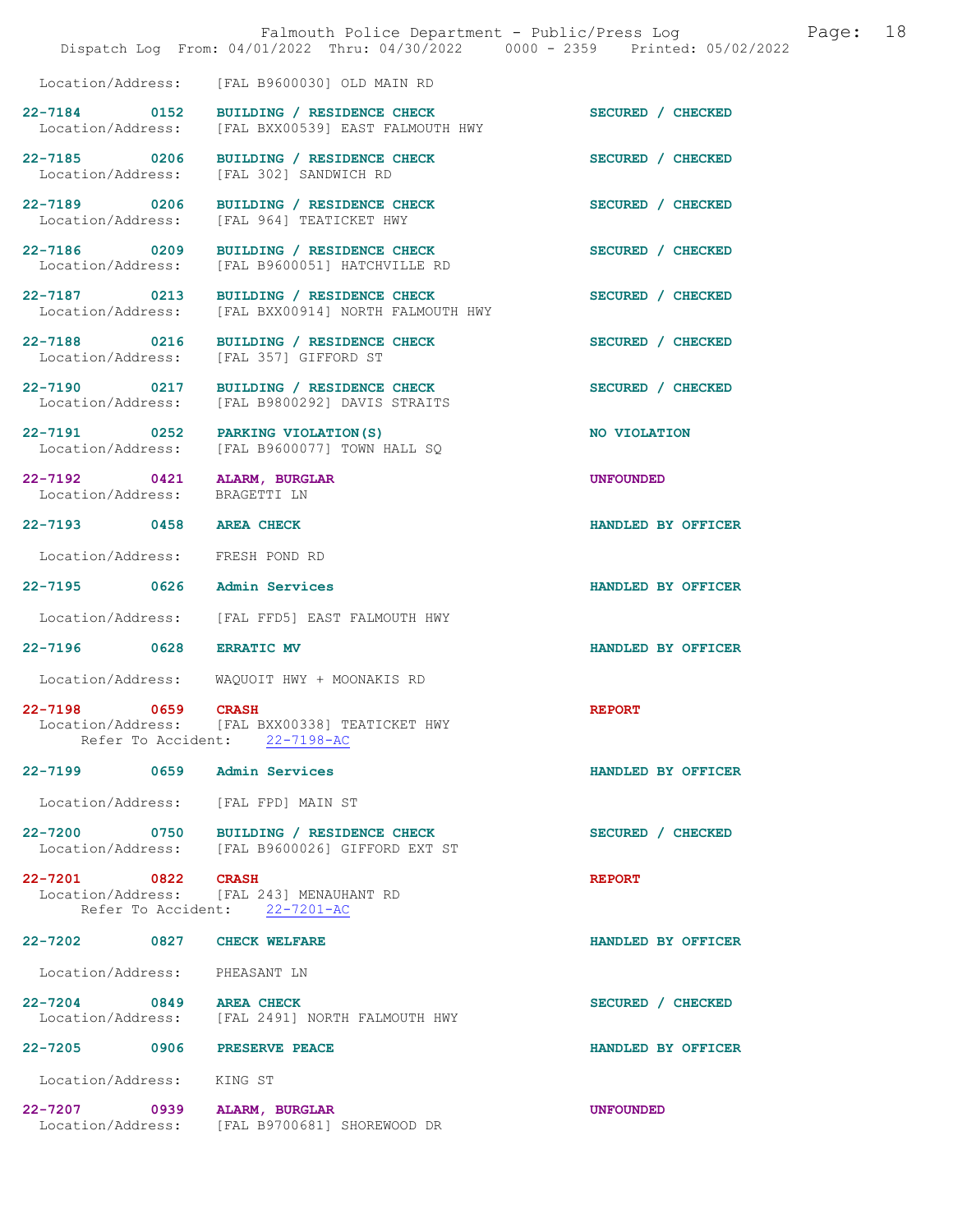| $22 - 7208$ | 0947 ALARM, BURGLAR                       | SECURED / CHECKED |
|-------------|-------------------------------------------|-------------------|
|             | Location/Address: [FAL 3354] PRISCILLA ST |                   |
|             |                                           |                   |

Location/Address: [FAL B9600069] TER HEUN DR

22-7210 1029 PRIVATE TOW DOCATION PRIVATE TOW DOCATION Address: [FAL B9600019] CHURCH ST [FAL B9600019] CHURCH ST

22-7211 1046 OTHER TRAFFIC CITATION ISSUED<br>Vicinity of: RT 28 SOUTH Vicinity of:

22-7214 1055 ALARM, BURGLAR SECURED / CHECKED Location/Address: [FAL 801] CENTRAL AVE

22-7215 1113 ALARM, BURGLAR UNFOUNDED<br>
Location/Address: [FAL 1703] QUONSET RD [FAL 1703] QUONSET RD

22-7216 1127 Alcohol/Drug (Sec 35) REPORT Location/Address: [FAL B9600069] TER HEUN DR Refer To Incident: 22-7216-OF

22-7220 1214 CRASH, HIT/RUN 1999 120 22-7220 UNABLE TO LOCATE Location/Address: RT 151 + NORTH FALMOUTH HWY Refer To Accident: 22-7220-AC Refer To Incident: 22-7220-OF

22-7221 1217 DISABLED MV HANDLED BY PARTY Vicinity of: [FAL BXX00219] JONES RD

22-7222 1221 Admin Services TRANSPORT Location/Address: [FAL B0300005] EAST FALMOUTH HWY

22-7223 1225 ABANDONED 911 HANDLED BY OFFICER

Location/Address: [FAL B9600026] GIFFORD EXT ST

22-7224 1241 ID Theft / Fraud REPORT Location/Address: TEATICKET HWY Refer To Incident: 22-7224-OF

22-7225 1300 CRASH REPORT Location/Address: [FAL 964] TEATICKET HWY Refer To Accident: 22-7225-AC

22-7226 1331 Admin Services HANDLED BY PARTY Location/Address: SHORE ST Location/Address:

22-7227 1340 ASSIST CITIZEN HANDLED BY OFFICER

Location/Address: TRICIA RD

22-7229 1357 CRASH 1357 CRASH HANDLED BY PARTY Location/Address: RANDOLPH ST + MARAVISTA AVE RANDOLPH ST + MARAVISTA AVE

22-7230 1404 CRASH, HIT/RUN REPORT Location/Address: [FAL BXX00025] MAIN ST Refer To Accident: 22-7230-AC

22-7231 1406 ID Theft / Fraud HANDLED BY OFFICER

 Location/Address: MASSASOIT ST Refer To Incident: 22-7231-OF

22-7232 1420 CHECK WELFARE TRANSPORT Location/Address: MARAVISTA AVE + OAK ST

22-7209 1016 ABANDONED 911 HANDLED BY OFFICER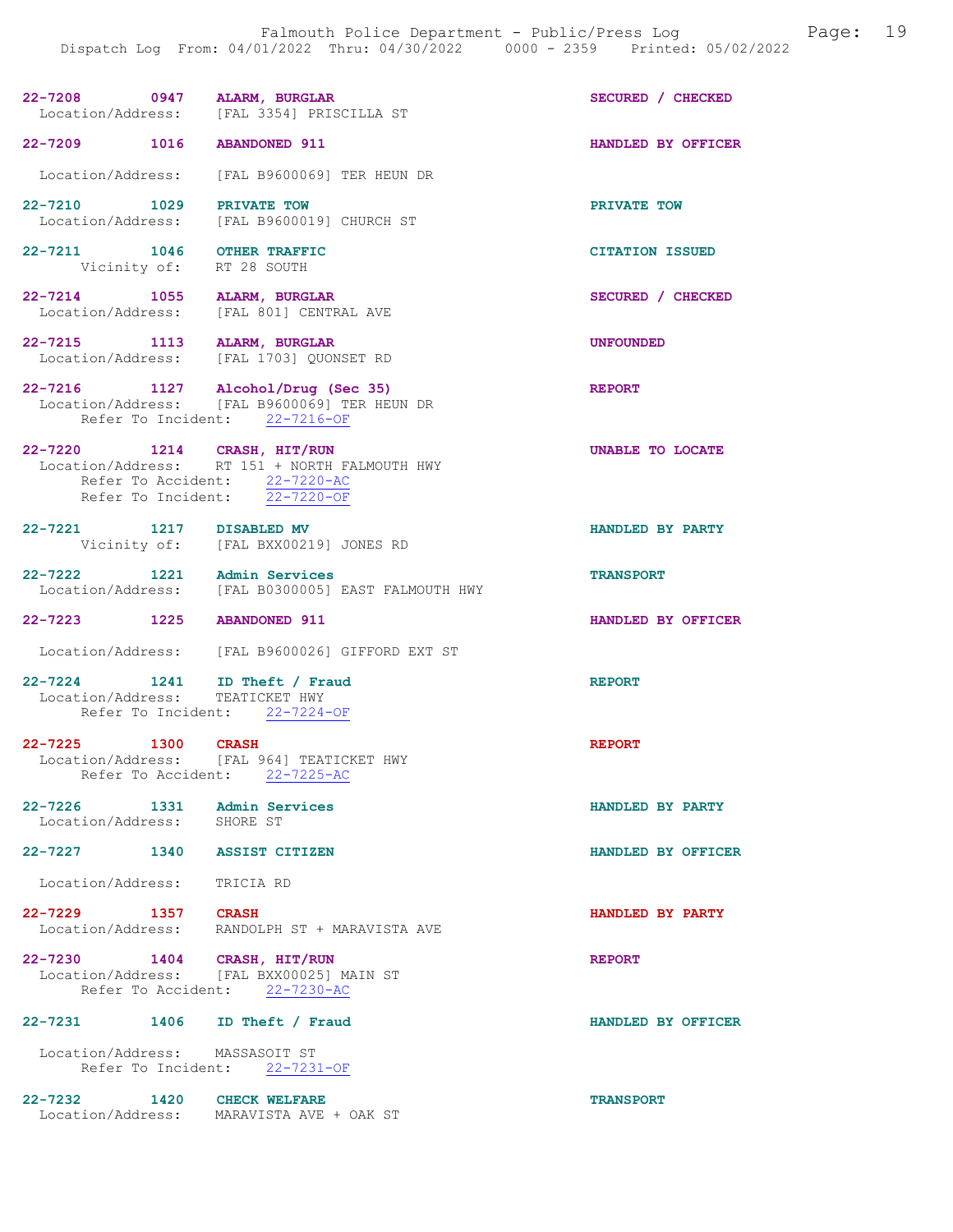| 1456<br>22-7234<br>Location/Address: MAIN ST                             | Admin Services<br>Refer To Incident: 22-7234-OF                                                                                                                                                                                                                                                                                                                                                              | <b>REPORT</b>      |
|--------------------------------------------------------------------------|--------------------------------------------------------------------------------------------------------------------------------------------------------------------------------------------------------------------------------------------------------------------------------------------------------------------------------------------------------------------------------------------------------------|--------------------|
| 22-7236<br>1545                                                          | UNWANTED GUEST                                                                                                                                                                                                                                                                                                                                                                                               | HANDLED BY OFFICER |
|                                                                          | Location/Address: [FAL BXX00725] EAST FALMOUTH HWY                                                                                                                                                                                                                                                                                                                                                           |                    |
|                                                                          | 22-7237 1631 FOLLOW UP INVESTIGATION                                                                                                                                                                                                                                                                                                                                                                         | HANDLED BY OFFICER |
| Location/Address: [FAL FPD] MAIN ST                                      |                                                                                                                                                                                                                                                                                                                                                                                                              |                    |
| 22-7241 1806<br>Location/Address:                                        | <b>DEAD ON ARRIVAL</b><br>VIBER LN<br>Refer To Incident: 22-7241-OF                                                                                                                                                                                                                                                                                                                                          | <b>REPORT</b>      |
| 22-7242 1906                                                             | <b>CHECK WELFARE</b>                                                                                                                                                                                                                                                                                                                                                                                         | HANDLED BY OFFICER |
| Location/Address: [FAL 2027] MAIN ST                                     |                                                                                                                                                                                                                                                                                                                                                                                                              |                    |
| 22-7243 1956                                                             | <b>CHECK WELFARE</b>                                                                                                                                                                                                                                                                                                                                                                                         | HANDLED BY OFFICER |
| Location/Address:                                                        | WAQUOIT HWY + MARTIN RD                                                                                                                                                                                                                                                                                                                                                                                      |                    |
| $22 - 7244$ 2004                                                         | <b>AREA CHECK</b>                                                                                                                                                                                                                                                                                                                                                                                            | HANDLED BY OFFICER |
| Location/Address: FRESH POND RD                                          |                                                                                                                                                                                                                                                                                                                                                                                                              |                    |
| $22 - 7245$<br>Location/Address: BRICK KILN RD                           | 2110 Harassment Order Service                                                                                                                                                                                                                                                                                                                                                                                | UNABLE TO LOCATE   |
| $22 - 7246$<br><b>2117 CRASH</b><br>Refer To Arrest:<br>Age:<br>Charges: | Location/Address: [FAL B0100152] TEATICKET HWY<br>Refer To Accident: 22-7246-AC<br>$22 - 7246 - AR$<br>Arrest: LIIMATAINEN, JAMES LEE<br>Address: 49B RIVERSIDE RD MASHPEE, MA<br>-35<br>OUI-LIQUOR OR .08%, 4TH OFFENSE<br>OUI DRUGS<br>NEGLIGENT OPERATION OF MOTOR VEHICLE c90 \$24(2)(a) (OTE)<br>UNLICENSED OPERATION OF MV<br>A&B ON POLICE OFFICER<br>RESIST ARREST<br>VANDALIZE PROPERTY c266 \$126A | Arrest(s) Made     |
| 22-7247<br>2127                                                          | <b>ATTEMPT TO LOCATE</b>                                                                                                                                                                                                                                                                                                                                                                                     | HANDLED BY OFFICER |
|                                                                          | Location/Address: [FAL B9600444] LUSCOMBE AVE                                                                                                                                                                                                                                                                                                                                                                |                    |
| 22–7252 2259                                                             | Admin Services                                                                                                                                                                                                                                                                                                                                                                                               | HANDLED BY OFFICER |
| Location/Address: [FAL FPD] MAIN ST                                      |                                                                                                                                                                                                                                                                                                                                                                                                              |                    |
| For Date: $04/08/2022 -$ Friday                                          |                                                                                                                                                                                                                                                                                                                                                                                                              |                    |
| 22-7255 0014<br>Location/Address:                                        | BUILDING / RESIDENCE CHECK<br>[FAL B9600029] KATHARINE LEE BATES                                                                                                                                                                                                                                                                                                                                             | SECURED / CHECKED  |
| 22-7256<br>$\sim$ 0023<br>Location/Address:                              | BUILDING / RESIDENCE CHECK<br>[FAL B9600031] MARAVISTA AVE EXT                                                                                                                                                                                                                                                                                                                                               | SECURED / CHECKED  |
| 22-7254 0026<br>Location/Address:                                        | BUILDING / RESIDENCE CHECK<br>[FAL B9600051] HATCHVILLE RD                                                                                                                                                                                                                                                                                                                                                   | SECURED / CHECKED  |
| 22-7257<br>0032<br>Location/Address:                                     | BUILDING / RESIDENCE CHECK<br>[FAL B9900121] PALMER AVE                                                                                                                                                                                                                                                                                                                                                      | SECURED / CHECKED  |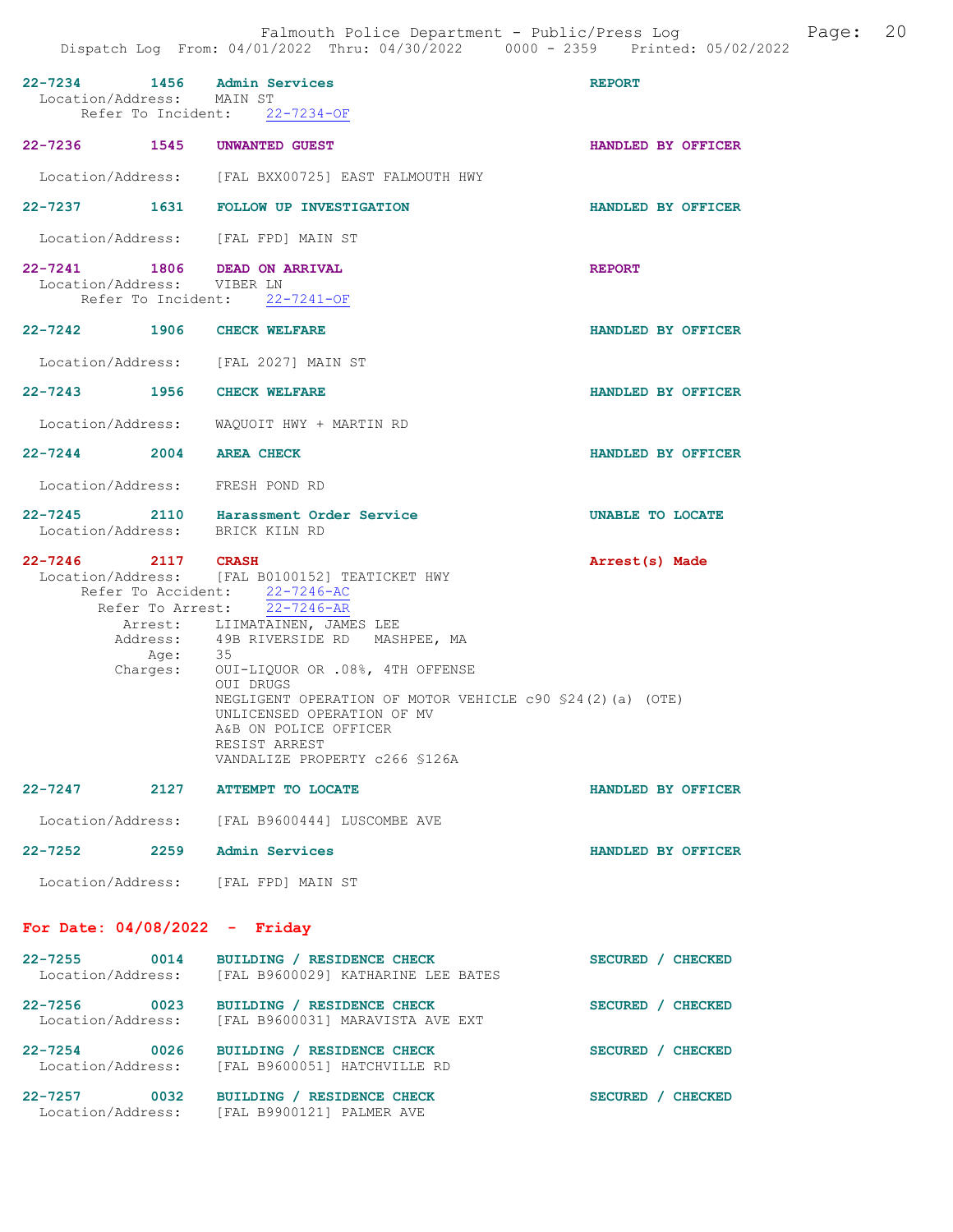22-7258 0033 AREA CHECK SECURED / CHECKED<br>
Location/Address: MARAVISTA AVE Location/Address: 22-7259 0050 BUILDING / RESIDENCE CHECK SECURED / CHECKED Location/Address: [FAL 302] SANDWICH RD [FAL 302] SANDWICH RD

22-7260 0109 AREA CHECK SECURED / CHECKED Location/Address: [FAL B9700958] EAST FALMOUTH HWY

[FAL BXX00810] MAIN ST

Location/Address: [FAL BXX00272] LOCUST ST

[FAL B9600261] MAIN ST

 $[FAL B9600203]$  TOWN HALL SQ

[FAL 1471] RT 151

Location/Address: [FAL 44] MAIN ST

Location/Address: [FAL BXX00484] NORTH FALMOUTH HWY

22-7264 0145 BUILDING / RESIDENCE CHECK SECURED / CHECKED Location/Address: [FAL 964] TEATICKET HWY

22-7266 0209 PARKING VIOLATION(S) NO VIOLATION<br>
Location/Address: [FAL B9600261] MAIN ST

22-7267 0214 AREA CHECK SECURED / CHECKED<br>
Location/Address: [FAL 1471] RT 151

22-7268 0230 PARKING VIOLATION(S) NO VIOLATION<br>
Location/Address: [FAL B9600203] TOWN HALL SO

Location/Address: LITTLE NECK BARS RD

22-7270 0314 ALARM, BURGLAR UNFOUNDED<br>
Location/Address: [FAL 44] MAIN ST

22-7271 0349 PARKING VIOLATION(S) NO VIOLATION Location/Address: WATER ST + LUSCOMBE AVE

Location/Address: SANDDOLLAR CIR

22-7274 0450 ALARM, BURGLAR HANDLED BY OFFICER

Location/Address: GUNNING POINT AVE

22-7275 0451 ALARM, BURGLAR UNE SALARM UNFOUNDED Location/Address:

22-7278 0540 CRASH REPORT Location/Address: GIFFORD ST<br>Refer To Accident: 22-7278-AC Refer To Accident:

22-7281 0748 DISABLED MV HANDLED BY OFFICER

Location/Address: RT 28 SOUTH + WEST FALMOUTH HWY

22-7282 0801 ALARM, BURGLAR HANDLED BY OFFICER Location/Address: [FAL B9600051] HATCHVILLE RD

22-7283 0835 AREA CHECK UNABLE TO LOCATE<br>
Location/Address: [FAL BXX00466] GIFFORD ST [FAL BXX00466] GIFFORD ST

22-7261 0109 BUILDING / RESIDENCE CHECK SECURED / CHECKED 22-7263 0111 BUILDING / RESIDENCE CHECK SECURED / CHECKED Location/Address: [FAL BXX00810] MAIN ST 22-7262 0116 BUILDING / RESIDENCE CHECK SECURED / CHECKED<br>
Location/Address: [FAL B0100017] NORTH FALMOUTH HWY [FAL B0100017] NORTH FALMOUTH HWY

22-7265 0152 BUILDING / RESIDENCE CHECK SECURED / CHECKED Location/Address: [FAL BXX00272] LOCUST ST

22-7269 0235 ALARM, BURGLAR HANDLED BY OFFICER

22-7272 0418 AREA CHECK HANDLED BY OFFICER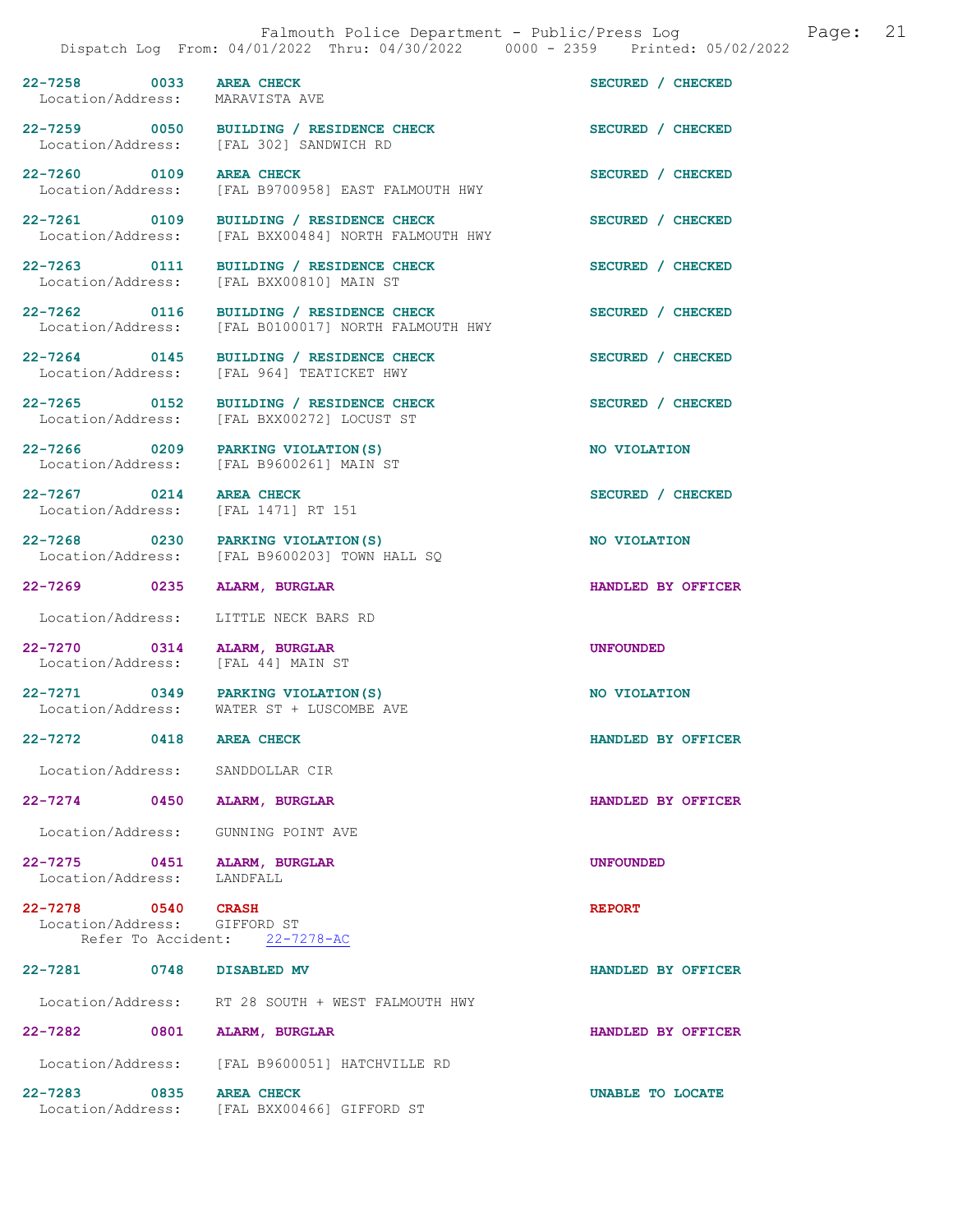| DISPULLED DUY                                               | IIUM, VI/VI/ZVZZ INIU, VI/JV/ZVZZ<br><b>boot</b>                                                                     |                    |
|-------------------------------------------------------------|----------------------------------------------------------------------------------------------------------------------|--------------------|
| 22-7284 0859 ALARM, BURGLAR                                 |                                                                                                                      | CANCELLED INCIDENT |
|                                                             | Location/Address: [FAL B9800399] SCRANTON AVE                                                                        |                    |
| 22-7285 0922 Admin Services                                 |                                                                                                                      | HANDLED BY OFFICER |
|                                                             | Location: [BOU] JOINT BASE CAPE COD                                                                                  |                    |
| 22-7286 0924 ALARM, BURGLAR                                 |                                                                                                                      | CANCELLED INCIDENT |
|                                                             | Location/Address: [FAL 105] CAREY LN                                                                                 |                    |
| 22-7288 0957 PRIVATE TOW                                    | Location/Address: [FAL B9600019] CHURCH ST                                                                           | PRIVATE TOW        |
|                                                             | 22-8286 1000 Harassment Order Service<br>Location/Address: BRICK KILN RD                                             | SERVED IN HAND     |
| 22-7290 1008 Harassment                                     |                                                                                                                      | HANDLED BY OFFICER |
| Location/Address: KING ST                                   |                                                                                                                      |                    |
| 22-7295 1340 CHECK WELFARE                                  |                                                                                                                      | HANDLED BY OFFICER |
| Location/Address: BEEBE ACRES RD                            |                                                                                                                      |                    |
| 22-7296 1350 ALARM, BURGLAR<br>Location/Address: SIMPSON LN |                                                                                                                      | <b>UNFOUNDED</b>   |
|                                                             | 22-7297 1358 MOTOR VEHICLE STOP<br>Location/Address: [FAL 3173] DAVIS STRAITS                                        | Verbal Warning     |
| 22-7298 1442 SHOPLIFTING                                    | Location/Address: [FAL 1440] WORCESTER CT<br>Refer To Arrest: 22-7298-AR                                             | Arrest(s) Made     |
|                                                             | Arrest: MOORE, JASON P<br>Address: 69 TOMLINSON RD SOUTH ATTLEBORO, MA<br>Age: 48<br>Charges: ARREST WARRANT SERVICE |                    |
|                                                             | SHOPLIFTING BY CONCEALING MDSE                                                                                       |                    |
|                                                             | Refer To Incident: 22-7298-OF                                                                                        |                    |
| 22-7299 1452 ASSAULT, PAST<br>Location/Address: SHORE ST    | Refer To Incident: 22-7299-OF                                                                                        | <b>REPORT</b>      |
| 22-7300 1502                                                | Harassment<br>Location/Address: [FAL B0100017] NORTH FALMOUTH HWY<br>Refer To Incident: 22-7300-OF                   | <b>REPORT</b>      |
| 22-7301 1503 Harassment                                     |                                                                                                                      | CANCELLED INCIDENT |
|                                                             | Location/Address: [FAL B0100017] NORTH FALMOUTH HWY                                                                  |                    |
| 22-7303 1615 SOLICITING                                     |                                                                                                                      | HANDLED BY OFFICER |
|                                                             | Location/Address: [FAL B0200069] TEATICKET HWY                                                                       |                    |
| 22-7305 1714                                                | ALARM, BURGLAR                                                                                                       | CANCELLED INCIDENT |
| Location/Address:                                           | LITTLE NECK BARS RD                                                                                                  |                    |
| 22-7306 1722<br>Location/Address: SANDWICH RD               | SUMMONS SERVICE                                                                                                      | UNABLE TO LOCATE   |
| 22-7307 1752 ABANDONED 911                                  |                                                                                                                      | HANDLED BY OFFICER |
|                                                             | Location/Address: [FAL BXX00913] EAST FALMOUTH HWY                                                                   |                    |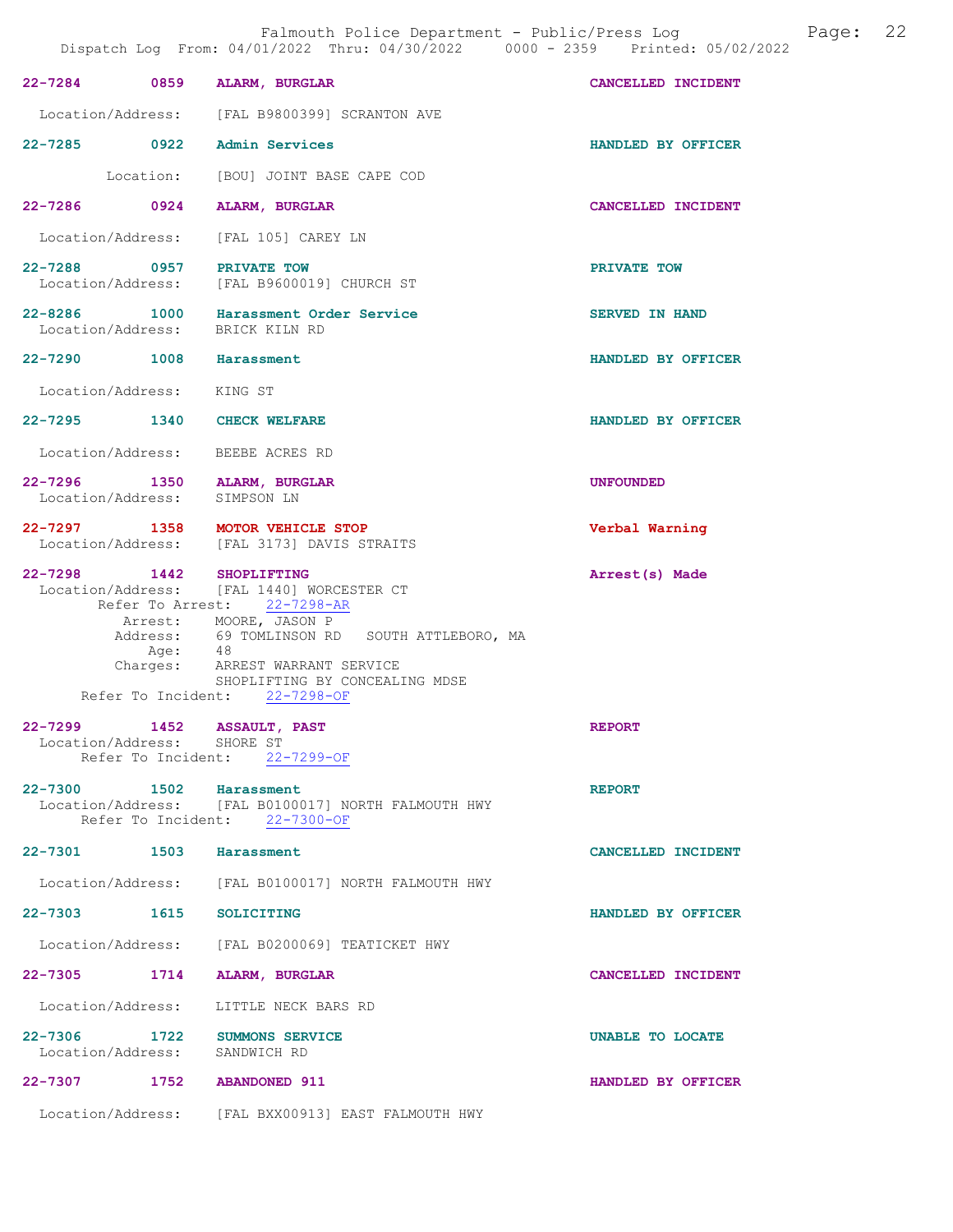| 22-7308 1816 CHECK WELFARE                                 | Location/Address: [FAL 239] MAIN ST                                                                         | <b>UNABLE TO LOCATE</b> |
|------------------------------------------------------------|-------------------------------------------------------------------------------------------------------------|-------------------------|
|                                                            | 22-7311 1854 MENTAL ILLNESS (SEC 12)<br>Location/Address: CEDAR MEADOWS DR<br>Refer To Incident: 22-7311-OF | <b>REPORT</b>           |
| 22-7309 1856 ERRATIC MV                                    |                                                                                                             | HANDLED BY OFFICER      |
|                                                            | Location/Address: OLD BARNSTABLE RD + HAYWAY RD                                                             |                         |
|                                                            | 22-7310 1857 DIRT BIKE / ATV COMPLAINT<br>Location/Address: [FAL 1417] RT 151                               | <b>UNFOUNDED</b>        |
| 22-7313 1924 ALARM, BURGLAR                                |                                                                                                             | CANCELLED INCIDENT      |
|                                                            | Location/Address: [FAL 1743] WATER ST                                                                       |                         |
|                                                            | 22-7314 1943 DRUG LAW VIOLATION<br>Location/Address: [FAL B9600038] EAST FALMOUTH HWY                       | UNABLE TO LOCATE        |
| 22-7315 2000 AREA CHECK<br>Location/Address: FRESH POND RD | Refer To Incident: 22-7315-OF                                                                               | <b>REPORT</b>           |
|                                                            | 22-7317 2018 DISTURBANCE / DISORDERLY<br>Location/Address: [FAL 964] TEATICKET HWY                          | <b>UNABLE TO LOCATE</b> |
| 22-7318 2024                                               | <b>CRASH</b><br>Location/Address: [FAL 3131] EAST FALMOUTH HWY<br>Refer To Accident: 22-7318-AC             | <b>REPORT</b>           |
| 22-7319 2030 ABANDONED 911                                 |                                                                                                             | HANDLED BY OFFICER      |
| Location/Address: OAK ST                                   |                                                                                                             |                         |
| 22-7320 2050 AREA CHECK                                    |                                                                                                             | CANCELLED INCIDENT      |
| Location/Address: FRESH POND RD                            |                                                                                                             |                         |
| 22-7322 2103 CHECK WELFARE                                 | Location/Address: [FAL B9600069] TER HEUN DR                                                                | <b>GONE ON ARRIVAL</b>  |
| 22-7323 2107<br>Location/Address: BRICK KILN RD            | <b>ASSIST FIRE DEPT</b>                                                                                     | <b>REF OTHER</b>        |
| For Date: $04/09/2022 -$ Saturday                          |                                                                                                             |                         |

| $22 - 7326$<br>Location/Address:                | 0004 | BUILDING / RESIDENCE CHECK<br>[FAL B9600026] GIFFORD EXT ST | <b>SECURED</b><br><b>CHECKED</b> |
|-------------------------------------------------|------|-------------------------------------------------------------|----------------------------------|
| $22 - 7327$<br>Location/Address:                | 0013 | PARKING VIOLATION (S)<br>[FAL B9600261] MAIN ST             | NO VIOLATION                     |
| 0027<br>$22 - 7328$<br>Location/Address:        |      | BUILDING / RESIDENCE CHECK<br>[FAL B9800292] DAVIS STRAITS  | SECURED /<br><b>CHECKED</b>      |
| $22 - 7329$<br>Location/Address:                | 0029 | <b>AREA CHECK</b><br>[FAL 1058] TEATICKET HWY               | <b>CHECKED</b><br><b>SECURED</b> |
| $22 - 7330$<br>$\sim$ 0042<br>Location/Address: |      | <b>AREA CHECK</b><br>[FAL B0000242] EAST FALMOUTH HWY       | <b>SECURED</b><br><b>CHECKED</b> |
| $22 - 7331$<br>0044<br>Location/Address:        |      | <b>AREA CHECK</b><br>FRESH POND RD                          | <b>SECURED</b><br><b>CHECKED</b> |
| $22 - 7332$                                     | 0044 | LOUD MUSIC /<br>PARTY /<br><b>NOISES</b>                    | HANDLED BY OFFICER               |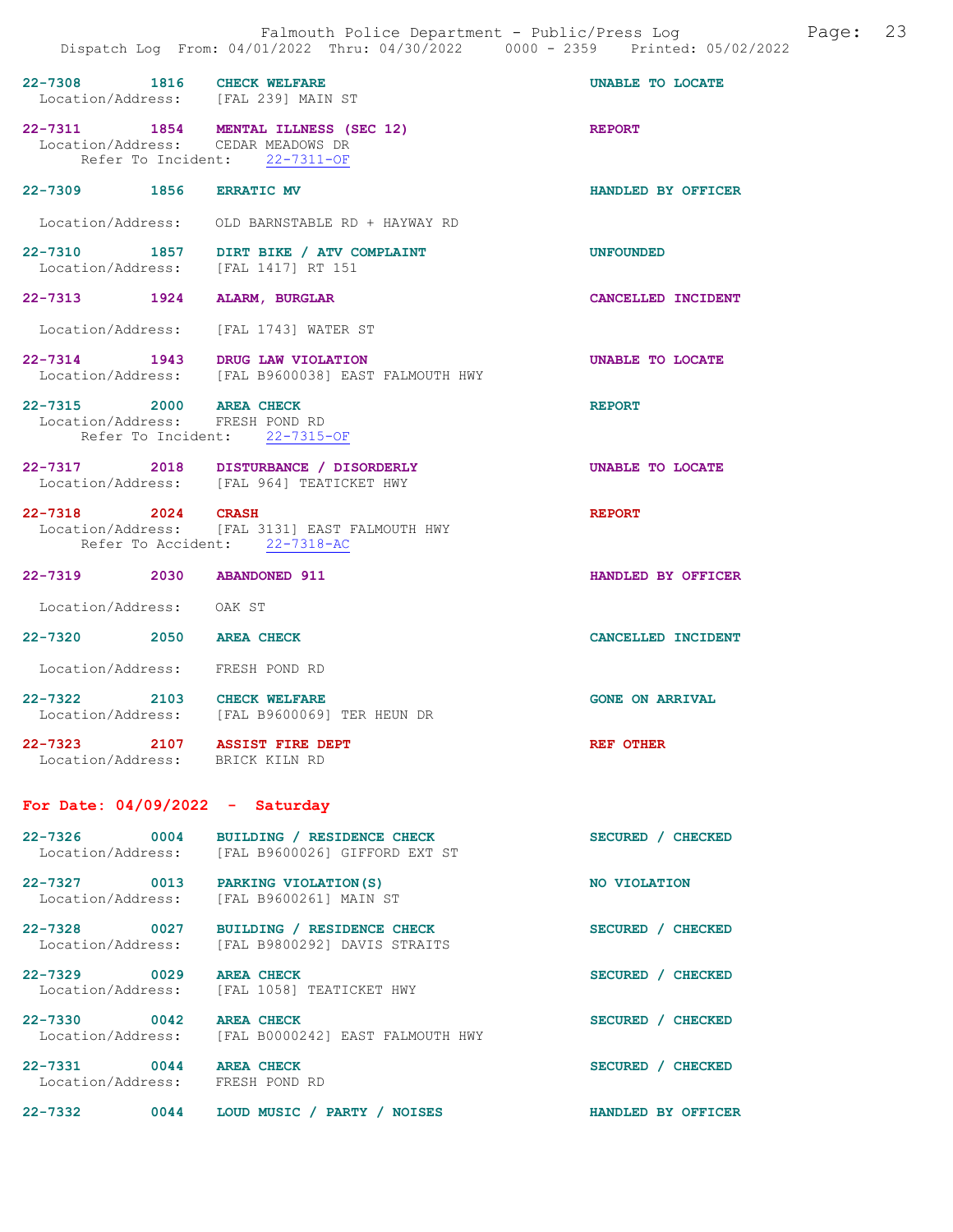|                                                              | Falmouth Police Department - Public/Press Log Fage: 24<br>Dispatch Log From: 04/01/2022 Thru: 04/30/2022 0000 - 2359 Printed: 05/02/2022 |                   |  |
|--------------------------------------------------------------|------------------------------------------------------------------------------------------------------------------------------------------|-------------------|--|
|                                                              | Location/Address: [FAL 887] SCRANTON AVE                                                                                                 |                   |  |
| Location/Address: [FAL 1471] RT 151                          | 22-7333 0052 BUILDING / RESIDENCE CHECK                                                                                                  | SECURED / CHECKED |  |
|                                                              | 22-7334 0053 BUILDING / RESIDENCE CHECK<br>Location/Address: [FAL 302] SANDWICH RD                                                       | SECURED / CHECKED |  |
|                                                              | 22-7335 0056 BUILDING / RESIDENCE CHECK<br>Location/Address: [FAL 3202] PALMER AVE                                                       | SECURED / CHECKED |  |
|                                                              | 22-7336 0109 BUILDING / RESIDENCE CHECK<br>Location/Address: [FAL 964] TEATICKET HWY                                                     | SECURED / CHECKED |  |
| Location/Address:                                            | 22-7337 0123 PARKING VIOLATION (S)<br>[FAL B9600203] TOWN HALL SO                                                                        | NO VIOLATION      |  |
|                                                              | 22-7338 0128 AREA CHECK<br>Location/Address: [FAL B9700005] SURF DR                                                                      | SECURED / CHECKED |  |
|                                                              | 22-7339 0132 BUILDING / RESIDENCE CHECK<br>Location/Address: [FAL B9600051] HATCHVILLE RD                                                | SECURED / CHECKED |  |
| 22-7341 0149 ASSIST FIRE DEPT<br>Location/Address: GINGER ST |                                                                                                                                          | REF FIRE DEPT     |  |
|                                                              | 22-7342 0155 PARKING VIOLATION (S)<br>Location/Address: WATER ST + LUSCOMBE AVE                                                          | NO VIOLATION      |  |
|                                                              | 22-7343 0208 BUILDING / RESIDENCE CHECK<br>Location/Address: [FAL B9600031] MARAVISTA AVE EXT                                            | SECURED / CHECKED |  |
| 22-7344 0209 AREA CHECK<br>Location/Address: MARAVISTA AVE   |                                                                                                                                          | SECURED / CHECKED |  |
| $\overline{0219}$<br>$22 - 7345$                             | <b>AREA CHECK</b>                                                                                                                        | SECURED / CHECKED |  |

Location/Address: [FAL 639] BRICK KILN RD

22-7346 0358 AREA CHECK SECURED / CHECKED Location/Address: ROSE ST Location/Address:

22-7347 0433 ERRATIC MV UNABLE TO LOCATE Location/Address: [FAL 2420] SHINING SEA BIKE PATH

## 22-7348 0444 INTOXICATED PERSON HANDLED BY OFFICER

 Location/Address: [FAL 2094] NORTH ST Refer To Arrest: 22-7348-AR Arrest: MCDOUGALL, ALEXANDER<br>Address: 2 RUE DES VOUTES RI 2 RUE DES VOUTES REILLE, ZZ<br>56 Age:<br>:Charges PROTECTIVE CUSTODY (LIQUOR)

22-7350 0633 Admin Services HANDLED BY OFFICER

 Location/Address: [FAL FPD] MAIN ST 22-7351 0708 ALARM, BURGLAR HANDLED BY OFFICER Location/Address: FRESH POND RD

22-7353 0959 ALARM, BURGLAR HANDLED BY OFFICER Location/Address: [FAL BA1436] MAIN ST 22-7354 1027 SUSPICIOUS PERSON(S) HANDLED BY OFFICER

Location/Address: [FAL B9600110] GIFFORD ST

22-7355 1043 ANIMAL COMPLAINT REF ANIMAL CONTROL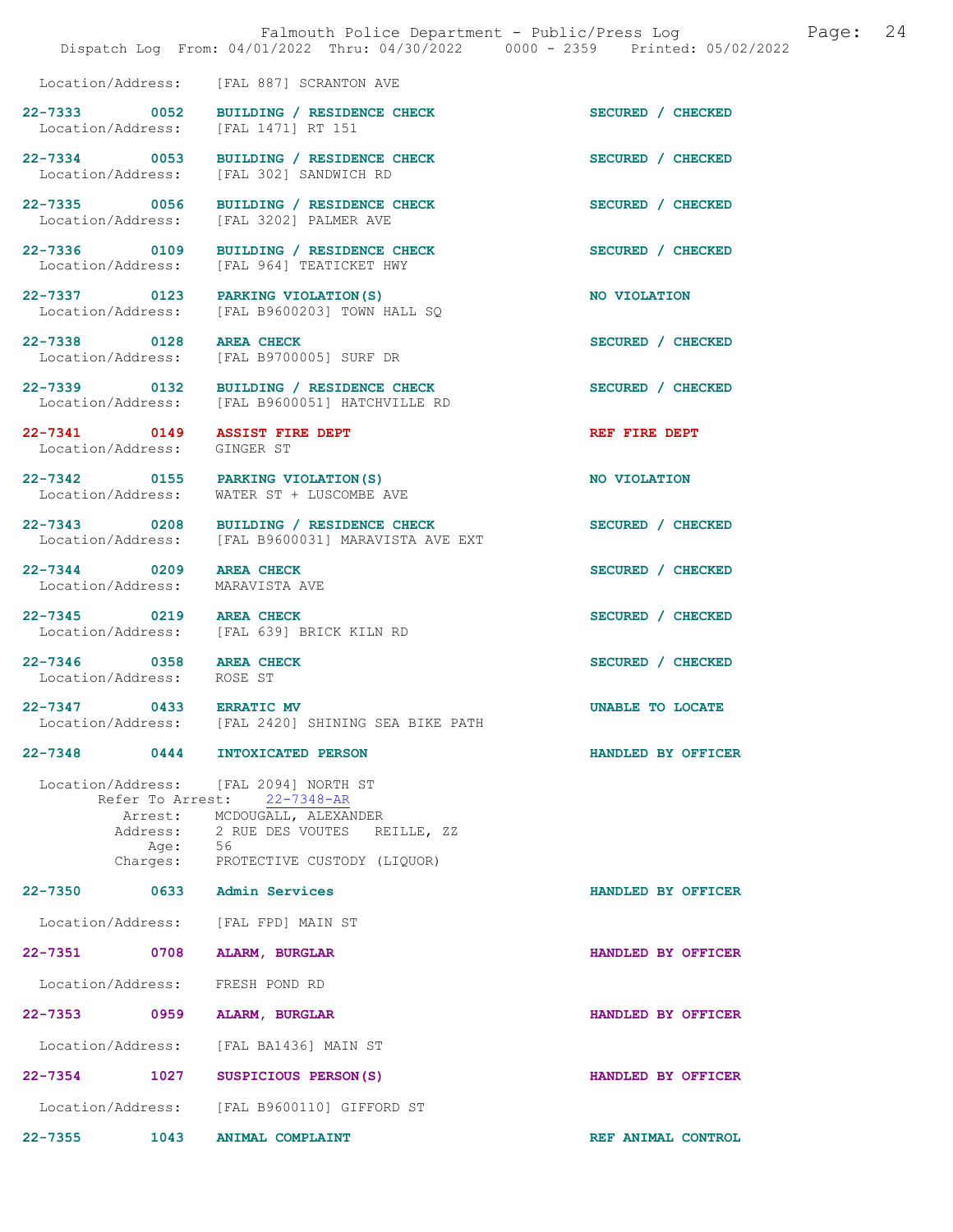| Location/Address: KERRYWOOD DR    |      |                                                                                                                |                           |
|-----------------------------------|------|----------------------------------------------------------------------------------------------------------------|---------------------------|
|                                   |      | 22-7356 1050 SUSPICIOUS PERSON(S)<br>Location/Address: TANGLEWOOD DR                                           | <b>GONE ON ARRIVAL</b>    |
| 22-7357 1050                      |      | <b>ASSIST CITIZEN</b><br>Location/Address: LITTLE ISLAND RD                                                    | NOTIFICATION MADE         |
|                                   |      | 22-7358 1107 TRAFFIC HAZARD<br>Location/Address: OLD MEETING HOUSE RD + JASMIN LN                              | NO VIOLATION              |
| 22-7363 1215<br>Location/Address: |      | ALARM, BURGLAR<br>CURLEY BLVD                                                                                  | <b>UNFOUNDED</b>          |
| 22-7364 1240                      |      | <b>AREA CHECK</b><br>Location/Address: [FAL B9600026] GIFFORD EXT ST                                           | UNABLE TO LOCATE          |
|                                   |      | 22-7365 1252 LOUD MUSIC / PARTY / NOISES                                                                       | HANDLED BY OFFICER        |
|                                   |      | Location/Address: CHILDS RIVER RD                                                                              |                           |
|                                   |      | 22-7366 1253 ALARM, BURGLAR<br>Location/Address: [FAL B9800418] ODONNELL AVE<br>Refer To Incident: 22-7366-OF  | <b>REPORT</b>             |
|                                   |      | 22-7367 1256 Admin Services                                                                                    | HANDLED BY OFFICER        |
|                                   |      | Location/Address: [FAL FPD] MAIN ST                                                                            |                           |
|                                   |      | 22-7378 1300 RECOVERED PROPERTY                                                                                | HANDLED BY OFFICER        |
|                                   |      | Location/Address: [FAL 3174] DAVIS STRAITS                                                                     |                           |
| 22-7371 1332 Admin Services       |      |                                                                                                                | HANDLED BY OFFICER        |
|                                   |      | Location/Address: [FAL 3174] DAVIS STRAITS                                                                     |                           |
|                                   |      | 22-7373 1339 ASSIST CITIZEN                                                                                    | HANDLED BY OFFICER        |
|                                   |      | Location/Address: [FAL FPD] MAIN ST                                                                            |                           |
|                                   |      | 22-7374 1351 DISTURBANCE / DISORDERLY<br>Location/Address: NORTH FALMOUTH HWY<br>Refer To Incident: 22-7374-OF | <b>REPORT</b>             |
| 22-7377                           | 1427 | <b>CRASH</b>                                                                                                   | <b>HANDLED BY OFFICER</b> |
|                                   |      | Location/Address: [FAL B0200069] TEATICKET HWY                                                                 |                           |
| 22-7379 1450                      |      | ALARM, BURGLAR<br>Location/Address: [FAL 2003] UNCATENA NORTH                                                  | <b>UNFOUNDED</b>          |
|                                   |      | 22-7380 1451 Admin Services                                                                                    | HANDLED BY OFFICER        |
|                                   |      | Location/Address: [FAL FPD] MAIN ST                                                                            |                           |
| 22-7382 1528<br>Location/Address: |      | <b>ALARM, BURGLAR</b><br>BLACKSMITH SHOP RD                                                                    | <b>UNFOUNDED</b>          |
| 22-7386 1730                      |      | LOUD MUSIC / PARTY / NOISES<br>Location/Address: CENTRAL AVE + EAST FALMOUTH HWY                               | UNABLE TO LOCATE          |
| Location/Address: GEGGATT RD      |      | 22-7387 1742 SUICIDE ATTEMPT / THREAT<br>Refer To Incident: 22-7387-OF                                         | <b>REPORT</b>             |
| 22-7389 1752 ASSIST CITIZEN       |      |                                                                                                                | HANDLED BY OFFICER        |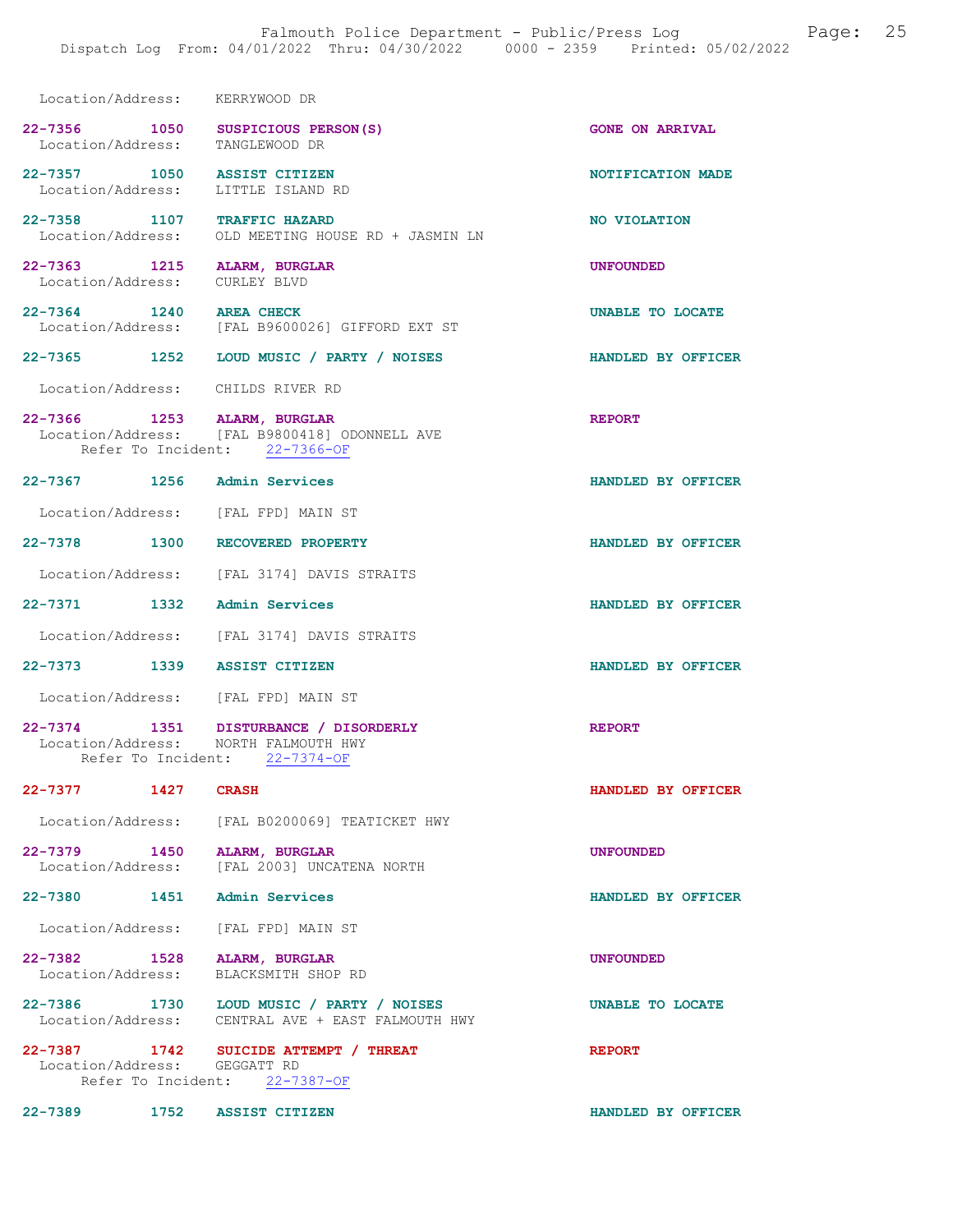|                                   |                     | Falmouth Police Department - Public/Press Log<br>Dispatch Log From: 04/01/2022 Thru: 04/30/2022 0000 - 2359 Printed: 05/02/2022                                                                        |                        | Page: | 26 |
|-----------------------------------|---------------------|--------------------------------------------------------------------------------------------------------------------------------------------------------------------------------------------------------|------------------------|-------|----|
|                                   |                     | Location/Address: [FAL 187] EAST FALMOUTH HWY                                                                                                                                                          |                        |       |    |
|                                   |                     | 22-7390 1804 UNWANTED GUEST<br>Location/Address: EAST FALMOUTH HWY                                                                                                                                     | <b>UNFOUNDED</b>       |       |    |
|                                   |                     | 22-7391 1820 CRASH, HIT/RUN<br>Location/Address: [FAL B9600039] MAIN ST<br>Refer To Accident: 22-7391-AC                                                                                               | <b>REPORT</b>          |       |    |
|                                   |                     | 22-7392 1827 DISTURBANCE / DISORDERLY<br>Location/Address: [FAL B9600085] EAST FALMOUTH HWY<br>Refer To Incident: 22-7392-OF                                                                           | <b>REPORT</b>          |       |    |
|                                   |                     | 22-7395 1920 ALARM, BURGLAR<br>Location/Address: [FAL BA1436] MAIN ST                                                                                                                                  | <b>UNFOUNDED</b>       |       |    |
| Location/Address:                 |                     | 22-7396 1923 Water Complaint<br>BLAIR LN + WEST FALMOUTH HWY                                                                                                                                           | NOTIFICATION MADE      |       |    |
| 22-7397 1926 ERRATIC MV           |                     | Location/Address: WEST FALMOUTH HWY + BRICK KILN RD                                                                                                                                                    | <b>GONE ON ARRIVAL</b> |       |    |
| 22-7398 1927 DISABLED MV          |                     | Location/Address: TEATICKET HWY + HOMESTEAD LN                                                                                                                                                         | <b>GONE ON ARRIVAL</b> |       |    |
|                                   |                     | 22-7399 1935 FOLLOW UP INVESTIGATION                                                                                                                                                                   | HANDLED BY OFFICER     |       |    |
| Location/Address:                 |                     | [FAL 2402] CROWELL RD                                                                                                                                                                                  |                        |       |    |
|                                   |                     | 22-7401 2028 Admin Services<br>Location/Address: [FAL BXX00810] MAIN ST                                                                                                                                | <b>ASSISTING PARTY</b> |       |    |
| 22-7406 2056<br>Location/Address: |                     | <b>ASSIST FIRE DEPT</b><br>OCEAN AVE                                                                                                                                                                   | REF FIRE DEPT          |       |    |
| 22-7408 2104 GUN SHOTS            |                     | Location/Address: OLD BARNSTABLE RD + OLD MEETING HOUSE RD                                                                                                                                             | <b>GONE ON ARRIVAL</b> |       |    |
|                                   |                     | 22-7407 2125 FOLLOW UP INVESTIGATION                                                                                                                                                                   | HANDLED BY OFFICER     |       |    |
| Location/Address: LAKE SHORE DR   |                     |                                                                                                                                                                                                        |                        |       |    |
| $22 - 7410$                       | 2137                | INTOXICATED PERSON                                                                                                                                                                                     | Protective Custody     |       |    |
|                                   | Address:<br>Age: 52 | Location/Address: [FAL BXX00219] GIFFORD ST<br>Refer To P/C: 22-7410-AR<br>$P/C:$ O'HEA, LAURA<br>15 COLBY RD BRIDGEWATER, MA<br>Charges: PROTECTIVE CUSTODY (LIQUOR)<br>Refer To Incident: 22-7410-OF |                        |       |    |
|                                   |                     | 22-7413 2235 ALARM, BURGLAR                                                                                                                                                                            | CANCELLED INCIDENT     |       |    |
|                                   |                     | Location/Address: [FAL BXX00725] EAST FALMOUTH HWY                                                                                                                                                     |                        |       |    |
| For Date: $04/10/2022 -$ Sunday   |                     |                                                                                                                                                                                                        |                        |       |    |
| $22 - 7414$<br>Location/Address:  | 0000                | <b>AREA CHECK</b><br>[FAL 1058] TEATICKET HWY                                                                                                                                                          | SECURED / CHECKED      |       |    |
| 22-7415 0004<br>Location/Address: |                     | <b>AREA CHECK</b><br>[FAL B9600047] TEATICKET HWY                                                                                                                                                      | SECURED / CHECKED      |       |    |
|                                   |                     | 22-7416 0011 BUILDING / RESIDENCE CHECK<br>Location/Address: [FAL B9600025] DAVISVILLE RD                                                                                                              | SECURED / CHECKED      |       |    |
| $22 - 7417$                       | 0015                | <b>AREA CHECK</b>                                                                                                                                                                                      | SECURED / CHECKED      |       |    |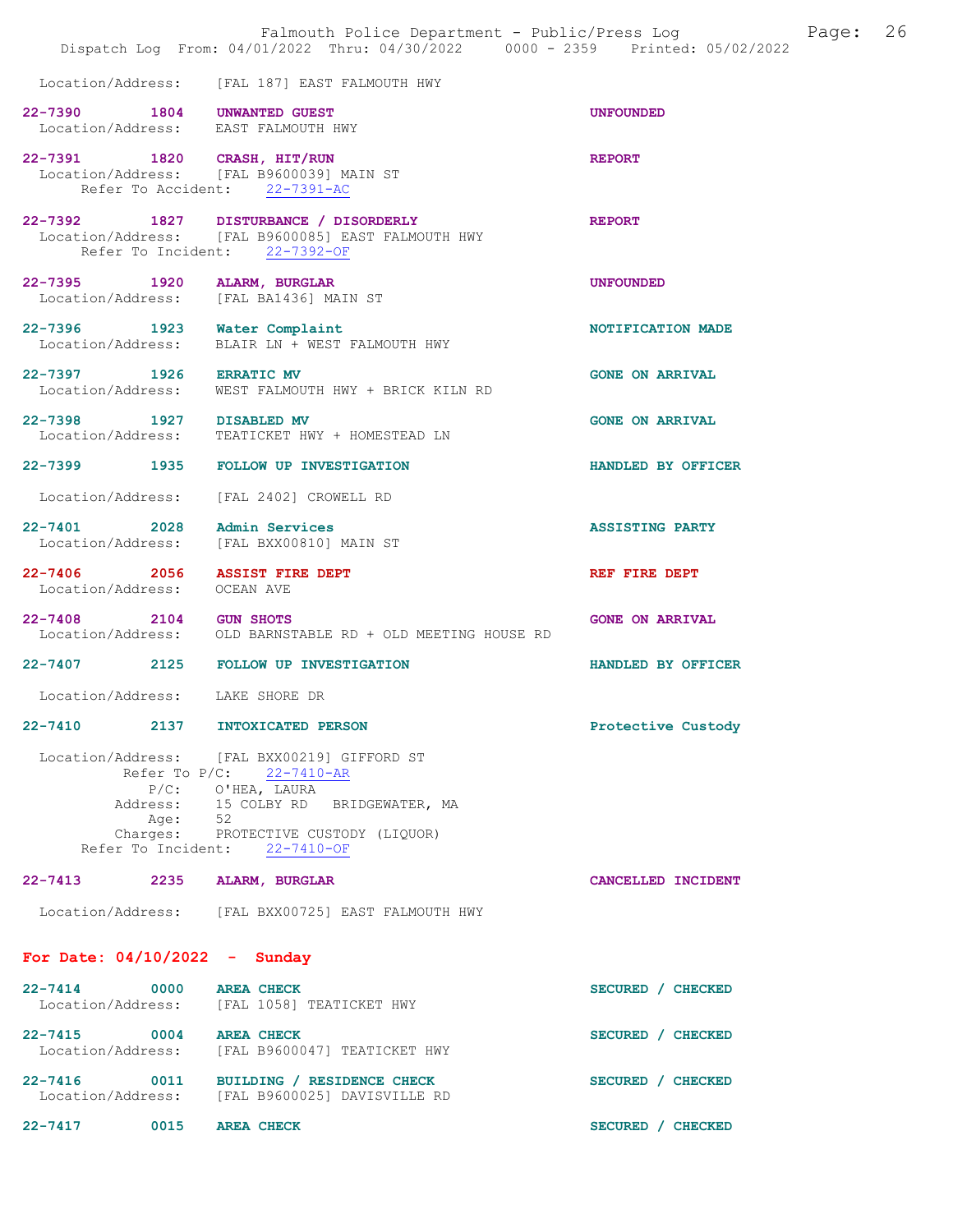|                                                         |      | Falmouth Police Department - Public/Press Log Cage:<br>Dispatch Log From: 04/01/2022 Thru: 04/30/2022 0000 - 2359 Printed: 05/02/2022 |                    | 27 |
|---------------------------------------------------------|------|---------------------------------------------------------------------------------------------------------------------------------------|--------------------|----|
|                                                         |      | Location/Address: [FAL 55] MENAUHANT RD                                                                                               |                    |    |
| 22-7418 0020                                            |      | BUILDING / RESIDENCE CHECK<br>Location/Address: [FAL BXX00539] EAST FALMOUTH HWY                                                      | SECURED / CHECKED  |    |
| 22-7419 0024                                            |      | BUILDING / RESIDENCE CHECK<br>Location/Address: [FAL BXX00229] WAQUOIT HWY                                                            | SECURED / CHECKED  |    |
| 22-7420 0027                                            |      | <b>AREA CHECK</b><br>Location/Address: [FAL L42] GIFFORD ST                                                                           | SECURED / CHECKED  |    |
|                                                         |      | 22-7421 0032 BUILDING / RESIDENCE CHECK<br>Location/Address: [FAL 1471] RT 151                                                        | SECURED / CHECKED  |    |
| 22-7422 0041                                            |      | BUILDING / RESIDENCE CHECK<br>Location/Address: [FAL BXX00810] MAIN ST                                                                | SECURED / CHECKED  |    |
|                                                         |      | 22-7423 0053 AREA CHECK<br>Location/Address: [FAL B0200069] TEATICKET HWY                                                             | SECURED / CHECKED  |    |
| Location/Address:                                       |      | 22-7424 0101 PARKING VIOLATION (S)<br>WATER ST + LUSCOMBE AVE                                                                         | NO VIOLATION       |    |
| 22-7425 0109                                            |      | ALARM, BURGLAR<br>Location/Address: [FAL B9601091] EDGEWATER DR WEST                                                                  | SECURED / CHECKED  |    |
| 22-7426 0112                                            |      | ALARM, BURGLAR<br>Location/Address: [FAL B9700747] SHAUME RD                                                                          | <b>UNFOUNDED</b>   |    |
| 22-7427 0126<br>Location/Address:                       |      | <b>CHECK WELFARE</b><br>KATHARINE LEE BATES + LIBRARY LN                                                                              | REF FIRE DEPT      |    |
| 22-7428 0133                                            |      | BUILDING / RESIDENCE CHECK<br>Location/Address: [FAL B9700852] NORTH FALMOUTH HWY                                                     | SECURED / CHECKED  |    |
| 22-7429 0133                                            |      | <b>SUSPICIOUS MV</b>                                                                                                                  | HANDLED BY OFFICER |    |
|                                                         |      | Location/Address: ANTLERS SHORE DR                                                                                                    |                    |    |
|                                                         |      | 22-7431 0140 BUILDING / RESIDENCE CHECK<br>Location/Address: [FAL 302] SANDWICH RD                                                    | SECURED / CHECKED  |    |
|                                                         |      | 22-7432 0146 BUILDING / RESIDENCE CHECK<br>Location/Address: [FAL B9600051] HATCHVILLE RD                                             | SECURED / CHECKED  |    |
| 22-7433 0205<br>Location/Address: FRESH POND RD         |      | <b>AREA CHECK</b>                                                                                                                     | <b>UNFOUNDED</b>   |    |
| 22-7434 0214                                            |      | SUSPICIOUS MV                                                                                                                         | HANDLED BY OFFICER |    |
| Location/Address:                                       |      | [FAL 639] BRICK KILN RD                                                                                                               |                    |    |
| 22-7435 0224<br>Location/Address:                       |      | PARKING VIOLATION (S)<br>[FAL B9600261] MAIN ST                                                                                       | NO VIOLATION       |    |
|                                                         |      | 22-7436 0225 PARKING VIOLATION (S)<br>Location/Address: [FAL B9600203] TOWN HALL SQ                                                   | NO VIOLATION       |    |
|                                                         |      | 22-7437 0342 SUSPICIOUS PERSON(S)<br>Location/Address: [FAL B9800292] DAVIS STRAITS<br>Refer To Incident: 22-7437-OF                  | <b>REPORT</b>      |    |
| 22-7439 0439<br>Location/Address: HAYWAY RD             |      | <b>AREA CHECK</b>                                                                                                                     | <b>UNFOUNDED</b>   |    |
| 22-7440 0457 AREA CHECK<br>Location/Address: CURRIER RD |      |                                                                                                                                       | <b>UNFOUNDED</b>   |    |
| $22 - 7441$                                             | 0621 | Admin Services                                                                                                                        | HANDLED BY PARTY   |    |

Location/Address: [FAL BXX00810] MAIN ST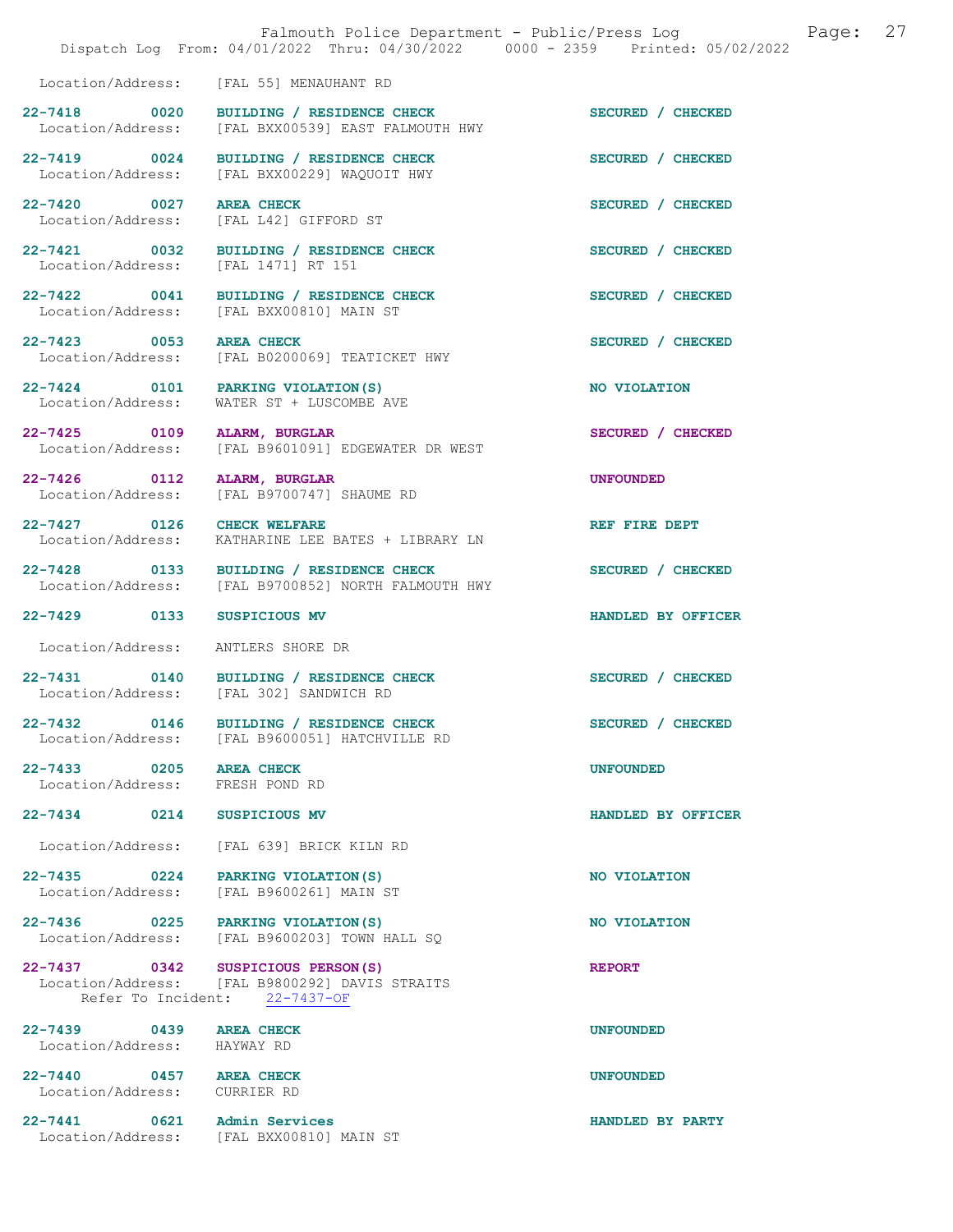| 22-7442 0635 ABANDONED 911                    | Location/Address: [FAL B9600069] TER HEUN DR                                                            | HANDLED BY PARTY   |
|-----------------------------------------------|---------------------------------------------------------------------------------------------------------|--------------------|
| 22-7443 0704 Admin Services                   |                                                                                                         | HANDLED BY OFFICER |
|                                               | Location/Address: [FAL FPD] MAIN ST                                                                     |                    |
| 22-7446 0947                                  | <b>THREAT</b>                                                                                           | HANDLED BY OFFICER |
|                                               | Location/Address: [FAL 777] HIGHFIELD DR                                                                |                    |
| 22-7447 0953 ERRATIC MV                       | Location/Address: [FAL BXX00063] FALMOUTH WOODS RD                                                      | UNABLE TO LOCATE   |
| Location/Address: CANDACE WAY                 | 22-7448 0957 ANIMAL COMPLAINT                                                                           | <b>REF DNR</b>     |
| 22-7449 1016 VANDALISM                        | Location/Address: PARKER MILL RD<br>Refer To Incident: 22-7449-OF                                       | <b>REPORT</b>      |
| 22-7450 1019 CRASH                            | Location/Address: RT 151 + RT 28 SOUTH<br>Refer To Accident: 22-7450-AC                                 | <b>REPORT</b>      |
|                                               | 22-7452 1114 DIRT BIKE / ATV COMPLAINT<br>Location/Address: SAND POINTE SHORES DR                       | UNABLE TO LOCATE   |
|                                               | 22-7454 1155 RECOVERED PROPERTY<br>Location/Address: [FAL FPD] MAIN ST<br>Refer To Incident: 22-7454-OF | <b>REPORT</b>      |
|                                               | 22-7456 1235 Illegal Dumping<br>Location/Address: [FAL L93] HATCHVILLE RD                               | NOTIFICATION MADE  |
| 22-7457 1235 Admin Services                   |                                                                                                         | HANDLED BY OFFICER |
|                                               | Location/Address: [FAL BXX00810] MAIN ST                                                                |                    |
| 22-7460 1259 MEDICAL (PD)                     |                                                                                                         | HANDLED BY OFFICER |
| Location/Address: MAIN ST                     |                                                                                                         |                    |
| $22 - 7462$                                   | 1416 ALARM, BURGLAR<br>Location/Address: [FAL 1742] GREAT BAY ST                                        | <b>UNFOUNDED</b>   |
| 22–7463 1433<br>Location/Address: LAKEWOOD DR | <b>ABANDONED 911</b><br>Refer To Incident: 22-7463-OF                                                   | <b>REPORT</b>      |
|                                               | 22-7464 1450 DISTURBANCE / DISORDERLY                                                                   | HANDLED BY OFFICER |
|                                               | Location/Address: [FAL B9600088] SCRANTON AVE                                                           |                    |
| 22-7465 1451 CHECK WELFARE                    |                                                                                                         | HANDLED BY OFFICER |
|                                               | Location/Address: ROSE MORIN LN                                                                         |                    |
| 22-7469 1546 TRESPASS                         |                                                                                                         | HANDLED BY OFFICER |
|                                               | Location/Address: [FAL FPD] MAIN ST                                                                     |                    |
|                                               | 22-7470   1640   FOLLOW UP INVESTIGATION                                                                | HANDLED BY OFFICER |
|                                               | Location/Address: [FAL 2402] CROWELL RD                                                                 |                    |
| 22-7471 1650                                  | Harassment                                                                                              | <b>UNFOUNDED</b>   |

Location/Address: [FAL BXX00729] MAIN ST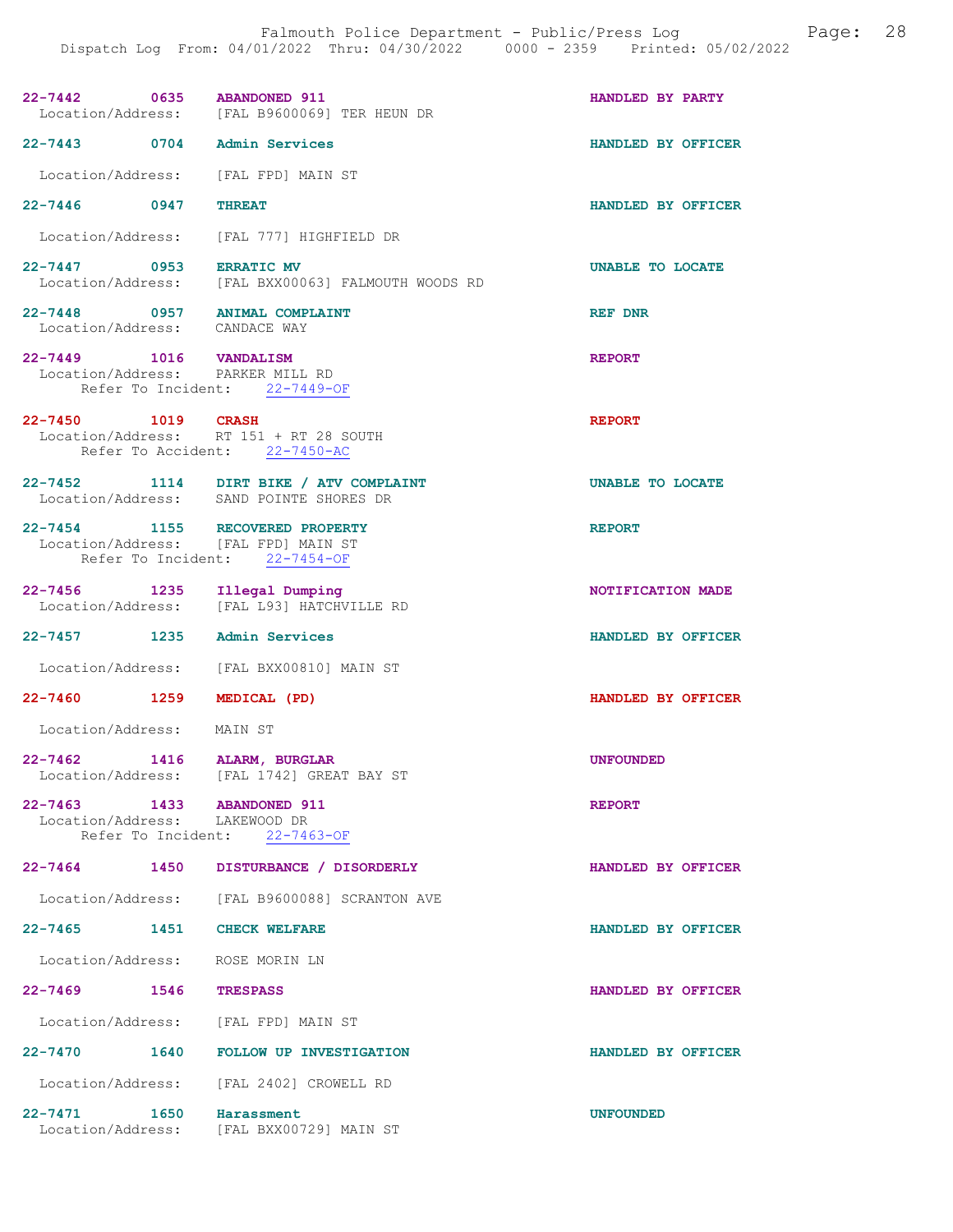| 22-7472 1706 CRASH, HIT/RUN              |          | Location/Address: [FAL B9600197] PALMER AVE<br>Refer To Accident: 22-7472-AC<br>Refer To Incident: 22-7472-OF              | <b>REPORT</b>          |
|------------------------------------------|----------|----------------------------------------------------------------------------------------------------------------------------|------------------------|
|                                          |          | 22-7474 1725 ANIMAL COMPLAINT                                                                                              | REF ANIMAL CONTROL     |
|                                          |          | Location/Address: MARAVISTA AVE + MARAVISTA AVE EXT                                                                        |                        |
| 22-7473 1728<br>Location/Address:        |          | <b>CHECK WELFARE</b><br>[FAL 3075] JONES RD                                                                                | REF FIRE DEPT          |
| 22-7475 1731<br>Location/Address:        |          | <b>OVERDOSE</b><br>[FAL BXX00338] TEATICKET HWY                                                                            | <b>GONE ON ARRIVAL</b> |
| 22-7479 1755<br>Location/Address:        |          | <b>MOTOR VEHICLE STOP</b><br>SANDWICH RD                                                                                   | Verbal Warning         |
| 22-7481 1814                             |          | <b>CHECK WELFARE</b>                                                                                                       | HANDLED BY OFFICER     |
|                                          |          | Location/Address: [FAL 432] MAIN ST                                                                                        |                        |
| 22-7482 1821                             |          | <b>FOLLOW UP INVESTIGATION</b>                                                                                             | HANDLED BY OFFICER     |
| Location/Address:                        |          | [FAL BXX00729] MAIN ST                                                                                                     |                        |
| 22-7483 1849                             |          | <b>MOTOR VEHICLE STOP</b><br>Location/Address: [FAL L104] MAIN ST                                                          | Verbal Warning         |
| 22-7484 1912                             |          | Admin Services                                                                                                             | HANDLED BY OFFICER     |
| Location/Address:                        |          | [FAL BXX00810] MAIN ST                                                                                                     |                        |
| 22–7485 1920                             |          | <b>FOLLOW UP INVESTIGATION</b>                                                                                             | HANDLED BY OFFICER     |
| Location/Address:                        |          | [FAL 2402] CROWELL RD                                                                                                      |                        |
| $22 - 7486$<br>1952<br>Location/Address: |          | <b>MOTOR VEHICLE STOP</b><br>DILLINGHAM AVE                                                                                | <b>CITATION ISSUED</b> |
|                                          |          | 22-7487 2014 MOTOR VEHICLE STOP<br>Location/Address: OX BOW RD + TEATICKET HWY                                             | Verbal Warning         |
| $22 - 7488$                              | 2027     | SUSPICIOUS MV                                                                                                              | HANDLED BY OFFICER     |
| Location/Address:                        |          | [OTH] VILLAGE COMMOM DR                                                                                                    |                        |
| $22 - 7489$                              | 2032     | <b>SUSPICIOUS MV</b>                                                                                                       | HANDLED BY OFFICER     |
|                                          |          | Location/Address: [FAL 3327] SANDWICH RD<br>Refer To Arrest: 22-7489-AR                                                    |                        |
|                                          |          | Arrest: SANTIAGO ARCE, DOMICIANO<br>Address: 885 SANDWICH RD EAST FALMOUTH, MA<br>Age: 60                                  |                        |
|                                          | Charges: | OUI DRUGS<br>NEGLIGENT OPERATION OF MOTOR VEHICLE c90 \$24(2)(a) (OTE)<br>OPEN CONTAINER MARIJUANA IN VEHICLE c94G \$13(d) |                        |
| $22 - 7490$                              | 2033     | <b>ASSIST OTHER AGENCY</b>                                                                                                 | HANDLED BY OFFICER     |
| Location/Address:                        |          | LAKEWOOD DR                                                                                                                |                        |
| $22 - 7491$<br>Location/Address:         | 2057     | <b>ALARM, BURGLAR</b><br>[FAL 2911] SEACOAST SHORES BLVD                                                                   | <b>UNFOUNDED</b>       |
| $22 - 7492$                              | 2212     | <b>ABANDONED 911</b>                                                                                                       | HANDLED BY OFFICER     |
|                                          |          | Location/Address: [FAL B9600069] TER HEUN DR                                                                               |                        |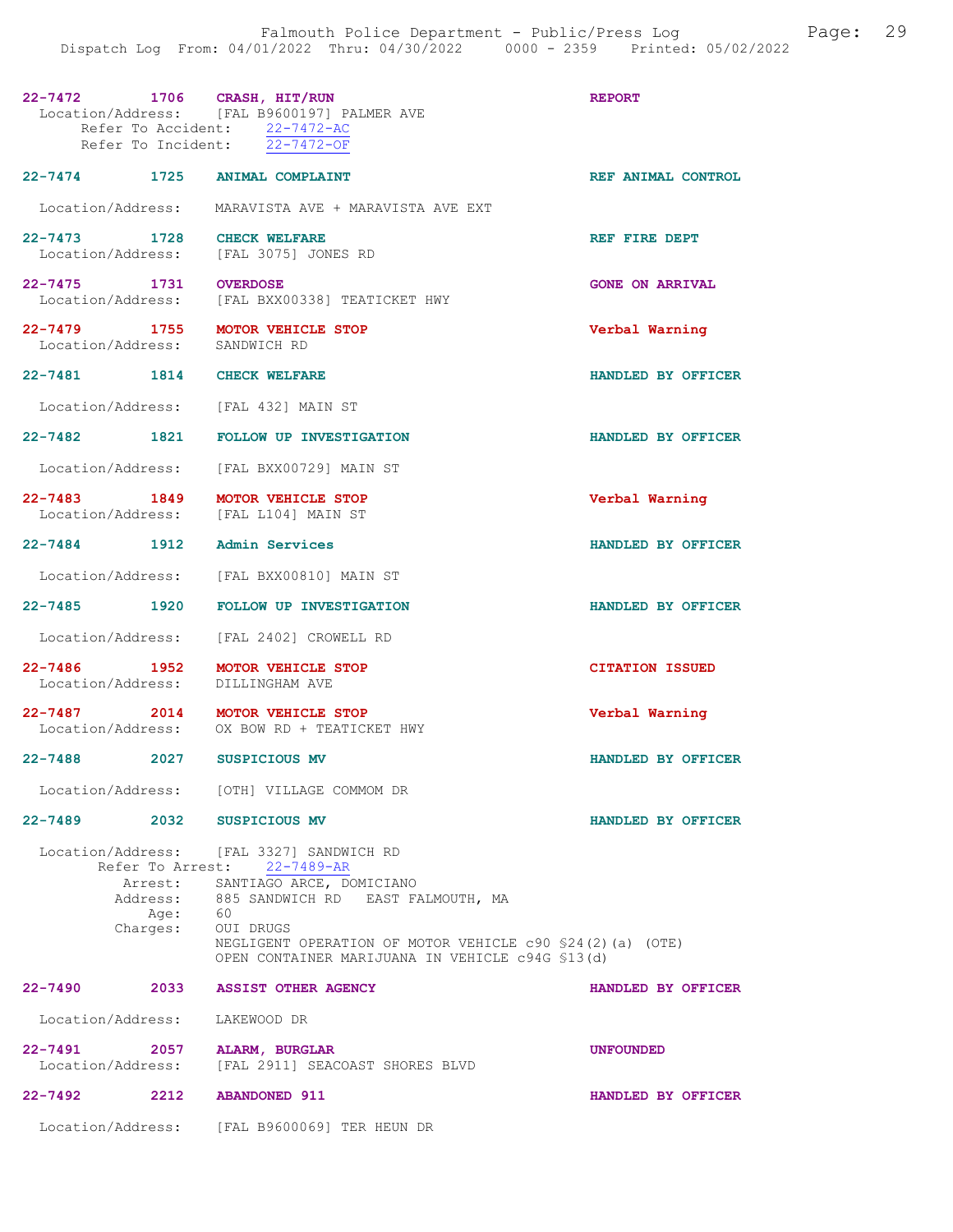# For Date: 04/11/2022 - Monday

| BUILDING / RESIDENCE CHECK                                                                    | SECURED / CHECKED                                                                |
|-----------------------------------------------------------------------------------------------|----------------------------------------------------------------------------------|
|                                                                                               |                                                                                  |
| [FAL B9600025] DAVISVILLE RD                                                                  | SECURED / CHECKED                                                                |
| BUILDING / RESIDENCE CHECK<br>[FAL B9600027] LAKEVIEW AVE                                     | SECURED / CHECKED                                                                |
| <b>AREA CHECK</b><br>[FAL BXX00810] MAIN ST                                                   | SECURED / CHECKED                                                                |
| <b>AREA CHECK</b><br>[FAL BXX00359] SCRANTON AVE                                              | SECURED / CHECKED                                                                |
| BUILDING / RESIDENCE CHECK<br>[FAL 1471] RT 151                                               | SECURED / CHECKED                                                                |
| BUILDING / RESIDENCE CHECK<br>Location/Address: [FAL 3297] TEATICKET HWY                      | SECURED / CHECKED                                                                |
| 22-7502 0055<br>BUILDING / RESIDENCE CHECK<br>Location/Address: [FAL 964] TEATICKET HWY       | SECURED / CHECKED                                                                |
| BUILDING / RESIDENCE CHECK<br>Location/Address: [FAL B9600031] MARAVISTA AVE EXT              | SECURED / CHECKED                                                                |
| BUILDING / RESIDENCE CHECK<br>[FAL B9800292] DAVIS STRAITS                                    | SECURED / CHECKED                                                                |
| 22-7505 0137<br>BUILDING / RESIDENCE CHECK<br>[FAL B9700958] EAST FALMOUTH HWY                | SECURED / CHECKED                                                                |
| 22-7506 0141<br>BUILDING / RESIDENCE CHECK<br>Location/Address: [FAL B9600246] OLD MAIN RD    | SECURED / CHECKED                                                                |
| <b>AREA CHECK</b><br>[FAL L65] COUNTY RD                                                      | SECURED / CHECKED                                                                |
| 22-7508 0149<br>BUILDING / RESIDENCE CHECK<br>Location/Address: [FAL B9600030] OLD MAIN RD    | SECURED / CHECKED                                                                |
| 22-7509 0150 PARKING VIOLATION(S)<br>Location/Address: [FAL B9600261] MAIN ST                 | NO VIOLATION                                                                     |
| 0153 PARKING VIOLATION (S)<br>Location/Address: [FAL B9600203] TOWN HALL SQ                   | NO VIOLATION                                                                     |
| 22-7511 0215 BUILDING / RESIDENCE CHECK<br>Location/Address: [FAL B9600237] EAST FALMOUTH HWY | SECURED / CHECKED                                                                |
| 0239 BUILDING / RESIDENCE CHECK<br>Location/Address: [FAL 302] SANDWICH RD                    | SECURED / CHECKED                                                                |
| 22-7513 0313 ASSIST OTHER AGENCY                                                              | HANDLED BY OFFICER                                                               |
| Location/Address: DAVIS RD                                                                    |                                                                                  |
| 0354 PARKING VIOLATION (S)<br>Location/Address: WATER ST + LUSCOMBE AVE                       | SECURED / CHECKED                                                                |
| 22-7515 0424 ABANDONED 911                                                                    | CANCELLED INCIDENT                                                               |
| Location/Address: [FAL B9600069] TER HEUN DR                                                  |                                                                                  |
| 0624 Admin Services                                                                           | HANDLED BY OFFICER                                                               |
|                                                                                               | [FAL B9600029] KATHARINE LEE BATES<br>22-7496 0043<br>BUILDING / RESIDENCE CHECK |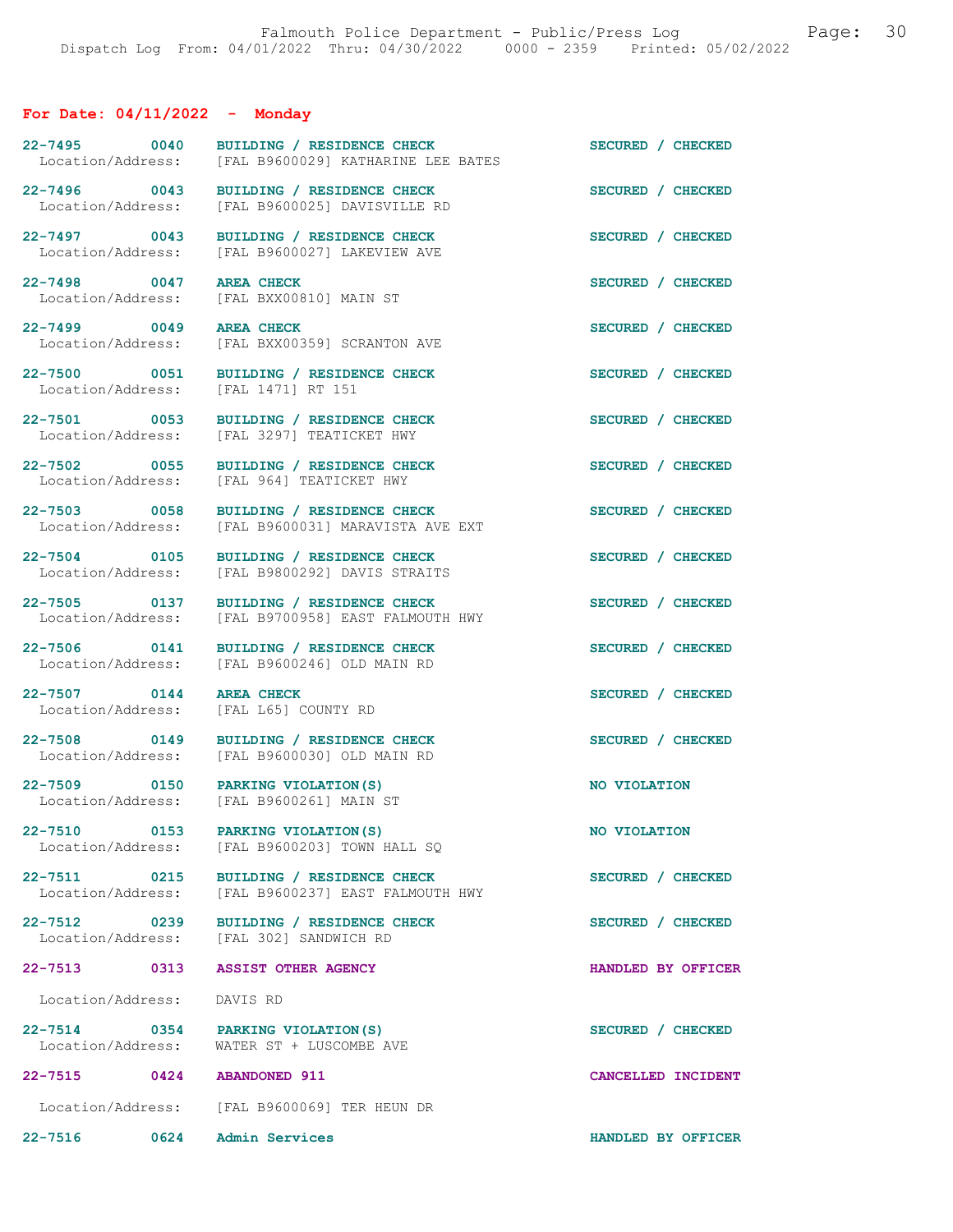|                                   | DISPACCH LOG FIOM. 04/01/2022 INIU. 04/30/2022                                                         | UUUU T ZJJJ<br>FIINCEU. UJ/UZ/ZUZZ |
|-----------------------------------|--------------------------------------------------------------------------------------------------------|------------------------------------|
|                                   | Location/Address: [FAL FPD] MAIN ST                                                                    |                                    |
| 22-7518 0720 VANDALISM            | Location/Address: [FAL B9600041] TEATICKET HWY                                                         | HANDLED BY PARTY                   |
| 22-7458 0730<br>Location/Address: | Illegal Dumping<br>[FAL L93] HATCHVILLE RD                                                             | NOTIFICATION MADE                  |
|                                   | 22-7519 0736 TRAFFIC HAZARD<br>Location/Address: MARAVISTA AVE + RANDOLPH ST                           | NOTIFICATION MADE                  |
|                                   | 22-7520 0756 ANIMAL COMPLAINT                                                                          | REF ANIMAL CONTROL                 |
|                                   | Location/Address: MAIN ST + LIBRARY LN                                                                 |                                    |
| Location/Address: GIFFORD ST      | 22-7521 0832 ATTEMPT TO LOCATE                                                                         | HANDLED BY PARTY                   |
|                                   | 22-7522 0835 ANIMAL COMPLAINT<br>Location/Address: KATHARINE LEE BATES + LIBRARY LN                    | REF DNR                            |
|                                   | 22-7523 0857 TRANSPORT / ESCORT<br>Location/Address: [FAL B9600063] JONES RD                           | <b>TRANSPORT</b>                   |
|                                   | 22-7524 0919 ASSIST CITIZEN                                                                            | <b>CANCELLED INCIDENT</b>          |
|                                   | Location/Address: [FAL 1660] MAIN ST                                                                   |                                    |
| 22-7526 0935                      | MOTOR VEHICLE THEFT<br>Location/Address: HATCHVILLE RD<br>Refer To Incident: 22-7526-OF                | <b>REPORT</b>                      |
| 22-7525 0936                      | <b>LARCENY</b><br>Location/Address: [FAL B9600041] TEATICKET HWY<br>Refer To Incident: 22-7525-OF      | <b>REPORT</b>                      |
| 22-7527 1002                      | <b>CRASH</b>                                                                                           | HANDLED BY OFFICER                 |
|                                   | Location/Address: [FAL 773] TEATICKET HWY                                                              |                                    |
|                                   | 22-7530 1051 RECOVERED PROPERTY                                                                        | HANDLED BY OFFICER                 |
|                                   | Location/Address: [FAL FPD] MAIN ST                                                                    |                                    |
| 22–7533 1109                      | <b>TRAFFIC HAZARD</b>                                                                                  | HANDLED BY OFFICER                 |
| Location/Address: THATCHERS LN    |                                                                                                        |                                    |
| 22-7536 1142                      | DRUG LAW VIOLATION<br>Location/Address: [FAL B9600026] GIFFORD EXT ST<br>Refer To Incident: 22-7536-OF | <b>REPORT</b>                      |
|                                   |                                                                                                        |                                    |

22-7540 1154 ASSAULT, IP REPORT Location/Address: WOODS HOLE RD Refer To Incident: 22-7540-OF 22-7541 1203 CHECK WELFARE HANDLED BY OFFICER

 Location/Address: [FAL B9600622] PAOLA DR 22-7542 1207 CHECK WELFARE **1207** CHECK WELFARE Location/Address: [FAL 2090] GIFFORD ST

22-7543 1210 LOST PROPERTY HANDLED BY OFFICER Location/Address: [FAL FPD] MAIN ST 22-7544 1218 ASSIST CITIZEN HANDLED BY OFFICER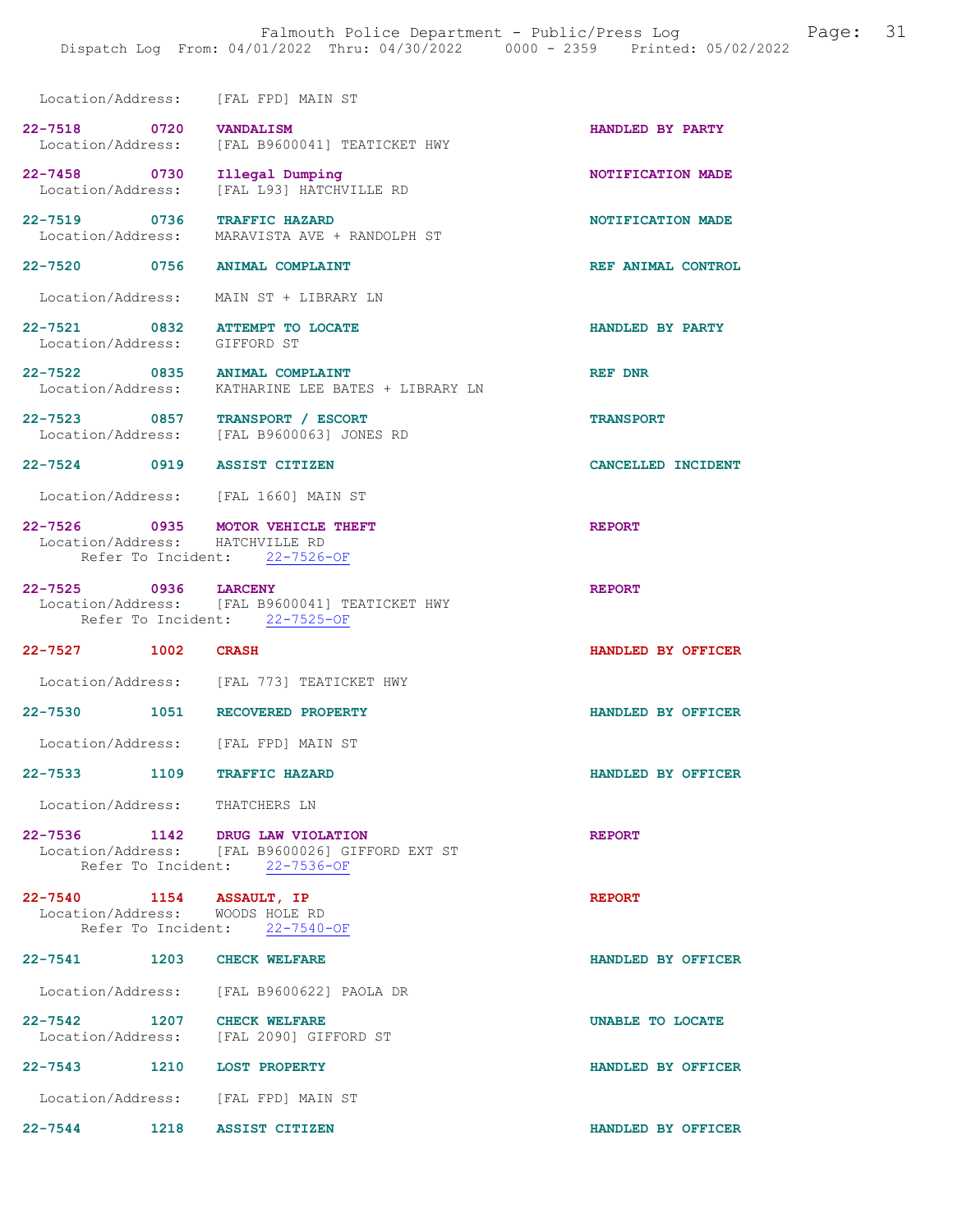|                                                                  | Location/Address: [FAL FPD] MAIN ST                                                                            |                    |
|------------------------------------------------------------------|----------------------------------------------------------------------------------------------------------------|--------------------|
| 22-7548 1236 CHECK WELFARE                                       |                                                                                                                | HANDLED BY OFFICER |
|                                                                  | Location/Address: [FAL 2483] NORTH FALMOUTH HWY                                                                |                    |
|                                                                  | 22-7549 1306 CRASH, HIT/RUN<br>Location/Address: [FAL BXX00190] DAVIS STRAITS<br>Refer To Accident: 22-7549-AC | <b>REPORT</b>      |
| 22-7551 1319 CRASH, HIT/RUN                                      | Location/Address: [FAL B0200069] TEATICKET HWY<br>Refer To Accident: 22-7551-AC                                | <b>REPORT</b>      |
| 22-7552 1337 ALARM, BURGLAR<br>Location/Address: FALMOUTHPORT DR |                                                                                                                | <b>UNFOUNDED</b>   |
| 22-7555 1413 LARCENY                                             | Location/Address: [FAL B9600021] WORCESTER CT<br>Refer To Incident: 22-7555-OF                                 | <b>REPORT</b>      |
| 22-7556 1434 UNWANTED GUEST                                      |                                                                                                                | HANDLED BY OFFICER |
|                                                                  | Location/Address: [FAL B0100152] TEATICKET HWY                                                                 |                    |
| 22-7557 1509 AREA CHECK                                          |                                                                                                                | HANDLED BY OFFICER |
|                                                                  | Location/Address: [FAL B9600326] TEATICKET HWY                                                                 |                    |
| 22-7559 1510 Admin Services                                      |                                                                                                                | HANDLED BY OFFICER |
|                                                                  | Location/Address: [FAL FPD] MAIN ST                                                                            |                    |
| 22-7560 1524                                                     | ALARM, BURGLAR<br>Location/Address: [FAL 3266] GIFFORD ST                                                      | <b>UNFOUNDED</b>   |
| 22-7561 1526 ASSIST CITIZEN                                      |                                                                                                                | HANDLED BY OFFICER |
|                                                                  | Location/Address: [FAL FPD] MAIN ST                                                                            |                    |
| 22-7562 1530 CRASH                                               | Location/Address: [FAL B9900205] TEATICKET HWY + KATHY ANN LN<br>Refer To Accident: 22-7562-AC                 | <b>REPORT</b>      |
| $22 - 7564$<br>1558<br>Location/Address: CARRIAGE SHOP RD        | <b>MISSING PERSON</b><br>Refer To Incident: 22-7564-OF                                                         | <b>REPORT</b>      |
| 22-7565 1603 ANIMAL COMPLAINT                                    | Location/Address: KATHARINE LEE BATES + LIBRARY LN                                                             | REF DNR            |
| 22-7566 1606 CRASH                                               | Location/Address: [FAL B9600419] TEATICKET HWY<br>Refer To Accident: 22-7566-AC                                | <b>REPORT</b>      |
| 22-7567 1613 AREA CHECK                                          |                                                                                                                | HANDLED BY OFFICER |
|                                                                  | Location/Address: [FAL 3180] DAVIS STRAITS                                                                     |                    |
| 22-7571                                                          | 1647 CHECK WELFARE                                                                                             | HANDLED BY OFFICER |
|                                                                  | Location/Address: [FAL 432] MAIN ST                                                                            |                    |
| 22-7572 1649 ASSIST FIRE DEPT<br>Location/Address:               | [FAL 707] GIFFORD ST                                                                                           | REF FIRE DEPT      |
| 22-7574 1708 ALARM, BURGLAR                                      |                                                                                                                | CANCELLED INCIDENT |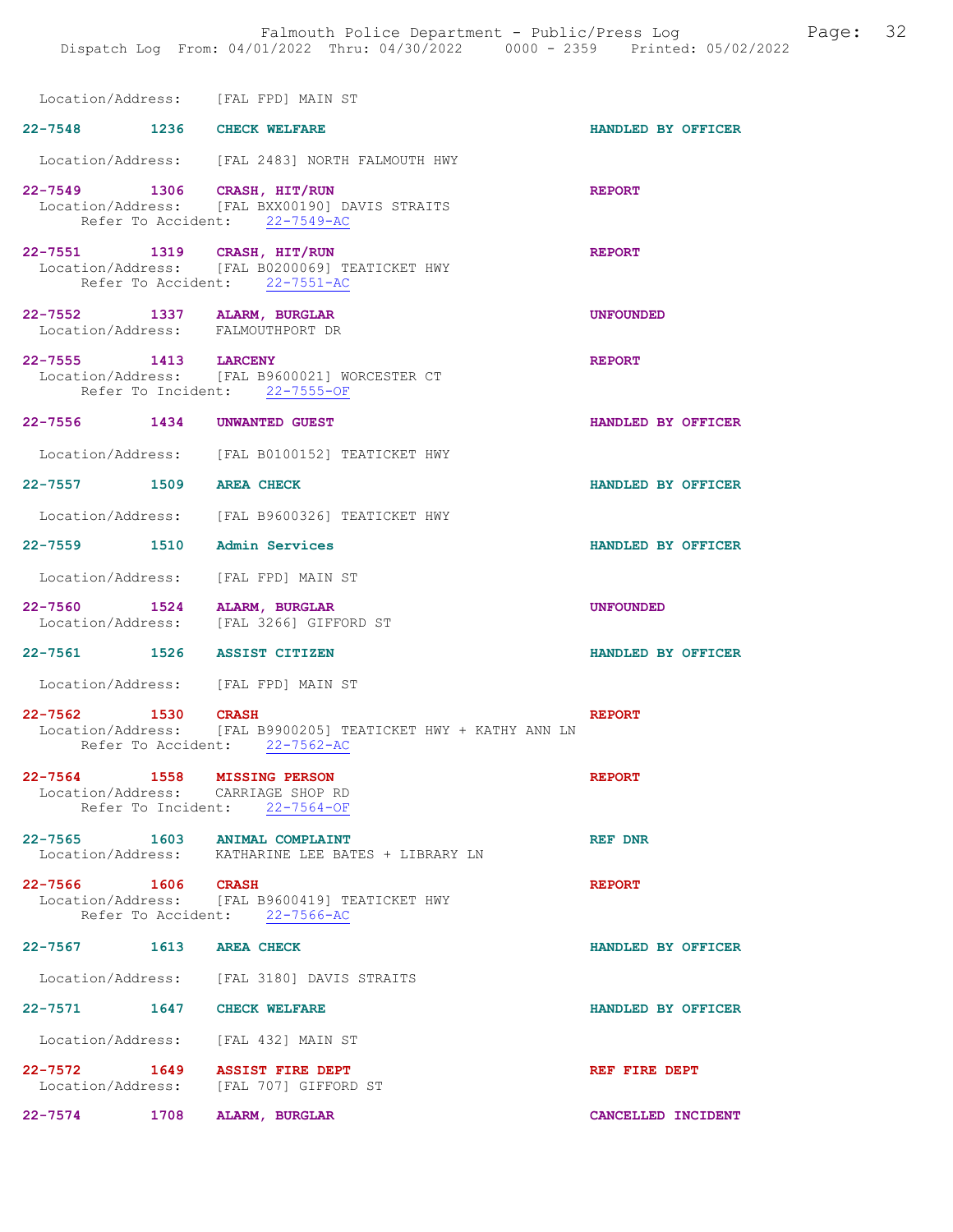|                                                               | Dispatch Log From: 04/01/2022 Thru: 04/30/2022 0000 - 2359 Printed: 05/02/2022            |                        |
|---------------------------------------------------------------|-------------------------------------------------------------------------------------------|------------------------|
|                                                               | Location/Address: [FAL BXX00156] JONES RD                                                 |                        |
|                                                               | 22-7576 1728 FOLLOW UP INVESTIGATION<br>Location/Address: [FAL 1131] COUNTING HOUSE WAY   | UNABLE TO LOCATE       |
| 22-7577 1749 ERRATIC MV<br>Location/Address: CENTRAL AVE      |                                                                                           | UNABLE TO LOCATE       |
| 22-7578 1755 Admin Services                                   |                                                                                           | HANDLED BY OFFICER     |
|                                                               | Location/Address: [FAL FPD] MAIN ST                                                       |                        |
| 22-7580 1818 Harassment                                       |                                                                                           | HANDLED BY OFFICER     |
|                                                               | Location/Address: [FAL B9600093] SCRANTON AVE                                             |                        |
| 22-7582 1830                                                  | <b>SUMMONS SERVICE</b>                                                                    | HANDLED BY OFFICER     |
| Location/Address: OVERLOOK CIR                                |                                                                                           |                        |
| 22-7583 1836 AREA CHECK                                       |                                                                                           | HANDLED BY OFFICER     |
| Location/Address:                                             | RT 151                                                                                    |                        |
| 22-7584 1844 ANIMAL COMPLAINT                                 | Location/Address: [FAL B9600029] KATHARINE LEE BATES                                      | REF DNR                |
| 22-7586 1923 ERRATIC MV                                       | Location/Address: [FAL 302] SANDWICH RD                                                   | <b>GONE ON ARRIVAL</b> |
|                                                               | 22-7587 1958 DIRT BIKE / ATV COMPLAINT<br>Location/Address: BITTERSWEET RD + SANDWICH RD  | UNABLE TO LOCATE       |
| 22-7589 2014 SUMMONS SERVICE<br>Location/Address: CHARMANE RD |                                                                                           | UNABLE TO LOCATE       |
| 22-7590 2110                                                  | Harassment                                                                                | HANDLED BY OFFICER     |
| Location/Address: TANGLEWOOD DR                               |                                                                                           |                        |
| 22-7592                                                       | 2138 ALARM, BURGLAR                                                                       | HANDLED BY OFFICER     |
| Location/Address: PALM ST                                     |                                                                                           |                        |
| 22-7594 2311 AREA CHECK                                       |                                                                                           | HANDLED BY OFFICER     |
| Location/Address: FRESH POND RD                               |                                                                                           |                        |
|                                                               | 22-7595 2342 BUILDING / RESIDENCE CHECK<br>Location/Address: [FAL BXX00810] MAIN ST       | SECURED / CHECKED      |
|                                                               | 22-7596 2347 BUILDING / RESIDENCE CHECK<br>Location/Address: [FAL B9800292] DAVIS STRAITS | SECURED / CHECKED      |
| For Date: $04/12/2022 -$ Tuesday                              |                                                                                           |                        |
|                                                               | 22-7597 0000 BUILDING / RESIDENCE CHECK<br>Location/Address: [FAL B9600025] DAVISVILLE RD | SECURED / CHECKED      |
|                                                               | 22-7598 0013 BUILDING / RESIDENCE CHECK<br>Location/Address: [FAL LZ9] SANDWICH RD        | SECURED / CHECKED      |
| 22-7599 0023 ALARM, BURGLAR<br>Location/Address:              | [FAL 44] MAIN ST                                                                          | <b>UNFOUNDED</b>       |
|                                                               | 22-7603 0142 BUILDING / RESIDENCE CHECK<br>Location/Address: [FAL B9800292] DAVIS STRAITS | SECURED / CHECKED      |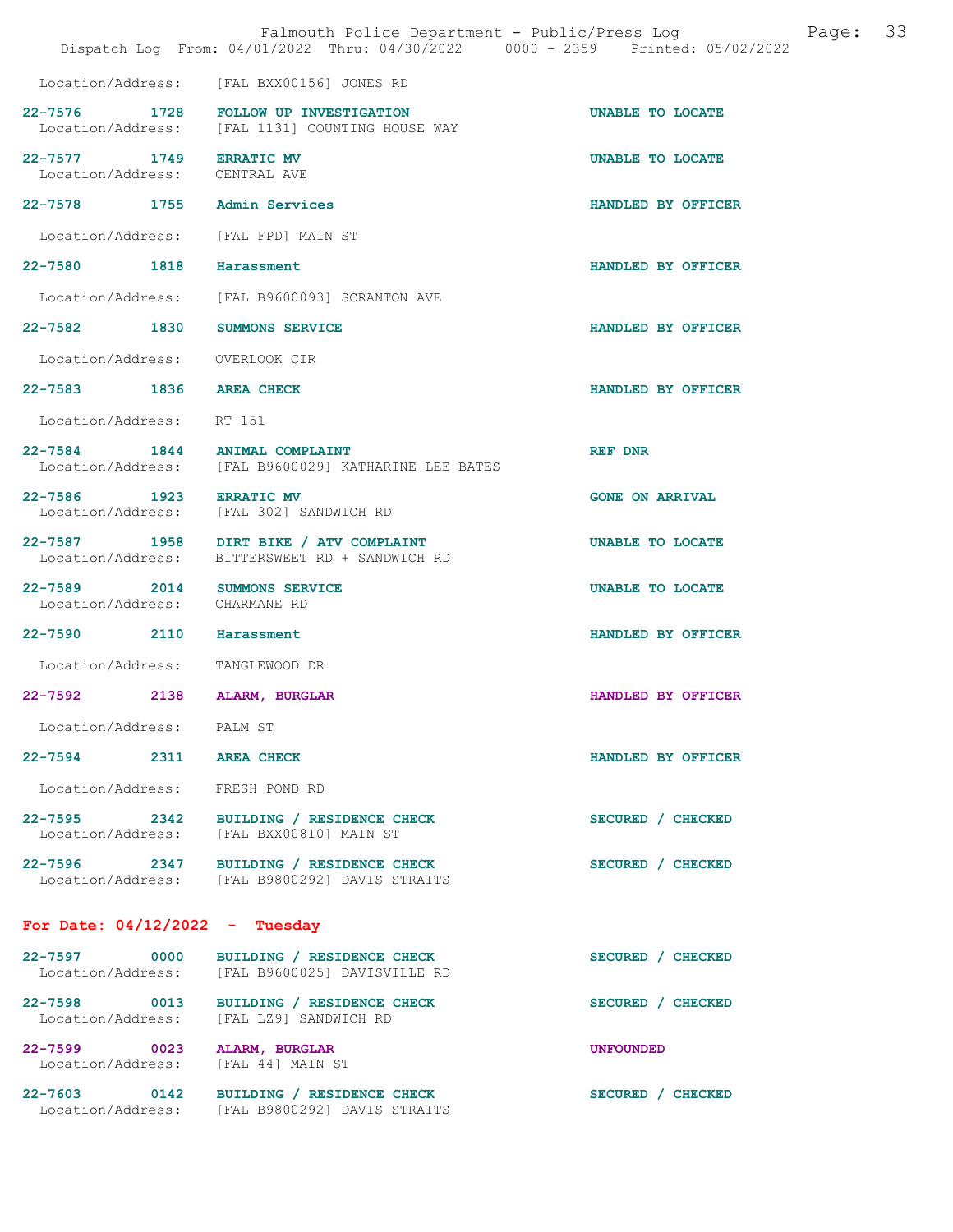| 22-7604 0148                                             | <b>AREA CHECK</b>                                                                                         | HANDLED BY OFFICER |
|----------------------------------------------------------|-----------------------------------------------------------------------------------------------------------|--------------------|
| Location/Address:                                        | NORTH HILL DR                                                                                             |                    |
|                                                          |                                                                                                           |                    |
| 22-7605 0151<br>Location/Address:                        | BUILDING / RESIDENCE CHECK<br>[FAL B9600031] MARAVISTA AVE EXT                                            | SECURED / CHECKED  |
| 22-7606 0155<br>Location/Address:                        | <b>AREA CHECK</b><br>CEDAR MEADOWS DR                                                                     | SECURED / CHECKED  |
| 22-7607 0158<br>Location/Address:                        | BUILDING / RESIDENCE CHECK<br>FRAL 9641 TEATICKET HWY                                                     | SECURED / CHECKED  |
| 22-7608 0201                                             | Admin Services                                                                                            | HANDLED BY OFFICER |
| Location/Address:                                        | [FAL FPD] MAIN ST                                                                                         |                    |
| 22-7609 0205                                             | BUILDING / RESIDENCE CHECK<br>Location/Address: [FAL 494] EAST FALMOUTH HWY                               | SECURED / CHECKED  |
| 22-7610 0211                                             | <b>AREA CHECK</b><br>Location/Address: [FAL L97] GOSNOLD RD                                               | SECURED / CHECKED  |
| Location/Address:                                        | 22-7611 0227 PARKING VIOLATION(S)<br>LUSCOMBE AVE + RAILROAD AVE                                          | NO VIOLATION       |
| 22-7612 0235<br>Location/Address:                        | PARKING VIOLATION (S)<br>[FAL B9600203] TOWN HALL SQ                                                      | NO VIOLATION       |
| 22-7613 0235<br>Location/Address:                        | PARKING VIOLATION (S)<br>[FAL B9600261] MAIN ST                                                           | NO VIOLATION       |
| 22-7614 0244                                             | DISTURBANCE / DISORDERLY                                                                                  | HANDLED BY OFFICER |
| Location/Address:                                        | [FAL B9600085] EAST FALMOUTH HWY                                                                          |                    |
| 22-7616 0342<br>Location/Address:                        | BUILDING / RESIDENCE CHECK<br>[FAL B9700958] EAST FALMOUTH HWY                                            | SECURED / CHECKED  |
| 22-7539 0645<br>Location/Address:                        | SUSPICIOUS MV<br>ODONNELL AVE + ANTONE AVE                                                                | UNABLE TO LOCATE   |
| 22-7622 0850 CRASH, HIT/RUN                              | Location/Address: [FAL 3162] PALMER AVE<br>Refer To Accident: 22-7622-AC<br>Refer To Incident: 22-7622-OF | <b>REPORT</b>      |
| 22-7623 0853 TRAFFIC HAZARD                              |                                                                                                           | HANDLED BY OFFICER |
| Location/Address: EDGEWOOD DR                            |                                                                                                           |                    |
| 22-7624 0925 TRAFFIC HAZARD                              |                                                                                                           | PRIVATE TOW        |
|                                                          | Location/Address: SANDWICH RD + BRICK KILN RD                                                             |                    |
| 22-7626 0930 ALARM, BURGLAR                              | Location/Address: [FAL B0400001] WILLOW NEST LN                                                           | <b>UNFOUNDED</b>   |
| 22-7628 1012 CHECK WELFARE<br>Location/Address: PAMET RD | Refer To Incident: 22-7628-OF                                                                             | <b>REPORT</b>      |
|                                                          | 22-7633 1203 ALARM, BURGLAR<br>Location/Address: [FAL B0400001] WILLOW NEST LN                            | <b>UNFOUNDED</b>   |
| 22-7636 1310 CRASH                                       | Location/Address: [FAL FFD1] MAIN ST<br>Refer To Accident: 22-7636-AC                                     | <b>REPORT</b>      |

22-7638 1343 MOTOR VEHICLE STOP HANDLED BY OFFICER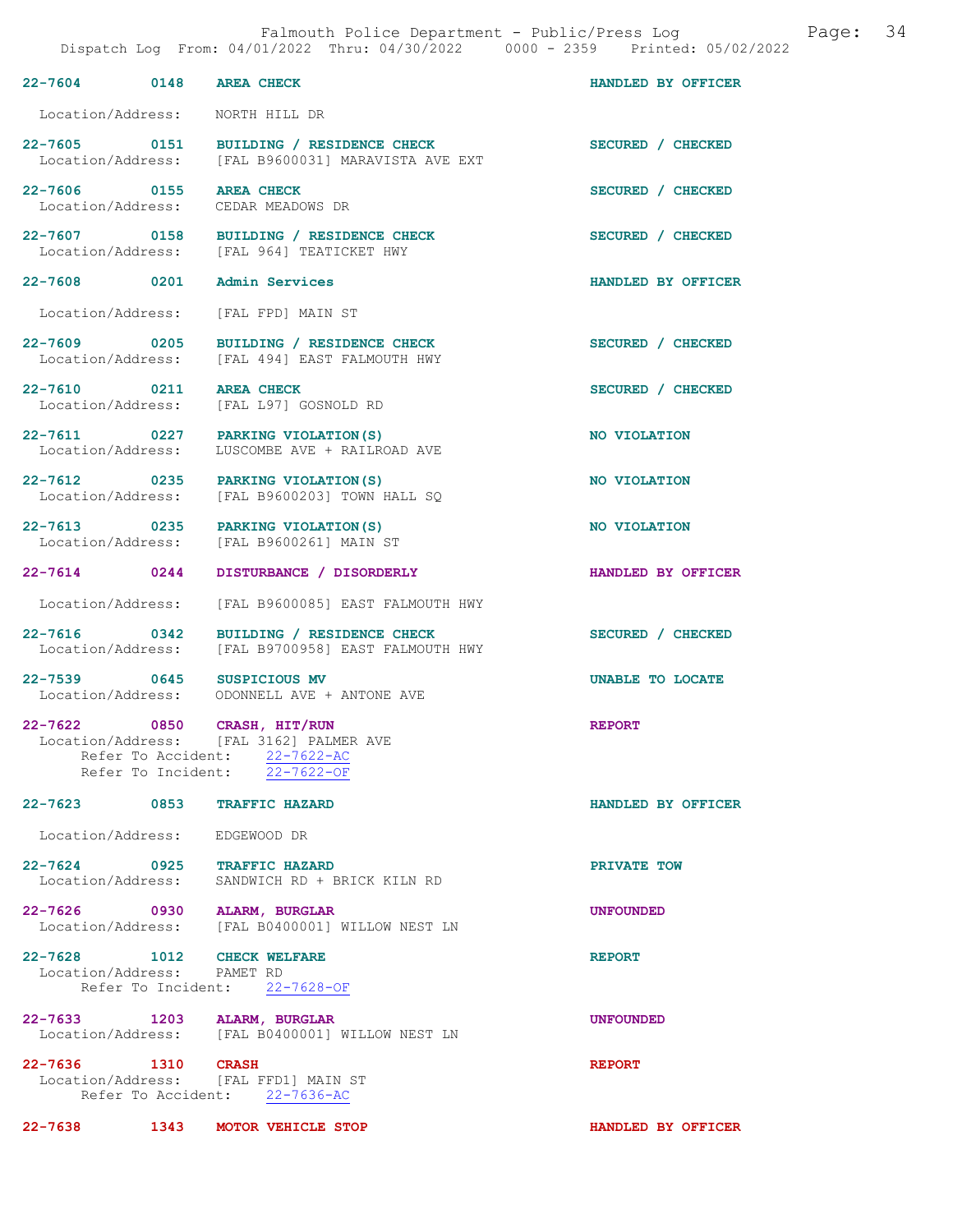|                                                                        | Location/Address: [FAL B0300096] TEATICKET HWY                                                  |                        |
|------------------------------------------------------------------------|-------------------------------------------------------------------------------------------------|------------------------|
| 22-7639 1421 ABANDONED 911                                             |                                                                                                 | HANDLED BY OFFICER     |
|                                                                        | Location/Address: [FAL 690] TER HEUN DR                                                         |                        |
| $22 - 7640$ 1424                                                       | INTOXICATED PERSON                                                                              | REF FIRE DEPT          |
|                                                                        | Location/Address: [FAL 964] TEATICKET HWY                                                       |                        |
| 22-7642 1456                                                           | <b>ABANDONED 911</b>                                                                            | HANDLED BY OFFICER     |
|                                                                        | Location/Address: [FAL B9600070] SCRANTON AVE                                                   |                        |
| 22-7643 1515                                                           | <b>ATTEMPT TO LOCATE</b>                                                                        | HANDLED BY OFFICER     |
|                                                                        | Location/Address: [FAL B9600027] LAKEVIEW AVE                                                   |                        |
| 22-7644 1522<br>Location/Address:                                      | <b>ERRATIC MV</b><br>[FAL B9900205] TEATICKET HWY                                               | <b>GONE ON ARRIVAL</b> |
| 22-7645 1537 TRANSPORT / ESCORT<br>Location/Address:                   | [FAL B9600084] TER HEUN DR                                                                      | <b>TRANSPORT</b>       |
| 22-7646 1556 Admin Services                                            |                                                                                                 | HANDLED BY OFFICER     |
|                                                                        | Location/Address: [FAL B9600029] KATHARINE LEE BATES                                            |                        |
| 22-7647 1558 CRASH                                                     | Location/Address: [FAL B9600296] DAVIS STRAITS<br>Refer To Accident: 22-7647-AC                 | <b>REPORT</b>          |
| 22-7649 1600 Admin Services                                            |                                                                                                 | HANDLED BY OFFICER     |
| Location/Address: [OTH] MAIN ST                                        |                                                                                                 |                        |
| 22-7651 1633 ALARM, BURGLAR<br>Location/Address:                       | JOYCE ST                                                                                        | <b>UNFOUNDED</b>       |
| 22-7654 1654                                                           | <b>CRASH</b><br>Location/Address: [FAL BXX00338] TEATICKET HWY<br>Refer To Accident: 22-7654-AC | <b>REPORT</b>          |
| $22 - 7657$                                                            | 1804 ABANDONED 911                                                                              | HANDLED BY OFFICER     |
| Location/Address: [FAL 1660] MAIN ST                                   |                                                                                                 |                        |
| $22 - 7658$                                                            | 1808 FOLLOW UP INVESTIGATION                                                                    | HANDLED BY OFFICER     |
| Location/Address: MARY MANUEL WAY                                      |                                                                                                 |                        |
| 22-7659 1817 RECOVERED PROPERTY<br>Location/Address: [FAL FPD] MAIN ST | Refer To Incident: 22-7659-OF                                                                   | <b>REPORT</b>          |
| 22-7660 1847 WARRANT SERVICE                                           | Location/Address: [FAL 637] SANDWICH RD<br>Refer To Arrest: 22-7660-AR                          | Arrest(s) Made         |
| Address:<br>Age:                                                       | Arrest: HINES, DONALD H<br>58 ROSE MORIN Apt. #34 FALMOUTH, MA<br>- 62                          |                        |
| Charges:                                                               | ARREST WARRANT SERVICE<br>LICENSE SUSPENDED/REVOKED, OP MV WITH<br>THIEF, COMMON & NOTORIOUS    |                        |
| $22 - 7661$<br>1859                                                    | ALARM, BURGLAR<br>Location/Address: [FAL 1144] GARDINER RD                                      | <b>UNFOUNDED</b>       |

22-7665 2010 RECOVERED PROPERTY HANDLED BY PARTY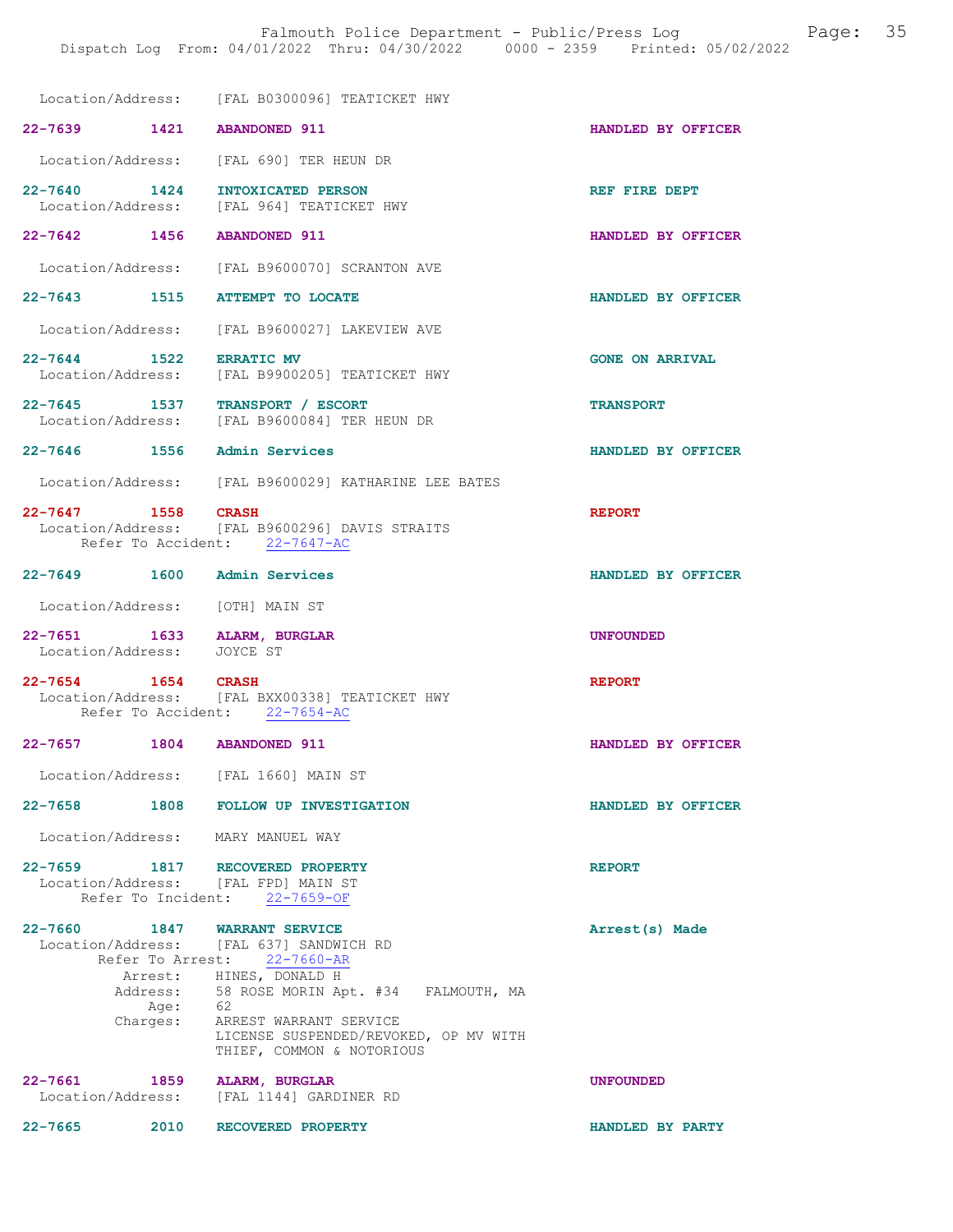| Falmouth Police Department - Public/Press Log<br>Dispatch Log From: 04/01/2022 Thru: 04/30/2022 0000 - 2359 Printed: 05/02/2022 |  |                                                                                                |                    | Page: | 36 |
|---------------------------------------------------------------------------------------------------------------------------------|--|------------------------------------------------------------------------------------------------|--------------------|-------|----|
| Location/Address: [FAL 3173] DAVIS STRAITS                                                                                      |  |                                                                                                |                    |       |    |
| 22-7666 2039 LARCENY                                                                                                            |  | Location/Address: SHORELAND PATH<br>Refer To Incident: 22-7666-OF                              | <b>REPORT</b>      |       |    |
|                                                                                                                                 |  | 22-7670 2242 SUICIDE ATTEMPT / THREAT                                                          | HANDLED BY OFFICER |       |    |
| Location/Address: QUISSETT AVE                                                                                                  |  |                                                                                                |                    |       |    |
|                                                                                                                                 |  | For Date: $04/13/2022 -$ Wednesday                                                             |                    |       |    |
|                                                                                                                                 |  | 22-7672 0054 BUILDING / RESIDENCE CHECK<br>Location/Address: [FAL B9600069] TER HEUN DR        | SECURED / CHECKED  |       |    |
|                                                                                                                                 |  | 22-7673 0057 BUILDING / RESIDENCE CHECK<br>Location/Address: [FAL B9900121] PALMER AVE         | SECURED / CHECKED  |       |    |
| 22-7674 0059                                                                                                                    |  | BUILDING / RESIDENCE CHECK<br>Location/Address: [FAL B9600025] DAVISVILLE RD                   | SECURED / CHECKED  |       |    |
| Location/Address:                                                                                                               |  | 22-7675 0101 BUILDING / RESIDENCE CHECK<br>[FAL B9700958] EAST FALMOUTH HWY                    | SECURED / CHECKED  |       |    |
| 22-7676 0105<br>Location/Address:                                                                                               |  | BUILDING / RESIDENCE CHECK<br>[FAL B9600051] HATCHVILLE RD                                     | SECURED / CHECKED  |       |    |
| 22-7677 0105<br>Location/Address:                                                                                               |  | BUILDING / RESIDENCE CHECK<br>[FAL 964] TEATICKET HWY                                          | SECURED / CHECKED  |       |    |
| 22-7678 0108<br>Location/Address:                                                                                               |  | BUILDING / RESIDENCE CHECK<br>[FAL 1471] RT 151                                                | SECURED / CHECKED  |       |    |
| Location/Address:                                                                                                               |  | 22-7679 0109 BUILDING / RESIDENCE CHECK<br>[FAL B9600031] MARAVISTA AVE EXT                    | SECURED / CHECKED  |       |    |
|                                                                                                                                 |  | 22-7680 0113 BUILDING / RESIDENCE CHECK<br>Location/Address: [FAL 302] SANDWICH RD             | SECURED / CHECKED  |       |    |
|                                                                                                                                 |  | 22-7681 0116 BUILDING / RESIDENCE CHECK<br>Location/Address: [FAL 1320] RT 151                 | SECURED / CHECKED  |       |    |
|                                                                                                                                 |  | 22-7682 0124 BUILDING / RESIDENCE CHECK<br>Location/Address: [FAL B0100017] NORTH FALMOUTH HWY | SECURED / CHECKED  |       |    |
| 22-7683 0202<br>Location/Address:                                                                                               |  | PARKING VIOLATION (S)<br>[FAL B9600261] MAIN ST                                                | NO VIOLATION       |       |    |
| 22-7684 0203<br>Location/Address:                                                                                               |  | PARKING VIOLATION (S)<br>[FAL B9600203] TOWN HALL SQ                                           | NO VIOLATION       |       |    |
| 22-7685 0203<br>Location/Address:                                                                                               |  | PARKING VIOLATION (S)<br>LUSCOMBE AVE + WATER ST                                               | NO VIOLATION       |       |    |
| 22-7686 0204<br>Location/Address:                                                                                               |  | BUILDING / RESIDENCE CHECK<br>[FAL B9700933] LOCUST ST                                         | SECURED / CHECKED  |       |    |
| 22-7688 0228                                                                                                                    |  | ALARM, BURGLAR                                                                                 | HANDLED BY OFFICER |       |    |
| Location/Address:                                                                                                               |  | [FAL 3202] PALMER AVE                                                                          |                    |       |    |
| 22-7690 0622                                                                                                                    |  | Admin Services                                                                                 | HANDLED BY OFFICER |       |    |
| Location/Address:                                                                                                               |  | [FAL FPD] MAIN ST                                                                              |                    |       |    |
| 22-7691 0650                                                                                                                    |  | ALARM, BURGLAR                                                                                 | CANCELLED INCIDENT |       |    |
|                                                                                                                                 |  | Location/Address: [FAL 1382] QUISSETT AVE                                                      |                    |       |    |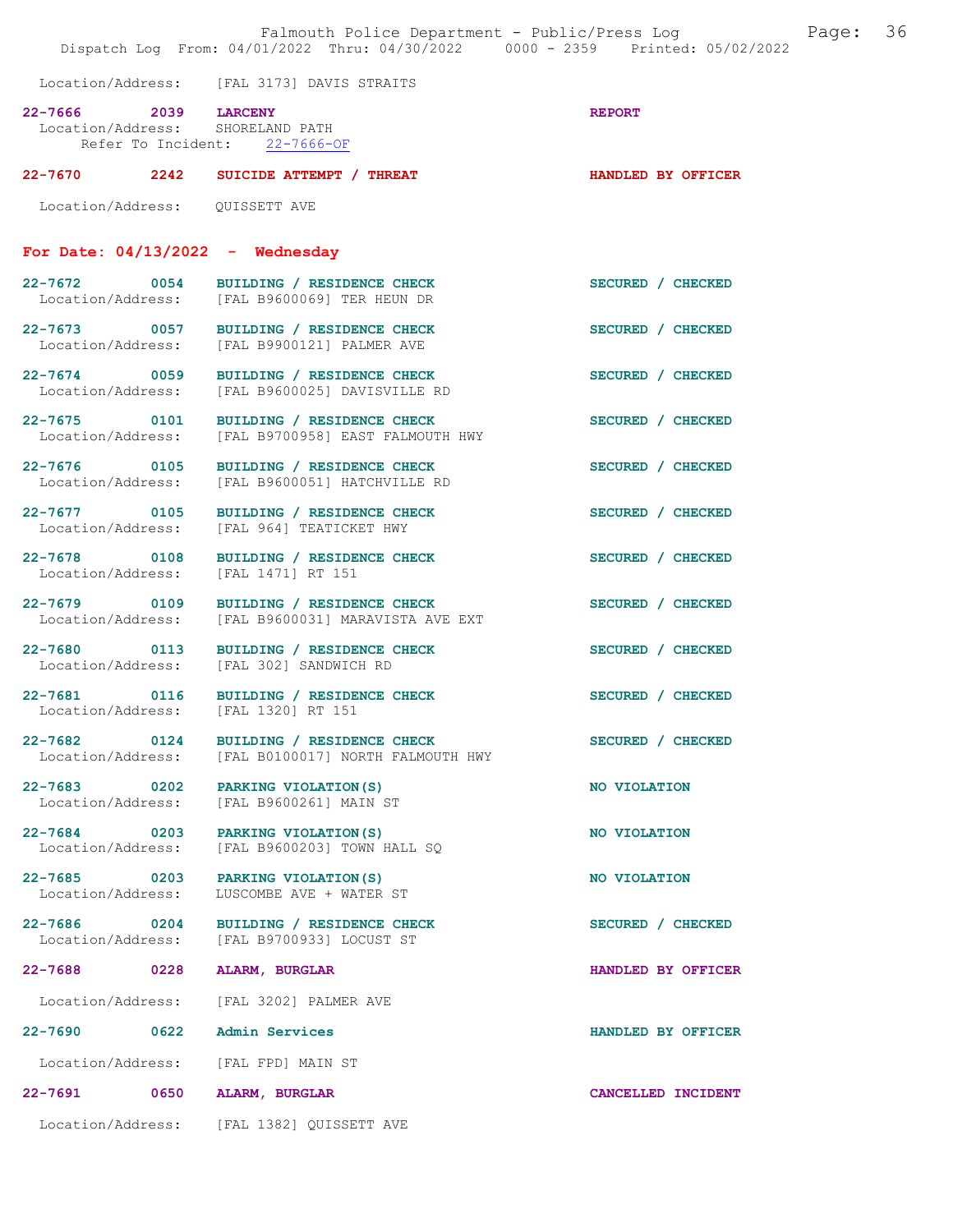|                                                    |      | Falmouth Police Department - Public/Press Log<br>Dispatch Log From: 04/01/2022 Thru: 04/30/2022 0000 - 2359 Printed: 05/02/2022 |                    | Page: | 37 |
|----------------------------------------------------|------|---------------------------------------------------------------------------------------------------------------------------------|--------------------|-------|----|
|                                                    |      | 22-7695 0813 PARKING VIOLATION (S)                                                                                              | HANDLED BY OFFICER |       |    |
|                                                    |      | Location/Address: [FAL B9600003] SCRANTON AVE                                                                                   |                    |       |    |
|                                                    |      | 22-7696 0821 LOST PROPERTY<br>Location/Address: [FAL FPD] MAIN ST<br>Refer To Incident: 22-7696-OF                              | <b>REPORT</b>      |       |    |
|                                                    |      | 22-7697 0900 TRAFFIC HAZARD<br>Location/Address: RT 28 NORTH + RT 151                                                           | NOTIFICATION MADE  |       |    |
|                                                    |      | 22-7699 0929 TRANSPORT / ESCORT<br>Location/Address: [FAL B9600063] JONES RD                                                    | <b>TRANSPORT</b>   |       |    |
| 22-7700 0939 CRASH<br>Location/Address: GANSETT RD |      |                                                                                                                                 | HANDLED BY PARTY   |       |    |
| 22-7703 1026 LARCENY                               |      | Location/Address: OWLS NEST RD<br>Refer To Incident: 22-7703-OF                                                                 | <b>REPORT</b>      |       |    |
| 22-7701 1028                                       |      | <b>ABANDONED 911</b><br>Location/Address: [FAL B9600069] TER HEUN DR                                                            | NOTIFICATION MADE  |       |    |
|                                                    |      | 22-7702 1033 TRAFFIC HAZARD<br>Location/Address: RT 28 SOUTH + BRICK KILN RD                                                    | NOTIFICATION MADE  |       |    |
|                                                    |      | 22-7705 1115 Admin Services                                                                                                     | HANDLED BY OFFICER |       |    |
| Location/Address:                                  |      | [FAL B9800436] MAIN ST                                                                                                          |                    |       |    |
| Location/Address:                                  |      | 22-7706 1158 BUILDING / RESIDENCE CHECK<br>MURIEL LN                                                                            | UNABLE TO LOCATE   |       |    |
|                                                    |      | 22-7709 1221 DIRT BIKE / ATV COMPLAINT<br>Vicinity of: FRESH POND RD + BARROWS RD                                               | UNABLE TO LOCATE   |       |    |
| 22-7711 1338                                       |      | <b>CRASH</b>                                                                                                                    | HANDLED BY OFFICER |       |    |
|                                                    |      | Location/Address: [FAL 3266] GIFFORD ST                                                                                         |                    |       |    |
| $22 - 7712$                                        | 1442 | <b>LARCENY</b><br>Location/Address: OLD BARNSTABLE RD<br>Refer To Incident: 22-7712-OF                                          | <b>REPORT</b>      |       |    |
| 22–7713 1457<br>Location/Address: MURIEL LN        |      | <b>VANDALISM</b><br>Refer To Incident: 22-7713-OF                                                                               | <b>REPORT</b>      |       |    |
|                                                    |      | 22-7715 1514 Admin Services                                                                                                     | HANDLED BY OFFICER |       |    |
|                                                    |      | Location/Address: [OTH] MAIN ST                                                                                                 |                    |       |    |
|                                                    |      | 22-7716 1619 ASSIST CITIZEN                                                                                                     | HANDLED BY OFFICER |       |    |
| Location/Address:                                  |      | METOXIT RD                                                                                                                      |                    |       |    |
|                                                    |      | 22-7718 1624 FOLLOW UP INVESTIGATION                                                                                            | HANDLED BY OFFICER |       |    |
|                                                    |      | Location/Address: [FAL B0200069] TEATICKET HWY                                                                                  |                    |       |    |
| 22-7721 1650 CRASH                                 |      | Location/Address: [FAL B9600273] TEATICKET HWY<br>Refer To Accident: 22-7721-AC                                                 | <b>REPORT</b>      |       |    |
| 22-7725 1847                                       |      | ALARM, BURGLAR<br>Location/Address: [FAL 1664] WEST FALMOUTH HWY                                                                | <b>UNFOUNDED</b>   |       |    |
| 22-7726                                            | 1914 | Harassment                                                                                                                      | <b>REPORT</b>      |       |    |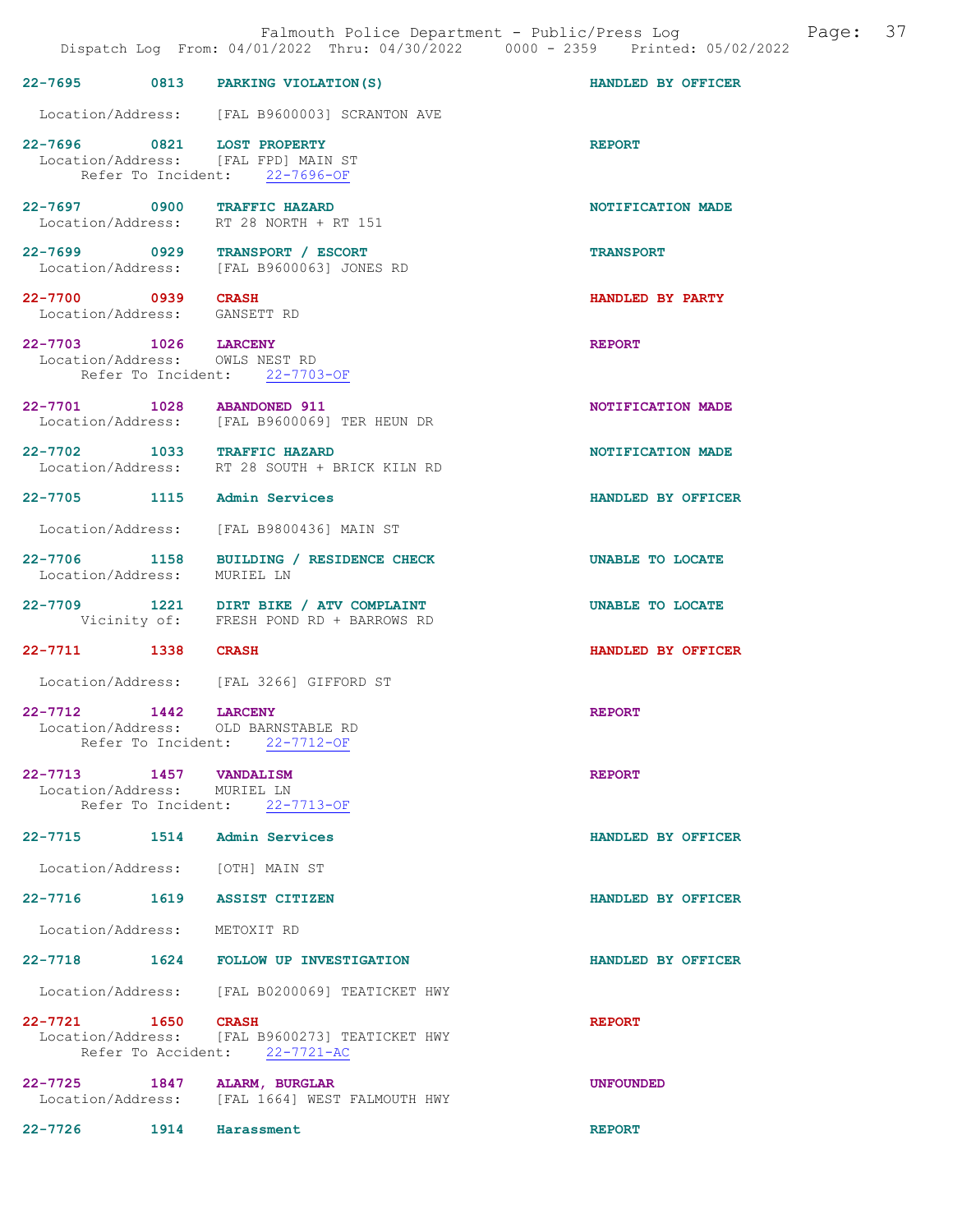Location/Address: TILLER DR Refer To Incident: 22-7726-OF

| $22 - 7727$ | 1929 | <b>AREA CHECK</b><br>Location/Address: COUNTY RD |  |
|-------------|------|--------------------------------------------------|--|
| $22 - 7730$ | 2010 | <b>ABANDONED 911</b>                             |  |

Location/Address: SANDWICH RD

- 22-7731 2010 AREA CHECK UNABLE TO LOCATE Location/Address: SURF DR + MILL RD SURF DR + MILL RD
- 22-7732 2021 CRASH 2001 2021 CRASH REPORT Location/Address: GREENGATE RD + WOODS HOLE RD GREENGATE RD + WOODS HOLE RD Refer To Accident: 22-7732-AC
- 22-7733 2038 ANIMAL COMPLAINT UNFOUNDED Location/Address: JONES RD
- 22-7735 2114 AREA CHECK GONE ON ARRIVAL Location/Address: LAKEWOOD DR
- 22-7737 2149 CHECK WELFARE HANDLED BY OFFICER Location/Address: [FAL B9600109] PARKER RD
- 22-7739 2243 ALARM, BURGLAR UNFOUNDED Location/Address: [FAL 711] TEATICKET HWY
- 22-7741 2354 MENTAL ILLNESS (SEC 12) REPORT<br>Location/Address: [FAL FPD] MAIN ST Location/Address: [FAL FPD] MAIN ST<br>Refer To Incident: 22-7741-OF Refer To Incident:

#### For Date:  $04/14/2022 -$  Thursday

| 22-7742<br>Location/Address: | 0103 | BUILDING / RESIDENCE CHECK<br>[FAL 964] TEATICKET HWY                            | SECURED / CHECKED |                    |
|------------------------------|------|----------------------------------------------------------------------------------|-------------------|--------------------|
| $22 - 7743$                  | 0107 | BUILDING / RESIDENCE CHECK<br>Location/Address: [FAL B9600031] MARAVISTA AVE EXT | SECURED / CHECKED |                    |
| $22 - 7744$                  | 0109 | BUILDING / RESIDENCE CHECK                                                       |                   | HANDLED BY OFFICER |

- Location/Address: [FAL B9600012] DEPOT AVE
- 22-7746 0126 BUILDING / RESIDENCE CHECK SECURED / CHECKED Location/Address: [FAL B9600025] DAVISVILLE RD [FAL B9600025] DAVISVILLE RD
- 22-7747 0128 BUILDING / RESIDENCE CHECK<br>
Location/Address: [FAL B9700958] EAST FALMOUTH HWY [FAL B9700958] EAST FALMOUTH HWY
- 22-7748 0133 BUILDING / RESIDENCE CHECK SECURED / CHECKED Location/Address: [FAL 1471] RT 151
- 22-7749 0133 BUILDING / RESIDENCE CHECK SECURED / CHECKED Location/Address: [FAL 3214] HATCHVILLE RD
- 22-7750 0139 AREA CHECK SECURED / CHECKED Location/Address: TILLER DR
- Location/Address:
- 22-7751 0145 BUILDING / RESIDENCE CHECK SECURED / CHECKED Location/Address: [FAL 302] SANDWICH RD
- 22-7752 0153 AREA CHECK SECURED / CHECKED
	- Location/Address: [FAL L65] COUNTY RD
- 22-7753 0155 PARKING VIOLATION(S) NO VIOLATION

[FAL 302] SANDWICH RD

[FAL 3214] HATCHVILLE RD

**GONE ON ARRIVAL** 

HANDLED BY OFFICER

- 
- 
- 
- 

- -
	-
- -
	-
	-
	-
-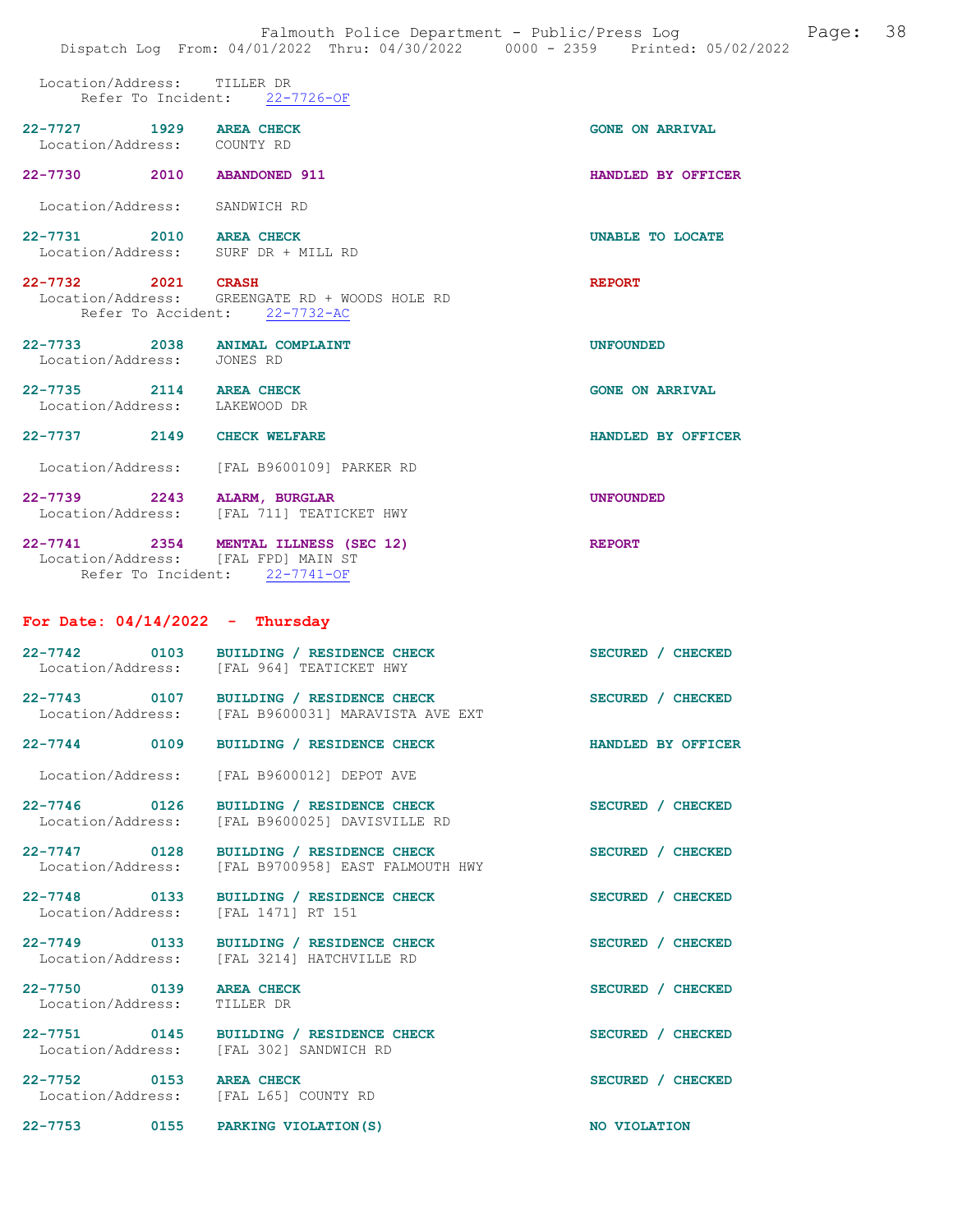|                                                                       | Falmouth Police Department - Public/Press Log<br>Dispatch Log From: 04/01/2022 Thru: 04/30/2022 0000 - 2359 Printed: 05/02/2022 | 39<br>Page:        |
|-----------------------------------------------------------------------|---------------------------------------------------------------------------------------------------------------------------------|--------------------|
|                                                                       | Location/Address: [FAL B9600261] MAIN ST                                                                                        |                    |
| 22-7754 0200<br>Location/Address:                                     | PARKING VIOLATION (S)<br>WATER ST + LUSCOMBE AVE                                                                                | NO VIOLATION       |
| 22-7755 0205<br>Location/Address:                                     | BUILDING / RESIDENCE CHECK<br>[FAL BXX00914] NORTH FALMOUTH HWY                                                                 | SECURED / CHECKED  |
| 22-7757 0220<br>Location/Address:                                     | BUILDING / RESIDENCE CHECK<br>[FAL B9600012] DEPOT AVE                                                                          | SECURED / CHECKED  |
| 22-7758 0225                                                          | PARKING VIOLATION(S)<br>Location/Address: [FAL B9600077] TOWN HALL SQ                                                           | NO VIOLATION       |
| 22-7759 0225                                                          | <b>ASSIST FIRE DEPT</b>                                                                                                         | HANDLED BY OFFICER |
| Location/Address:                                                     | [FAL B9600453] ROSE MORIN LN                                                                                                    |                    |
| 22-7760 0310<br>Location/Address: [FAL L80] MAIN ST                   | BUILDING / RESIDENCE CHECK                                                                                                      | SECURED / CHECKED  |
| 22-7761 0547                                                          | <b>ANIMAL COMPLAINT</b>                                                                                                         | HANDLED BY OFFICER |
| Location/Address:                                                     | JONES RD                                                                                                                        |                    |
| 22-7762 0739<br>Location/Address:                                     | ALARM, BURGLAR<br>WOHELO DR                                                                                                     | <b>UNFOUNDED</b>   |
| 22-7763 0822                                                          | <b>OTHER TRAFFIC</b>                                                                                                            | HANDLED BY OFFICER |
| Location/Address:                                                     | BRICK KILN RD + RT 28 NORTH                                                                                                     |                    |
| 22-7764 0836<br>Location/Address:                                     | SUICIDE ATTEMPT / THREAT<br>JONES RD                                                                                            | <b>TRANSPORT</b>   |
| 22-7767 0854 ALARM, BURGLAR<br>Location/Address: SEACOAST SHORES BLVD |                                                                                                                                 | <b>UNFOUNDED</b>   |
| 22-7766 0903                                                          | <b>Admin Services</b>                                                                                                           | HANDLED BY OFFICER |
|                                                                       | Location/Address: [FAL BXX00385] MAIN ST                                                                                        |                    |
| 22-7769 0935 ABANDONED 911<br>Location/Address: [FAL FPD] MAIN ST     |                                                                                                                                 | NOTIFICATION MADE  |
| 22-7770 0955 ASSIST OTHER AGENCY                                      |                                                                                                                                 | HANDLED BY OFFICER |
| Location/Address: [FAL FPD] MAIN ST                                   |                                                                                                                                 |                    |
| 22-7773 1042 Admin Services                                           |                                                                                                                                 | HANDLED BY OFFICER |
|                                                                       | Location: [OTH] TOWN OF WAREHAM                                                                                                 |                    |
| 22-7776 1047 ASSIST CITIZEN<br>Location/Address: TUCKERNUCK WAY       | Refer To Incident: 22-7776-OF                                                                                                   | <b>REPORT</b>      |
| 22-7777 1158 WARRANT SERVICE                                          |                                                                                                                                 | UNABLE TO LOCATE   |
| Location/Address: CUTTYSARK RD                                        |                                                                                                                                 |                    |
| 22-7780 1217 ATTEMPT TO LOCATE                                        | Location/Address: [FAL 2802] RAILROAD AVE                                                                                       | UNABLE TO LOCATE   |
| 22-7779 1219 CRASH                                                    | Location/Address: RANDOLPH ST + MARAVISTA AVE<br>Refer To Accident: 22-7779-AC                                                  | <b>REPORT</b>      |
| 22-7792 1250 ASSIST CITIZEN<br>Location/Address: CEA RD               |                                                                                                                                 | <b>REPORT</b>      |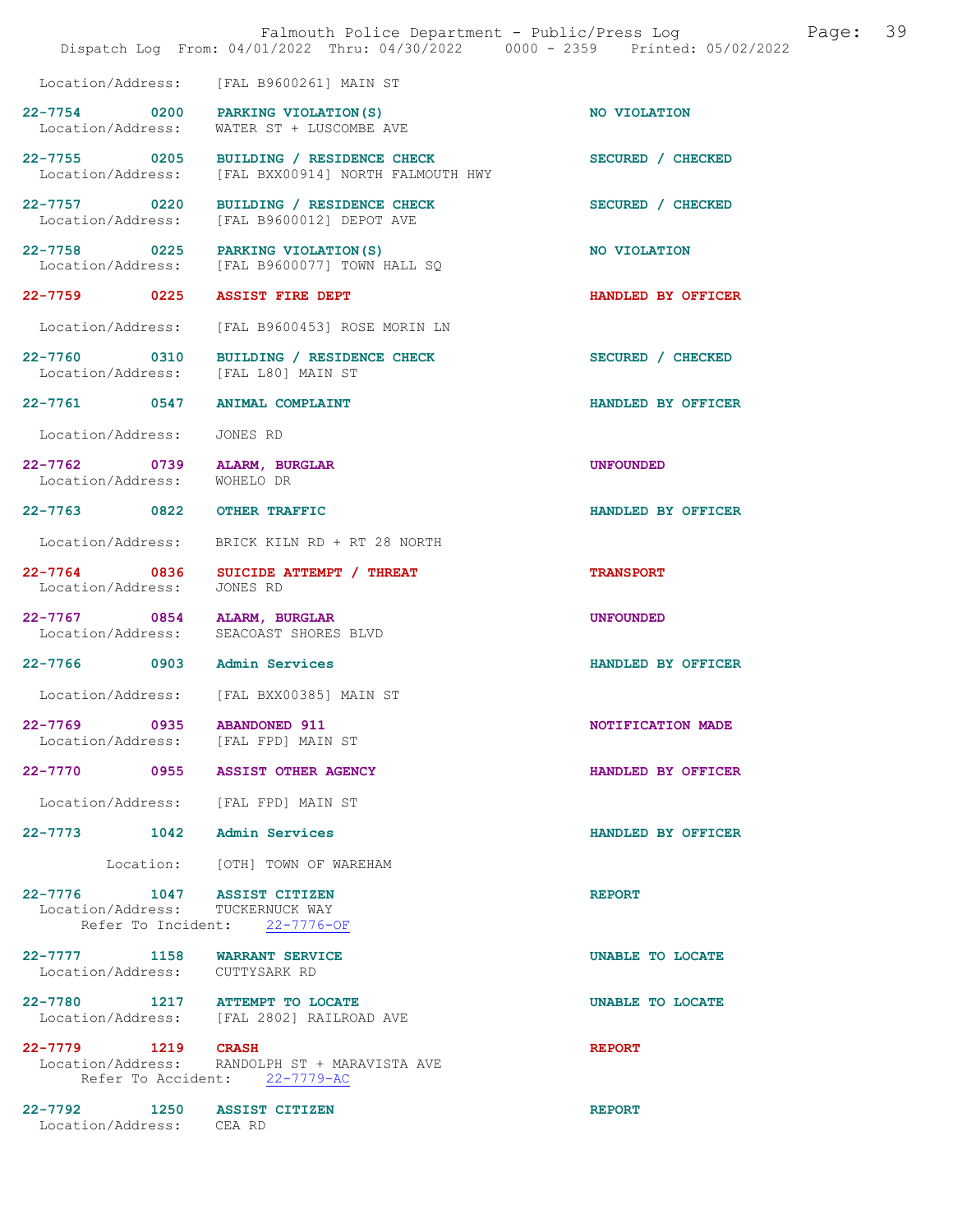|                          | Refer To Incident: 22-7792-OF                                                                                 |                        |
|--------------------------|---------------------------------------------------------------------------------------------------------------|------------------------|
|                          | 22-7783 1324 ANIMAL COMPLAINT                                                                                 | REF ANIMAL CONTROL     |
|                          | Location/Address: NORTH FALMOUTH HWY                                                                          |                        |
| 22-7785 1329 CRASH       | Location/Address: [FAL L99] TEATICKET HWY<br>Refer To Accident: 22-7785-AC<br>Refer To Incident: $22-7785-OF$ | <b>REPORT</b>          |
| Location/Address: CEA RD | 22-7788 1352 Admin Services<br>Refer To Incident: 22-7788-OF                                                  | <b>REPORT</b>          |
|                          | 22-7787 1358 ALARM, BURGLAR<br>Location/Address: WESTWOOD RD                                                  | <b>UNFOUNDED</b>       |
|                          | 22-7790 1415 RECOVERED PROPERTY<br>Location/Address: [FAL BXX00286] MAIN ST<br>Refer To Incident: 22-7790-OF  | <b>REPORT</b>          |
|                          | 22-7793 1430 Admin Services                                                                                   | HANDLED BY OFFICER     |
|                          | Location/Address: [FAL FPD] MAIN ST                                                                           |                        |
| 22-7795 1440 OVERDOSE    | Location/Address: TEATICKET HWY<br>Refer To Incident: 22-7795-OF                                              | <b>REPORT</b>          |
| 22-7796 1458 LARCENY     | Location/Address: [FAL B9600038] EAST FALMOUTH HWY<br>Refer To Incident: 22-7796-OF                           | <b>REPORT</b>          |
|                          | 22-7797 1524 LARCENY<br>Location/Address: LAKE SHORE DR<br>Refer To Incident: 22-7797-OF                      | <b>REPORT</b>          |
|                          | 22-7799 1601 ANIMAL COMPLAINT                                                                                 | REF ANIMAL CONTROL     |
|                          | Location/Address: [FAL FFD1] MAIN ST                                                                          |                        |
|                          | 22-7804 1732 TRAFFIC HAZARD<br>Location/Address: [FAL B9701135] PALMER AVE                                    | <b>GONE ON ARRIVAL</b> |
| 22-7805 1824             | <b>TRAFFIC HAZARD</b>                                                                                         | HANDLED BY OFFICER     |
|                          | Location/Address: PALMER AVE + JONES RD                                                                       |                        |
|                          | 22-7806 1846 Admin Services                                                                                   | HANDLED BY OFFICER     |
|                          | Location/Address: [FAL FPD] MAIN ST                                                                           |                        |
|                          | 22-7807 1904 CHECK WELFARE<br>Location/Address: [FAL B9700958] EAST FALMOUTH HWY                              | UNABLE TO LOCATE       |
|                          | 22-7808 1909 TRAFFIC HAZARD<br>Location/Address: PONTES AVE                                                   | NOTIFICATION MADE      |
|                          | 22-7810 2012 FOLLOW UP INVESTIGATION                                                                          | HANDLED BY OFFICER     |
|                          | Location/Address: [FAL 964] TEATICKET HWY                                                                     |                        |
|                          |                                                                                                               |                        |

22-7811 2017 MOTOR VEHICLE STOP 2017 REPORT Location/Address: [FAL B9900205] TEATICKET HWY Refer To Incident: 22-7811-OF

22-7812 2041 AREA CHECK UNFOUNDED Location/Address: [FAL B9600034] CHESTER ST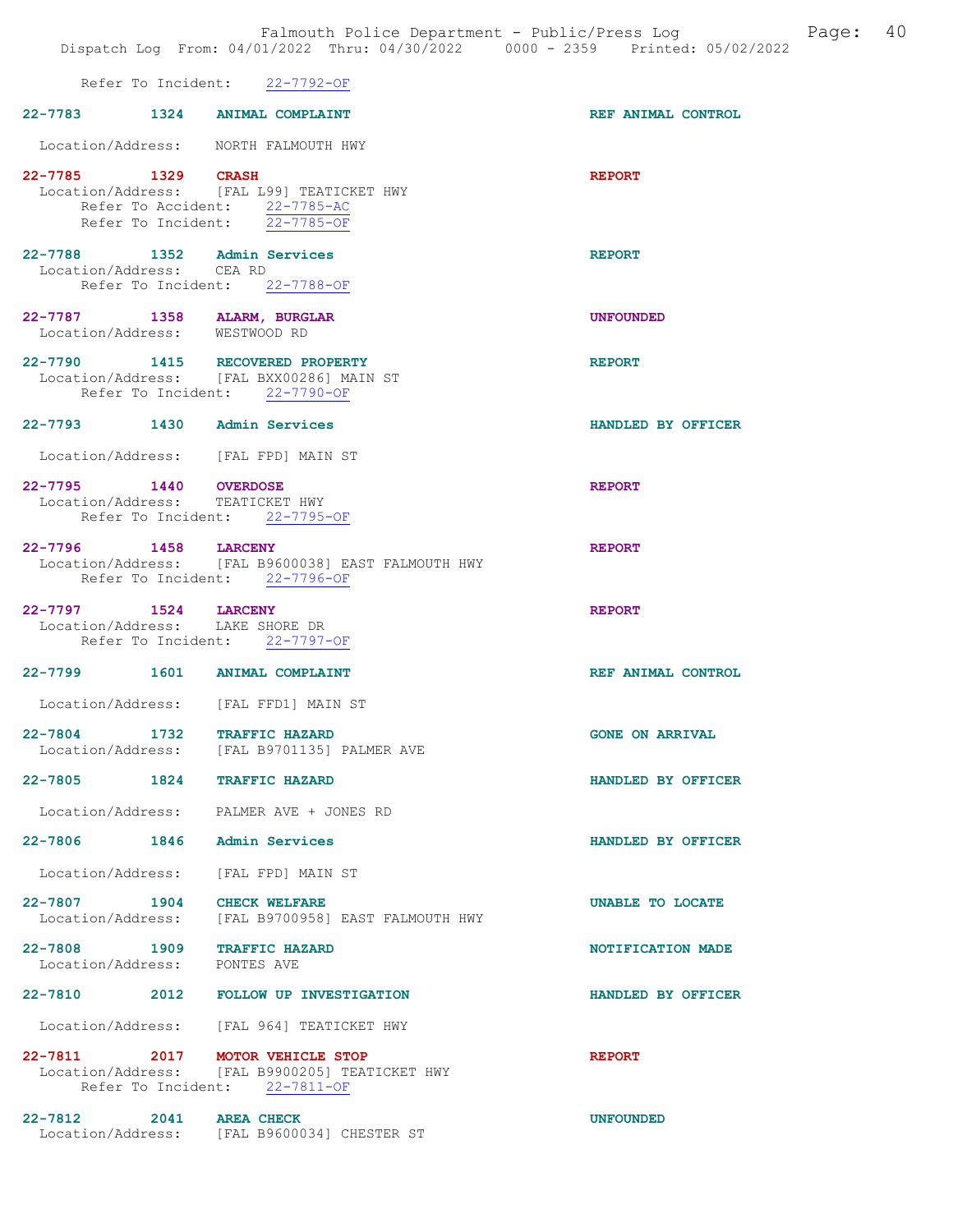| 22-7813 2107 UNWANTED GUEST                                           |                                                                                                                     | HANDLED BY OFFICER     |
|-----------------------------------------------------------------------|---------------------------------------------------------------------------------------------------------------------|------------------------|
|                                                                       | Location/Address: [FAL B9600084] TER HEUN DR                                                                        |                        |
| 22-7814 2113<br>Location/Address: FRESH POND RD<br>Refer To Incident: | <b>AREA CHECK</b><br>$22 - 7814 - OF$                                                                               | <b>REPORT</b>          |
| 2224<br>22-7815                                                       | ALARM, BURGLAR                                                                                                      | CANCELLED INCIDENT     |
| Location/Address:                                                     | [FAL B9700958] EAST FALMOUTH HWY                                                                                    |                        |
| 22-7816 2228<br>Location/Address:                                     | Water Complaint<br>WAQUOIT LANDING RD                                                                               | NOTIFICATION MADE      |
| 22-7817 2242<br>Location/Address:                                     | <b>TRAFFIC HAZARD</b><br>JONES RD + PALMER AVE                                                                      | <b>ASSISTING PARTY</b> |
| 22-7820 2305                                                          | B & E, IN PROGRESS                                                                                                  | CANCELLED INCIDENT     |
| Location/Address:                                                     | [FAL B9600508] EDGEWATER DR EAST                                                                                    |                        |
| 22-7821 2331<br>Location/Address:                                     | BUILDING / RESIDENCE CHECK<br>[FAL B9600012] DEPOT AVE                                                              | SECURED / CHECKED      |
| 22-7822 2346<br>Location/Address:                                     | BUILDING / RESIDENCE CHECK<br>[FAL 964] TEATICKET HWY                                                               | SECURED / CHECKED      |
| 22-7823 2350<br>Location/Address:                                     | BUILDING / RESIDENCE CHECK<br>[FAL B9800292] DAVIS STRAITS                                                          | SECURED / CHECKED      |
|                                                                       | 22-7824 2355 BUILDING / RESIDENCE CHECK<br>Location/Address: [FAL B9600028] JONES RD                                | SECURED / CHECKED      |
|                                                                       |                                                                                                                     |                        |
| For Date: $04/15/2022 -$ Friday                                       |                                                                                                                     |                        |
| 22-7825 0003<br>Location/Address:                                     | BUILDING / RESIDENCE CHECK<br>[FAL BXX00810] MAIN ST                                                                | SECURED / CHECKED      |
| 22-7826 0009<br>Location/Address:                                     | <b>AREA CHECK</b><br>TILLER DR                                                                                      | SECURED / CHECKED      |
| $22 - 7827$<br>0014<br>Location/Address:                              | BUILDING / RESIDENCE CHECK<br>FRESH POND RD                                                                         | SECURED / CHECKED      |
| 22-7828 0025 DISABLED MV                                              | Location/Address: [FAL B9701135] PALMER AVE                                                                         | <b>GONE ON ARRIVAL</b> |
|                                                                       | 22-7829 0032 BUILDING / RESIDENCE CHECK<br>Location/Address: [FAL B9600074] TEATICKET HWY                           | SECURED / CHECKED      |
|                                                                       | 22-7830 0037 FOLLOW UP INVESTIGATION                                                                                | HANDLED BY OFFICER     |
|                                                                       | Location/Address: [FAL 3202] PALMER AVE                                                                             |                        |
| 22-7831 0050 AREA CHECK<br>Location/Address:                          | [FAL B0000242] EAST FALMOUTH HWY                                                                                    | SECURED / CHECKED      |
|                                                                       | 22-7832 0112 SUICIDE ATTEMPT / THREAT<br>Location/Address: [FAL B9900230] JONES RD<br>Refer To Incident: 22-7832-OF | <b>REPORT</b>          |
|                                                                       | 22-7835 0152 BUILDING / RESIDENCE CHECK<br>Location/Address: [FAL BXX00272] LOCUST ST                               | SECURED / CHECKED      |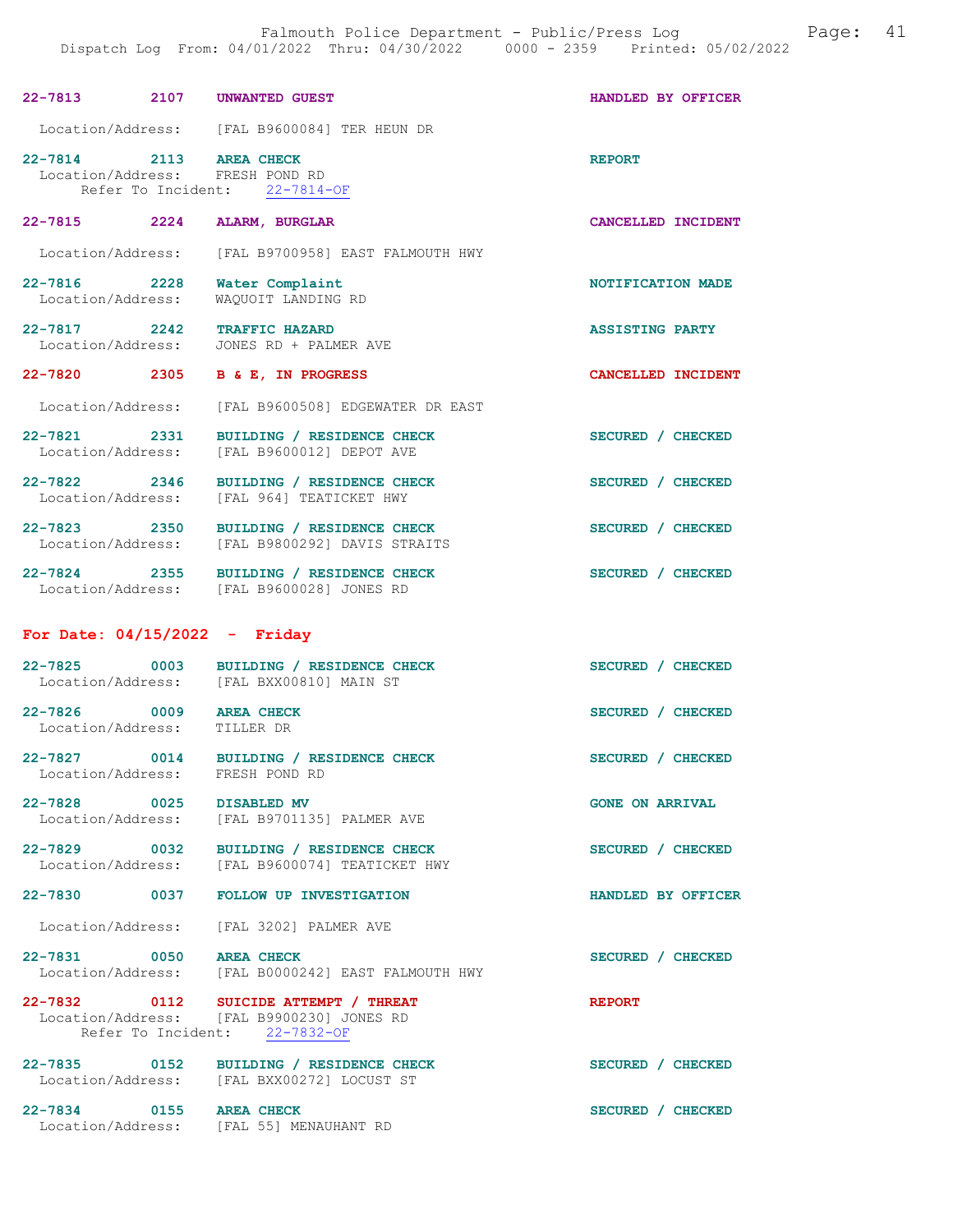| 22-7837 0221 CRASH<br>Location/Address: SANTA MARIA LN       | Refer To Accident: 22-7837-AC<br>Refer To Incident: $22-7837-OF$                 | <b>REPORT</b>      |
|--------------------------------------------------------------|----------------------------------------------------------------------------------|--------------------|
| 22-7838 0235 PARKING VIOLATION (S)                           | Location/Address: [FAL B9600261] MAIN ST                                         | NO VIOLATION       |
| 22-7839 0237<br>Location/Address:                            | PARKING VIOLATION (S)<br>[FAL B9600203] TOWN HALL SQ                             | NO VIOLATION       |
|                                                              | 22-7840 0259 DISTURBANCE / DISORDERLY                                            | HANDLED BY OFFICER |
|                                                              | Location/Address: [FAL B9600069] TER HEUN DR                                     |                    |
| 22-7841 0328 PARKING VIOLATION (S)<br>Location/Address:      | WATER ST + LUSCOMBE AVE                                                          | NO VIOLATION       |
| 22-7842 0338 ALARM, BURGLAR                                  |                                                                                  | HANDLED BY OFFICER |
|                                                              | Location/Address: [FAL 711] TEATICKET HWY                                        |                    |
| 22-7843 0536 ALARM, BURGLAR                                  | Location/Address: [FAL 711] TEATICKET HWY                                        | SECURED / CHECKED  |
| 22-7844 0802 DRUG LAW VIOLATION                              | Location/Address: [FAL B9600026] GIFFORD EXT ST<br>Refer To Incident: 22-7844-OF | <b>REPORT</b>      |
|                                                              | 22-7845 0811 FOLLOW UP INVESTIGATION                                             | HANDLED BY OFFICER |
| Location/Address: CROFTON LN                                 |                                                                                  |                    |
| $22 - 7847$<br>0843                                          | <b>Admin Services</b>                                                            | HANDLED BY OFFICER |
| Location/Address: [FAL FPD] MAIN ST                          |                                                                                  |                    |
|                                                              | 22-7846 0844 FOLLOW UP INVESTIGATION                                             | HANDLED BY OFFICER |
| Location/Address: RAVENWOOD CIR                              |                                                                                  |                    |
| 22-7848 0905 RECOVERED PROPERTY                              |                                                                                  | HANDLED BY OFFICER |
|                                                              | Location/Address: [FAL B9700234] MILL RD                                         |                    |
| 22-7849<br>0923                                              | Admin Services                                                                   | HANDLED BY OFFICER |
| Location/Address: [FAL FPD] MAIN ST                          |                                                                                  |                    |
| 22-7852 1010 ASSIST OTHER AGENCY<br>Location/Address: CEA RD |                                                                                  | <b>REF OTHER</b>   |
| 22-7853 1016                                                 | TRANSPORT / ESCORT                                                               | REF ANIMAL CONTROL |
|                                                              | Location: CAPE WILD LIFE                                                         |                    |
| 22-7855 1044 UNWANTED GUEST                                  |                                                                                  | HANDLED BY OFFICER |
|                                                              | Location/Address: [FAL 3202] PALMER AVE                                          |                    |
| $22 - 7858$<br>1052 CRASH                                    | Location/Address: [FAL 3199] TEATICKET HWY                                       | HANDLED BY PARTY   |
| 22-7860                                                      | 1101 LOST PROPERTY                                                               | HANDLED BY OFFICER |
|                                                              | Location/Address: [FAL B9701135] PALMER AVE                                      |                    |
| $22 - 7859$                                                  | 1102 ASSIST OTHER AGENCY                                                         | REF OTHER          |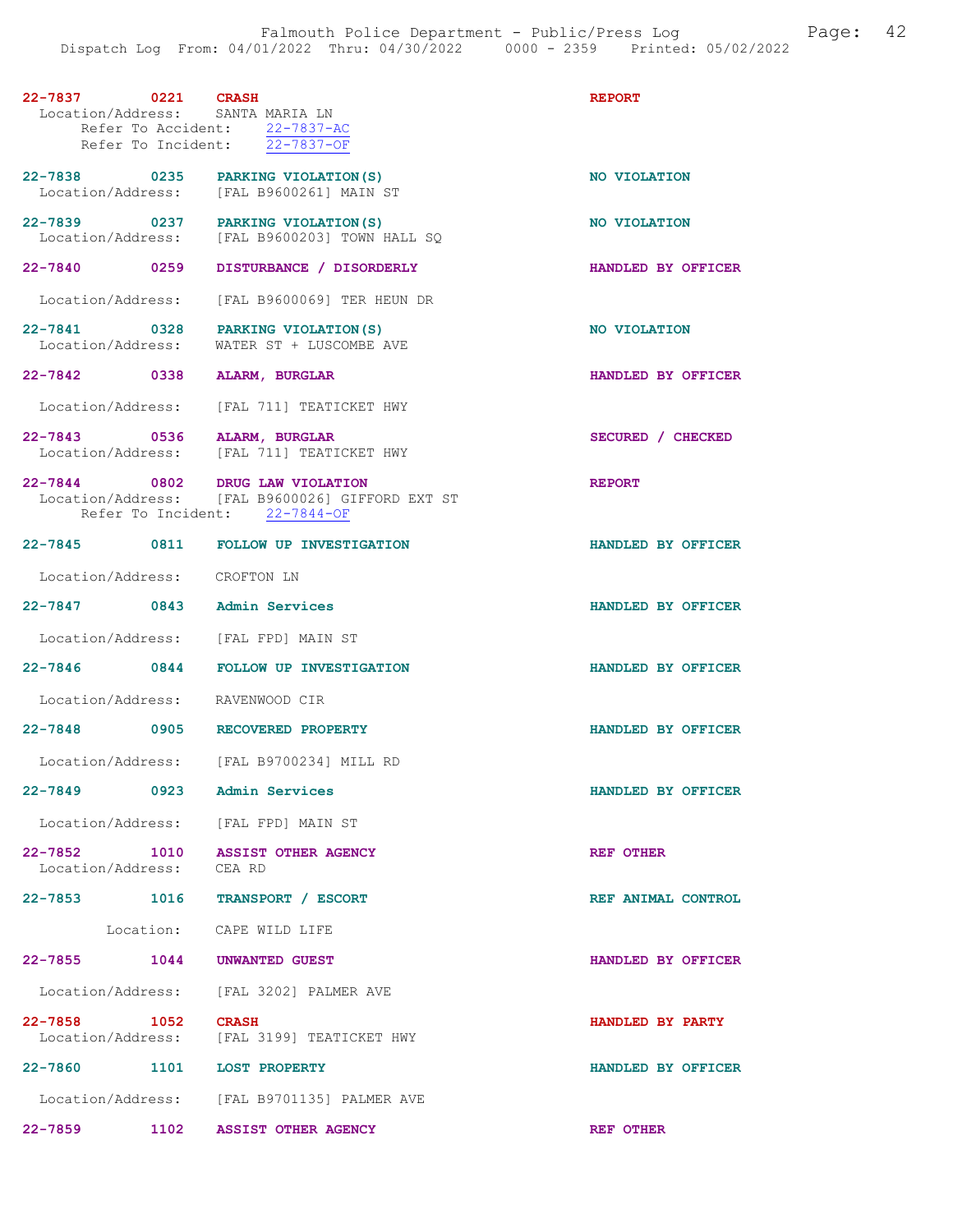|                                                             | Falmouth Police Department - Public/Press Log<br>Dispatch Log From: 04/01/2022 Thru: 04/30/2022 0000 - 2359 Printed: 05/02/2022 |                        | Page: | 43 |
|-------------------------------------------------------------|---------------------------------------------------------------------------------------------------------------------------------|------------------------|-------|----|
| Location/Address: TEATICKET HWY                             |                                                                                                                                 |                        |       |    |
|                                                             | 22-7862 1153 ANIMAL COMPLAINT                                                                                                   | REF ANIMAL CONTROL     |       |    |
|                                                             | Location/Address: [FAL 93] WAQUOIT HWY                                                                                          |                        |       |    |
|                                                             | 22-7864 1203 ID Theft / Fraud                                                                                                   | HANDLED BY OFFICER     |       |    |
| Location/Address: UPSHUR DR                                 |                                                                                                                                 |                        |       |    |
| 22-7865 1218 CRASH                                          | Location/Address: WORCESTER CT + SPRING BARS RD<br>Refer To Accident: 22-7865-AC                                                | <b>REPORT</b>          |       |    |
| 22-7867 1244 OTHER TRAFFIC<br>Location/Address: RT 28 NORTH |                                                                                                                                 | <b>CITATION ISSUED</b> |       |    |
| 22-7869 1249 UNWANTED GUEST                                 |                                                                                                                                 | HANDLED BY OFFICER     |       |    |
|                                                             | Location/Address: [FAL 3202] PALMER AVE<br>Refer To Incident: 22-7869-OF                                                        |                        |       |    |
| 22-7870 1257 ALARM, BURGLAR                                 | Location/Address: [FAL BA1436] MAIN ST                                                                                          | <b>UNFOUNDED</b>       |       |    |
| 22-7871 1308 CHECK WELFARE                                  |                                                                                                                                 | CANCELLED INCIDENT     |       |    |
| Location/Address: WOODRISE                                  |                                                                                                                                 |                        |       |    |
| 22-7875 1327 ALARM, BURGLAR                                 | Location/Address: [FAL 3134] TEATICKET HWY                                                                                      | <b>UNFOUNDED</b>       |       |    |
| Location/Address: ROSE MORIN LN                             | 22-7876 1330 MENTAL ILLNESS (SEC 12)<br>Refer To Incident: 22-7876-OF                                                           | <b>REPORT</b>          |       |    |
| 22-7879 1347 OTHER TRAFFIC                                  |                                                                                                                                 | HANDLED BY OFFICER     |       |    |
|                                                             | Location/Address: [FAL B9600296] DAVIS STRAITS                                                                                  |                        |       |    |
|                                                             | 22-7880 1401 ATTEMPT TO LOCATE<br>Location/Address: RT 28 SOUTH + RT 151                                                        | UNABLE TO LOCATE       |       |    |
| 22-7881 1445 OTHER TRAFFIC                                  | Location/Address: QUEEN ST + KING ST                                                                                            | <b>UNFOUNDED</b>       |       |    |
| 22-7883 1612 LARCENY                                        | Location/Address: [FAL FPD] MAIN ST<br>Refer To Incident: 22-7883-OF                                                            | <b>REPORT</b>          |       |    |
|                                                             | 22-7884 1613 FOLLOW UP INVESTIGATION                                                                                            | HANDLED BY OFFICER     |       |    |
|                                                             | Location/Address: [FAL FPD] MAIN ST                                                                                             |                        |       |    |
| 22-7887 1627 UNWANTED GUEST                                 |                                                                                                                                 | HANDLED BY OFFICER     |       |    |
|                                                             | Location/Address: [FAL LZ1] TER HEUN DR                                                                                         |                        |       |    |
| 22-7888 1719 CHECK WELFARE                                  |                                                                                                                                 | HANDLED BY OFFICER     |       |    |
| Location/Address: TER HEUN DR                               |                                                                                                                                 |                        |       |    |
|                                                             | 22-7889 1723 RECOVERED PROPERTY                                                                                                 | HANDLED BY OFFICER     |       |    |
|                                                             | Location/Address: [FAL FPD] MAIN ST                                                                                             |                        |       |    |
|                                                             | 22-7890 1745 MOTOR VEHICLE STOP<br>Location/Address: OLD MEETING HOUSE RD + PONTES AVE<br>Refer To Incident: 22-7890-OF         | <b>CITATION ISSUED</b> |       |    |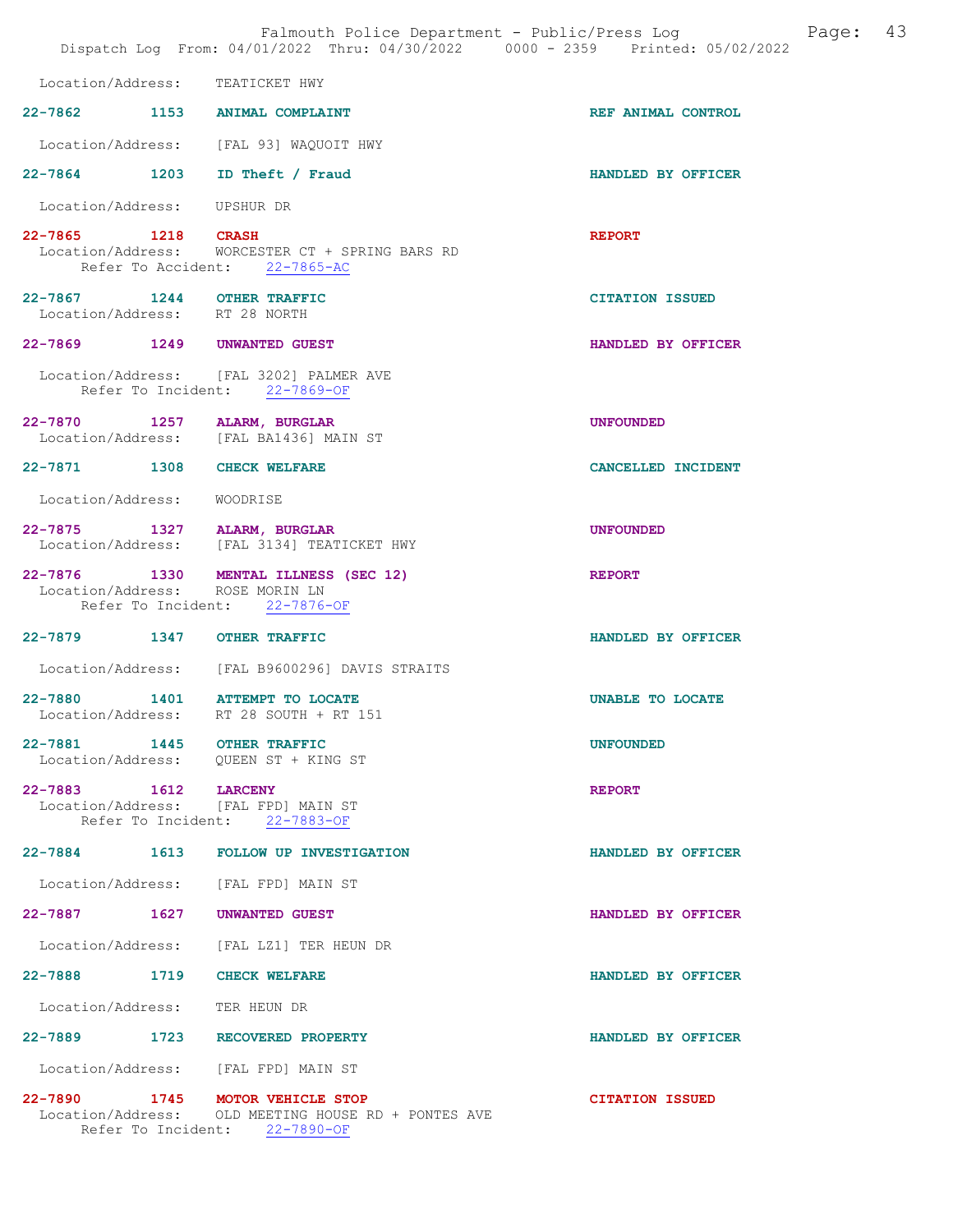|                               | 22-7893 1838 MENTAL ILLNESS (SEC 12)<br>Location/Address: JOHN PARKER RD + LUCIANO BOTELHO WAY                                   | REF FIRE DEPT         |
|-------------------------------|----------------------------------------------------------------------------------------------------------------------------------|-----------------------|
| Location/Address: SANDWICH RD | 22-7895 1905 SUMMONS SERVICE                                                                                                     | <b>SERVED IN HAND</b> |
|                               | 22-7900 2006 ASSIST OTHER AGENCY                                                                                                 | HANDLED BY OFFICER    |
|                               | Location: MASHPEE PD                                                                                                             |                       |
| 22-7903 2052 CHECK WELFARE    | Location/Address: [FAL 2802] RAILROAD AVE                                                                                        | REF FIRE DEPT         |
|                               | 22-7905 2106 CRASH, HIT/RUN<br>Location/Address: [FAL 44] MAIN ST<br>Refer To Accident: 22-7905-AC                               | <b>REPORT</b>         |
| 22-7906 2109 CRASH            | Location/Address: JOHN PARKER RD + PARKER RD<br>Refer To Accident: 22-7906-AC                                                    | <b>REPORT</b>         |
|                               | 22-7909 2159 FOLLOW UP INVESTIGATION<br>Location/Address: [FAL B9600099] GRAND AVE                                               | <b>REF OTHER</b>      |
|                               | 22-7910 2212 CRASH<br>Location/Address: [FAL B9800291] LOCUST ST<br>Refer To Accident: 22-7910-AC<br>Refer To Arrest: 22-7910-AR | Arrest(s) Made        |
|                               | Arrest: WILSON, MARC JR                                                                                                          |                       |
|                               | Address: 88 ROCKVILLE AVE EAST FALMOUTH, MA                                                                                      |                       |
|                               | Age: 27<br>Charges: OUI-LIQUOR OR .08%                                                                                           |                       |
|                               | NEGLIGENT OPERATION OF MOTOR VEHICLE c90 \$24(2)(a) (OTE)<br>ALCOHOL IN MV, POSSESS OPEN CONTAINER OF                            |                       |
| 22-7911 2239 ABANDONED 911    |                                                                                                                                  | HANDLED BY OFFICER    |
| Location/Address: VIDAL AVE   |                                                                                                                                  |                       |
|                               | 22-7912 2313 ALARM, BURGLAR                                                                                                      | <b>REPORT</b>         |
| Location/Address: CURRIER RD  |                                                                                                                                  |                       |
|                               | Refer To Incident: 22-7912-OF                                                                                                    |                       |
| 22-7913                       | 2318 MISSING PERSON                                                                                                              | <b>REPORT</b>         |
| Location/Address: RAINBOW AVE |                                                                                                                                  |                       |
|                               | Refer To Incident: 22-7913-A-OF                                                                                                  |                       |
|                               | Refer To Incident: 22-7913-OF                                                                                                    |                       |
| 22-7914 2336                  | DISTURBANCE / DISORDERLY                                                                                                         | HANDLED BY OFFICER    |
|                               | Location/Address: FRESH POND RD                                                                                                  |                       |
|                               | Refer To $P/C: 22-7914-AR$                                                                                                       |                       |
|                               | P/C: BARRERA, LISA ANN                                                                                                           |                       |
|                               | Address: 2512 CORDELIA ST Apt. #W TAMPA, FL                                                                                      |                       |
| Age:<br>Charges:              | 55<br>PROTECTIVE CUSTODY (LIQUOR)                                                                                                |                       |
|                               |                                                                                                                                  |                       |

Refer To Incident: 22-7914-OF

## For Date: 04/16/2022 - Saturday

| $22 - 7918$<br>Location/Address: | 0251 | PARKING VIOLATION (S)<br>[FAL B9600203] TOWN HALL SO | NO VIOLATION |
|----------------------------------|------|------------------------------------------------------|--------------|
| 22-7919<br>Location/Address:     | 0252 | PARKING VIOLATION (S)<br>[FAL B9600261] MAIN ST      | NO VIOLATION |
| 22-7920                          | 0259 | PARKING VIOLATION (S)                                | NO VIOLATION |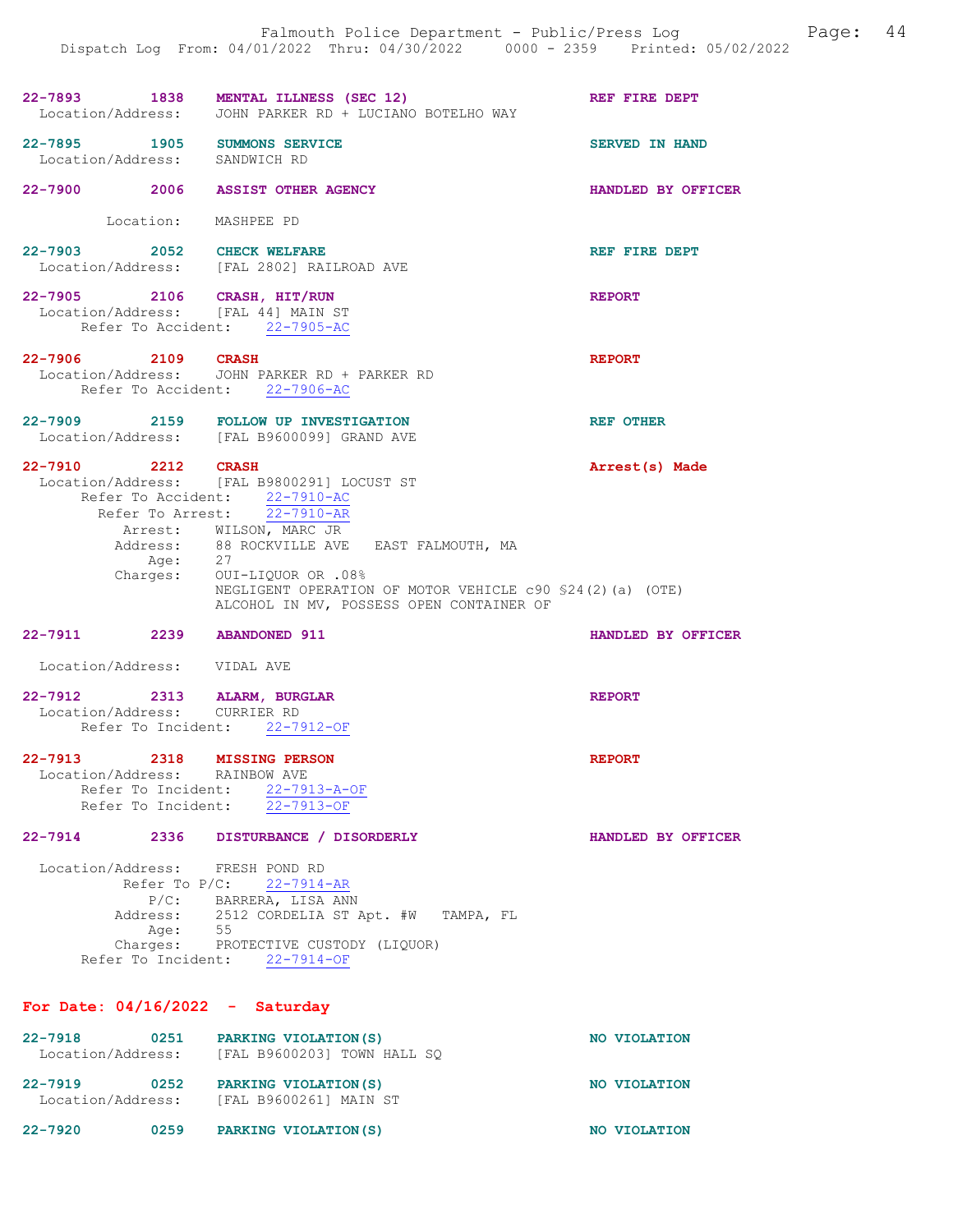|                                 | Falmouth Police Department - Public/Press Log<br>Dispatch Log From: 04/01/2022 Thru: 04/30/2022 0000 - 2359 Printed: 05/02/2022 |                         | Page: | 45 |
|---------------------------------|---------------------------------------------------------------------------------------------------------------------------------|-------------------------|-------|----|
|                                 | Location/Address: WATER ST + LUSCOMBE AVE                                                                                       |                         |       |    |
| 22-7921 0309 ABANDONED 911      |                                                                                                                                 | CANCELLED INCIDENT      |       |    |
|                                 | Location/Address: [FAL B9600069] TER HEUN DR                                                                                    |                         |       |    |
| Location/Address: HAWKS WAY     | 22-7922 0311 ID Theft / Fraud<br>Refer To Incident: 22-7922-OF                                                                  | <b>REPORT</b>           |       |    |
|                                 | 22-7923 0354 ALARM, BURGLAR                                                                                                     | CANCELLED INCIDENT      |       |    |
|                                 | Location/Address: [FAL 89] SANDWICH RD                                                                                          |                         |       |    |
|                                 | 22-7924 0402 ALARM, BURGLAR<br>Location/Address: TECHNOLOGY PARK DR                                                             | <b>UNFOUNDED</b>        |       |    |
| Location/Address:               | 22-7926 0445 ALARM, BURGLAR<br>[FAL B9600307] PALMER AVE                                                                        | <b>UNFOUNDED</b>        |       |    |
|                                 | 22-7927 0453 ALARM, BURGLAR                                                                                                     | HANDLED BY OFFICER      |       |    |
| Location/Address: MAIN ST       |                                                                                                                                 |                         |       |    |
| Location/Address: CLINTON AVE   | 22-7902 0730 ANIMAL COMPLAINT                                                                                                   | NOTIFICATION MADE       |       |    |
| Location/Address:               | 22-7929 0849 ALARM, BURGLAR<br>[FAL 1147] SALT WORKS WAY                                                                        | <b>UNFOUNDED</b>        |       |    |
| Location/Address:               | 22-7932 1011 Water Complaint<br>LANTERN LN                                                                                      | NOTIFICATION MADE       |       |    |
| Location/Address:               | 22-7933 1036 ALARM, BURGLAR<br>[FAL 3290] DAVISVILLE RD                                                                         | <b>UNFOUNDED</b>        |       |    |
| Location/Address: WATER ST      | 22-7934 1105 PARKING VIOLATION (S)                                                                                              | VEHICLE TOWED           |       |    |
| Location/Address: DAVIS NECK RD | 22-7935 1113 ALARM, BURGLAR                                                                                                     | <b>UNFOUNDED</b>        |       |    |
| $22 - 7937$                     | 1150 ANIMAL COMPLAINT                                                                                                           | REF ANIMAL CONTROL      |       |    |
|                                 | Location/Address: ROSE MEADOW LN                                                                                                |                         |       |    |
| Location/Address: QUISSETT CIR  | 22-7938 1221 MISSING PERSON<br>Refer To Incident: 22-7938-OF                                                                    | <b>REPORT</b>           |       |    |
| 22-7940 1248 CRASH              | Location/Address: PITCH PINE LN + SANDWICH RD<br>Refer To Accident: 22-7940-AC                                                  | <b>REPORT</b>           |       |    |
| 22-7941 1249 ABANDONED 911      |                                                                                                                                 | HANDLED BY OFFICER      |       |    |
| Location/Address: SUMNER ST     |                                                                                                                                 |                         |       |    |
| 22-7942 1254 ABANDONED 911      |                                                                                                                                 | Merge: 22-7941 By: BLIN |       |    |
| Location/Address: SUMNER ST     |                                                                                                                                 |                         |       |    |
|                                 | 22-7943 1305 ALARM, BURGLAR<br>Location/Address: [FAL B9600722] MILL POND WAY                                                   | <b>UNFOUNDED</b>        |       |    |
| 22-7944 1309 CRASH              |                                                                                                                                 | HANDLED BY OFFICER      |       |    |
|                                 | Location/Address: TEATICKET HWY + WORCESTER CT                                                                                  |                         |       |    |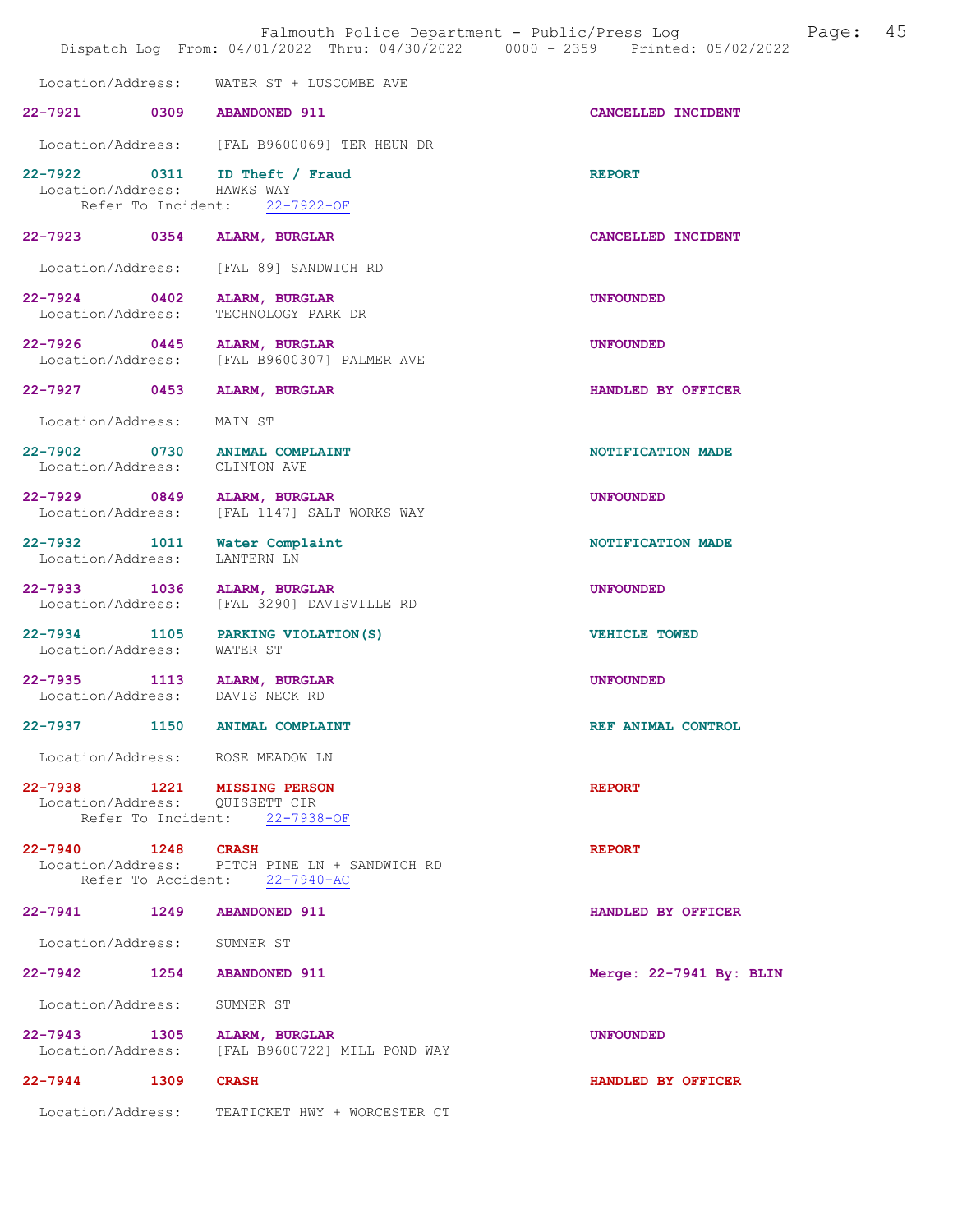| 22-7945 1311 Harassment<br>Location/Address: [FAL FPD] MAIN ST        | Refer To Incident: 22-7945-OF                                                                                                                                                                                                            | <b>REPORT</b>           |
|-----------------------------------------------------------------------|------------------------------------------------------------------------------------------------------------------------------------------------------------------------------------------------------------------------------------------|-------------------------|
| Location/Address: STUB TOE LN                                         | 22-7947 1437 DIRT BIKE / ATV COMPLAINT                                                                                                                                                                                                   | <b>UNABLE TO LOCATE</b> |
| 22-7951 1540 CHECK WELFARE                                            |                                                                                                                                                                                                                                          | HANDLED BY OFFICER      |
|                                                                       | Location/Address: [FAL 580] BRICK KILN RD                                                                                                                                                                                                |                         |
| 22-7952 1545 ABANDONED 911                                            |                                                                                                                                                                                                                                          | HANDLED BY OFFICER      |
| Location/Address: CEDAR ST                                            |                                                                                                                                                                                                                                          |                         |
| 22-7953 1556 AREA CHECK                                               |                                                                                                                                                                                                                                          | HANDLED BY OFFICER      |
|                                                                       | Location/Address: GREEN COVE LN + ACAPESKET RD                                                                                                                                                                                           |                         |
| 22-7955 1606 CRASH                                                    | Location/Address: DAVISVILLE RD + EAST FALMOUTH HWY<br>Refer To Accident: 22-7955-AC<br>Refer To Incident: 22-7955-OF                                                                                                                    | <b>REPORT</b>           |
| 22-7954 1608 ERRATIC MV<br>Age: 57<br>Charges: OUI DRUGS              | Location/Address: SANDWICH RD + RT 151<br>Refer To Accident: 22-7954-AC<br>Refer To Arrest: 22-7954-AR<br>Arrest: COVE, SANDRA FIONA<br>Address: 14 SUNSET RD WELLESLEY, MA<br>NEGLIGENT OPERATION OF MOTOR VEHICLE c90 \$24(2)(a) (OTE) | Arrest(s) Made          |
|                                                                       |                                                                                                                                                                                                                                          |                         |
| 22-7965 1839 Admin Services                                           |                                                                                                                                                                                                                                          | HANDLED BY OFFICER      |
| Location/Address: [FAL FPD] MAIN ST                                   |                                                                                                                                                                                                                                          |                         |
| 22-7966 1847                                                          | Admin Services                                                                                                                                                                                                                           | HANDLED BY OFFICER      |
| Location/Address: [FAL FPD] MAIN ST                                   |                                                                                                                                                                                                                                          |                         |
|                                                                       | 22-7970 1948 LOUD MUSIC / PARTY / NOISES                                                                                                                                                                                                 | HANDLED BY OFFICER      |
| Location/Address: ARNOLD GIFFORD RD                                   |                                                                                                                                                                                                                                          |                         |
| 22-7971 2002 ASSIST OTHER AGENCY<br>Location/Address: CANDLE PINE CIR |                                                                                                                                                                                                                                          | UNABLE TO LOCATE        |
|                                                                       | 22-7972 2026 AREA CHECK<br>Location/Address: [FAL 3327] SANDWICH RD                                                                                                                                                                      | SECURED / CHECKED       |
| 22-7973 2035 AREA CHECK<br>Location/Address: CORTE REAL AVE           |                                                                                                                                                                                                                                          | UNABLE TO LOCATE        |
|                                                                       | 22-7974 2051 DISTURBANCE / DISORDERLY<br>Location/Address: [FAL 1595] DAVIS STRAITS<br>Refer To Incident: 22-7974-OF                                                                                                                     | <b>REPORT</b>           |
| 22-7975 2216 ALARM, BURGLAR                                           | Location/Address: [FAL B9700958] EAST FALMOUTH HWY                                                                                                                                                                                       | <b>UNFOUNDED</b>        |
| 22-7976 2237 UNWANTED GUEST                                           | Location/Address: [FAL 964] TEATICKET HWY                                                                                                                                                                                                | <b>GONE ON ARRIVAL</b>  |
| 22-7977 2240 AREA CHECK<br>Location/Address: FRESH POND RD            |                                                                                                                                                                                                                                          | NOTIFICATION MADE       |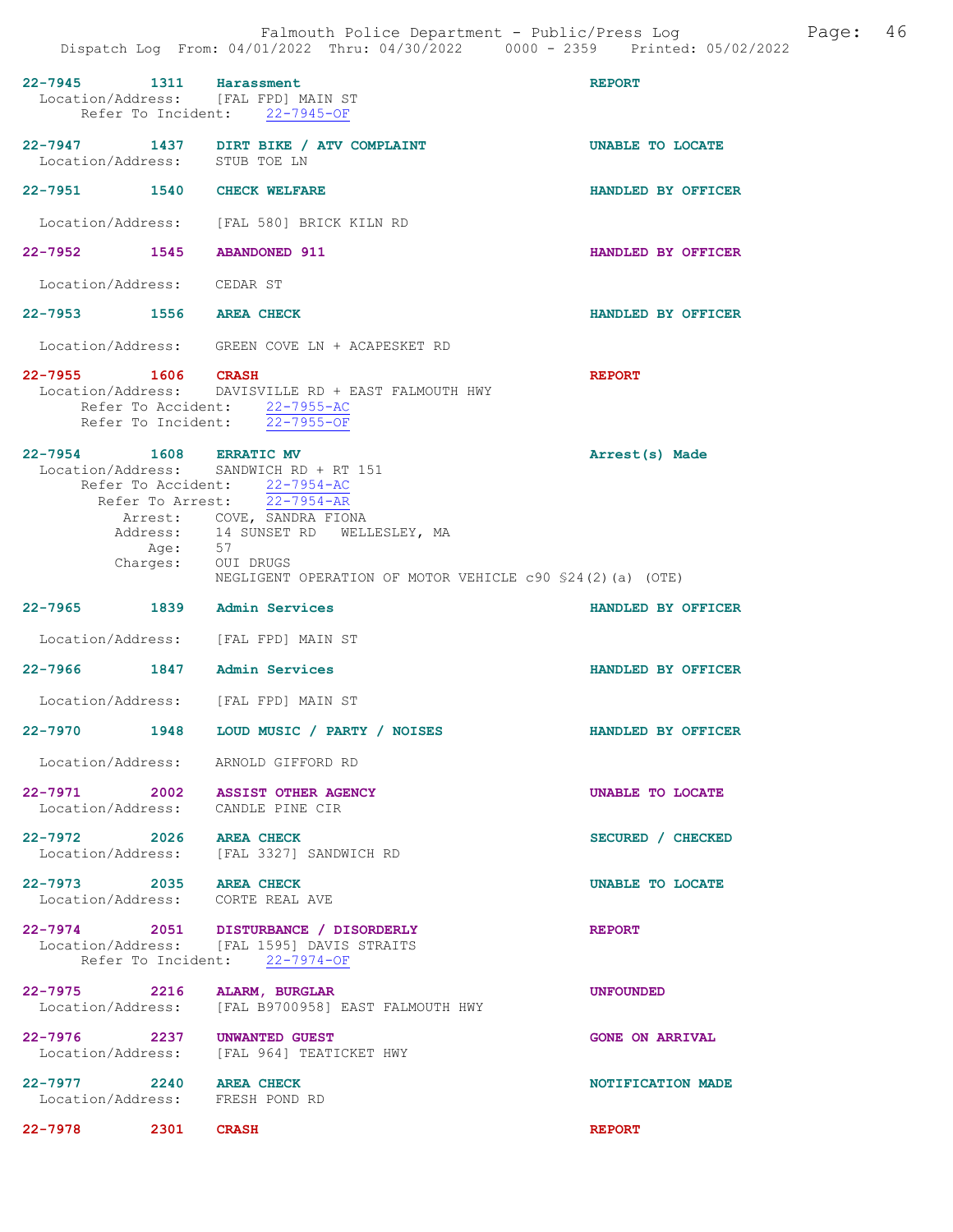|                                                        | Falmouth Police Department - Public/Press Log<br>Dispatch Log From: 04/01/2022 Thru: 04/30/2022 0000 - 2359 Printed: 05/02/2022 | 47<br>Page:               |
|--------------------------------------------------------|---------------------------------------------------------------------------------------------------------------------------------|---------------------------|
|                                                        | Location/Address: CURRIER RD + SANDWICH RD<br>Refer To Accident: 22-7978-AC<br>Refer To Incident: $22-7978-OF$                  |                           |
|                                                        | 22-7979 2309 LOUD MUSIC / PARTY / NOISES                                                                                        | <b>HANDLED BY OFFICER</b> |
|                                                        | Location/Address: [FAL BA170R] GIFFORD ST                                                                                       |                           |
| For Date: $04/17/2022 -$ Sunday                        |                                                                                                                                 |                           |
|                                                        | 22-7981 0037 BUILDING / RESIDENCE CHECK<br>Location/Address: [FAL B9600031] MARAVISTA AVE EXT                                   | SECURED / CHECKED         |
| 22-7982 0041                                           | <b>AREA CHECK</b><br>Location/Address: [FAL B9600047] TEATICKET HWY                                                             | SECURED / CHECKED         |
| 22-7983 0043 AREA CHECK<br>Location/Address:           | [FAL B9600027] LAKEVIEW AVE                                                                                                     | SECURED / CHECKED         |
|                                                        | 22-7984 0044 BUILDING / RESIDENCE CHECK<br>Location/Address: [FAL B9600025] DAVISVILLE RD                                       | SECURED / CHECKED         |
| 22-7985 0048 AREA CHECK                                | Location/Address: [FAL 3214] HATCHVILLE RD                                                                                      | SECURED / CHECKED         |
| 22-7986 0053 AREA CHECK                                | Location/Address: [FAL 55] MENAUHANT RD                                                                                         | SECURED / CHECKED         |
| 22-7987 0058 AREA CHECK<br>Location/Address: NEVES WAY |                                                                                                                                 | SECURED / CHECKED         |
| Location/Address: [FAL 1471] RT 151                    | 22-7988 0110 BUILDING / RESIDENCE CHECK                                                                                         | SECURED / CHECKED         |
| Location/Address: [FAL 585] MAIN ST                    | 22-7989 0122 DISTURBANCE / DISORDERLY<br>Refer To Incident: 22-7989-OF                                                          | <b>REPORT</b>             |
| 22-7990 0148 AREA CHECK                                | Location/Address: [FAL B9600080] WORCESTER CT                                                                                   | SECURED / CHECKED         |
| 22-7993 0153<br>Location/Address:                      | PARKING VIOLATION (S)<br>[FAL B9600203] TOWN HALL SQ                                                                            | NO VIOLATION              |
| 22-7991 0154<br>Location/Address:                      | PARKING VIOLATION (S)<br>WATER ST + LUSCOMBE AVE                                                                                | NO VIOLATION              |
| 22-7992 0155<br>Location/Address:                      | BUILDING / RESIDENCE CHECK<br>[FAL B9700958] EAST FALMOUTH HWY                                                                  | SECURED / CHECKED         |
| 22-7994 0203<br>Location/Address:                      | BUILDING / RESIDENCE CHECK<br>[FAL B9900121] PALMER AVE                                                                         | SECURED / CHECKED         |
| 22-7996 0437<br>Location/Address:                      | ALARM, BURGLAR<br>[FAL B9800699] MADELINE RD                                                                                    | <b>UNFOUNDED</b>          |
| 22-7997 0548<br>Location/Address:                      | ALARM, BURGLAR<br>[FAL BXX00372] CLINTON AVE                                                                                    | <b>UNFOUNDED</b>          |
| 22-7998 0552<br>Location/Address:                      | ALARM, BURGLAR<br>[FAL 2955] FALMOUTH WOODS RD                                                                                  | <b>UNFOUNDED</b>          |
| 22-7999 0649 DEAD ON ARRIVAL                           | Location/Address: [FAL B9800556] PILOT WAY<br>Refer To Incident: 22-7999-OF                                                     | <b>REPORT</b>             |
| 22-8004 0753<br>Location/Address: SIMPSON LN           | <b>ALARM, BURGLAR</b>                                                                                                           | <b>UNFOUNDED</b>          |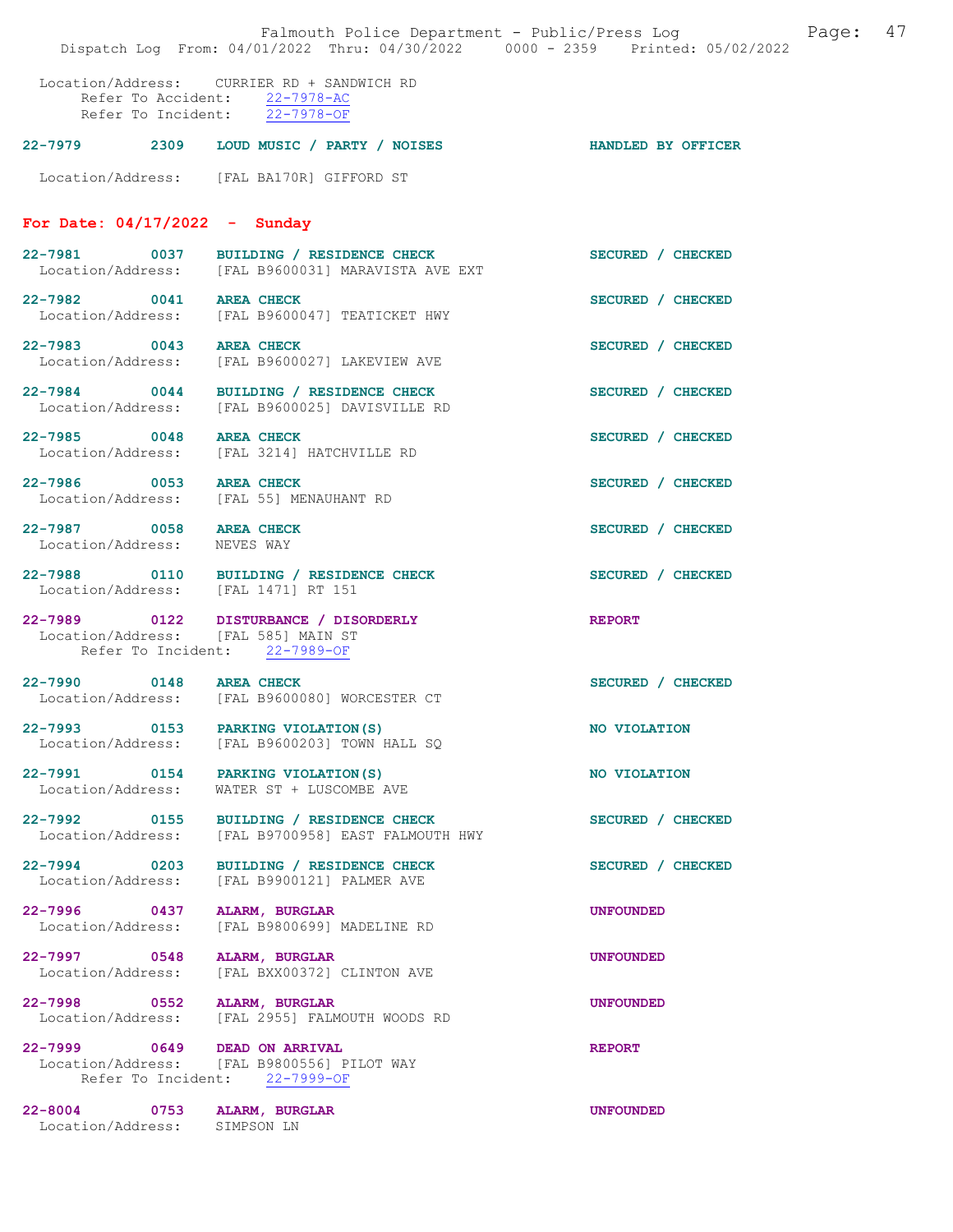|                                 |      | 22-8005 0849 ASSIST CITIZEN                                                                               | HANDLED BY OFFICER     |
|---------------------------------|------|-----------------------------------------------------------------------------------------------------------|------------------------|
|                                 |      | Location/Address: FRESH POND RD                                                                           |                        |
|                                 |      | 22-8008 0951 ALARM, BURGLAR<br>Location/Address: [FAL B9601432] CURLEY BLVD                               | SECURED / CHECKED      |
| 22-8009 0953 AREA CHECK         |      |                                                                                                           | HANDLED BY OFFICER     |
|                                 |      | Location/Address: [FAL 3365] DILLINGHAM AVE                                                               |                        |
|                                 |      | 22-8011 1034 BUILDING / RESIDENCE CHECK                                                                   | HANDLED BY OFFICER     |
|                                 |      | Location/Address: [FAL 185] TEATICKET HWY                                                                 |                        |
| 22-8013 1200 THREAT             |      | Location/Address: [FAL 3312] PALMER AVE<br>Refer To Incident: 22-8013-OF                                  | <b>REPORT</b>          |
| 22-8015 1236 ERRATIC MV         |      | Location/Address: OCEAN AVE + MENAUHANT RD                                                                | <b>GONE ON ARRIVAL</b> |
|                                 |      | 22-8017 1510 RECOVERED PROPERTY<br>Location/Address: [FAL 159] GRAND AVE<br>Refer To Incident: 22-8017-OF | <b>REPORT</b>          |
| 22-8018 1529 THREAT             |      | Location/Address: [FAL 3161] SPRING BARS RD<br>Refer To Incident: 22-8018-OF                              | <b>REPORT</b>          |
| 22-8021 1656 AREA CHECK         |      |                                                                                                           | HANDLED BY OFFICER     |
|                                 |      |                                                                                                           |                        |
| Location/Address: NEVES WAY     |      |                                                                                                           |                        |
| Location/Address: TILLER DR     |      | 22-8024 1804 SUICIDE ATTEMPT / THREAT<br>Refer To Incident: 22-8024-OF                                    | <b>REPORT</b>          |
| Location/Address: KING ST       |      | 22-8026 1841 MENTAL ILLNESS (SEC 12)<br>Refer To Incident: 22-8026-OF                                     | <b>REPORT</b>          |
| 22-8028                         |      | 1930 ALARM, BURGLAR<br>Location/Address: [FAL 3340] CUMLODEN DR                                           | <b>UNFOUNDED</b>       |
| $22 - 8029$                     | 2003 | <b>ANIMAL COMPLAINT</b><br>Location/Address: [FAL 3161] SPRING BARS RD                                    | NOTIFICATION MADE      |
| 22-8030 2007 AREA CHECK         |      |                                                                                                           | HANDLED BY OFFICER     |
|                                 |      | Location/Address: FRESH POND RD                                                                           |                        |
| 22-8031 2114 ABANDONED 911      |      |                                                                                                           | HANDLED BY OFFICER     |
|                                 |      | Location/Address: [FAL B9600084] TER HEUN DR                                                              |                        |
| 22-8034 2337 AREA CHECK         |      |                                                                                                           | CANCELLED INCIDENT     |
|                                 |      | Location/Address: FRESH POND RD                                                                           |                        |
| For Date: $04/18/2022 -$ Monday |      |                                                                                                           |                        |

22-8037 0031 BUILDING / RESIDENCE CHECK SECURED / CHECKED Location/Address: [FAL 3202] PALMER AVE

Location/Address: [FAL B9600051] HATCHVILLE RD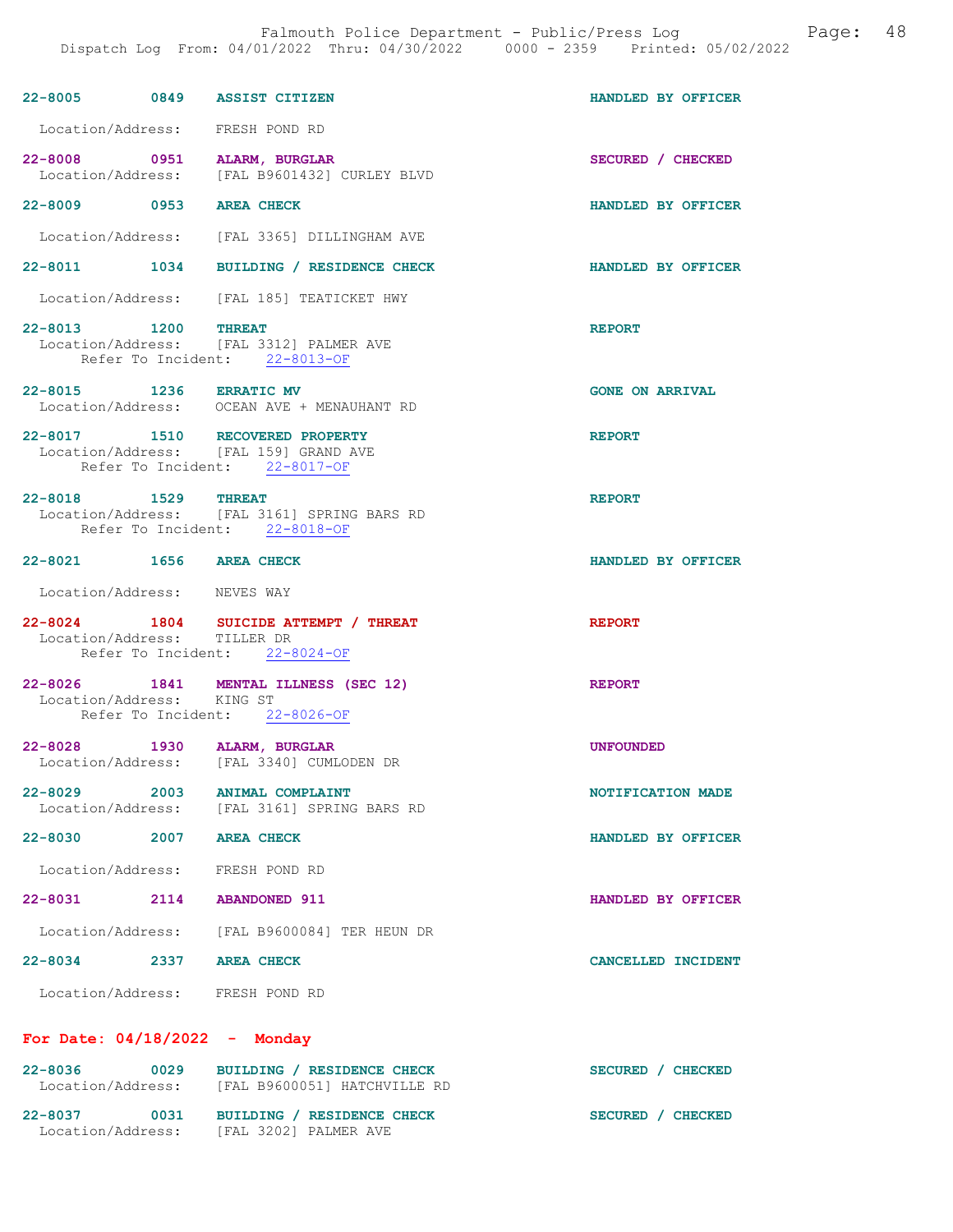22-8038 0033 BUILDING / RESIDENCE CHECK SECURED / CHECKED Location/Address: [FAL 302] SANDWICH RD [FAL 302] SANDWICH RD 22-8039 0037 BUILDING / RESIDENCE CHECK SECURED / CHECKED Location/Address: DEER POND RD Location/Address: 22-8040 0104 BUILDING / RESIDENCE CHECK SECURED / CHECKED Location/Address: [FAL B9600069] TER HEUN DR [FAL B9600069] TER HEUN DR 22-8041 0125 BUILDING / RESIDENCE CHECK SECURED / CHECKED Location/Address: [FAL B9900121] PALMER AVE 22-8042 0144 BUILDING / RESIDENCE CHECK SECURED / CHECKED Location/Address: [FAL B9700958] EAST FALMOUTH HWY 22-8043 0148 BUILDING / RESIDENCE CHECK SECURED / CHECKED Location/Address: [FAL B9600025] DAVISVILLE RD [FAL B9600025] DAVISVILLE RD 22-8044 0149 BUILDING / RESIDENCE CHECK HANDLED BY OFFICER Location/Address: [FAL B9700958] EAST FALMOUTH HWY 22-8045 0159 AREA CHECK SECURED / CHECKED<br>
Location/Address: TILLER DR Location/Address: 22-8046 0202 ALARM, BURGLAR 22-8046 0202 ALARM, BURGLAR UNFOUNDED Location/Address: 22-8047 0211 PARKING VIOLATION(S) NO VIOLATION Location/Address: [FAL B9600203] TOWN HALL SQ 22-8048 0223 PARKING VIOLATION(S) NO VIOLATION Location/Address: WATER ST 22-8049 0224 BUILDING / RESIDENCE CHECK SECURED / CHECKED Location/Address: [FAL B9700933] LOCUST ST 22-8050 0245 BUILDING / RESIDENCE CHECK SECURED / CHECKED Location/Address: [FAL B9800292] DAVIS STRAITS [FAL B9800292] DAVIS STRAITS 22-8051 0429 INTOXICATED PERSON REPORT Location/Address: [FAL B9600069] TER HEUN DR [FAL B9600069] TER HEUN DR<br>/C: 22-8051-AR Refer To  $P/C$ :<br> $P/C$ : AWE AWE, STACY A Address: 400 CHERRY VALLEY RD VERNON HILLS, IL<br>Age: 49 Age: Charges: PROTECTIVE CUSTODY (LIQUOR) 22-8052 0442 AREA CHECK CANCELLED INCIDENT Location/Address: [FAL BXX00801] QUAKER RD 22-8053 0626 Admin Services HANDLED BY OFFICER Location/Address: [FAL FPD] MAIN ST 22-8055 0740 ALARM, BURGLAR HANDLED BY OFFICER Location/Address: [FAL B9700005] SURF DR 22-8056 0805 ASSIST CITIZEN HANDLED BY OFFICER Location/Address: [FAL B9600027] LAKEVIEW AVE 22-8058 0819 ASSIST FIRE DEPT HANDLED BY OFFICER

Location/Address: RT 28 NORTH + RT 151

22-8059 0848 RECOVERED PROPERTY HANDLED BY PARTY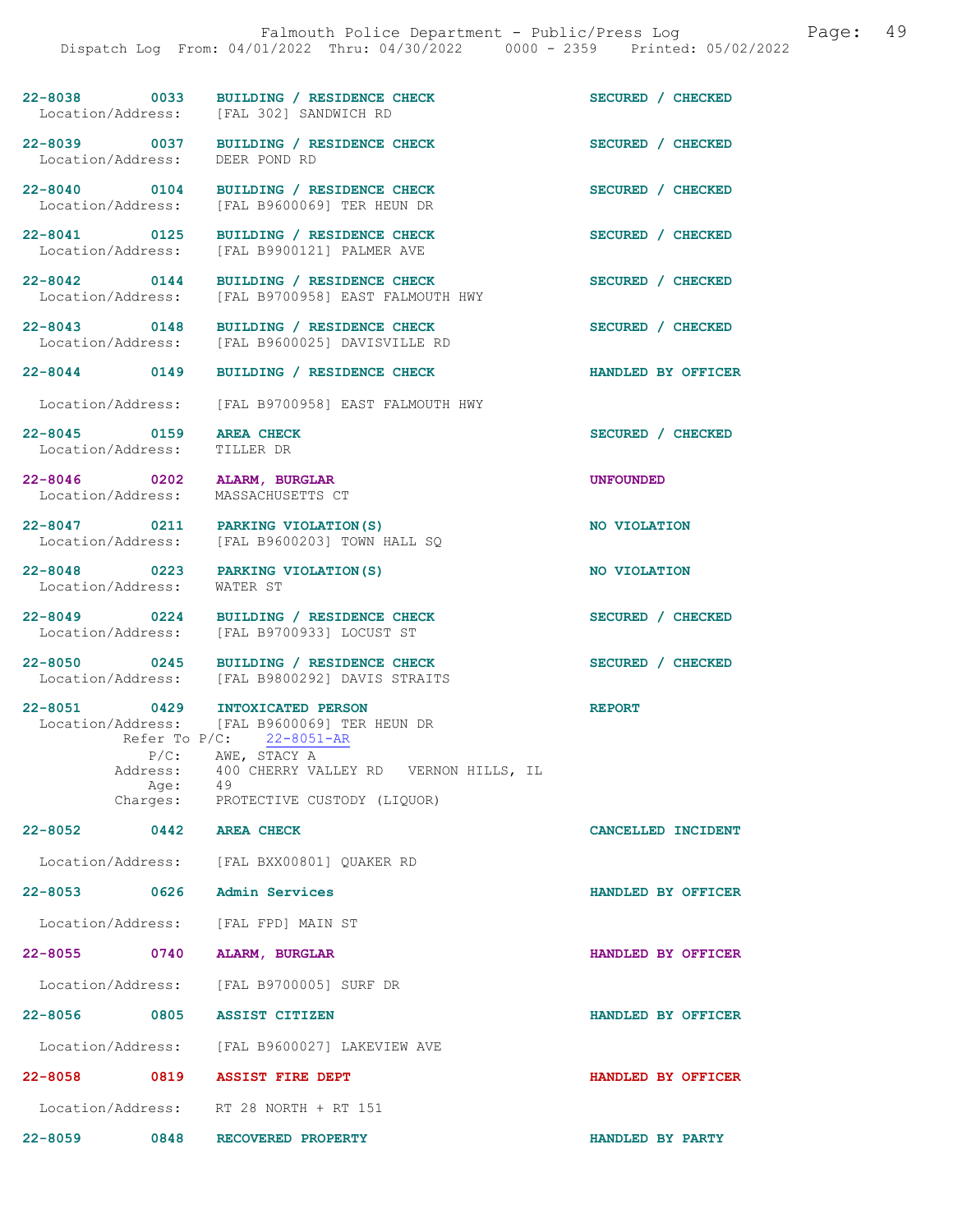|                      |         | Dispatch Log From: 04/01/2022 Thru: 04/30/2022 0000 - 2359 Printed: 05/02/2022                                                                                                                                                       | Falmouth Police Department - Public/Press Log Mage: 50 |  |
|----------------------|---------|--------------------------------------------------------------------------------------------------------------------------------------------------------------------------------------------------------------------------------------|--------------------------------------------------------|--|
|                      |         | Location/Address: JOHN PARKER RD + HARRIS HILL RD                                                                                                                                                                                    |                                                        |  |
|                      |         | 22-8060 0958 RECOVERED PROPERTY<br>Location/Address: OLD DOCK RD<br>Refer To Incident: 22-8060-OF                                                                                                                                    | <b>REPORT</b>                                          |  |
| 22-8061 1003 LARCENY |         | Location/Address: KOMPASS DR<br>Refer To Incident: 22-8061-OF                                                                                                                                                                        | <b>REPORT</b>                                          |  |
|                      |         | 22-8064 1016 Admin Services                                                                                                                                                                                                          | HANDLED BY OFFICER                                     |  |
|                      |         | Location/Address: [FAL FPD] MAIN ST                                                                                                                                                                                                  |                                                        |  |
|                      |         | 22-8068 1153 CHECK WELFARE                                                                                                                                                                                                           | HANDLED BY OFFICER                                     |  |
|                      |         | Location/Address: [FAL B9600003] SCRANTON AVE                                                                                                                                                                                        |                                                        |  |
|                      | Age: 38 | 22-8070 1248 DISTURBANCE / DISORDERLY<br>Location/Address: [FAL B9600069] TER HEUN DR<br>Refer To P/C: 22-8070-AR<br>P/C: FONTES, OLIVIO ALVES JR<br>Address: 28 MABEL CANTO WAY HARWICH, MA<br>Charges: PROTECTIVE CUSTODY (LIQUOR) | <b>REPORT</b>                                          |  |
|                      |         | 22-8072 1320 DIRT BIKE / ATV COMPLAINT<br>Location/Address: MILL RD + SURF DR                                                                                                                                                        | <b>GONE ON ARRIVAL</b>                                 |  |
|                      |         | 22-8074 1352 VANDALISM<br>Location/Address: [FAL B9600029] KATHARINE LEE BATES<br>Refer To Incident: 22-8074-OF                                                                                                                      | <b>REPORT</b>                                          |  |
|                      |         | 22-8076 1446 MENTAL ILLNESS (SEC 12)<br>Location/Address: ROSE MORIN LN<br>Refer To Incident: 22-8076-OF                                                                                                                             | <b>REPORT</b>                                          |  |
|                      |         | 22-8077 1450 PRIVATE TOW<br>Location/Address: [FAL B0200069] TEATICKET HWY                                                                                                                                                           | PRIVATE TOW                                            |  |
|                      |         | 22-8078 1451 Admin Services                                                                                                                                                                                                          | HANDLED BY OFFICER                                     |  |
|                      |         | Location/Address: [FAL FPD] MAIN ST                                                                                                                                                                                                  |                                                        |  |
|                      |         | 22-8083 1617 DEAD ON ARRIVAL<br>Location/Address: COLLEGE RD<br>Refer To Incident: 22-8083-OF                                                                                                                                        | <b>REPORT</b>                                          |  |
| 22-8084 1655 CRASH   |         | Location/Address: OLD BARNSTABLE RD<br>Refer To Accident: 22-8084-AC                                                                                                                                                                 | <b>REPORT</b>                                          |  |
|                      |         | 22-8085 1710 UNWANTED GUEST<br>Location/Address: NORTH FALMOUTH HWY<br>Refer To Incident: 22-8085-OF                                                                                                                                 | <b>REPORT</b>                                          |  |
|                      |         | 22-8089 1925 AREA CHECK                                                                                                                                                                                                              | HANDLED BY OFFICER                                     |  |
|                      |         | Location/Address: [FAL 712] RANCH RD                                                                                                                                                                                                 |                                                        |  |
|                      |         | 22-8091 1948 Admin Services                                                                                                                                                                                                          | HANDLED BY OFFICER                                     |  |
|                      |         | Location/Address: [FAL BXX00810] MAIN ST                                                                                                                                                                                             |                                                        |  |
|                      |         | 22-8090 1950 Admin Services                                                                                                                                                                                                          | CANCELLED INCIDENT                                     |  |
|                      |         | Location/Address: [FAL FPD] MAIN ST                                                                                                                                                                                                  |                                                        |  |
|                      |         | 22-8092 1951 MEDICAL (PD)                                                                                                                                                                                                            | REF FIRE DEPT                                          |  |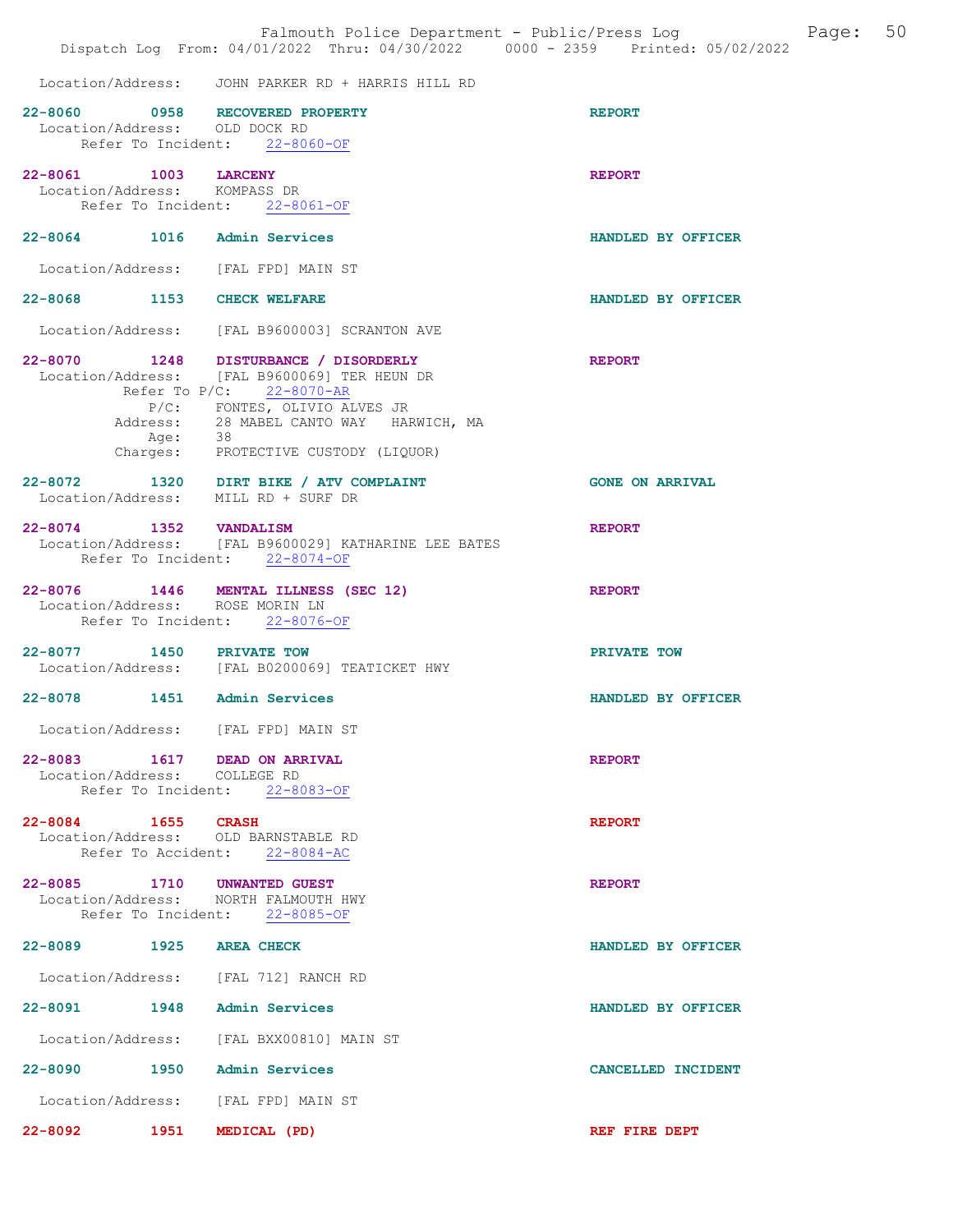|                                   | Falmouth Police Department - Public/Press Log Cage:<br>Dispatch Log From: 04/01/2022 Thru: 04/30/2022 0000 - 2359 Printed: 05/02/2022 |                        | 51 |
|-----------------------------------|---------------------------------------------------------------------------------------------------------------------------------------|------------------------|----|
|                                   | Location/Address: [FAL FPD] MAIN ST                                                                                                   |                        |    |
|                                   | 22-8094 2106 SPEEDING MOTOR VEHICLE (S)<br>Location/Address: [FAL 1471] RT 151                                                        | <b>GONE ON ARRIVAL</b> |    |
|                                   | 22-8095 2256 Admin Services                                                                                                           | HANDLED BY OFFICER     |    |
|                                   | Location/Address: [FAL FPD] MAIN ST                                                                                                   |                        |    |
|                                   | For Date: $04/19/2022 - Tuesday$                                                                                                      |                        |    |
|                                   | 22-8096 0006 BUILDING / RESIDENCE CHECK<br>Location/Address: [FAL BXX00810] MAIN ST                                                   | SECURED / CHECKED      |    |
|                                   | 22-8097 0016 BUILDING / RESIDENCE CHECK<br>Location/Address: [FAL 964] TEATICKET HWY                                                  | SECURED / CHECKED      |    |
|                                   | 22-8098 0019 BUILDING / RESIDENCE CHECK<br>Location/Address: [FAL 3214] HATCHVILLE RD                                                 | SECURED / CHECKED      |    |
| 22-8099 0022<br>Location/Address: | BUILDING / RESIDENCE CHECK<br>[FAL 302] SANDWICH RD                                                                                   | SECURED / CHECKED      |    |
|                                   | 22-8100 0025 ALARM, BURGLAR<br>Location/Address: DAVISVILLE RD                                                                        | <b>UNFOUNDED</b>       |    |
| 22-8101 0029<br>Location/Address: | BUILDING / RESIDENCE CHECK<br>[FAL B9600012] DEPOT AVE                                                                                | SECURED / CHECKED      |    |
| 22-8103 0030<br>Location/Address: | BUILDING / RESIDENCE CHECK<br>[FAL B9600029] KATHARINE LEE BATES                                                                      | SECURED / CHECKED      |    |
| 22-8104 0047<br>Location/Address: | BUILDING / RESIDENCE CHECK<br>[FAL B9600025] DAVISVILLE RD                                                                            | SECURED / CHECKED      |    |
| 22-8105 0049                      | BUILDING / RESIDENCE CHECK<br>Location/Address: [FAL B9700958] EAST FALMOUTH HWY                                                      | SECURED / CHECKED      |    |
|                                   | 22-8106 0054 BUILDING / RESIDENCE CHECK<br>Location/Address: [FAL 1471] RT 151                                                        | SECURED / CHECKED      |    |
| 22-8107 0056<br>Location/Address: | BUILDING / RESIDENCE CHECK<br>[FAL B9600106] SANDWICH RD                                                                              | SECURED / CHECKED      |    |
| 22-8109 0141<br>Location/Address: | PARKING VIOLATION (S)<br>[FAL B9600261] MAIN ST                                                                                       | NO VIOLATION           |    |
| 22-8108 0147<br>Location/Address: | BUILDING / RESIDENCE CHECK<br>[FAL B9600031] MARAVISTA AVE EXT                                                                        | SECURED / CHECKED      |    |
| 22-8110 0151<br>Location/Address: | ALARM, BURGLAR<br>SHERIDAN AVE                                                                                                        | <b>UNFOUNDED</b>       |    |
| 22-8111 0157<br>Location/Address: | BUILDING / RESIDENCE CHECK<br>[FAL BXX00272] LOCUST ST                                                                                | SECURED / CHECKED      |    |
| 22-8112 0207<br>Location/Address: | ALARM, BURGLAR<br>SHOREWOOD DR                                                                                                        | <b>UNFOUNDED</b>       |    |
| 22-8113 0225<br>Location/Address: | PARKING VIOLATION (S)<br>[FAL B9600203] TOWN HALL SQ                                                                                  | NO VIOLATION           |    |
| 22-8114 0256<br>Location/Address: | ALARM, BURGLAR<br>[FAL B9600025] DAVISVILLE RD                                                                                        | SECURED / CHECKED      |    |
| 22-8115 0317<br>Location/Address: | PARKING VIOLATION (S)<br>WATER ST + LUSCOMBE AVE                                                                                      | NO VIOLATION           |    |
| $22 - 8116$<br>0328               | ALARM, BURGLAR                                                                                                                        | CANCELLED INCIDENT     |    |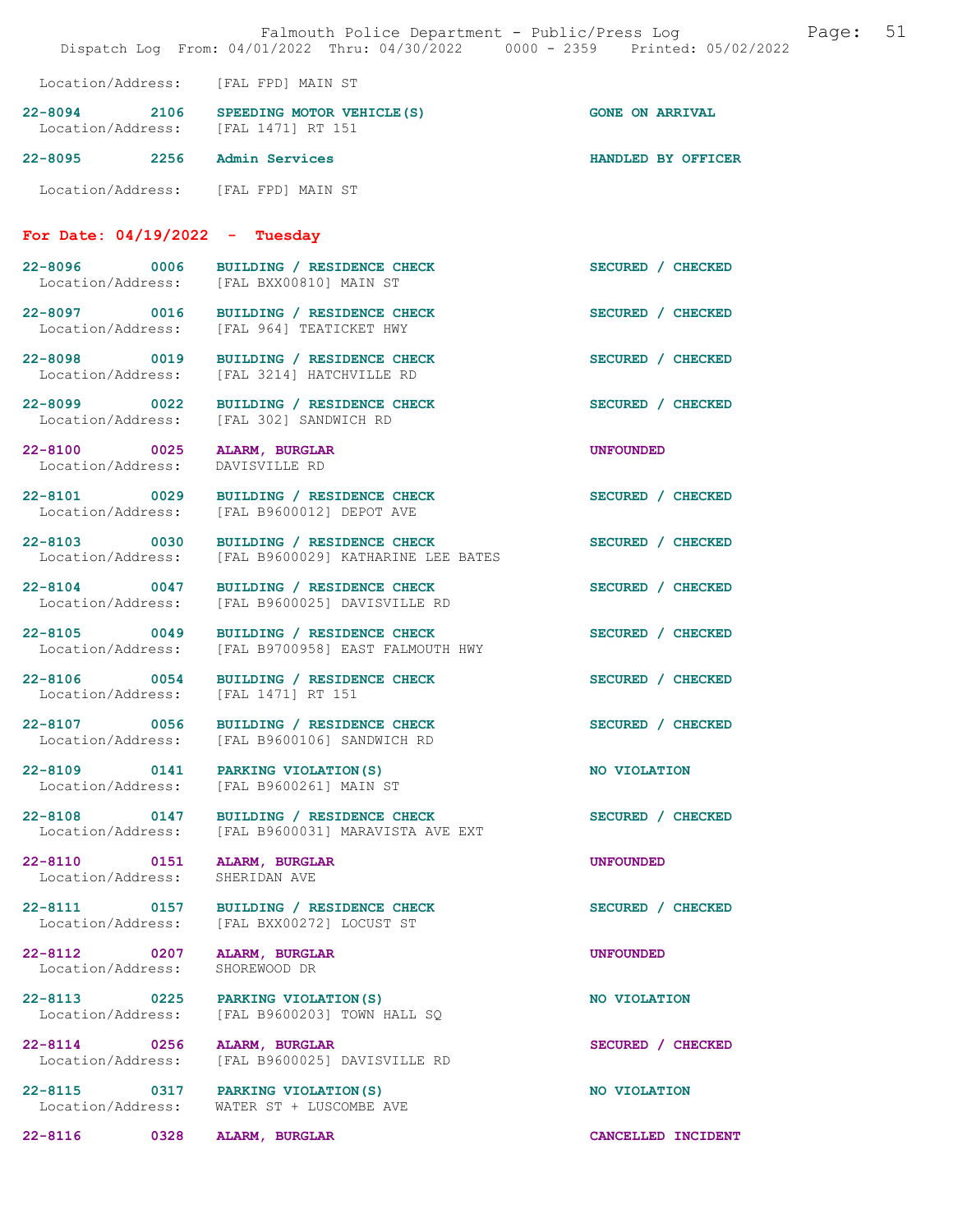Location/Address: EAST HARBOR DR 22-8117 0401 ALARM, BURGLAR SECURED / CHECKED Location/Address: SIPPEWISSETT RD Location/Address: 22-8118 0417 ALARM, BURGLAR UNFOUNDED<br>
Location/Address: COUNTYRD Location/Address: 22-8119 0427 ALARM, BURGLAR UNE CONSUMED UNFOUNDED<br>
Location/Address: OLD MAIN RD Location/Address: 22-8120 0436 BUILDING / RESIDENCE CHECK SECURED / CHECKED Location/Address: [FAL B9600030] OLD MAIN RD [FAL B9600030] OLD MAIN RD 22-8121 0440 BUILDING / RESIDENCE CHECK SECURED / CHECKED Location/Address: [FAL B9600246] OLD MAIN RD [FAL B9600246] OLD MAIN RD 22-8122 0440 ALARM, BURGLAR UNFOUNDED Location/Address: WIGWAM RD 22-8124 0519 ALARM, BURGLAR CANCELLED INCIDENT Location/Address: OLD MAIN RD 22-8125 0545 ALARM, BURGLAR UNFOUNDED Location/Address: SANDWICH RD 22-8126 0614 ALARM, BURGLAR 22-8126 UNFOUNDED Location/Address: 22-8128 0625 Admin Services HANDLED BY OFFICER Location/Address: [FAL FPD] MAIN ST 22-8129 0629 DOWN TREE(S) 0629 DOWN TREE(S) NOTIFICATION MADE [FAL 2412] SHINING SEA BIKE PATH 22-8130 0715 ERRATIC MV<br>Location/Address: BRICK KILN RD + GIFFORD ST BRICK KILN RD + GIFFORD ST 22-8131 0721 CHECK WELFARE **REF FIRE DEPT** Location/Address: [FAL BXX00301] DEPOT AVE [FAL BXX00301] DEPOT AVE 22-8133 0739 ASSIST FIRE DEPT CANCELLED INCIDENT Location/Address: OLD MAIN RD 22-8138 0910 Down Wires REF FIRE DEPT Location/Address: SCHOOL ST Location/Address: 22-8142 0930 SUSPICIOUS MV HANDLED BY OFFICER Location/Address: [FAL 3102] EAST FALMOUTH HWY 22-8143 0943 BUILDING / RESIDENCE CHECK SECURED / CHECKED Location/Address: GRAND AVE Location/Address: 22-8144 1006 Admin Services HANDLED BY OFFICER Location/Address: [FAL FPD] MAIN ST 22-8146 1020 Admin Services HANDLED BY OFFICER Location/Address: [FAL FPD] MAIN ST 22-8145 1033 ALARM, BURGLAR UNFOUNDED

Location/Address: CLINTON AVE

22-8147 1052 MOTOR VEHICLE STOP HANDLED BY OFFICER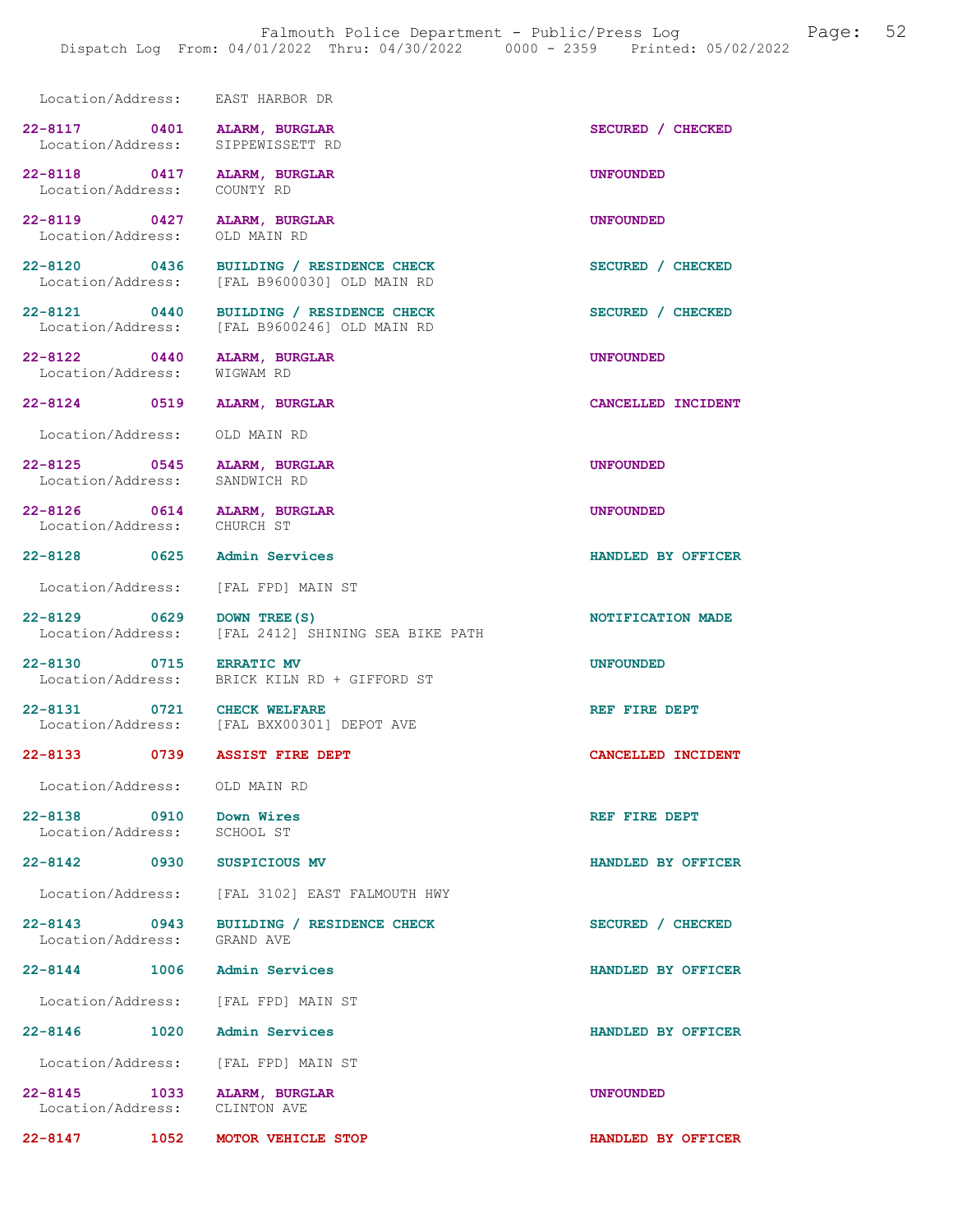|                                                                       | Location/Address: [FAL B9800292] DAVIS STRAITS                                                                      |                      |
|-----------------------------------------------------------------------|---------------------------------------------------------------------------------------------------------------------|----------------------|
| 22-8149 1110 DEAD ON ARRIVAL<br>Location/Address: FREDERICK B DOUGLAS | Refer To Incident: 22-8149-OF                                                                                       | <b>REPORT</b>        |
| 22-8150 1206 ANIMAL COMPLAINT<br>Location/Address: OAK RIDGE RD       | Refer To Incident: 22-8150-OF                                                                                       | <b>REPORT</b>        |
|                                                                       | 22-8153 1240 Alcohol/Drug (Sec 35)<br>Location/Address: [FAL B9600069] TER HEUN DR<br>Refer To Incident: 22-8153-OF | <b>REPORT</b>        |
| 22-8156 1338 ANIMAL COMPLAINT                                         |                                                                                                                     | REF ANIMAL CONTROL   |
| Location/Address: PORTSIDE CIR                                        |                                                                                                                     |                      |
| 22-8157 1343 ASSIST CITIZEN                                           |                                                                                                                     | HANDLED BY OFFICER   |
| Location/Address: QUISSETT AVE                                        |                                                                                                                     |                      |
| 22-8159 1356 CRASH                                                    | Location/Address: [FAL FFD1] GIFFORD ST + MAIN ST<br>Refer To Accident: 22-8159-AC<br>Refer To Incident: 22-8159-OF | <b>REPORT</b>        |
| 22-8160 1427 RECOVERED PROPERTY<br>Location/Address: DAVISVILLE RD    | Refer To Incident: 22-8160-OF                                                                                       | <b>REPORT</b>        |
| 22-8161 1431 ASSIST OTHER AGENCY<br>Location/Address: KING ST         |                                                                                                                     | NOTIFICATION MADE    |
| 22-8162 1445 ABANDONED 911                                            | Location/Address: [FAL B9600069] TER HEUN DR                                                                        | NOTIFICATION MADE    |
|                                                                       | 22-8163 1523 PRIVATE TOW<br>Location/Address: [FAL 1997] EAST FALMOUTH HWY                                          | <b>VEHICLE TOWED</b> |
| 22-8164 1534 PLATE LOST / STOLEN                                      | Location/Address: [FAL B9600032] EAST FALMOUTH HWY<br>Refer To Incident: 22-8164-OF                                 | <b>REPORT</b>        |
| $22 - 8165$<br>1550 VANDALISM                                         | Location/Address: [FAL B9600025] DAVISVILLE RD<br>Refer To Incident: 22-8165-OF                                     | <b>REPORT</b>        |
| 22-8166 1632 ID Theft / Fraud<br>Location/Address: CEDAR MEADOWS DR   | Refer To Incident: 22-8166-OF                                                                                       | <b>REPORT</b>        |
| 22-8167 1635 CRASH                                                    | Location/Address: [FAL B9600005] RT 151<br>Refer To Accident: 22-8167-AC                                            | <b>REPORT</b>        |
| 22-8168 1639 AREA CHECK                                               |                                                                                                                     | HANDLED BY OFFICER   |
| Location/Address: SILVER BEACH AVE                                    |                                                                                                                     |                      |
| 22-8169 1651 CRASH<br>Location/Address: [FAL FPD] MAIN ST             | Refer To Accident: 22-8169-AC                                                                                       | <b>REPORT</b>        |
| 22-8171 1652                                                          | ID Theft / Fraud                                                                                                    | HANDLED BY OFFICER   |

Location/Address: PARSONS LN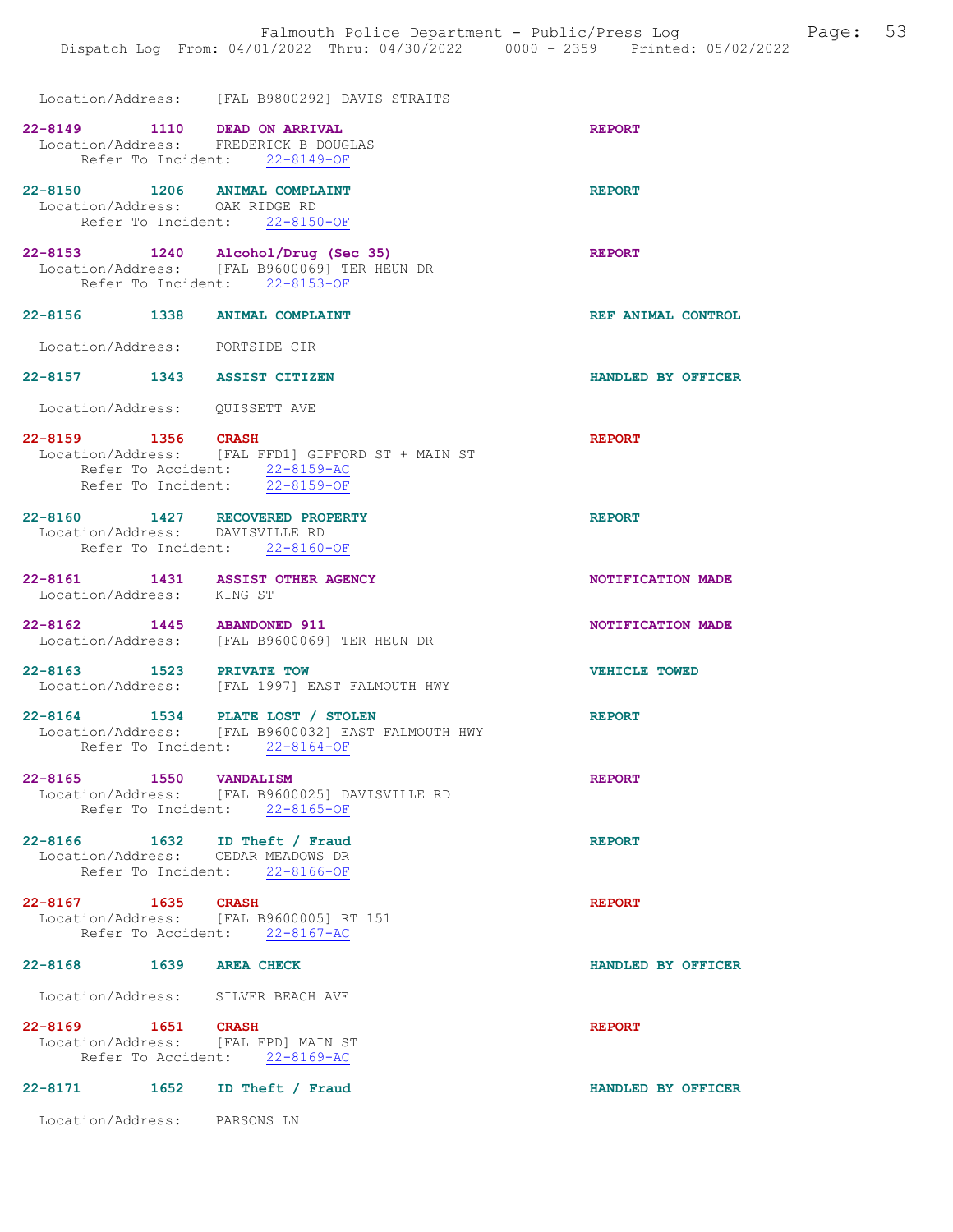22-8176 1923 ANNOYING PHONE CALLS HANDLED BY OFFICER Location/Address: WEBSTER ST 22-8178 1934 CHECK WELFARE HANDLED BY OFFICER Location/Address: [FAL B0200069] TEATICKET HWY 22-8179 1959 CHECK WELFARE HANDLED BY OFFICER Location/Address: TOBIAS WAY 22-8181 2042 AREA CHECK UNFOUNDED Location/Address: FRESH POND RD 22-8182 2106 Harassment HANDLED BY OFFICER Location/Address: CHESTER ST 22-8183 2109 INTOXICATED PERSON Protective Custody Location/Address: [FAL B0200069] TEATICKET HWY Refer To P/C: 22-8183-AR P/C: TINSLEY, JAMES A<br>Address: HOMELESS FALMO Address: HOMELESS FALMOUTH, MA Age: 33 Charges: PROTECTIVE CUSTODY (LIQUOR) 22-8185 2332 WARRANT SERVICE Arrest(s) Made Location/Address: OLD BARNSTABLE RD Refer To Arrest: 22-8185-AR Arrest: CUNHA, MARIO S Address: 121 OLD BARNSTABLE RD E FALMOUTH, MA Age: 38 Charges: ARREST WARRANT SERVICE Refer To Incident: 22-8185-OF 22-8186 2353 ALARM, BURGLAR UNFOUNDED Location/Address: [FAL 777] HIGHFIELD DR For Date:  $04/20/2022 -$  Wednesday 22-8188 0009 BUILDING / RESIDENCE CHECK SERVED IN HAND Location/Address: [FAL B9600012] DEPOT AVE Refer To Incident: 22-8188-OF 22-8190 0040 BUILDING / RESIDENCE CHECK SECURED / CHECKED Location/Address: [FAL BXX00810] MAIN ST [FAL BXX00810] MAIN ST 22-8191 0105 BUILDING / RESIDENCE CHECK SECURED / CHECKED Location/Address: [FAL B9800292] DAVIS STRAITS 22-8192 0115 BUILDING / RESIDENCE CHECK SECURED / CHECKED Location/Address: [FAL B9600051] HATCHVILLE RD 22-8193 0121 BUILDING / RESIDENCE CHECK SECURED / CHECKED Location/Address: [FAL 302] SANDWICH RD 22-8194 0128 BUILDING / RESIDENCE CHECK SECURED / CHECKED Location/Address: [FAL B9700852] NORTH FALMOUTH HWY 22-8195 0144 BUILDING / RESIDENCE CHECK SECURED / CHECKED Location/Address: [FAL BXX00272] LOCUST ST [FAL BXX00272] LOCUST ST 22-8196 0150 PARKING VIOLATION(S) NO VIOLATION<br>
Location/Address: [FAL B9600261] MAIN ST [FAL B9600261] MAIN ST

22-8197 0202 BUILDING / RESIDENCE CHECK SECURED / CHECKED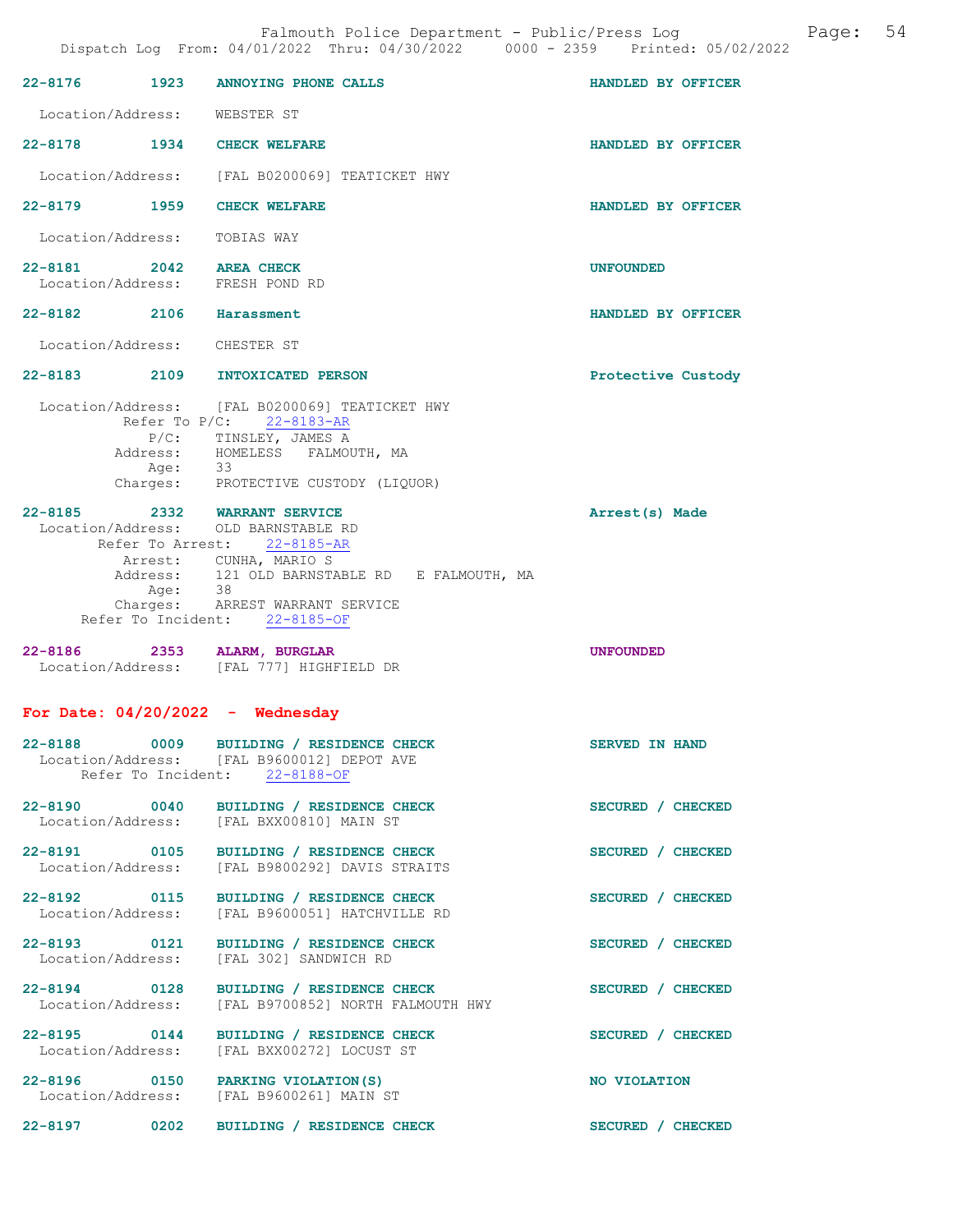|                                                              | Dispatch Log From: 04/01/2022 Thru: 04/30/2022 0000 - 2359 Printed: 05/02/2022                | Falmouth Police Department - Public/Press Log | Page: 55 |
|--------------------------------------------------------------|-----------------------------------------------------------------------------------------------|-----------------------------------------------|----------|
|                                                              | Location/Address: [FAL 964] TEATICKET HWY                                                     |                                               |          |
| 22-8198 0205 ALARM, BURGLAR<br>Location/Address: MELROSE AVE |                                                                                               | SECURED / CHECKED                             |          |
|                                                              | 22-8199 0225 PARKING VIOLATION (S)<br>Location/Address: [FAL B9600203] TOWN HALL SQ           | NO VIOLATION                                  |          |
| Location/Address:                                            | 22-8200 0253 PARKING VIOLATION (S)<br>WATER ST + LUSCOMBE AVE                                 | NO VIOLATION                                  |          |
|                                                              | 22-8201 0330 BUILDING / RESIDENCE CHECK<br>Location/Address: [FAL B9600025] DAVISVILLE RD     | SECURED / CHECKED                             |          |
|                                                              | 22-8202 0332 BUILDING / RESIDENCE CHECK<br>Location/Address: [FAL B9700958] EAST FALMOUTH HWY | SECURED / CHECKED                             |          |
| 22-8203 0621 Admin Services                                  |                                                                                               | HANDLED BY OFFICER                            |          |
|                                                              | Location/Address: [FAL FPD] MAIN ST                                                           |                                               |          |
| 22-8204 0709 ALARM, BURGLAR                                  |                                                                                               | CANCELLED INCIDENT                            |          |
|                                                              | Location/Address: [FAL 3323] OWLS NEST RD                                                     |                                               |          |
| 22-8206 0828 Admin Services                                  |                                                                                               | HANDLED BY OFFICER                            |          |
|                                                              | Location/Address: [FAL FPD] MAIN ST                                                           |                                               |          |
| 22-8208 0913 Admin Services                                  |                                                                                               | HANDLED BY OFFICER                            |          |
|                                                              | Location/Address: [FAL FPD] MAIN ST                                                           |                                               |          |
| 22-8213 1126 OTHER TRAFFIC                                   |                                                                                               | HANDLED BY OFFICER                            |          |
| Location/Address: PINE ST                                    |                                                                                               |                                               |          |
| 22-8214 1131 ABANDONED 911                                   |                                                                                               | CANCELLED INCIDENT                            |          |
|                                                              | Location/Address: [FAL 690] TER HEUN DR                                                       |                                               |          |
| 22-8215 1141 OTHER TRAFFIC                                   |                                                                                               | HANDLED BY OFFICER                            |          |
| Location/Address: SAM TURNER RD                              |                                                                                               |                                               |          |
| Location/Address: QUISSETT AVE                               | 22-8216 1222 SUMMONS SERVICE                                                                  | UNABLE TO LOCATE                              |          |
| 22-8217 1228 CHECK WELFARE                                   |                                                                                               | HANDLED BY OFFICER                            |          |
| Location/Address: HARVARD DR                                 |                                                                                               |                                               |          |
| 22-8219 1244 ABANDONED 911                                   |                                                                                               | HANDLED BY OFFICER                            |          |
|                                                              | Location/Address: [FAL 3113] MAIN ST                                                          |                                               |          |
|                                                              | 22-8221 1300 FOLLOW UP INVESTIGATION                                                          | HANDLED BY OFFICER                            |          |
|                                                              | Location/Address: [FAL 1321] ESKER PL                                                         |                                               |          |
| Location/Address: QUISSETT AVE                               | 22-8222 1307 SUMMONS SERVICE                                                                  | <b>SERVED IN HAND</b>                         |          |
| 22-8223 1318 CRASH                                           | Location/Address: HAYWAY RD + SANDWICH RD<br>Refer To Accident: 22-8223-AC                    | <b>REPORT</b>                                 |          |
| 22-8393 1330 CHECK WELFARE                                   |                                                                                               | HANDLED BY OFFICER                            |          |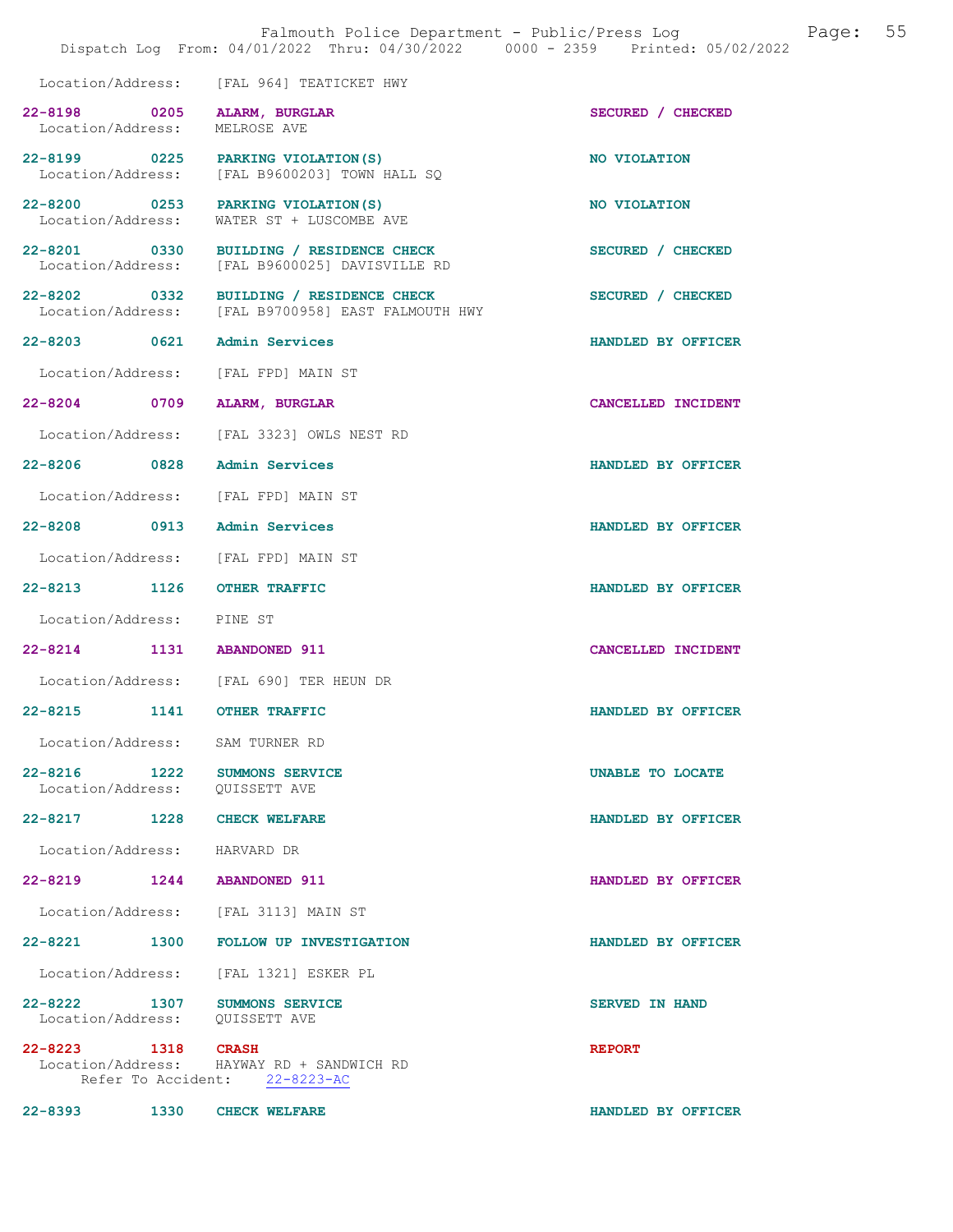|                                                                              | Falmouth Police Department - Public/Press Log<br>Dispatch Log From: 04/01/2022 Thru: 04/30/2022 0000 - 2359 Printed: 05/02/2022 | 56<br>Page:        |
|------------------------------------------------------------------------------|---------------------------------------------------------------------------------------------------------------------------------|--------------------|
| Location/Address: HIGHLAND CIR                                               |                                                                                                                                 |                    |
| 22-8224 1337 UNWANTED GUEST                                                  | Location/Address: [FAL B9600084] TER HEUN DR                                                                                    | <b>TRANSPORT</b>   |
| 22-8225 1353                                                                 | FOLLOW UP INVESTIGATION                                                                                                         | HANDLED BY OFFICER |
|                                                                              | Location/Address: [FAL FFD1] MAIN ST                                                                                            |                    |
| 22-8394 1400                                                                 | <b>CHECK WELFARE</b>                                                                                                            | HANDLED BY OFFICER |
| Location/Address: TEATICKET HWY                                              |                                                                                                                                 |                    |
| 22-8226 1414 RECOVERED PROPERTY<br>Location/Address: [FAL FPD] MAIN ST       | Refer To Incident: 22-8226-OF                                                                                                   | <b>REPORT</b>      |
|                                                                              | 22-8229 1547 DIRT BIKE / ATV COMPLAINT<br>Location/Address: OLD BARNSTABLE RD + OLD MEETING HOUSE RD                            | UNABLE TO LOCATE   |
| 22-8230 1612 Admin Services<br>Location/Address: HATCHVILLE RD               | Refer To Incident: 22-8230-OF                                                                                                   | <b>REPORT</b>      |
| 22-8231 1614                                                                 | <b>TRAFFIC HAZARD</b>                                                                                                           | HANDLED BY OFFICER |
| Location/Address:                                                            | WOODS HOLE RD + OYSTER POND RD                                                                                                  |                    |
| 22-8232 1633 LARCENY<br>Location/Address: QUISSETT AVE<br>Refer To Incident: | 22-8232-OF                                                                                                                      | <b>REPORT</b>      |
| $22 - 8233$                                                                  | 1654 RECOVERED PROPERTY<br>Location/Address: [FAL B9600203] TOWN HALL SQ<br>Refer To Incident: 22-8233-OF                       | <b>REPORT</b>      |
| $22 - 8237$<br>1719                                                          | <b>ABANDONED 911</b><br>Location/Address: [FAL 690] TER HEUN DR                                                                 | HANDLED BY PARTY   |
| 1814<br>$22 - 8239$<br>Location/Address: GARDINER RD                         | <b>AREA CHECK</b>                                                                                                               | <b>UNFOUNDED</b>   |
| 22-8241 1924 CRASH<br>Location/Address: [FAL 994] MAIN ST                    | Refer To Accident: 22-8241-AC                                                                                                   | <b>REPORT</b>      |
| 22-8244 2211 AREA CHECK<br>Location/Address: FRESH POND RD                   |                                                                                                                                 | UNABLE TO LOCATE   |
| 22-8245 2231 AREA CHECK<br>Location/Address: FRESH POND RD                   | Refer To Incident: 22-8245-OF                                                                                                   | <b>REPORT</b>      |
| 22-8248 2304 ASSIST FIRE DEPT                                                | Location/Address: [FAL 2826] BAY SHORE DR                                                                                       | SECURED / CHECKED  |
|                                                                              | 22-8249 2342 BUILDING / RESIDENCE CHECK<br>Location/Address: [FAL B9900121] PALMER AVE                                          | SECURED / CHECKED  |
| 22-8250 2358 AREA CHECK                                                      | Location/Address: [FAL BXX00880] CLINTON AVE                                                                                    | SECURED / CHECKED  |
| For Date: $04/21/2022 - Thursday$                                            |                                                                                                                                 |                    |
| 22-8251 0037 AREA CHECK                                                      | Location/Address: [FAL 964] TEATICKET HWY                                                                                       | SECURED / CHECKED  |
| 22-8252                                                                      | 0039 BUILDING / RESIDENCE CHECK                                                                                                 | SECURED / CHECKED  |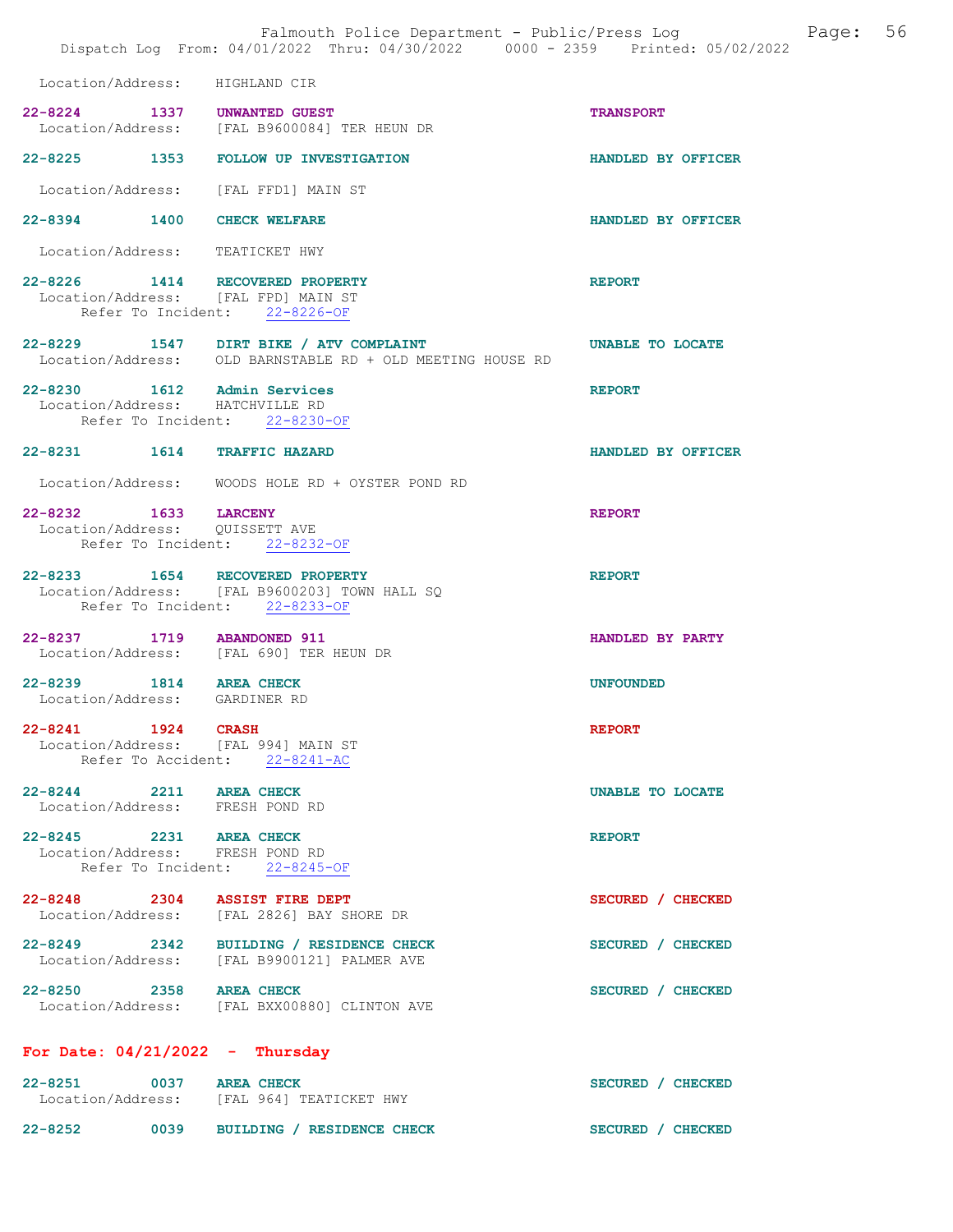|                                                                        | Falmouth Police Department - Public/Press Log<br>Dispatch Log From: 04/01/2022 Thru: 04/30/2022 0000 - 2359 Printed: 05/02/2022 | 57<br>Page:        |
|------------------------------------------------------------------------|---------------------------------------------------------------------------------------------------------------------------------|--------------------|
|                                                                        | Location/Address: [FAL BXX00072] DEPOT AVE                                                                                      |                    |
| 22-8254 0157 AREA CHECK                                                | Location/Address: [FAL L101] GIFFORD ST                                                                                         | SECURED / CHECKED  |
| 22-8255 0201 AREA CHECK<br>Location/Address:                           | LOCUST ST                                                                                                                       | SECURED / CHECKED  |
|                                                                        | 22-8256 0206 BUILDING / RESIDENCE CHECK<br>Location/Address: [FAL B9700958] EAST FALMOUTH HWY                                   | SECURED / CHECKED  |
| Location/Address:                                                      | 22-8257 0208 BUILDING / RESIDENCE CHECK<br>[FAL B9600237] EAST FALMOUTH HWY                                                     | SECURED / CHECKED  |
| 22-8258 0215<br>Location/Address:                                      | PARKING VIOLATION (S)<br>[FAL B9600203] TOWN HALL SQ                                                                            | NO VIOLATION       |
| 22-8259 0222 PARKING VIOLATION (S)<br>Location/Address: RAILROAD AVE   |                                                                                                                                 | NO VIOLATION       |
|                                                                        | 22-8260 0226 PARKING VIOLATION(S)<br>Location/Address: [FAL B9600261] MAIN ST                                                   | NO VIOLATION       |
| 22-8262 0707 RECOVERED PROPERTY<br>Location/Address: OLD BARNSTABLE RD | Refer To Incident: 22-8262-OF                                                                                                   | <b>REPORT</b>      |
| 22-8263 0817 AREA CHECK                                                |                                                                                                                                 | HANDLED BY OFFICER |
| Location/Address:                                                      | [FAL BXX00801] QUAKER RD                                                                                                        |                    |
| 22-8265 0846<br>Location/Address:                                      | Down Wires<br>LONGFELLOW RD                                                                                                     | NOTIFICATION MADE  |
| 22-8267 0903<br>Location/Address:                                      | ALARM, BURGLAR<br>CUMLODEN DR                                                                                                   | <b>UNFOUNDED</b>   |
| 22-8268 0906 TRAFFIC HAZARD                                            | Location/Address: BOXBERRY HILL RD + SANDWICH RD                                                                                | VEHICLE TOWED      |
| 22-8270 1038 AREA CHECK<br>Location/Address: OLD BARNSTABLE RD         |                                                                                                                                 | UNABLE TO LOCATE   |
| 22-8272 1046 ASSIST FIRE DEPT                                          | Location/Address: [FAL 707] GIFFORD ST                                                                                          | REF FIRE DEPT      |
| 22-8273 1051 ASSIST CITIZEN                                            |                                                                                                                                 | HANDLED BY OFFICER |
|                                                                        | Location/Address: [FAL B0200069] TEATICKET HWY                                                                                  |                    |
|                                                                        | 22-8276 1155 DISTURBANCE / DISORDERLY<br>Location/Address: ALEXANDER BOOKER RD<br>Refer To Incident: 22-8276-OF                 | <b>REPORT</b>      |
| 22-8277 1237                                                           | LOUD MUSIC / PARTY / NOISES                                                                                                     | HANDLED BY OFFICER |
| Location/Address:                                                      | [FAL B9600003] SCRANTON AVE                                                                                                     |                    |
| 22-8278 1253                                                           | <b>LARCENY</b>                                                                                                                  | HANDLED BY OFFICER |
| Location/Address:                                                      | [FAL 707] GIFFORD ST                                                                                                            |                    |
| 22-8281 1320<br>Location/Address:                                      | Down Wires<br>POCASSET ST                                                                                                       | NOTIFICATION MADE  |
| 22-8282 1323<br>Location/Address:                                      | <b>VANDALISM</b><br>[FAL B0000073] GIFFORD ST                                                                                   | NOTIFICATION MADE  |
| 22-8284 1402<br>Location/Address: PLUM HOLLOW RD                       | <b>ASSIST OTHER AGENCY</b>                                                                                                      | UNABLE TO LOCATE   |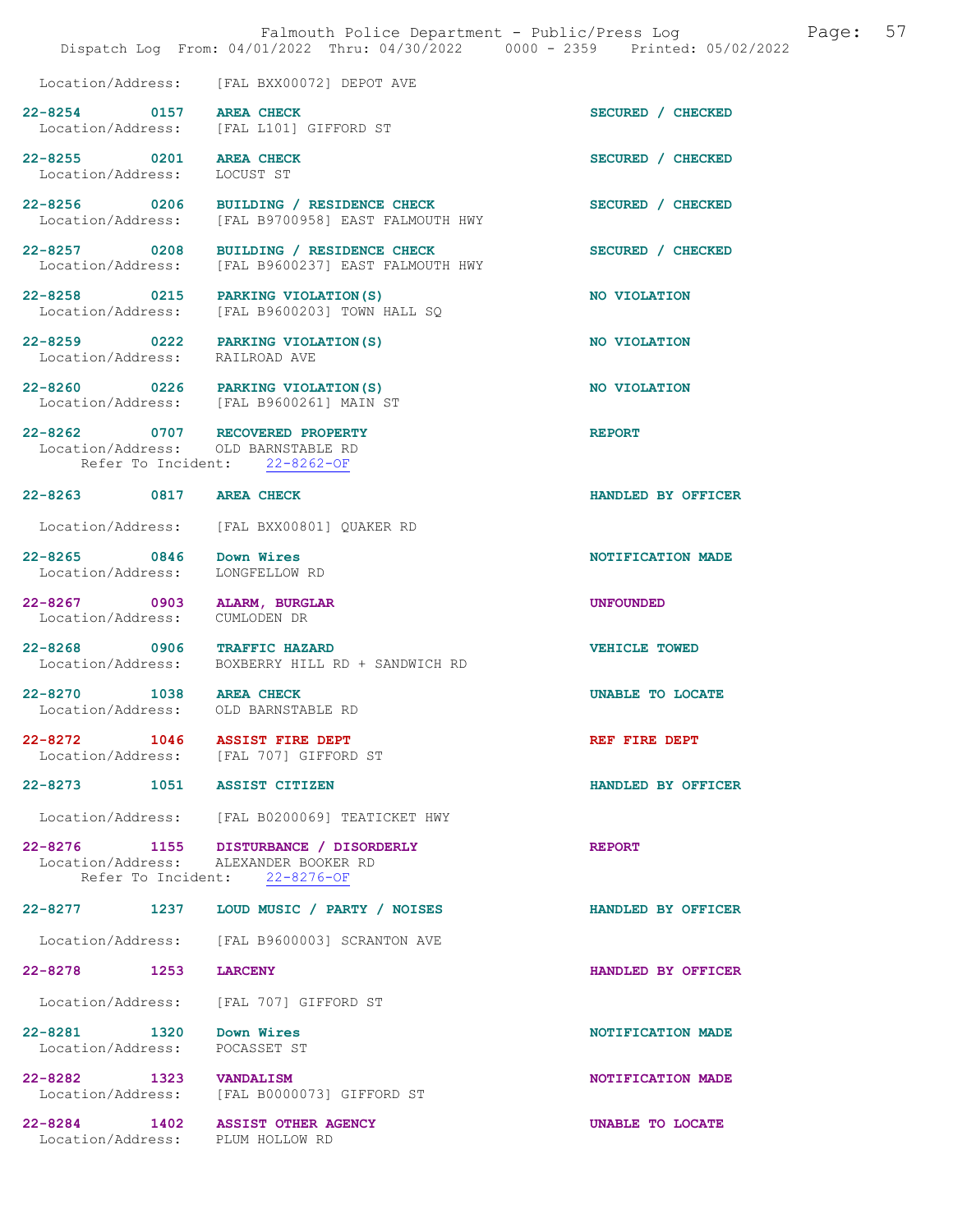| 22-8288 1439 INTOXICATED PERSON                              | Location/Address: [FAL 2917] OLD MEETING HOUSE RD<br>Refer To Arrest: 22-8288-AR<br>Arrest: FOOSE, LILIAUNA JAYCEE<br>Address: 16 ALBATROSS CIR MASHPEE, MA<br>Age: 26<br>Charges: OUI-LIQUOR OR .08%<br>NEGLIGENT OPERATION OF MOTOR VEHICLE c90 \$24(2)(a) (OTE)<br>MARKED LANES VIOLATION                                             | Arrest(s) Made     |
|--------------------------------------------------------------|------------------------------------------------------------------------------------------------------------------------------------------------------------------------------------------------------------------------------------------------------------------------------------------------------------------------------------------|--------------------|
|                                                              | CHILD ENDANGERMENT WHILE OUI                                                                                                                                                                                                                                                                                                             |                    |
| 22-8290 1505 ABANDONED 911                                   |                                                                                                                                                                                                                                                                                                                                          | HANDLED BY OFFICER |
| Location/Address: MARAVISTA AVE                              |                                                                                                                                                                                                                                                                                                                                          |                    |
| 22-8293 1609 Admin Services                                  |                                                                                                                                                                                                                                                                                                                                          | HANDLED BY OFFICER |
|                                                              | Location/Address: [FAL FFD5] EAST FALMOUTH HWY                                                                                                                                                                                                                                                                                           |                    |
| 22-8296 1621 ASSIST FIRE DEPT                                |                                                                                                                                                                                                                                                                                                                                          | CANCELLED INCIDENT |
| Location/Address: CARL LANDI CIR                             |                                                                                                                                                                                                                                                                                                                                          |                    |
| 22-8297 1628 CRASH<br>Location/Address: CARL LANDI CIR       | Refer To Accident: 22-8297-AC<br>Refer To Incident: 22-8297-OF                                                                                                                                                                                                                                                                           | <b>REPORT</b>      |
| 22-8299 1643 CRASH                                           |                                                                                                                                                                                                                                                                                                                                          | HANDLED BY OFFICER |
|                                                              | Location/Address: [FAL BXX00131] EAST FALMOUTH HWY                                                                                                                                                                                                                                                                                       |                    |
| 22-8300 1654 TRAFFIC HAZARD<br>Location/Address: RT 28 NORTH |                                                                                                                                                                                                                                                                                                                                          | UNFOUNDED          |
| 22-8301 1702 TRANSPORT / ESCORT                              |                                                                                                                                                                                                                                                                                                                                          | HANDLED BY OFFICER |
|                                                              | Location: [FAL B9700817] MASHPEE POLICE DEPARTMENT                                                                                                                                                                                                                                                                                       |                    |
|                                                              | 22-8302 1731 DIRT BIKE / ATV COMPLAINT<br>Location/Address: [FAL BXX00539] EAST FALMOUTH HWY                                                                                                                                                                                                                                             | UNABLE TO LOCATE   |
| Location/Address: [FAL 1321] ESKER PL                        | 22-8304 1738 SUICIDE ATTEMPT / THREAT<br>Refer To Incident: 22-8304-OF                                                                                                                                                                                                                                                                   | <b>REPORT</b>      |
| $22 - 8305$<br>1751 CRASH<br>Age: 65<br>Charges:             | Location/Address: SANDWICH RD + BRICK KILN RD<br>Refer To Accident: 22-8305-AC<br>Refer To Arrest: 22-8305-AR<br>Arrest: HOOBEN, CAROL ANN<br>Address: 620 BOXBERRYHILL RD EAST FALMOUTH, MA<br>ARREST WARRANT SERVICE<br>NEGLIGENT OPERATION OF MOTOR VEHICLE c90 \$24(2)(a) (OTE)<br>STOP/YIELD, FAIL TO<br>UNREGISTERED MOTOR VEHICLE | <b>REPORT</b>      |
| 22-8307<br>1758<br>Location/Address:                         | <b>ERRATIC MV</b><br>TEATICKET HWY + MARAVISTA AVE                                                                                                                                                                                                                                                                                       | UNABLE TO LOCATE   |
| 22-8308 1828                                                 | <b>DISABLED MV</b>                                                                                                                                                                                                                                                                                                                       | HANDLED BY OFFICER |
| Location/Address:                                            | WAQUOIT HWY                                                                                                                                                                                                                                                                                                                              |                    |
| $22 - 8309$<br>1846<br>Location/Address:                     | <b>AREA CHECK</b><br>KRIKOR DR                                                                                                                                                                                                                                                                                                           | <b>UNFOUNDED</b>   |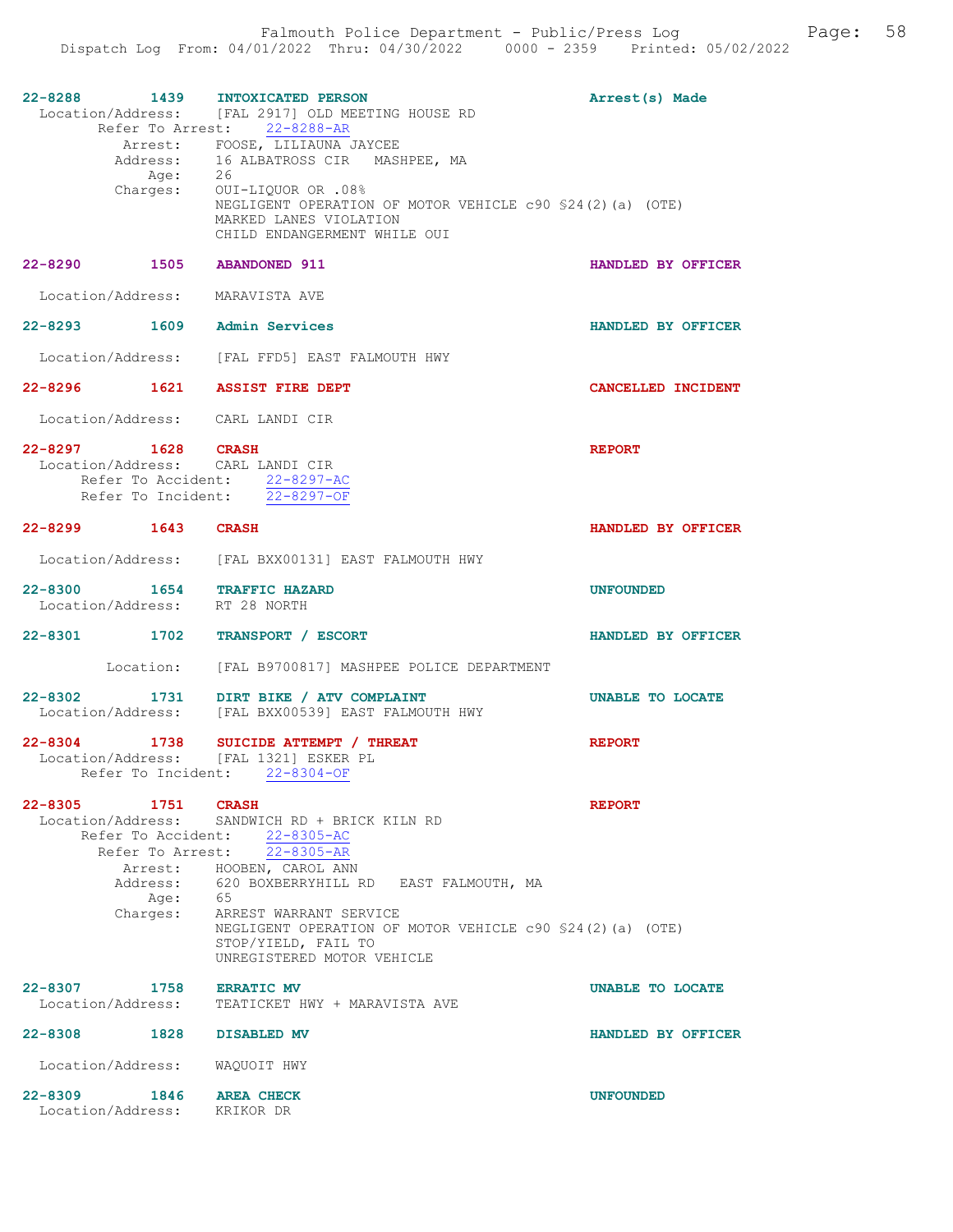| $22 - 8310$<br>Location/Address: | 1909 | <b>SUMMONS SERVICE</b><br>REGIS RD       | SERVED IN HAND   |
|----------------------------------|------|------------------------------------------|------------------|
| $22 - 8313$<br>Location/Address: | 2144 | <b>ASSIST FIRE DEPT</b><br>HATCHVILLE RD | REF FIRE DEPT    |
| $22 - 8315$<br>Location/Address: | 2225 | <b>AREA CHECK</b><br>FRESH POND RD       | <b>UNFOUNDED</b> |

## For Date: 04/22/2022 - Friday

| 22-8318 0028 AREA CHECK<br>Location/Address: OLD WAQUOIT RD          |                                                                                       | SECURED / CHECKED  |
|----------------------------------------------------------------------|---------------------------------------------------------------------------------------|--------------------|
| 22-8319 0146 PARKING VIOLATION(S)<br>Location/Address:               | [FAL B9600203] TOWN HALL SQ                                                           | NO VIOLATION       |
| Location/Address:                                                    | 22-8320 0149 BUILDING / RESIDENCE CHECK<br>[FAL B9600025] DAVISVILLE RD               | SECURED / CHECKED  |
| 22-8321 0153<br>Location/Address:                                    | <b>AREA CHECK</b><br>[FAL BXX00131] EAST FALMOUTH HWY                                 | SECURED / CHECKED  |
|                                                                      | 22-8322 0154 BUILDING / RESIDENCE CHECK<br>Location/Address: [FAL B9600012] DEPOT AVE | SECURED / CHECKED  |
| 22-8323 0158<br>Location/Address:                                    | <b>AREA CHECK</b><br>OLD WAQUOIT RD                                                   | SECURED / CHECKED  |
| Location/Address: DEER POND RD                                       | 22-8324 0204 BUILDING / RESIDENCE CHECK                                               | SECURED / CHECKED  |
| 22-8325 0204 PARKING VIOLATION (S)<br>Location/Address: WATER ST     |                                                                                       | NO VIOLATION       |
| 22-8326 0206 AREA CHECK<br>Location/Address: TILLER DR               |                                                                                       | SECURED / CHECKED  |
| 22-8327 0207 PARKING VIOLATION (S)<br>Location/Address: LUSCOMBE AVE |                                                                                       | NO VIOLATION       |
| 22-8329 0215 AREA CHECK                                              |                                                                                       | HANDLED BY OFFICER |
|                                                                      | Location/Address: OLD CAMPUS DR + MCKENNA RIDGE RD                                    |                    |
| 22-8328 0216 AREA CHECK                                              |                                                                                       | HANDLED BY OFFICER |
|                                                                      | Location/Address: OLD CAMPUS DR + MCKENNA RIDGE RD                                    |                    |
| 22-8330 0216 AREA CHECK<br>Location/Address: [FAL 1471] RT 151       |                                                                                       | SECURED / CHECKED  |
| 22-8331 0254 AREA CHECK                                              | Location/Address: [FAL 3214] HATCHVILLE RD                                            | SECURED / CHECKED  |
| $22 - 8332$<br>0340<br>Location/Address:                             | ALARM, BURGLAR<br>QUAKER RD                                                           | SECURED / CHECKED  |
| $22 - 8333$<br>0640                                                  | FOLLOW UP INVESTIGATION                                                               | HANDLED BY OFFICER |
| Location/Address:                                                    | [FAL B9800292] DAVIS STRAITS                                                          |                    |
| 22-8335<br>0726                                                      | ALARM, BURGLAR                                                                        | HANDLED BY OFFICER |
| Location/Address:                                                    | [FAL 588] SPRING BARS RD                                                              |                    |
| 22-8336<br>0812<br>Location/Address:                                 | Water Complaint<br>[FAL B0300047] SHORE ST                                            | <b>REF OTHER</b>   |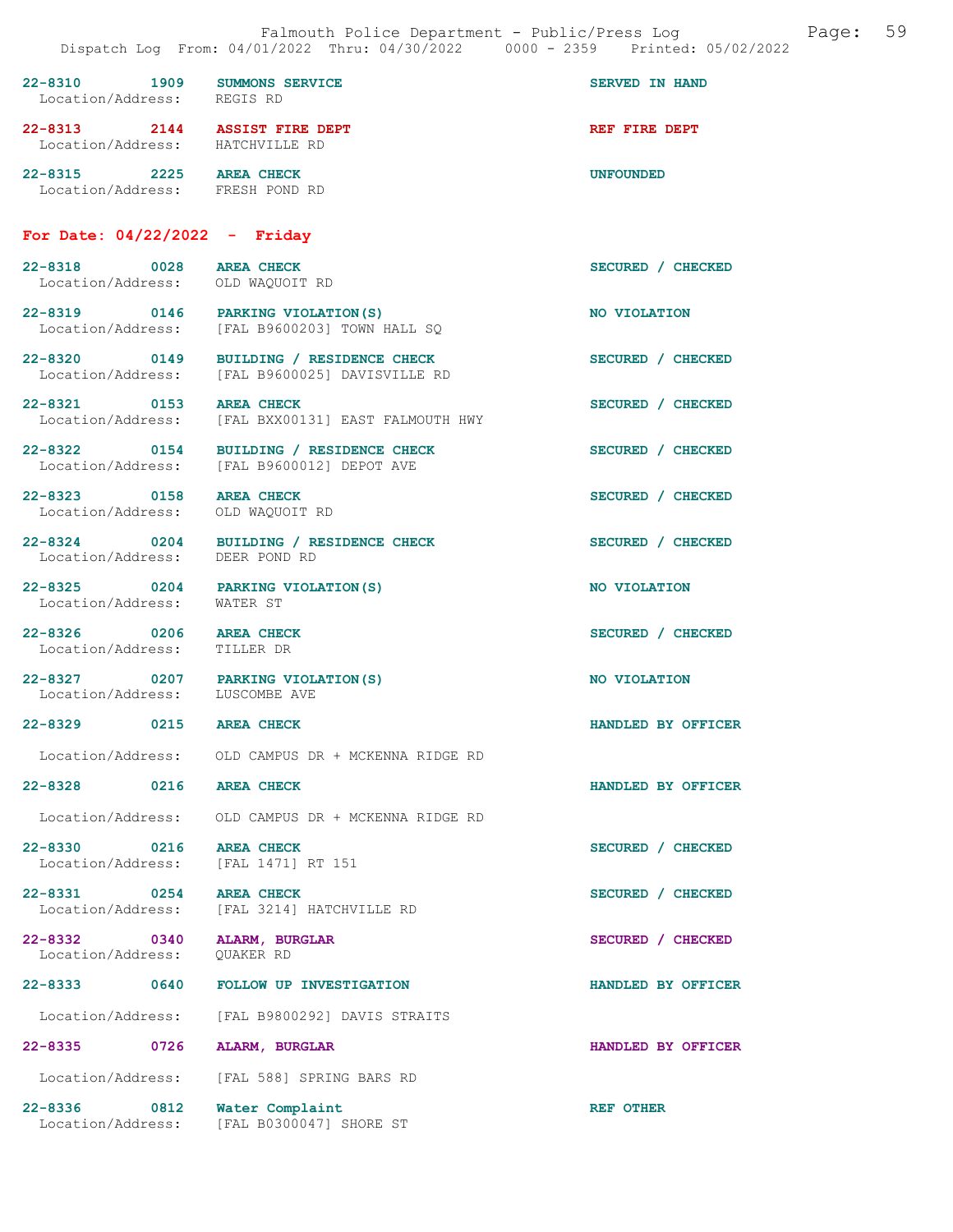|             |      | Falmouth Police Department - Public/Press Log<br>Dispatch Log From: 04/01/2022 Thru: 04/30/2022 0000 - 2359 Printed: 05/02/2022 |                    | Page: | 60 |
|-------------|------|---------------------------------------------------------------------------------------------------------------------------------|--------------------|-------|----|
|             |      | 22-8337 0828 Admin Services                                                                                                     | HANDLED BY OFFICER |       |    |
|             |      | Location/Address: [FAL B9600063] JONES RD                                                                                       |                    |       |    |
|             |      | 22-8340 0934 VANDALISM<br>Location/Address: [FAL B9601554] PINECREST BEACH DR<br>Refer To Incident: 22-8340-OF                  | <b>REPORT</b>      |       |    |
|             |      | 22-8342 0951 ASSAULT, IP<br>Location/Address: [FAL 1397] ATAMANNSIT RD<br>Refer To Incident: 22-8342-OF                         | <b>REPORT</b>      |       |    |
|             |      | 22-8343 1002 VANDALISM<br>Location/Address: PINECREST BEACH DR<br>Refer To Incident: 22-8343-OF                                 | <b>REPORT</b>      |       |    |
|             |      | 22-8345 1027 ABANDONED 911                                                                                                      | HANDLED BY OFFICER |       |    |
|             |      | Location/Address: SANDDOLLAR CIR                                                                                                |                    |       |    |
|             |      | 22-8346 1041 ALARM, BURGLAR<br>Location/Address: [FAL B9800257] WEST FALMOUTH HWY                                               | <b>UNFOUNDED</b>   |       |    |
|             |      | 22-8347 1050 TRAFFIC HAZARD                                                                                                     | HANDLED BY OFFICER |       |    |
|             |      | Location/Address: PALMER AVE + RT 28 SOUTH                                                                                      |                    |       |    |
|             |      | 22-8349 1110 ABANDONED 911                                                                                                      | HANDLED BY OFFICER |       |    |
|             |      | Location/Address: [FAL BXX00190] DAVIS STRAITS                                                                                  |                    |       |    |
|             |      | 22-8350 1141 TRAFFIC HAZARD<br>Location/Address: RT 151 + FALMOUTH WOODS RD                                                     | <b>UNFOUNDED</b>   |       |    |
|             |      | 22-8351 1143 RECOVERED PROPERTY                                                                                                 | HANDLED BY OFFICER |       |    |
|             |      | Location/Address: [FAL B9600110] GIFFORD ST                                                                                     |                    |       |    |
|             |      | 22-8353 1156 ASSIST CITIZEN                                                                                                     | HANDLED BY OFFICER |       |    |
|             |      | Location/Address: [FAL B9600085] EAST FALMOUTH HWY                                                                              |                    |       |    |
| $22 - 8355$ | 1223 | <b>LOST PROPERTY</b>                                                                                                            | HANDLED BY OFFICER |       |    |
|             |      | Location/Address: [FAL FPD] MAIN ST                                                                                             |                    |       |    |
|             |      | 22-8356 1245 ALARM, BURGLAR                                                                                                     | CANCELLED INCIDENT |       |    |
|             |      | Location/Address: VIEW CREST DR                                                                                                 |                    |       |    |
|             |      | 22-8357 1319 ASSIST CITIZEN                                                                                                     | HANDLED BY OFFICER |       |    |
|             |      | Location/Address: [FAL B9600326] TEATICKET HWY                                                                                  |                    |       |    |
|             |      | 22-8358 1329 ALARM, BURGLAR                                                                                                     | CANCELLED INCIDENT |       |    |
|             |      | Location/Address: VIEW CREST DR                                                                                                 |                    |       |    |
|             |      | 22-8361 1445 ERRATIC MV<br>Location/Address: SIPPEWISSETT RD + RANSOM RD                                                        | <b>UNFOUNDED</b>   |       |    |
|             |      | 22-8360 1446 ABANDONED 911<br>Location/Address: [FAL B9600084] TER HEUN DR                                                      | NOTIFICATION MADE  |       |    |
|             |      | 22-8362 1454 ERRATIC MV                                                                                                         | HANDLED BY OFFICER |       |    |
|             |      | Location/Address: SEASHELL LN                                                                                                   |                    |       |    |
| $22 - 8363$ | 1459 | ALARM, BURGLAR                                                                                                                  | CANCELLED INCIDENT |       |    |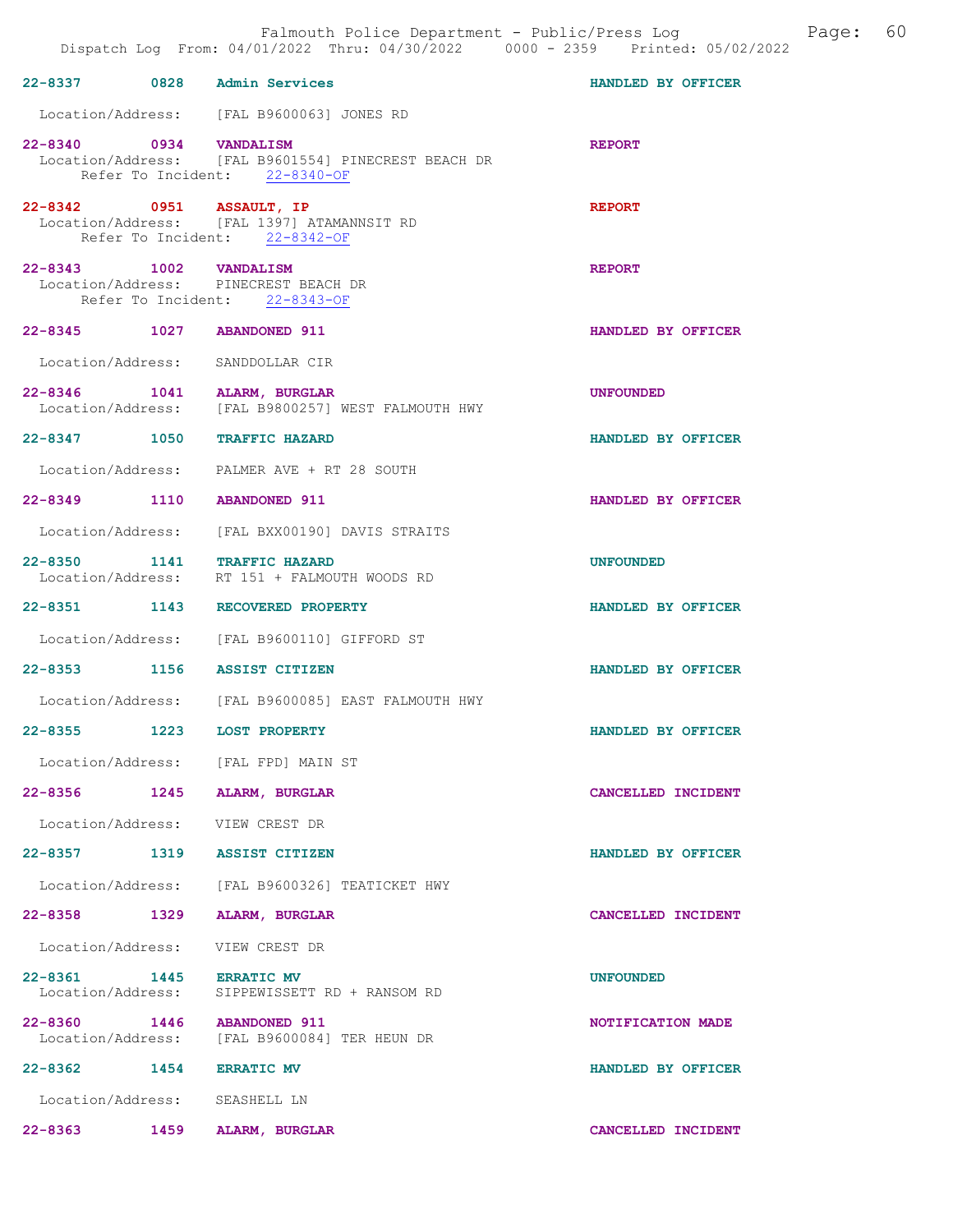| Location/Address: CHESTNUT ST   |                                                                                                                                  |                        |
|---------------------------------|----------------------------------------------------------------------------------------------------------------------------------|------------------------|
|                                 | 22-8364 1504 DISTURBANCE / DISORDERLY<br>Location/Address: [FAL B9600069] TER HEUN DR                                            | REF OTHER              |
|                                 | 22-8366 1538 MOTOR VEHICLE STOP<br>Location/Address: RT 151 + RT 28 SOUTH                                                        | Verbal Warning         |
|                                 | 22-8367 1539 RECOVERED PROPERTY<br>Location/Address: [FAL 1018] MAIN ST<br>Refer To Incident: 22-8367-OF                         | <b>REPORT</b>          |
| 22-8368 1556 CHECK WELFARE      |                                                                                                                                  | HANDLED BY OFFICER     |
| Location/Address: SANDWICH RD   |                                                                                                                                  |                        |
| 22-8369 1601 ALARM, BURGLAR     |                                                                                                                                  | HANDLED BY OFFICER     |
| Location/Address: SIMPSON LN    |                                                                                                                                  |                        |
| 22-8371 1648 AREA CHECK         |                                                                                                                                  | HANDLED BY OFFICER     |
|                                 | Location/Address: [FAL 2529] FALMOUTHPORT DR                                                                                     |                        |
|                                 | 22-8372 1653 Admin Services<br>Location/Address: [FAL B9600063] JONES RD                                                         | <b>REF OTHER</b>       |
| 22-8373 1701 ABANDONED 911      |                                                                                                                                  | HANDLED BY OFFICER     |
|                                 | Location/Address: TROTTING PARK RD                                                                                               |                        |
|                                 | 22-8374 1742 TRAFFIC HAZARD<br>Location/Address: [FAL B9701208] OYSTER POND RD                                                   | NOTIFICATION MADE      |
| 22-8376 1749 ERRATIC MV         | Location/Address: [FAL 187] EAST FALMOUTH HWY                                                                                    | <b>GONE ON ARRIVAL</b> |
| Location/Address: CANTRELL WAY  | 22-8377 1822 ANIMAL COMPLAINT                                                                                                    | NOTIFICATION MADE      |
| 22-8378 1825 ASSAULT, PAST      |                                                                                                                                  | HANDLED BY OFFICER     |
|                                 | Location/Address: [FAL 1996] EAST FALMOUTH HWY                                                                                   |                        |
| $22 - 8379$<br>1834             | <b>CRASH</b><br>Location/Address: MENAUHANT RD + MARAVISTA AVE<br>Refer To Accident: 22-8379-AC<br>Refer To Incident: 22-8379-OF | <b>REPORT</b>          |
| 22-8381 1901 ALARM, BURGLAR     |                                                                                                                                  | HANDLED BY OFFICER     |
|                                 | Location/Address: [FAL 1793] ANTLERS SHORE DR                                                                                    |                        |
| 22-8384 1942 ASSAULT, IP        |                                                                                                                                  | HANDLED BY OFFICER     |
|                                 | Location/Address: [FAL 1995] EAST FALMOUTH HWY                                                                                   |                        |
|                                 | 22-8385 1959 DISTURBANCE / DISORDERLY<br>Location/Address: EDGEWATER DR WEST<br>Refer To Incident: 22-8385-OF                    | <b>REPORT</b>          |
| 22-8386 2018 CHECK WELFARE      |                                                                                                                                  | HANDLED BY OFFICER     |
| Location/Address: FRESH POND RD |                                                                                                                                  |                        |
| 22-8390 2048 CHECK WELFARE      |                                                                                                                                  | HANDLED BY OFFICER     |
|                                 | Location/Address: EAST FALMOUTH HWY                                                                                              |                        |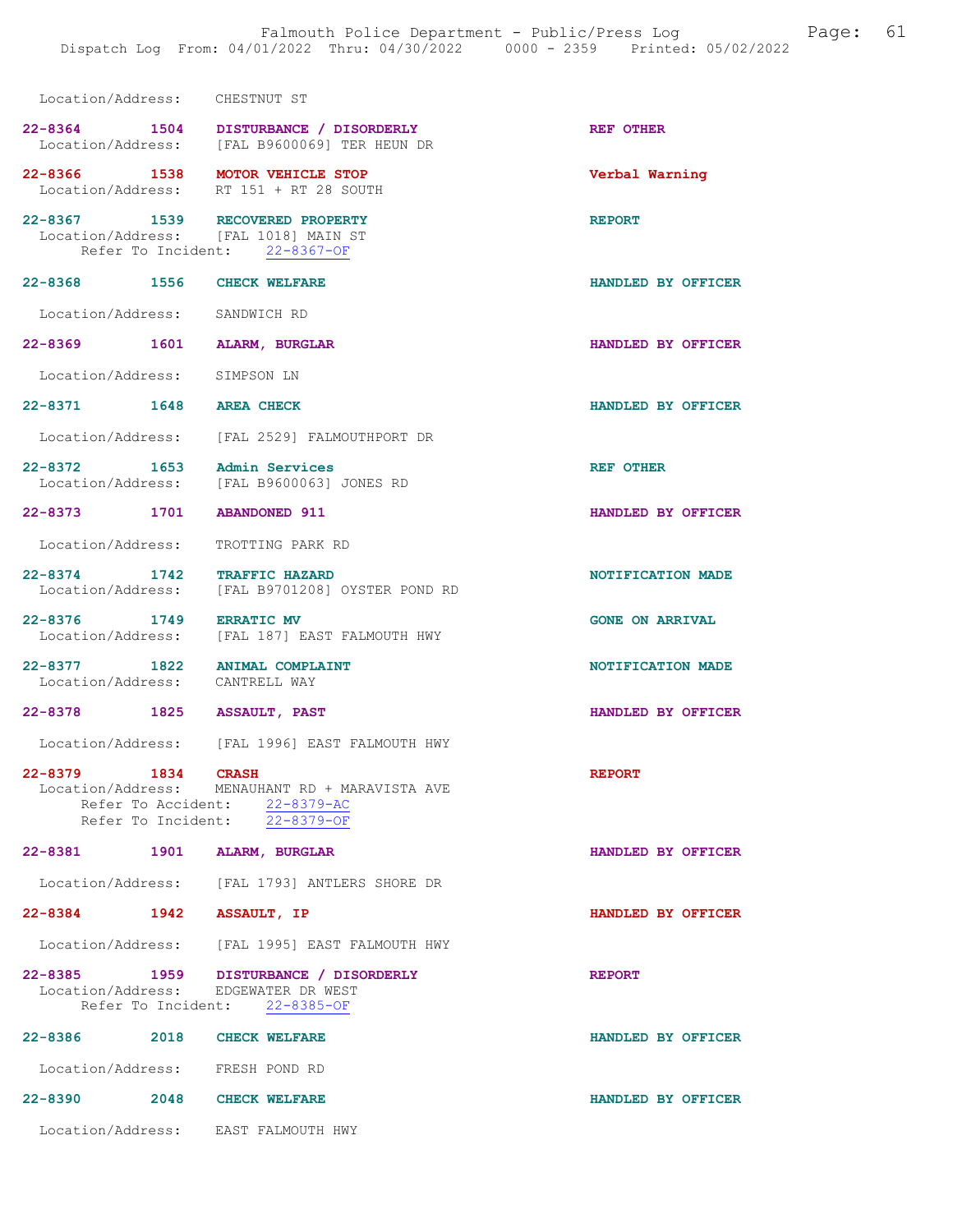| 22-8389 2054 Admin Services                         |                                                                                                                                                                                                                                                                                                                        | HANDLED BY OFFICER     |
|-----------------------------------------------------|------------------------------------------------------------------------------------------------------------------------------------------------------------------------------------------------------------------------------------------------------------------------------------------------------------------------|------------------------|
| Location/Address: [FAL FPD] MAIN ST                 |                                                                                                                                                                                                                                                                                                                        |                        |
| 22-8391 2154 ERRATIC MV                             | Location/Address: RT 28 SOUTH + RT 151                                                                                                                                                                                                                                                                                 | UNABLE TO LOCATE       |
| 22-8392 2210 MOTOR VEHICLE STOP<br>Age:<br>Charges: | Location/Address: [FAL BXX00359] SCRANTON AVE<br>Refer To Arrest: 22-8392-AR<br>Arrest: CONSIGLI, WILLIAM P<br>Address: 40 STARBOARD DR EAST FALMOUTH, MA<br>61<br>STOP/YIELD, FAIL TO<br>MARKED LANES VIOLATION<br>OUI-LIQUOR OR .08%<br>NEGLIGENT OPERATION OF MOTOR VEHICLE c90 \$24(2)(a) (OTE)<br>SIGNAL, FAIL TO | Arrest(s) Made         |
| For Date: $04/23/2022 - Saturday$                   |                                                                                                                                                                                                                                                                                                                        |                        |
| 22-8396 0033 ALARM, BURGLAR                         | Location/Address: [FAL B9701061] ABBIES LN                                                                                                                                                                                                                                                                             | <b>UNFOUNDED</b>       |
| 22-8397 0119<br>Location/Address:                   | BUILDING / RESIDENCE CHECK<br>[FAL B9600030] OLD MAIN RD                                                                                                                                                                                                                                                               | SECURED / CHECKED      |
| 22-8398 0119<br>Location/Address:                   | <b>AREA CHECK</b><br>TILLER DR                                                                                                                                                                                                                                                                                         | SECURED / CHECKED      |
| 22-8400 0124<br>Location/Address:                   | SUSPICIOUS MV<br>[FAL BXX00637] WAQUOIT HWY                                                                                                                                                                                                                                                                            | <b>GONE ON ARRIVAL</b> |
| 22-8399 0126<br>Location/Address:                   | BUILDING / RESIDENCE CHECK<br>[FAL B9600031] MARAVISTA AVE EXT                                                                                                                                                                                                                                                         | SECURED / CHECKED      |
| Location/Address:                                   | 22-8401 0128 BUILDING / RESIDENCE CHECK<br>DEEP POND RD                                                                                                                                                                                                                                                                | SECURED / CHECKED      |
| Location/Address: [FAL L98] SURF DR                 | 22-8402 0129 BUILDING / RESIDENCE CHECK                                                                                                                                                                                                                                                                                | SECURED / CHECKED      |
| 22-8403 0131 AREA CHECK<br>Location/Address:        | [FAL B9600069] TER HEUN DR                                                                                                                                                                                                                                                                                             | SECURED / CHECKED      |
| 22-8404 0135<br>Location/Address:                   | BUILDING / RESIDENCE CHECK<br>[FAL B9600029] KATHARINE LEE BATES                                                                                                                                                                                                                                                       | SECURED / CHECKED      |
| 22-8405 0137                                        | BUILDING / RESIDENCE CHECK<br>Location/Address: [FAL BXX00539] EAST FALMOUTH HWY                                                                                                                                                                                                                                       | SECURED / CHECKED      |
| $22 - 8406$<br>0137                                 | <b>Admin Services</b>                                                                                                                                                                                                                                                                                                  | CANCELLED INCIDENT     |
| Location/Address:                                   | [FAL FPD] MAIN ST                                                                                                                                                                                                                                                                                                      |                        |
| 22-8407 0138<br>Location/Address:                   | BUILDING / RESIDENCE CHECK<br>[FAL B9600027] LAKEVIEW AVE                                                                                                                                                                                                                                                              | SECURED / CHECKED      |
| 22-8408 0140<br>Location/Address:                   | BUILDING / RESIDENCE CHECK<br>[FAL B9600051] HATCHVILLE RD                                                                                                                                                                                                                                                             | SECURED / CHECKED      |
| 22-8410 0144 AREA CHECK<br>Location/Address:        | [FAL B9600047] TEATICKET HWY                                                                                                                                                                                                                                                                                           | SECURED / CHECKED      |
| 22-8411 0146<br>Location/Address: MCKENNA RIDGE RD  | BUILDING / RESIDENCE CHECK                                                                                                                                                                                                                                                                                             | SECURED / CHECKED      |
| $22 - 8412$                                         | 0147 AREA CHECK                                                                                                                                                                                                                                                                                                        | SECURED / CHECKED      |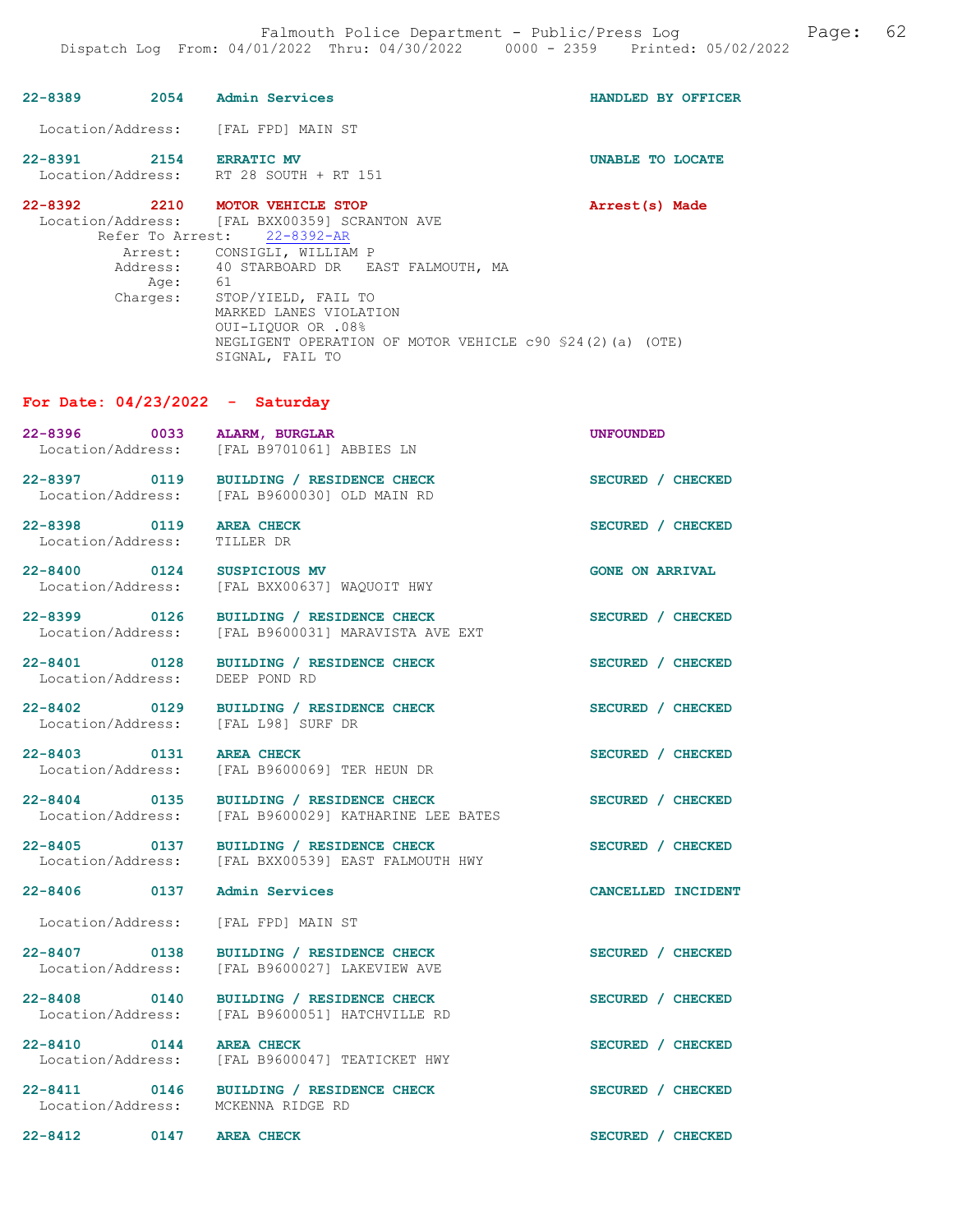|                                                      | Falmouth Police Department - Public/Press Log<br>Dispatch Log From: 04/01/2022 Thru: 04/30/2022 0000 - 2359 Printed: 05/02/2022                                                                                                                                                                                        | 63<br>Page:        |
|------------------------------------------------------|------------------------------------------------------------------------------------------------------------------------------------------------------------------------------------------------------------------------------------------------------------------------------------------------------------------------|--------------------|
| Location/Address:                                    | [FAL B9600080] WORCESTER CT                                                                                                                                                                                                                                                                                            |                    |
| 22-8413 0147<br>Location/Address:                    | BUILDING / RESIDENCE CHECK<br>[FAL B9600025] DAVISVILLE RD                                                                                                                                                                                                                                                             | SECURED / CHECKED  |
| 22-8414 0152<br>Location/Address:                    | <b>AREA CHECK</b><br>[FAL B0000073] GIFFORD ST                                                                                                                                                                                                                                                                         | SECURED / CHECKED  |
| 22-8419 0200<br>Location/Address:                    | BUILDING / RESIDENCE CHECK<br>[FAL B9700958] EAST FALMOUTH HWY                                                                                                                                                                                                                                                         | SECURED / CHECKED  |
| 22-8416 0201<br>Location/Address:                    | PARKING VIOLATION (S)<br>[FAL B9600203] TOWN HALL SQ                                                                                                                                                                                                                                                                   | NO VIOLATION       |
| 22-8418 0201<br>Location/Address:                    | PARKING VIOLATION (S)<br>[FAL B9600261] MAIN ST                                                                                                                                                                                                                                                                        | NO VIOLATION       |
| 22-8420 0240<br>Location/Address:                    | PARKING VIOLATION (S)<br>WATER ST                                                                                                                                                                                                                                                                                      | NO VIOLATION       |
| $22 - 8421$ 0241                                     | CHECK WELFARE                                                                                                                                                                                                                                                                                                          | HANDLED BY OFFICER |
| Location/Address:                                    | [FAL B9700492] DUSTY MILLER RD                                                                                                                                                                                                                                                                                         |                    |
| 22-8422 0258<br>Location/Address:                    | BUILDING / RESIDENCE CHECK<br>[FAL B9600012] DEPOT AVE                                                                                                                                                                                                                                                                 | SECURED / CHECKED  |
| 22-8424 0504<br>Location/Address:                    | <b>ALARM, BURGLAR</b><br>EDGEWATER DR WEST                                                                                                                                                                                                                                                                             | <b>UNFOUNDED</b>   |
| 22-8426 0507<br>Location/Address:                    | RECOVERED PROPERTY<br>BONNIE LN<br>Refer To Incident: 22-8426-OF                                                                                                                                                                                                                                                       | <b>REPORT</b>      |
| 22-8427 0528                                         | Admin Services                                                                                                                                                                                                                                                                                                         | HANDLED BY OFFICER |
| Location/Address:                                    | [FAL FPD] MAIN ST                                                                                                                                                                                                                                                                                                      |                    |
| 22-8429 0755                                         | ALARM, BURGLAR                                                                                                                                                                                                                                                                                                         | CANCELLED INCIDENT |
|                                                      | Location/Address: [FAL B9601091] EDGEWATER DR WEST                                                                                                                                                                                                                                                                     |                    |
| $22 - 8431$<br>0825<br>Location/Address:             | ALARM, BURGLAR<br>[FAL B9601091] EDGEWATER DR WEST                                                                                                                                                                                                                                                                     | NOTIFICATION MADE  |
| 22-8432 0844<br>Location/Address:                    | ALARM, BURGLAR<br>[FAL B9601091] EDGEWATER DR WEST                                                                                                                                                                                                                                                                     | <b>UNFOUNDED</b>   |
| 22-8433 0900<br>Location/Address:                    | <b>ABANDONED 911</b><br>BAKERS LN                                                                                                                                                                                                                                                                                      | <b>UNFOUNDED</b>   |
| 22-8435 1001<br>Location/Address:                    | ANIMAL COMPLAINT<br>[FAL BXX00175] MAIN ST                                                                                                                                                                                                                                                                             | NOTIFICATION MADE  |
| 22-8437<br>1021<br>Location/Address:                 | ANIMAL COMPLAINT<br>[FAL BXX00175] MAIN ST                                                                                                                                                                                                                                                                             | NOTIFICATION MADE  |
| 22-8438 1044<br>Refer To Arrest:<br>Age:<br>Charges: | <b>LARCENY</b><br>Location/Address: [FAL B0200069] TEATICKET HWY<br>$22 - 8438 - AR$<br>Arrest: BOSTWICK, STEVEN<br>Address: 1174 EAST FALMOUTH HWY FALMOUTH, MA<br>69<br>SHOPLIFTING BY ASPORTATION, 3RD OFF.<br>ARREST WARRANT SERVICE<br>ARREST WARRANT SERVICE<br>ARREST WARRANT SERVICE<br>ARREST WARRANT SERVICE | Arrest(s) Made     |
|                                                      | ARREST WARRANT SERVICE                                                                                                                                                                                                                                                                                                 |                    |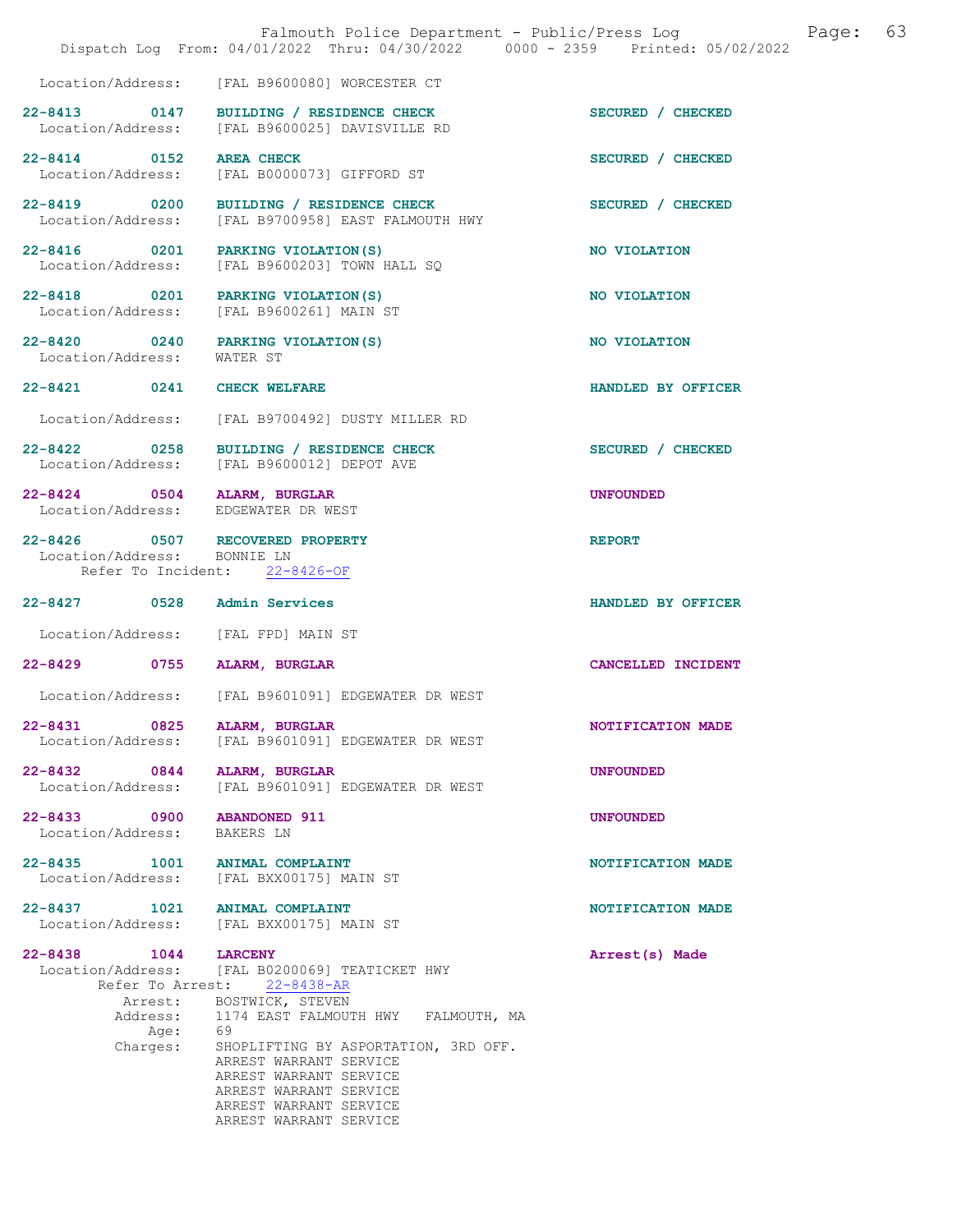|                                                              | Falmouth Police Department - Public/Press Log<br>Dispatch Log From: 04/01/2022 Thru: 04/30/2022 0000 - 2359 Printed: 05/02/2022 | Page: 64                |
|--------------------------------------------------------------|---------------------------------------------------------------------------------------------------------------------------------|-------------------------|
|                                                              | 22-8439 1117 ALARM, BURGLAR<br>Location/Address: [FAL B9700996] JEWELERS AVE                                                    | <b>UNFOUNDED</b>        |
| 22-8441 1124 CHECK WELFARE                                   |                                                                                                                                 | HANDLED BY OFFICER      |
|                                                              | Location/Address: [FAL B9600261] MAIN ST                                                                                        |                         |
| 22-8442 1136<br>Location/Address:                            | <b>ANIMAL COMPLAINT</b><br>THOMAS B LANDERS RD + TURNER RD                                                                      | <b>UNABLE TO LOCATE</b> |
| 22-8445 1242 CRASH<br>Location/Address: OLD DOCK RD          |                                                                                                                                 | HANDLED BY PARTY        |
| 22-8446 1248 DISABLED MV                                     | Location/Address: [FAL B9600235] BAR NECK RD                                                                                    | HANDLED BY PARTY        |
| 22-8447 1250 Admin Services                                  |                                                                                                                                 | HANDLED BY OFFICER      |
|                                                              | Location/Address: [FAL B9600235] BAR NECK RD                                                                                    |                         |
|                                                              | 22-8450 1410 ASSIST OTHER AGENCY                                                                                                | HANDLED BY OFFICER      |
|                                                              | Location/Address: [FAL B9600069] TER HEUN DR                                                                                    |                         |
| 22-8454 1525                                                 | Illegal Dumping                                                                                                                 | CANCELLED INCIDENT      |
| Location/Address:                                            | TURNER RD                                                                                                                       |                         |
| Location/Address: RAINBOW AVE                                | 22-8456 1632 ASSIST FIRE DEPT                                                                                                   | REF FIRE DEPT           |
| 22-8457 1709 VANDALISM                                       | Location/Address: DILLINGHAM AVE + HAMLIN AVE                                                                                   | <b>UNFOUNDED</b>        |
|                                                              | 22-8458 1737 ANIMAL COMPLAINT                                                                                                   | HANDLED BY OFFICER      |
|                                                              | Location/Address: [FAL 1595] DAVIS STRAITS                                                                                      |                         |
| 22-8460 1745 CHECK WELFARE<br>Location/Address: ACAPESKET RD |                                                                                                                                 | REF FIRE DEPT           |
| $22 - 8467$<br>Location/Address:                             | 2004 AREA CHECK<br>FRESH POND RD                                                                                                | NOTIFICATION MADE       |
| 22-8468 2009 ALARM, BURGLAR<br>Location/Address:             | CHILMARK DR                                                                                                                     | <b>UNFOUNDED</b>        |
| 22-8469 2051 LOST PROPERTY                                   |                                                                                                                                 | HANDLED BY OFFICER      |
|                                                              | Location/Address: [FAL FPD] MAIN ST                                                                                             |                         |
| 22-8470 2115 AREA CHECK                                      |                                                                                                                                 | HANDLED BY OFFICER      |
| Location/Address:                                            | [FAL FFD5] EAST FALMOUTH HWY                                                                                                    |                         |
| 22-8471 2125<br>Location/Address:                            | <b>GUN SHOTS</b><br>WATERSIDE DR                                                                                                | <b>UNFOUNDED</b>        |
|                                                              | 22-8473 2155 MOTOR VEHICLE STOP<br>Location/Address: ROBBINS RD + FALMOUTH HEIGHTS RD                                           | <b>CITATION ISSUED</b>  |

22-8476 2343 MOTOR VEHICLE STOP CITATION ISSUED Location/Address: HOMESTEAD LN

## For Date: 04/24/2022 - Sunday

| 22-8477           | 0001 | BUILDING / RESIDENCE CHECK       | SECURED / CHECKED |
|-------------------|------|----------------------------------|-------------------|
| Location/Address: |      | [FAL B9600237] EAST FALMOUTH HWY |                   |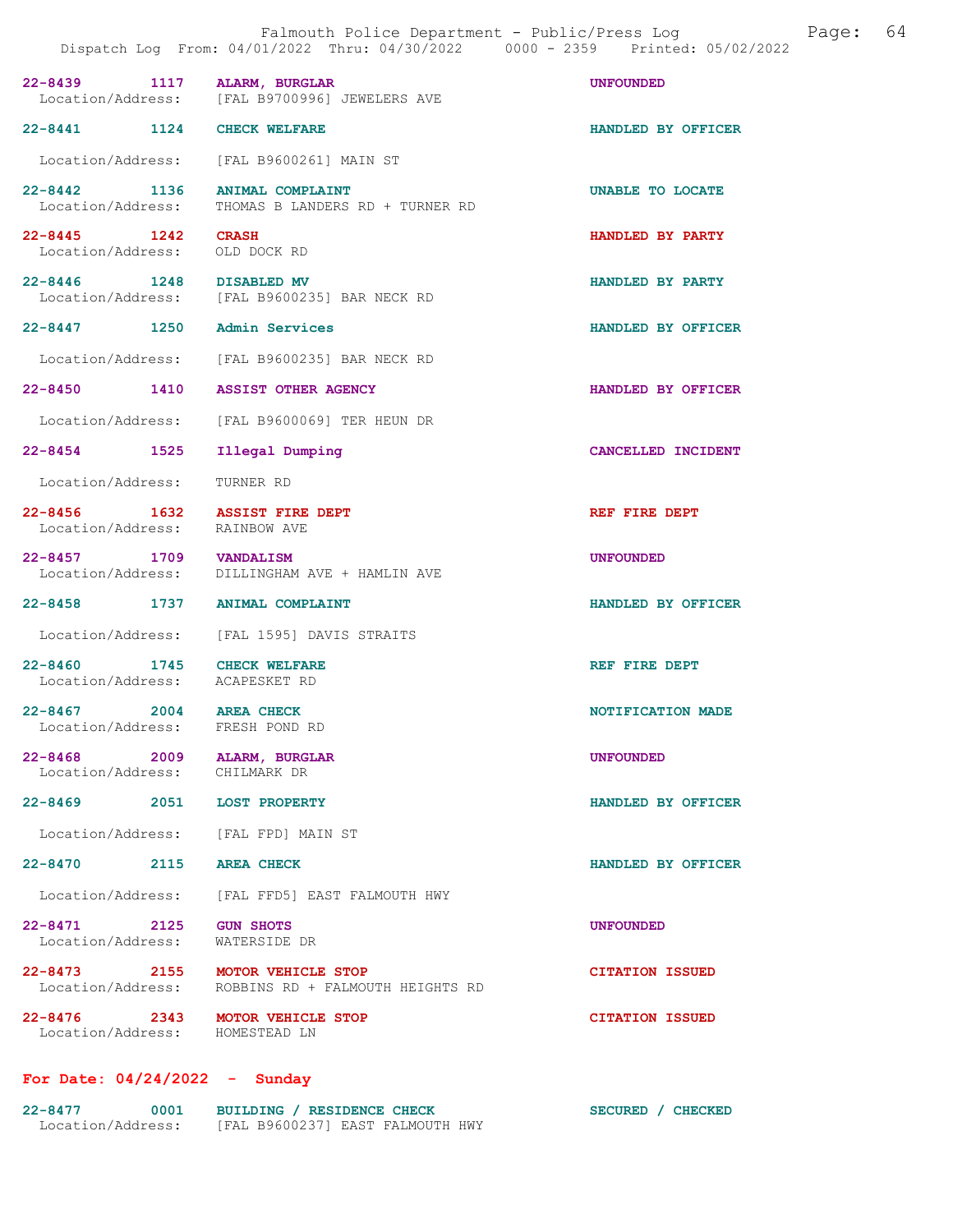22-8479 0021 FOLLOW UP INVESTIGATION HANDLED BY OFFICER Location/Address: [FAL B9800292] DAVIS STRAITS 22-8481 0036 AREA CHECK SECURED / CHECKED Location/Address: MCKENNA RIDGE RD 22-8482 0138 BUILDING / RESIDENCE CHECK<br>
Location/Address: [FAL B9700958] EAST FALMOUTH HWY [FAL B9700958] EAST FALMOUTH HWY 22-8484 0142 BUILDING / RESIDENCE CHECK SECURED / CHECKED<br>
Location/Address: [FAL B9800292] DAVIS STRAITS [FAL B9800292] DAVIS STRAITS 22-8483 0143 BUILDING / RESIDENCE CHECK SECURED / CHECKED Location/Address: [FAL B9600030] OLD MAIN RD 22-8485 0147 AREA CHECK SECURED / CHECKED Location/Address: [FAL L8] MENAUHANT RD Location/Address: [FAL L8] MENAUHANT RD 22-8486 0148 AREA CHECK SECURED / CHECKED Location/Address: [FAL B9600084] TER HEUN DR 22-8487 0150 PARKING VIOLATION(S) NO VIOLATION<br>
Location/Address: [FAL B9600203] TOWN HALL SQ [FAL B9600203] TOWN HALL SQ 22-8488 0151 BUILDING / RESIDENCE CHECK<br>
Location/Address: [FAL B9600031] MARAVISTA AVE EXT [FAL B9600031] MARAVISTA AVE EXT 22-8489 0152 AREA CHECK SECURED / CHECKED Location/Address: [FAL B9600012] DEPOT AVE 22-8490 0157 AREA CHECK SECURED / CHECKED Location/Address: CEDAR MEADOWS DR 22-8491 0200 AREA CHECK SECURED / CHECKED Location/Address: MBL ST 22-8492 0201 BUILDING / RESIDENCE CHECK SECURED / CHECKED Location/Address: [FAL 964] TEATICKET HWY [FAL 964] TEATICKET HWY 22-8493 0203 PARKING VIOLATION(S) NO VIOLATION<br>
Location/Address: LUSCOMBE AVE Location/Address: 22-8494 0221 BUILDING / RESIDENCE CHECK SECURED / CHECKED Location/Address: [FAL 302] SANDWICH RD [FAL 302] SANDWICH RD 22-8495 0225 BUILDING / RESIDENCE CHECK SECURED / CHECKED Location/Address: [FAL B9600051] HATCHVILLE RD 22-8497 0346 ASSIST FIRE DEPT **REPORT**  Location/Address: [FAL BXX00437] TEATICKET HWY Refer To Incident: 22-8497-OF 22-8498 0432 BUILDING / RESIDENCE CHECK SECURED / CHECKED Location/Address: TILLER DR Location/Address: 22-8499 0540 ALARM, BURGLAR UNE CONSUMED UNFOUNDED<br>
Location/Address: PERCH POND CIR Location/Address: 22-8500 0749 ALARM, BURGLAR UNFOUNDED Location/Address: [FAL 1789] TAM WAY 22-8502 1010 ABANDONED 911 HANDLED BY OFFICER Location/Address: [FAL B9600084] TER HEUN DR 22-8503 1022 Down Wires NOTIFICATION MADE Location/Address: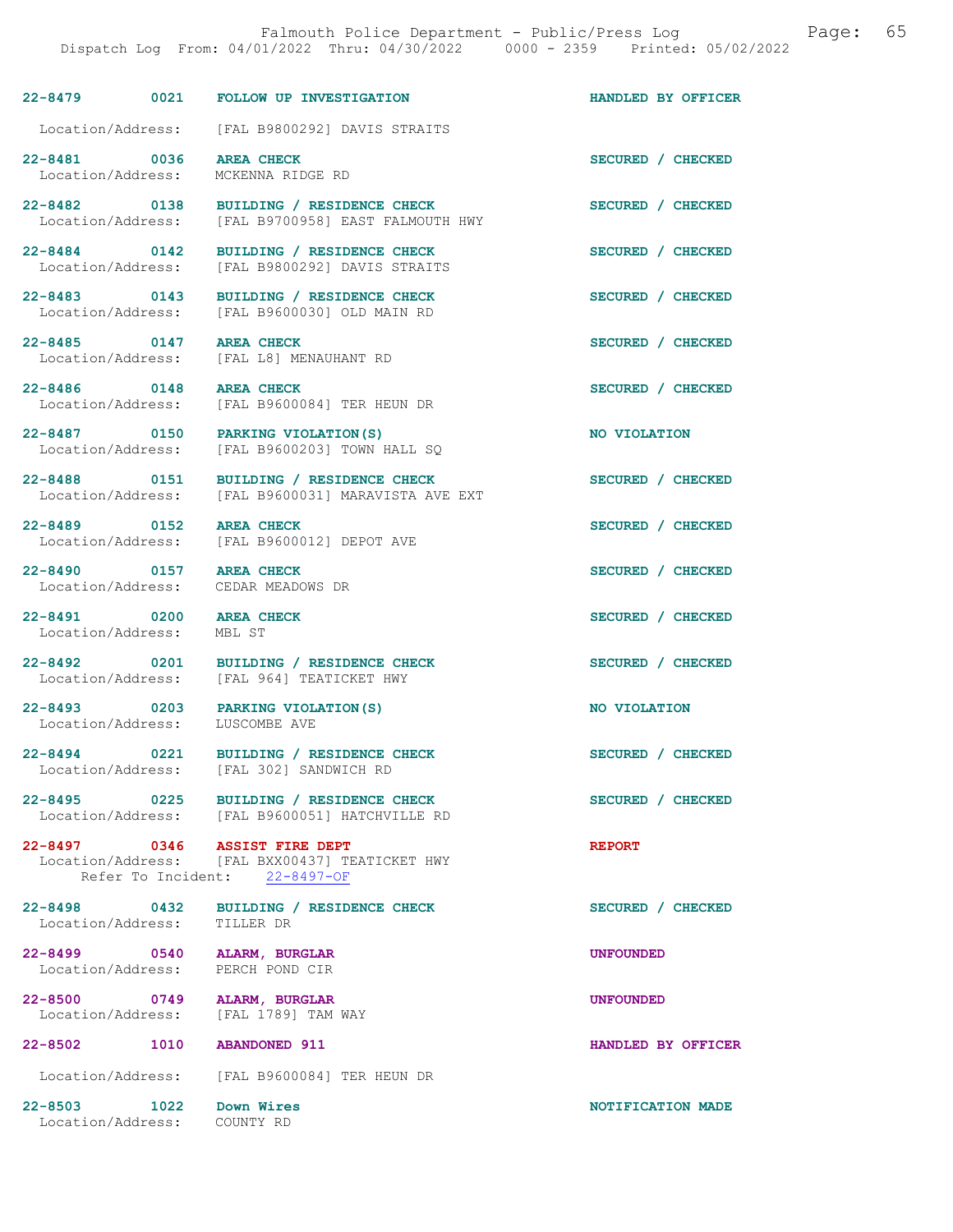| Falmouth Police Department - Public/Press Log<br>Page:<br>Dispatch Log From: 04/01/2022 Thru: 04/30/2022 0000 - 2359 Printed: 05/02/2022 |                                                                                   |                        |  |  |
|------------------------------------------------------------------------------------------------------------------------------------------|-----------------------------------------------------------------------------------|------------------------|--|--|
| 22-8508 1132                                                                                                                             | <b>AREA CHECK</b>                                                                 | HANDLED BY OFFICER     |  |  |
| Location/Address:                                                                                                                        | [FAL B9600041] TEATICKET HWY                                                      |                        |  |  |
| 22-8509 1142<br>Location/Address:                                                                                                        | <b>UNWANTED GUEST</b><br>[FAL B0100152] TEATICKET HWY                             | REF FIRE DEPT          |  |  |
| 22-8512 1242<br>Location/Address:                                                                                                        | <b>VANDALISM</b><br>JOHN PARKER RD + PARKER RD                                    | UNABLE TO LOCATE       |  |  |
| 22-8516 1343<br>Location/Address:                                                                                                        | Water Complaint<br>MARVIN CIR                                                     | NOTIFICATION MADE      |  |  |
| 22-8517 1358 CHECK WELFARE<br>Location/Address: MARAVISTA AVE                                                                            |                                                                                   | HANDLED BY PARTY       |  |  |
| 22-8519 1459 PRESERVE PEACE                                                                                                              |                                                                                   | HANDLED BY OFFICER     |  |  |
| Location/Address:                                                                                                                        | STRIPER LN                                                                        |                        |  |  |
| 22-8520 1508 OTHER TRAFFIC<br>Location/Address:                                                                                          | JONES RD + PALMER AVE                                                             | NOTIFICATION MADE      |  |  |
| 22-8526 1628 ERRATIC MV                                                                                                                  | Location/Address: [FAL BXX00592] EAST FALMOUTH HWY                                | UNABLE TO LOCATE       |  |  |
| 22-8528 1655 MOTOR VEHICLE STOP                                                                                                          | Location/Address: OLD BARNSTABLE RD + CLARK ST                                    | <b>CITATION ISSUED</b> |  |  |
| 22-8530 1836 VANDALISM<br>Location/Address: WAQUOIT HWY<br>Refer To Accident:                                                            | $22 - 8530 - AC$                                                                  | <b>REPORT</b>          |  |  |
| 22-8531 1911 PARKING VIOLATION (S)<br>Location/Address: GIFFORD ST                                                                       | Refer To Incident: 22-8531-OF                                                     | PARKING TICKET         |  |  |
| $22 - 8532$                                                                                                                              | 1940 CHECK WELFARE<br>Location/Address: [FAL BXX00063] FALMOUTH WOODS RD + RT 151 | <b>TRANSPORT</b>       |  |  |
| 22-8533 2013 ALARM, BURGLAR<br>Location/Address:                                                                                         | MORIN AVE                                                                         | <b>UNFOUNDED</b>       |  |  |
| 22-8534 2019 AREA CHECK<br>Location/Address: FRESH POND RD                                                                               |                                                                                   | NOTIFICATION MADE      |  |  |
| 22-8535 2038 THREAT                                                                                                                      |                                                                                   | HANDLED BY OFFICER     |  |  |
| Location/Address: GREEN ACRE RD                                                                                                          |                                                                                   |                        |  |  |
| 22-8536 2058 DISABLED MV                                                                                                                 | Location/Address: [FAL BXX00484] NORTH FALMOUTH HWY                               | <b>TRANSPORT</b>       |  |  |
| 22-8539 2147 ABANDONED 911                                                                                                               |                                                                                   | HANDLED BY OFFICER     |  |  |
|                                                                                                                                          | Location/Address: [FAL 690] TER HEUN DR                                           |                        |  |  |
| 22-8540 2156 ABANDONED 911                                                                                                               |                                                                                   | HANDLED BY OFFICER     |  |  |
|                                                                                                                                          | Location/Address: [FAL 690] TER HEUN DR                                           |                        |  |  |

## 22-8541 2224 SUICIDE ATTEMPT / THREAT REPORT Location/Address: SHELL PATH Refer To Incident: 22-8541-OF

# 22-8543 2351 LOUD MUSIC / PARTY / NOISES HANDLED BY OFFICER

Location/Address: SHORE ST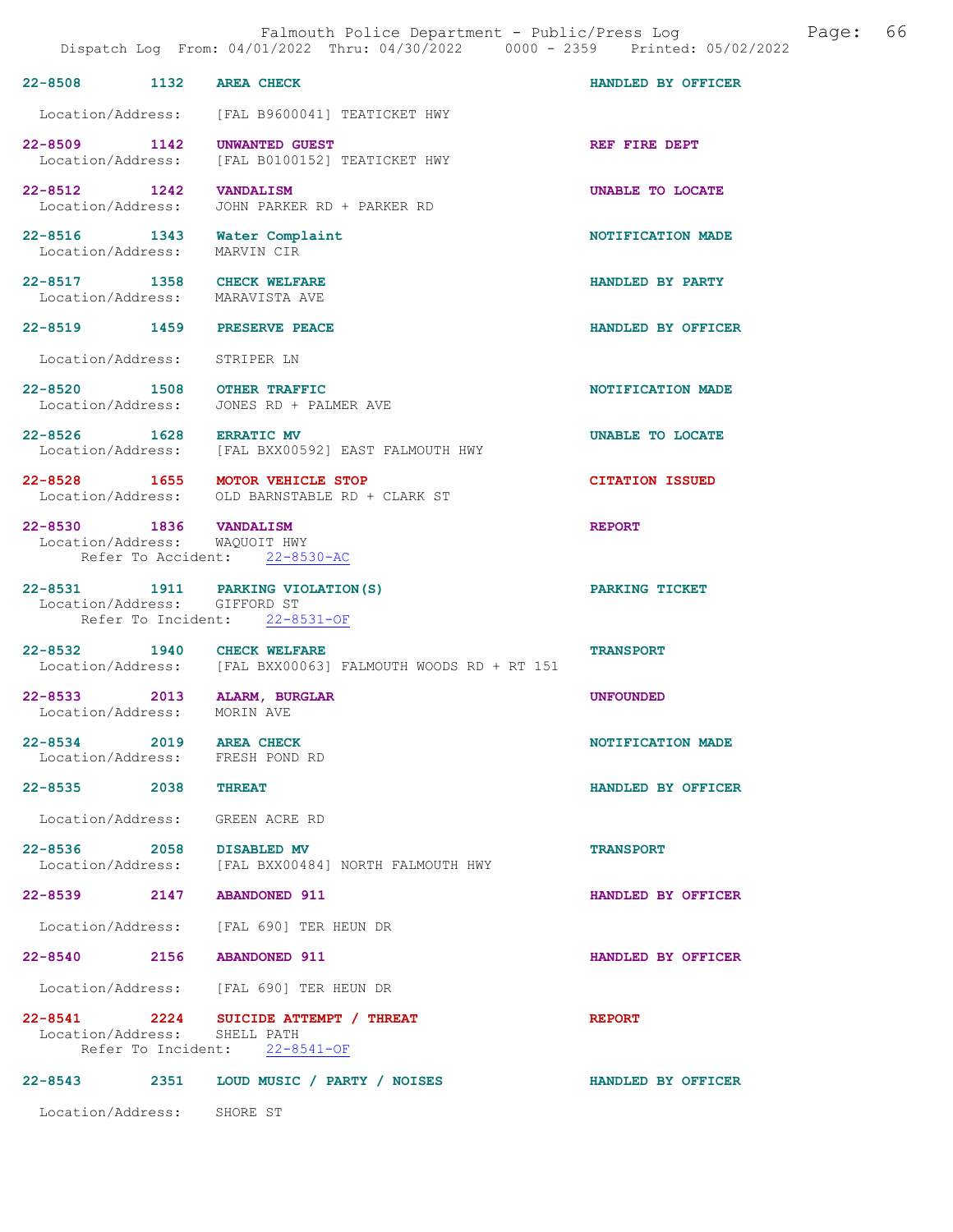## For Date: 04/25/2022 - Monday

| 22-8544 0023 ROBBERY                                                 | Location/Address: [FAL 1997] EAST FALMOUTH HWY<br>Refer To Incident: 22-8544-OF           | <b>REPORT</b>       |
|----------------------------------------------------------------------|-------------------------------------------------------------------------------------------|---------------------|
|                                                                      | 22-8545 0033 BUILDING / RESIDENCE CHECK<br>Location/Address: [FAL B9600051] HATCHVILLE RD | SECURED / CHECKED   |
| 22-8546 0035                                                         | <b>BUILDING / RESIDENCE CHECK</b><br>Location/Address: [FAL B9600012] DEPOT AVE           | SECURED / CHECKED   |
| 22-8547 0040<br>Location/Address:                                    | ALARM, BURGLAR<br>[FAL 2936] MEADOW NECK RD                                               | <b>UNFOUNDED</b>    |
| 22-8548 0046<br>Location/Address:                                    | BUILDING / RESIDENCE CHECK<br>[FAL 302] SANDWICH RD                                       | SECURED / CHECKED   |
| 22-8549 0053                                                         | BUILDING / RESIDENCE CHECK<br>Location/Address: [FAL L52] NORTH FALMOUTH HWY              | SECURED / CHECKED   |
| 22-8550 0057<br>Location/Address:                                    | BUILDING / RESIDENCE CHECK<br>[FAL BXX00914] NORTH FALMOUTH HWY                           | SECURED / CHECKED   |
| 22-8551 0118                                                         | <b>BUILDING / RESIDENCE CHECK</b><br>Location/Address: [FAL 3202] PALMER AVE              | SECURED / CHECKED   |
| 22-8552 0120<br>Location/Address:                                    | BUILDING / RESIDENCE CHECK<br>[FAL B9600069] TER HEUN DR                                  | SECURED / CHECKED   |
| 22-8553 0157 PARKING VIOLATION (S)                                   | Location/Address: [FAL B9600261] MAIN ST                                                  | NO VIOLATION        |
| 22-8554 0209<br>Location/Address:                                    | BUILDING / RESIDENCE CHECK<br>[FAL 964] TEATICKET HWY                                     | SECURED / CHECKED   |
| 22-8555 0215<br>Location/Address:                                    | BUILDING / RESIDENCE CHECK<br>[FAL B9600031] MARAVISTA AVE EXT                            | SECURED / CHECKED   |
| 22-8556 0216 AREA CHECK<br>Location/Address:                         | MARAVISTA AVE                                                                             | SECURED / CHECKED   |
| 22-8557 0240                                                         | PARKING VIOLATION(S)<br>Location/Address: [FAL B9600077] TOWN HALL SO                     | <b>NO VIOLATION</b> |
| 22-8559 0328 PARKING VIOLATION (S)<br>Location/Address:              | WATER ST                                                                                  | NO VIOLATION        |
| 22-8561 0739 ALARM, BURGLAR<br>Location/Address: [FAL 891] BRIDGE ST |                                                                                           | <b>UNFOUNDED</b>    |
| 22-8562 0856 Admin Services                                          |                                                                                           | HANDLED BY OFFICER  |
|                                                                      | Location/Address: [FAL B9600077] TOWN HALL SQ                                             |                     |
| 22-8565 0921 ERRATIC MV<br>Location/Address: KOMPASS DR              |                                                                                           | UNABLE TO LOCATE    |
|                                                                      | 22-8566 0955 FOLLOW UP INVESTIGATION                                                      | HANDLED BY OFFICER  |
| Location/Address: [FAL FPD] MAIN ST                                  |                                                                                           |                     |
| 22-8567 0956<br>Location/Address: RT 28 NORTH                        | <b>OTHER TRAFFIC</b>                                                                      | NOTIFICATION MADE   |
|                                                                      | 22-8570 1109 MENTAL ILLNESS (SEC 12)<br>Location/Address: [FAL B9600326] TEATICKET HWY    | UNABLE TO LOCATE    |
| 22-8572 1118                                                         | <b>VANDALISM</b>                                                                          | <b>REPORT</b>       |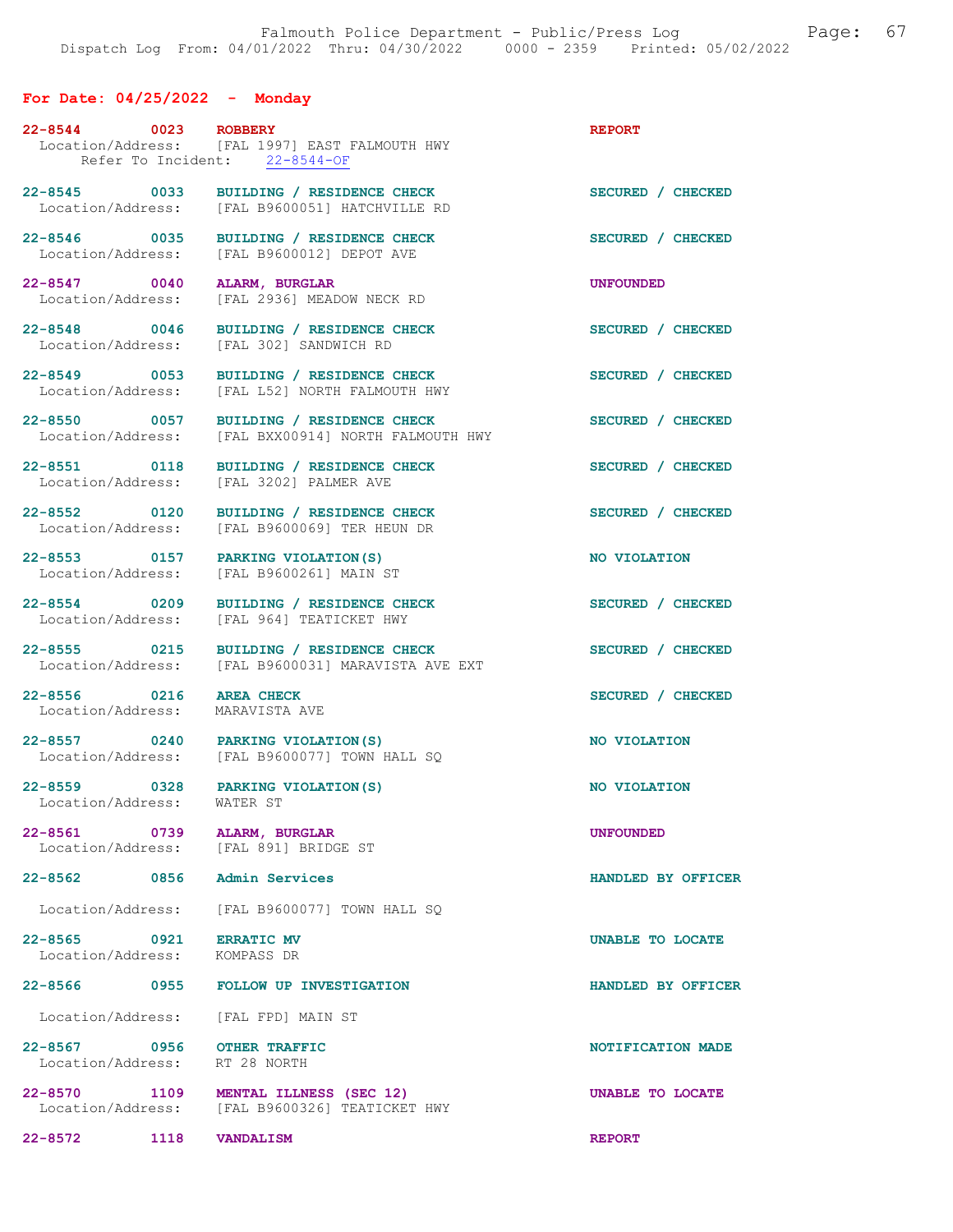Location/Address: REBECCA ANN LN Refer To Incident: 22-8572-OF

|                                               | 22-8574 1129 FOLLOW UP INVESTIGATION<br>Location/Address: [FAL B9600069] TER HEUN DR<br>Refer To Incident: 22-8574-OF | <b>REPORT</b>           |
|-----------------------------------------------|-----------------------------------------------------------------------------------------------------------------------|-------------------------|
|                                               | 22-8575 1148 FOLLOW UP INVESTIGATION                                                                                  | HANDLED BY OFFICER      |
| Location/Address: [FAL FPD] MAIN ST           |                                                                                                                       |                         |
| 22-8579 1215                                  | <b>ALARM, BURGLAR</b><br>Location/Address: [FAL 1808] PHEASANT LN                                                     | <b>UNFOUNDED</b>        |
| 22-8580 1222 ERRATIC MV                       |                                                                                                                       | HANDLED BY OFFICER      |
| Location/Address: ELAIN AVE                   |                                                                                                                       |                         |
| 22-8581 1247 CHECK WELFARE                    |                                                                                                                       | HANDLED BY OFFICER      |
|                                               | Location/Address: GRAND AVE + FALMOUTH HEIGHTS RD                                                                     |                         |
| 22-8582 1306 ABANDONED 911                    |                                                                                                                       | HANDLED BY OFFICER      |
| Location/Address: [FAL 1660] MAIN ST          |                                                                                                                       |                         |
|                                               | 22-8584 1344 MENTAL ILLNESS (SEC 12)<br>Location/Address: [FAL B9600028] JONES RD                                     | <b>REF OTHER</b>        |
|                                               | 22-8585 1344 MENTAL ILLNESS (SEC 12)                                                                                  | Merge: 22-8584 By: SYLV |
|                                               | Location/Address: [FAL B9600028] JONES RD                                                                             |                         |
| 22-8587 1405 ABANDONED 911                    |                                                                                                                       | HANDLED BY OFFICER      |
| Location/Address: BITTERSWEET RD              |                                                                                                                       |                         |
|                                               | 22-8588 1416 FOLLOW UP INVESTIGATION                                                                                  | HANDLED BY OFFICER      |
|                                               | Location/Address: [FAL B9600038] EAST FALMOUTH HWY                                                                    |                         |
| 22-8590 1443 CHECK WELFARE                    |                                                                                                                       | HANDLED BY OFFICER      |
|                                               | Location/Address: SEACOAST SHORES BLVD                                                                                |                         |
| 22-8592 1507                                  | <b>MENTAL ILLNESS (SEC 12)</b><br>Location/Address: [FAL B9600326] TEATICKET HWY                                      | UNABLE TO LOCATE        |
| 22-8596 1612 DISABLED MV<br>Location/Address: | BRICK KILN RD + SANDWICH RD                                                                                           | <b>VEHICLE TOWED</b>    |
| 22-8597 1614 ABANDONED 911                    | Location/Address: [FAL BXX00054] MENEMSHA WAY                                                                         | REF FIRE DEPT           |
|                                               | 22-8598 1656 FOLLOW UP INVESTIGATION                                                                                  | HANDLED BY OFFICER      |
|                                               | Location/Address: [FAL 1997] EAST FALMOUTH HWY                                                                        |                         |
| 22-8600 1711                                  | MENTAL ILLNESS (SEC 12)<br>Location/Address: [FAL B9600326] TEATICKET HWY<br>Refer To Incident: 22-8600-OF            | <b>REPORT</b>           |
| 22-8607 1828<br>Location/Address: METOXIT RD  | SUSPICIOUS PERSON(S)                                                                                                  | <b>GONE ON ARRIVAL</b>  |
| 22-8593 1846 PRESERVE PEACE                   |                                                                                                                       | HANDLED BY OFFICER      |
|                                               | Location/Address: [FAL B9600203] TOWN HALL SQ                                                                         |                         |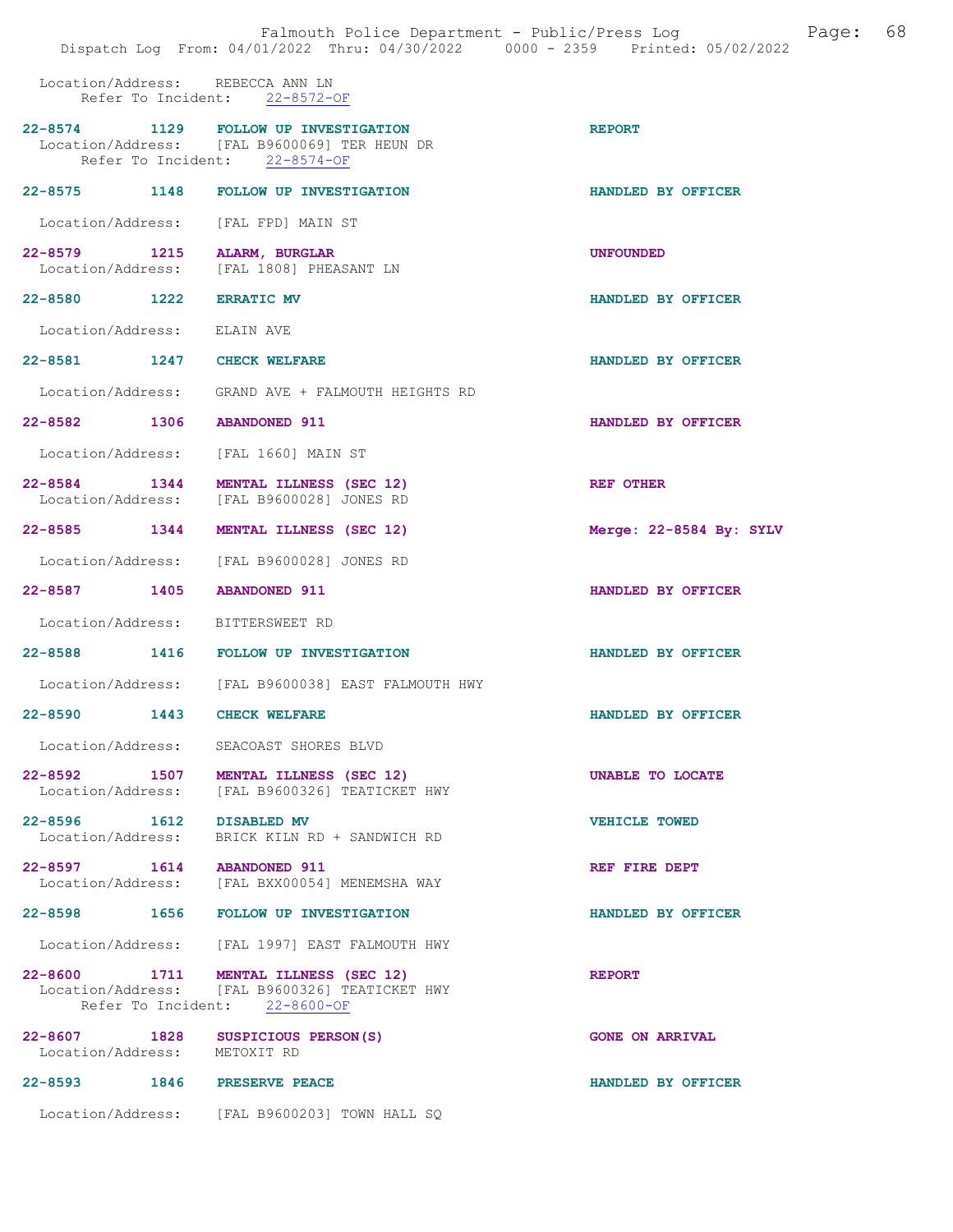|                                                                     | Falmouth Police Department - Public/Press Log<br>Dispatch Log From: 04/01/2022 Thru: 04/30/2022 0000 - 2359 Printed: 05/02/2022 | 69<br>Page:            |
|---------------------------------------------------------------------|---------------------------------------------------------------------------------------------------------------------------------|------------------------|
| 22-8608 1900 AREA CHECK                                             | Location/Address: [FAL B9600021] WORCESTER CT                                                                                   | REF FIRE DEPT          |
| 22-8610 1920 ALARM, BURGLAR<br>Location/Address: CAREY LN           | Refer To Incident: 22-8610-OF                                                                                                   | <b>REPORT</b>          |
| 22-8594 2017 Admin Services                                         |                                                                                                                                 | HANDLED BY OFFICER     |
|                                                                     | Location/Address: [FAL B9600203] TOWN HALL SQ                                                                                   |                        |
| 22-8613 2034 AREA CHECK<br>Location/Address: CHESTER ST             |                                                                                                                                 | <b>GONE ON ARRIVAL</b> |
| 22-8615 2159 CHECK WELFARE                                          |                                                                                                                                 | HANDLED BY OFFICER     |
| Location/Address: LORRAINE RD                                       |                                                                                                                                 |                        |
| 22-8616 2224 AREA CHECK                                             |                                                                                                                                 | HANDLED BY OFFICER     |
| Location/Address: CHESTER ST                                        |                                                                                                                                 |                        |
|                                                                     | 22-8617 2359 BUILDING / RESIDENCE CHECK<br>Location/Address: [FAL B9600031] MARAVISTA AVE EXT                                   | SECURED / CHECKED      |
| For Date: $04/26/2022 - Tuesday$                                    |                                                                                                                                 |                        |
|                                                                     | 22-8618 0005 BUILDING / RESIDENCE CHECK<br>Location/Address: [FAL 3202] PALMER AVE                                              | SECURED / CHECKED      |
| 22-8619 0023 AREA CHECK                                             | Location/Address: [FAL B9700958] EAST FALMOUTH HWY                                                                              | SECURED / CHECKED      |
|                                                                     | 22-8620 0032 BUILDING / RESIDENCE CHECK<br>Location/Address: [FAL 964] TEATICKET HWY                                            | SECURED / CHECKED      |
| 22-8623 0037 CHECK WELFARE<br>Location/Address: [FAL 464] LOCUST ST |                                                                                                                                 | REF FIRE DEPT          |
|                                                                     | 22-8622 0039 BUILDING / RESIDENCE CHECK<br>Location/Address: [FAL 3214] HATCHVILLE RD                                           | SECURED / CHECKED      |
|                                                                     | 22-8624 0040 BUILDING / RESIDENCE CHECK<br>Location/Address: [FAL 302] SANDWICH RD                                              | SECURED / CHECKED      |
| 22-8625 0046<br>Location/Address:                                   | <b>AREA CHECK</b><br>[FAL L65] COUNTY RD                                                                                        | SECURED / CHECKED      |
| 22-8626 0054<br>Location/Address:                                   | BUILDING / RESIDENCE CHECK<br>[FAL BXX00914] NORTH FALMOUTH HWY                                                                 | SECURED / CHECKED      |
| 22-8628 0115<br>Location/Address:                                   | BUILDING / RESIDENCE CHECK<br>[FAL B9800292] DAVIS STRAITS                                                                      | SECURED / CHECKED      |
| 22-8629 0133<br>Location/Address:                                   | <b>AREA CHECK</b><br>[FAL 1471] RT 151                                                                                          | SECURED / CHECKED      |
| Location/Address:                                                   | 22-8630 0151 BUILDING / RESIDENCE CHECK<br>[FAL BXX00272] LOCUST ST                                                             | SECURED / CHECKED      |
| 22-8631 0154<br>Location/Address:                                   | BUILDING / RESIDENCE CHECK<br>[FAL B9600026] GIFFORD EXT ST                                                                     | SECURED / CHECKED      |
| 22-8632 0203<br>Location/Address:                                   | <b>AREA CHECK</b><br>[FAL 1360] CURRIER RD                                                                                      | SECURED / CHECKED      |
| 22-8633 0205 PARKING VIOLATION (S)                                  | Location/Address: [FAL B9600203] TOWN HALL SQ                                                                                   | NO VIOLATION           |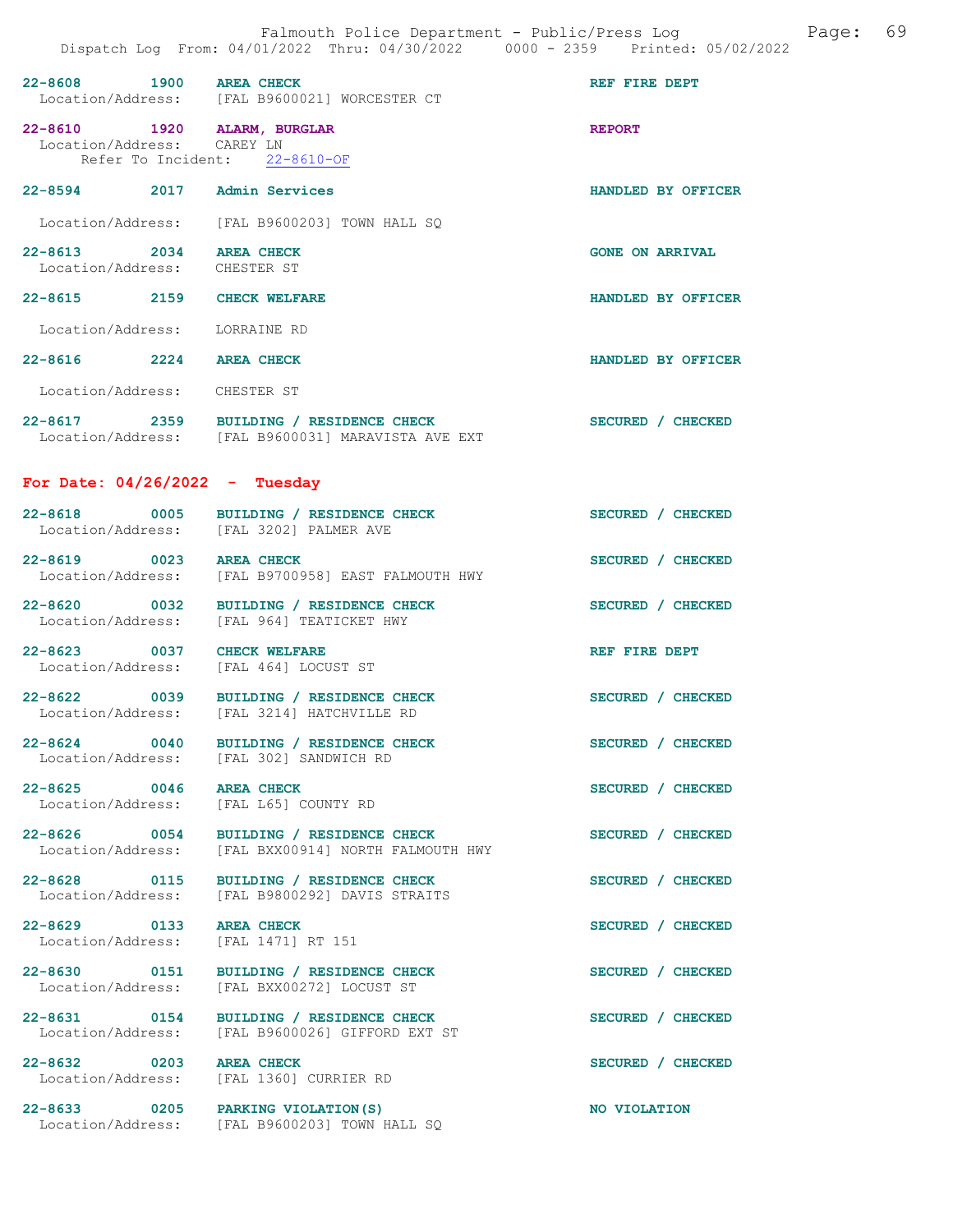|                                                                            | Falmouth Police Department - Public/Press Log<br>Dispatch Log From: 04/01/2022 Thru: 04/30/2022 0000 - 2359 Printed: 05/02/2022 |                        | Page: | 70 |
|----------------------------------------------------------------------------|---------------------------------------------------------------------------------------------------------------------------------|------------------------|-------|----|
| 22-8634 0208                                                               | PARKING VIOLATION (S)<br>Location/Address: [FAL B9600261] MAIN ST                                                               | NO VIOLATION           |       |    |
|                                                                            | 22-8636 0239 BUILDING / RESIDENCE CHECK<br>Location/Address: [FAL B9700084] TEATICKET HWY                                       | SECURED / CHECKED      |       |    |
|                                                                            | 22-8637 0334 PARKING VIOLATION(S)<br>Location/Address: WATER ST + LUSCOMBE AVE                                                  | NO VIOLATION           |       |    |
| 22-8640 0817 LARCENY<br>Location/Address: TEATICKET HWY                    | Refer To Incident: 22-8640-OF                                                                                                   | <b>REPORT</b>          |       |    |
| 22-8646 0923 Admin Services                                                |                                                                                                                                 | HANDLED BY OFFICER     |       |    |
|                                                                            | Location/Address: [FAL FPD] MAIN ST                                                                                             |                        |       |    |
| 22-8648 1025 OTHER TRAFFIC                                                 | Vicinity of: RT 28 SOUTH                                                                                                        | <b>CITATION ISSUED</b> |       |    |
|                                                                            | 22-8652 1116 BUILDING / RESIDENCE CHECK<br>Location/Address: [FAL B9600031] MARAVISTA AVE EXT                                   | SECURED / CHECKED      |       |    |
| 22-8655 1142                                                               | BUILDING / RESIDENCE CHECK                                                                                                      | HANDLED BY OFFICER     |       |    |
|                                                                            | Location/Address: [FAL B9600031] MARAVISTA AVE EXT                                                                              |                        |       |    |
| 22-8656 1154 ALARM, BURGLAR                                                | Location/Address: [FAL B0100165] BERNARD E ST JEAN DR                                                                           | SECURED / CHECKED      |       |    |
|                                                                            | 22-8657 1157 DRUG LAW VIOLATION<br>Location/Address: [FAL B9600028] JONES RD<br>Refer To Incident: 22-8657-OF                   | <b>REPORT</b>          |       |    |
| 22-8659 1221 TRAFFIC HAZARD                                                |                                                                                                                                 | HANDLED BY OFFICER     |       |    |
|                                                                            | Location/Address: WOODS HOLE RD + QUISSETT HARBOR RD                                                                            |                        |       |    |
| 22-8661 1346 CRASH<br>Location/Address: MENAUHANT RD<br>Refer To Accident: | $22 - 8661 - AC$                                                                                                                | <b>REPORT</b>          |       |    |
| 22-8662 1420 OTHER TRAFFIC                                                 |                                                                                                                                 | HANDLED BY OFFICER     |       |    |
|                                                                            | Location/Address: JONES RD + GIFFORD ST                                                                                         |                        |       |    |
| 22-8663 1421 Harassment                                                    | Location/Address: CORTE REAL AVE<br>Refer To Incident: 22-8663-OF                                                               | <b>REPORT</b>          |       |    |
| 22-8664 1447 ABANDONED 911                                                 |                                                                                                                                 | HANDLED BY OFFICER     |       |    |
|                                                                            | Location/Address: [FAL 1920] DAVIS STRAITS                                                                                      |                        |       |    |
| 22-8666 1514 CHECK WELFARE                                                 |                                                                                                                                 | HANDLED BY OFFICER     |       |    |
| Location/Address: SURREY LN                                                |                                                                                                                                 |                        |       |    |
| 22-8671 1600 AREA CHECK                                                    |                                                                                                                                 | HANDLED BY OFFICER     |       |    |
| Location/Address: FRESH POND RD                                            |                                                                                                                                 |                        |       |    |
| 22-8672 1612 ALARM, BURGLAR                                                |                                                                                                                                 | CANCELLED INCIDENT     |       |    |
|                                                                            | Location/Address: [FAL B0000417] SACONESSET RD                                                                                  |                        |       |    |
| Location/Address: MILLFIELD ST                                             | 22-8673 1627 PARKING VIOLATION (S)                                                                                              | PARKING TICKET         |       |    |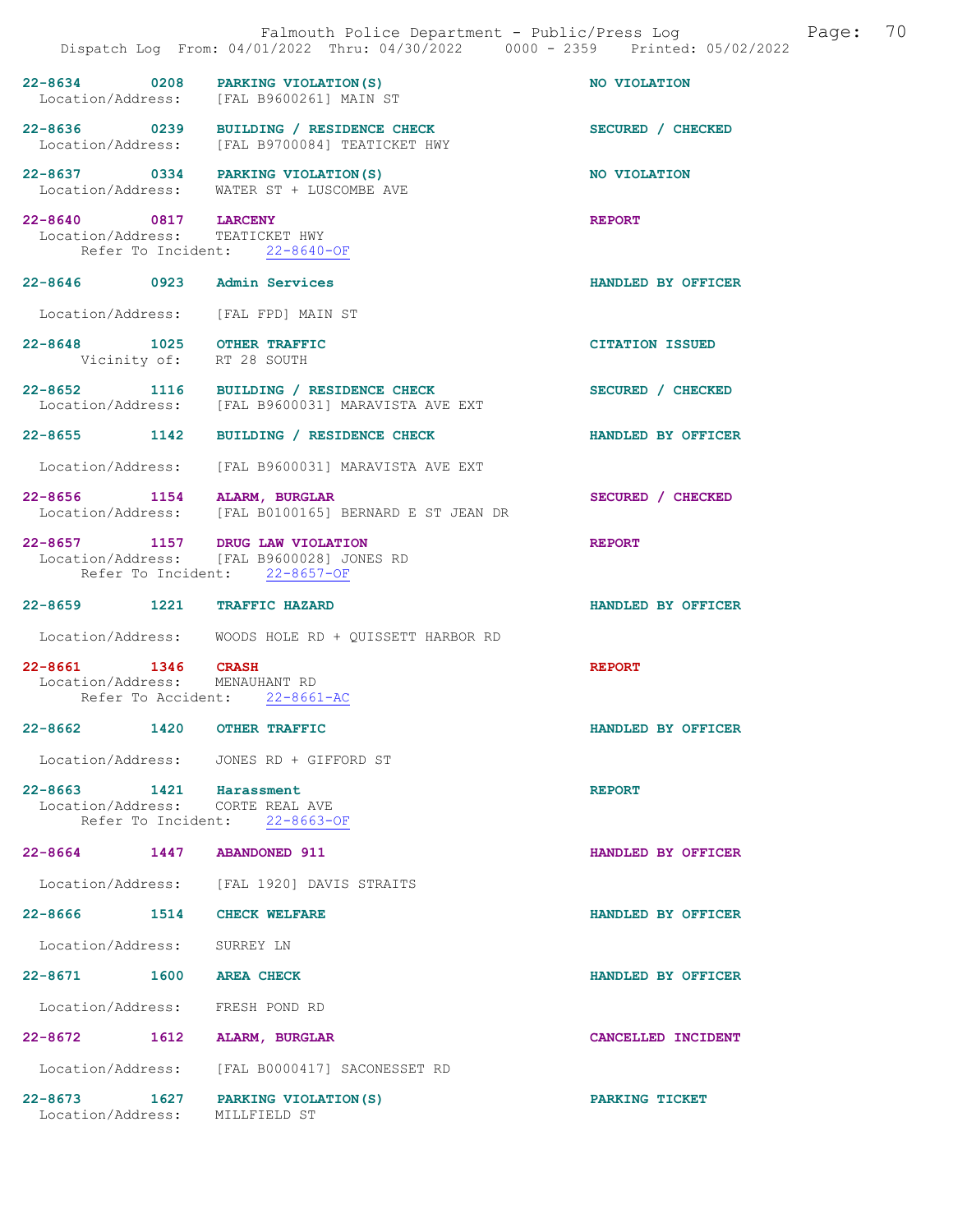|                                                           |      | Falmouth Police Department - Public/Press Log<br>Dispatch Log From: 04/01/2022 Thru: 04/30/2022 0000 - 2359 Printed: 05/02/2022          |                    | Page: | 71 |
|-----------------------------------------------------------|------|------------------------------------------------------------------------------------------------------------------------------------------|--------------------|-------|----|
| 22-8674 1632 CHECK WELFARE                                |      | Location/Address: RT 28 NORTH + BRICK KILN RD                                                                                            | <b>REF OTHER</b>   |       |    |
|                                                           |      | 22-8676 1711 ASSIST CITIZEN                                                                                                              | HANDLED BY OFFICER |       |    |
| Location/Address: TOBIAS WAY                              |      |                                                                                                                                          |                    |       |    |
| 22-8678 1736 Harassment<br>Location/Address: GREENWOOD ST |      | Refer To Incident: 22-8678-OF                                                                                                            | <b>REPORT</b>      |       |    |
| Location/Address: GIFFORD ST                              |      | 22-8680 1802 MENTAL ILLNESS (SEC 12)<br>Refer To Incident: 22-8680-OF                                                                    | <b>REPORT</b>      |       |    |
| 22-8679 1803 VANDALISM                                    |      | Location/Address: [FAL 2344] EAST HARBOR DR<br>Refer To Incident: 22-8679-OF                                                             | <b>REPORT</b>      |       |    |
|                                                           |      | 22-8681 1805 INTOXICATED PERSON                                                                                                          | Protective Custody |       |    |
| Location/Address: WOODVIEW DR                             |      | Refer To $P/C$ : 22-8681-AR<br>P/C: WAGNER, WILLIAM<br>Address: HOMELESS FALMOUTH, MA<br>Age: 35<br>Charges: PROTECTIVE CUSTODY (LIQUOR) |                    |       |    |
|                                                           |      | 22-8686 1903 Admin Services                                                                                                              | HANDLED BY OFFICER |       |    |
|                                                           |      | Location/Address: [FAL BXX00810] MAIN ST                                                                                                 |                    |       |    |
|                                                           |      | 22-8687 1921 ANNOYING PHONE CALLS                                                                                                        | HANDLED BY OFFICER |       |    |
| Location/Address: PARSONS LN                              |      |                                                                                                                                          |                    |       |    |
| Location/Address: POINT RD                                |      | 22-8688 1929 ALARM, BURGLAR                                                                                                              | <b>UNFOUNDED</b>   |       |    |
| 22-8689 1934 ERRATIC MV                                   |      | Location/Address: WAQUOIT HWY + RED BROOK RD                                                                                             | UNABLE TO LOCATE   |       |    |
| $22 - 8690$                                               | 2006 | <b>CHECK WELFARE</b>                                                                                                                     | HANDLED BY OFFICER |       |    |
| Location/Address: GREENWOOD ST                            |      |                                                                                                                                          |                    |       |    |
|                                                           |      | 22-8691 2104 ALARM, BURGLAR<br>Location/Address: IFAL 18851 HAMBLIN POINT RD                                                             | <b>UNFOUNDED</b>   |       |    |
| 22-8694 2121 OVERDOSE<br>Location/Address: SHAGBARK LN    |      |                                                                                                                                          | REF FIRE DEPT      |       |    |
|                                                           |      | For Date: $04/27/2022 -$ Wednesday                                                                                                       |                    |       |    |
|                                                           |      | 22-8697 0004 BUILDING / RESIDENCE CHECK<br>Location/Address: [FAL B9600012] DEPOT AVE                                                    | SECURED / CHECKED  |       |    |
|                                                           |      | 22-8698 0006 PARKING VIOLATION (S)<br>Location/Address: [FAL B9600261] MAIN ST                                                           | NO VIOLATION       |       |    |
| Location/Address:                                         |      | 22-8699 0037 BUILDING / RESIDENCE CHECK<br>[FAL BXX00072] DEPOT AVE                                                                      | SECURED / CHECKED  |       |    |
| Location/Address:                                         |      | 22-8700 0037 ALARM, BURGLAR<br>[FAL 1920] DAVIS STRAITS                                                                                  | SECURED / CHECKED  |       |    |
|                                                           |      | 22-8701 0054 BUILDING / RESIDENCE CHECK<br>Location/Address: [FAL B9600237] EAST FALMOUTH HWY                                            | SECURED / CHECKED  |       |    |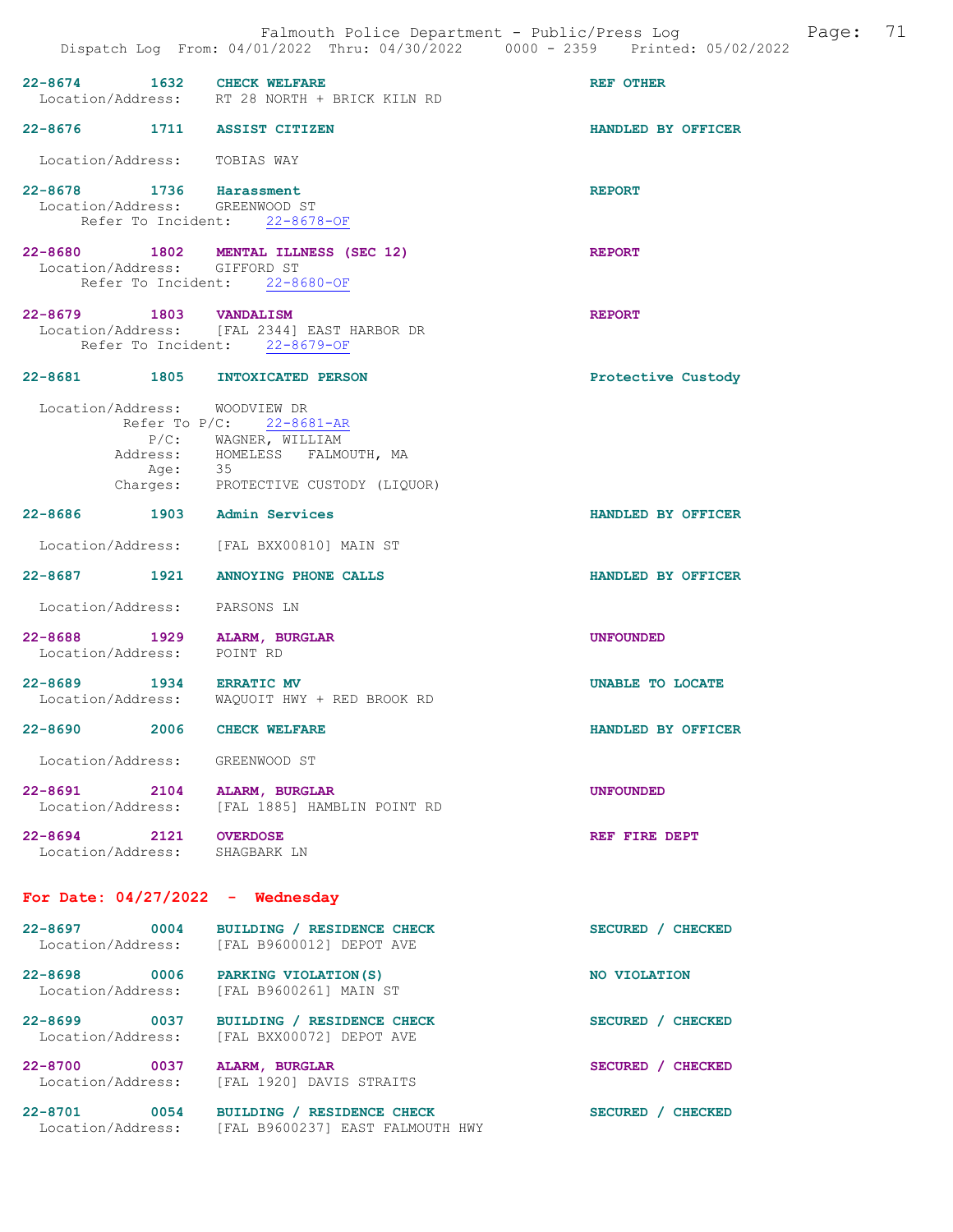22-8702 0108 BUILDING / RESIDENCE CHECK SECURED / CHECKED Location/Address: [FAL B9700852] NORTH FALMOUTH HWY

Location/Address: TOBIAS WAY

22-8704 0120 BUILDING / RESIDENCE CHECK SECURED / CHECKED Location/Address: DEEP POND RD Location/Address:

22-8705 0126 AREA CHECK SECURED / CHECKED Location/Address: MCKENNA RIDGE RD

22-8706 0131 BUILDING / RESIDENCE CHECK SECURED / CHECKED Location/Address: [FAL 1471] RT 151

22-8707 0133 BUILDING / RESIDENCE CHECK SECURED / CHECKED Location/Address: [FAL 3214] HATCHVILLE RD

22-8708 0135 AREA CHECK SECURED / CHECKED<br>
Location/Address: [FAL 639] BRICK KILN RD

Location/Address: [FAL 302] SANDWICH RD

22-8710 0138 BUILDING / RESIDENCE CHECK SECURED / CHECKED

22-8711 0153 PARKING VIOLATION(S) NO VIOLATION Location/Address: WATER ST

 Location/Address: [FAL 639] BRICK KILN RD 22-8709 0136 BUILDING / RESIDENCE CHECK SECURED / CHECKED

[FAL 3214] HATCHVILLE RD

Location/Address: [FAL BXX00229] WAQUOIT HWY

22-8712 0206 BUILDING / RESIDENCE CHECK SECURED / CHECKED Location/Address: [FAL 964] TEATICKET HWY [FAL 964] TEATICKET HWY

22-8713 0207 PARKING VIOLATION(S) NO VIOLATION<br>
Location/Address: [FAL B9600203] TOWN HALL SO [FAL B9600203] TOWN HALL SQ

22-8714 0258 ALARM, BURGLAR<br>Location/Address: [FAL BXX00900] THOMAS B LANDERS RD [FAL BXX00900] THOMAS B LANDERS RD

22-8716 0630 ABANDONED 911 CANCELLED INCIDENT

Location/Address: [FAL 3075] JONES RD

22-8718 0905 CRASH REPORT Location/Address: [FAL BXX00286] MAIN ST<br>Refer To Accident: 22-8718-AC Refer To Accident:

22-8719 0928 LOST PROPERTY HANDLED BY OFFICER

Location/Address: MAIN ST

22-8720 0949 ASSIST CITIZEN HANDLED BY OFFICER

Location/Address: [FAL 3113] MAIN ST

22-8722 1001 DEAD ON ARRIVAL REPORT Location/Address: [FAL 464] LOCUST ST Refer To Incident: 22-8722-OF

| $22 - 8723$       | 1026 | Admin Services |  |
|-------------------|------|----------------|--|
| Location/Address: |      | TOTHI MAIN ST  |  |

22-8725 1108 TRAFFIC HAZARD<br>
Location/Address: PALMER AVE + TER HEUN DR PALMER AVE + TER HEUN DR

22-8726 1116 Alcohol/Drug (Sec 35) REPORT Location/Address: [FAL B9600069] TER HEUN DR

22-8703 0113 BUILDING / RESIDENCE CHECK SECURED / CHECKED

22-8723 1026 Admin Services HANDLED BY OFFICER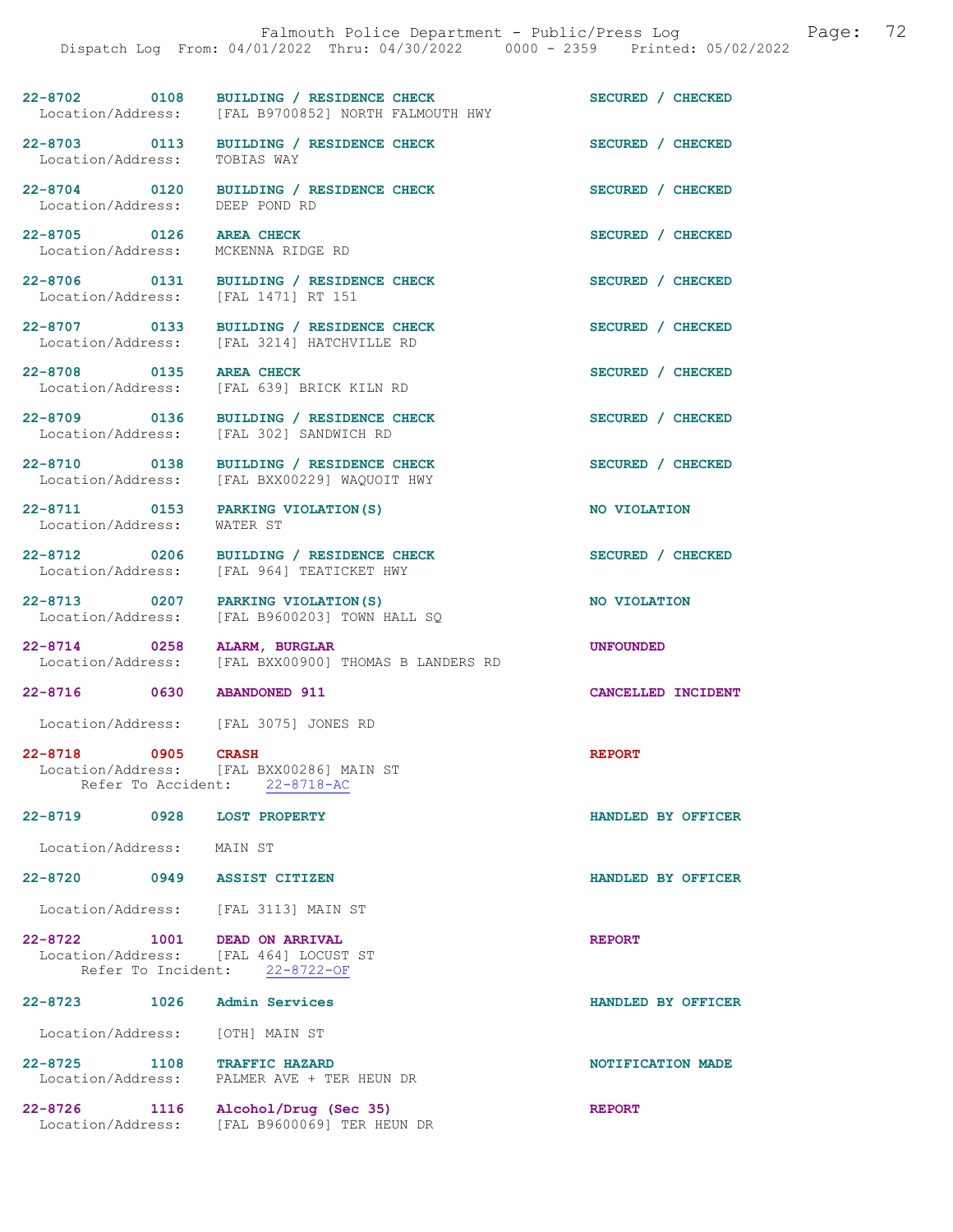|                                                                     | Refer To Incident: 22-8726-OF |                                                                                           |                        |
|---------------------------------------------------------------------|-------------------------------|-------------------------------------------------------------------------------------------|------------------------|
| 22-8727 1142 OTHER TRAFFIC                                          |                               |                                                                                           | HANDLED BY OFFICER     |
|                                                                     |                               | Location/Address: WOODS HOLE RD + RANSOM RD                                               |                        |
| 22-8728 1149 ALARM, BURGLAR                                         |                               |                                                                                           | CANCELLED INCIDENT     |
|                                                                     |                               | Location/Address: [FAL 1972] WILD HARBOR RD                                               |                        |
|                                                                     |                               | 22-8729 1201 SUICIDE ATTEMPT / THREAT<br>Location/Address: SAND POINTE SHORES DR          | UNABLE TO LOCATE       |
| 22-8730 1213 Illegal Dumping<br>Location/Address:                   |                               | WILD HARBOR RD                                                                            | HANDLED BY PARTY       |
| 22-8731 1218 THREAT<br>Location/Address: TILLER DR                  | Refer To Incident: 22-8731-OF |                                                                                           | <b>REPORT</b>          |
| 22-8732 1231 ALARM, BURGLAR                                         |                               |                                                                                           | HANDLED BY OFFICER     |
| Location/Address: [FAL BA1436] MAIN ST                              |                               |                                                                                           |                        |
|                                                                     |                               | 22-8733 1256 ALARM, BURGLAR<br>Location/Address: [FAL 3184] PRINCE HENRY DR               | <b>UNFOUNDED</b>       |
| 22-8735 1323 ASSIST CITIZEN                                         |                               | Location/Address: [FAL B9601811] SUNSET POINT RD                                          | NOTIFICATION MADE      |
| 22-8736 1323 ID Theft / Fraud<br>Location/Address: GLORY LN         | Refer To Incident: 22-8736-OF |                                                                                           | <b>REPORT</b>          |
| 22-8737 1423 ALARM, BURGLAR                                         |                               | Location/Address: [FAL B9700468] EAST FALMOUTH HWY                                        | SECURED / CHECKED      |
| 22-8738 1424 LOST PROPERTY                                          |                               |                                                                                           | HANDLED BY OFFICER     |
|                                                                     |                               | Location/Address: [FAL B9600444] LUSCOMBE AVE                                             |                        |
| Location/Address: TILLER DR                                         | Refer To Incident: 22-8739-OF | 22-8739 1438 FOLLOW UP INVESTIGATION                                                      | <b>REPORT</b>          |
| 22-8740 1512 CHECK WELFARE<br>Location/Address: SANDWICH RD         |                               |                                                                                           | HANDLED BY PARTY       |
| 22-8741 1517 LOST PROPERTY                                          |                               |                                                                                           | HANDLED BY OFFICER     |
| Location/Address: MAIN ST                                           |                               |                                                                                           |                        |
| 22-8742 1538 ALARM, BURGLAR<br>Location/Address: CAREY LN           |                               |                                                                                           | <b>UNFOUNDED</b>       |
|                                                                     |                               | 22-8743   1604   DISABLED MV<br>Location/Address: THOMAS B LANDERS RD + WEST FALMOUTH HWY | <b>GONE ON ARRIVAL</b> |
| 22-8745 1610                                                        | Refer To Incident: 22-8745-OF | <b>RECOVERED PROPERTY</b><br>Location/Address: [FAL B9600029] KATHARINE LEE BATES         | <b>REF OTHER</b>       |
| 22-8744 1613 ABANDONED 911                                          |                               |                                                                                           | HANDLED BY OFFICER     |
|                                                                     |                               | Location/Address: [FAL B9700835] MEADOW VIEW DR                                           |                        |
| 22-8746 1632 ID Theft / Fraud<br>Location/Address: BOXBERRY HILL RD |                               |                                                                                           | <b>REPORT</b>          |

Refer To Incident: 22-8746-OF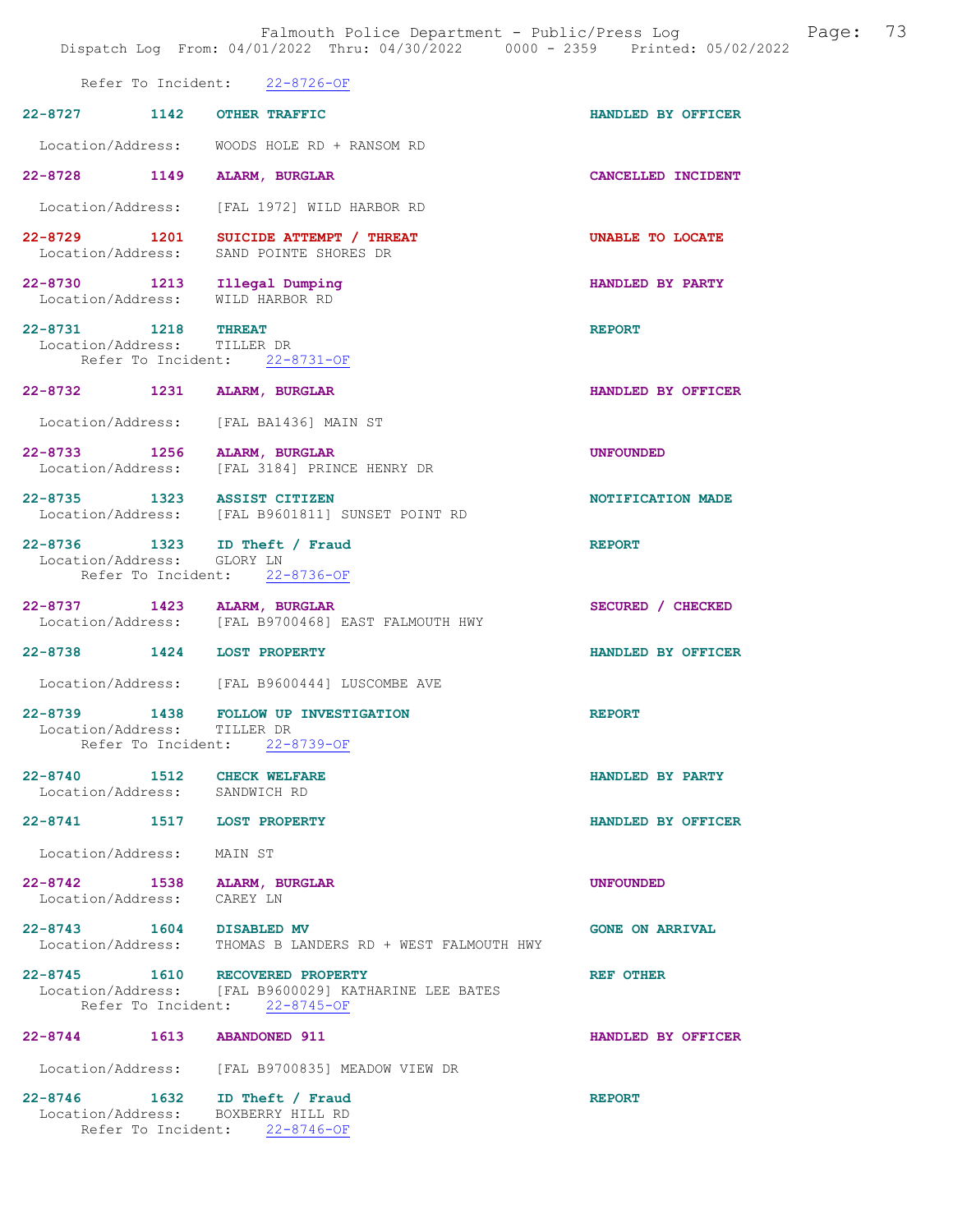|                                                              | 22-8748 1701 SUICIDE ATTEMPT / THREAT Location/Address: EAST FALMOUTH HWY<br>Refer To Incident: 22-8748-OF                                                                                                | <b>REPORT</b>           |
|--------------------------------------------------------------|-----------------------------------------------------------------------------------------------------------------------------------------------------------------------------------------------------------|-------------------------|
| Location/Address: RAINBOW AVE                                | 22-8752 1802 FOLLOW UP INVESTIGATION                                                                                                                                                                      | UNABLE TO LOCATE        |
| 22-8754 1828 PRESERVE PEACE                                  |                                                                                                                                                                                                           | HANDLED BY OFFICER      |
|                                                              | Location/Address: [FAL 188] KATHARINE LEE BATES                                                                                                                                                           |                         |
| 22-8747 1845 PRESERVE PEACE                                  |                                                                                                                                                                                                           | Merge: 22-8754 By: BLIN |
|                                                              | Location/Address: [FAL 188] KATHARINE LEE BATES                                                                                                                                                           |                         |
| 22-8756 1900 ALARM, BURGLAR<br>Location/Address: SALT HAY RD |                                                                                                                                                                                                           | UNFOUNDED               |
|                                                              | 22-8757 1902 FOLLOW UP INVESTIGATION                                                                                                                                                                      | HANDLED BY OFFICER      |
| Location/Address: ROCKVILLE AVE                              |                                                                                                                                                                                                           |                         |
|                                                              | 22-8759 2022 MOTOR VEHICLE STOP<br>Location/Address: OLD BARNSTABLE RD + HANKS WAY                                                                                                                        | Verbal Warning          |
| 22-8760 2042 INTOXICATED PERSON<br>Address:<br>Age: 33       | Location/Address: [FAL 964] TEATICKET HWY<br>Refer To $P/C$ : 22-8760-AR<br>P/C: TINSLEY, JAMES A<br>HOMELESS FALMOUTH, MA<br>Charges: PROTECTIVE CUSTODY (LIQUOR)<br>PROTECTIVE CUSTODY (DRUGS-OVERDOSE) | Arrest(s) Made          |
| 22-8762 2114 AREA CHECK<br>Location/Address: WINDWARD WAY    |                                                                                                                                                                                                           | SECURED / CHECKED       |
| 22-8763 2127 ALARM, BURGLAR                                  | Location/Address: [FAL B9900068] ASSOCIATES RD                                                                                                                                                            | <b>UNFOUNDED</b>        |
| 22-8764 2130 PRIVATE TOW<br>Location/Address: TANGLEWOOD DR  |                                                                                                                                                                                                           | PRIVATE TOW             |
| 22-8765 2208 ALARM, BURGLAR                                  |                                                                                                                                                                                                           | HANDLED BY OFFICER      |
|                                                              | Location/Address: [FAL B9800601] TEATICKET HWY                                                                                                                                                            |                         |
| 22-8766 2335 CHECK WELFARE                                   |                                                                                                                                                                                                           | HANDLED BY OFFICER      |
|                                                              | Location/Address: [FAL 427] TEATICKET HWY                                                                                                                                                                 |                         |
|                                                              | 22-8769 2356 FOLLOW UP INVESTIGATION                                                                                                                                                                      | HANDLED BY OFFICER      |
|                                                              | Location/Address: [FAL B9800292] DAVIS STRAITS                                                                                                                                                            |                         |
| For Date: $04/28/2022 - Thursday$                            |                                                                                                                                                                                                           |                         |
| 22-8770 0016                                                 | BUILDING / RESIDENCE CHECK<br>Location/Address: [FAL 302] SANDWICH RD                                                                                                                                     | SECURED / CHECKED       |
|                                                              | 22-8771 0019 BUILDING / RESIDENCE CHECK<br>Location/Address: [FAL 302] SANDWICH RD                                                                                                                        | SECURED / CHECKED       |
|                                                              | 22-8772 0020 BUILDING / RESIDENCE CHECK<br>Location/Address: [FAL 302] SANDWICH RD                                                                                                                        | SECURED / CHECKED       |

22-8773 0034 BUILDING / RESIDENCE CHECK SECURED / CHECKED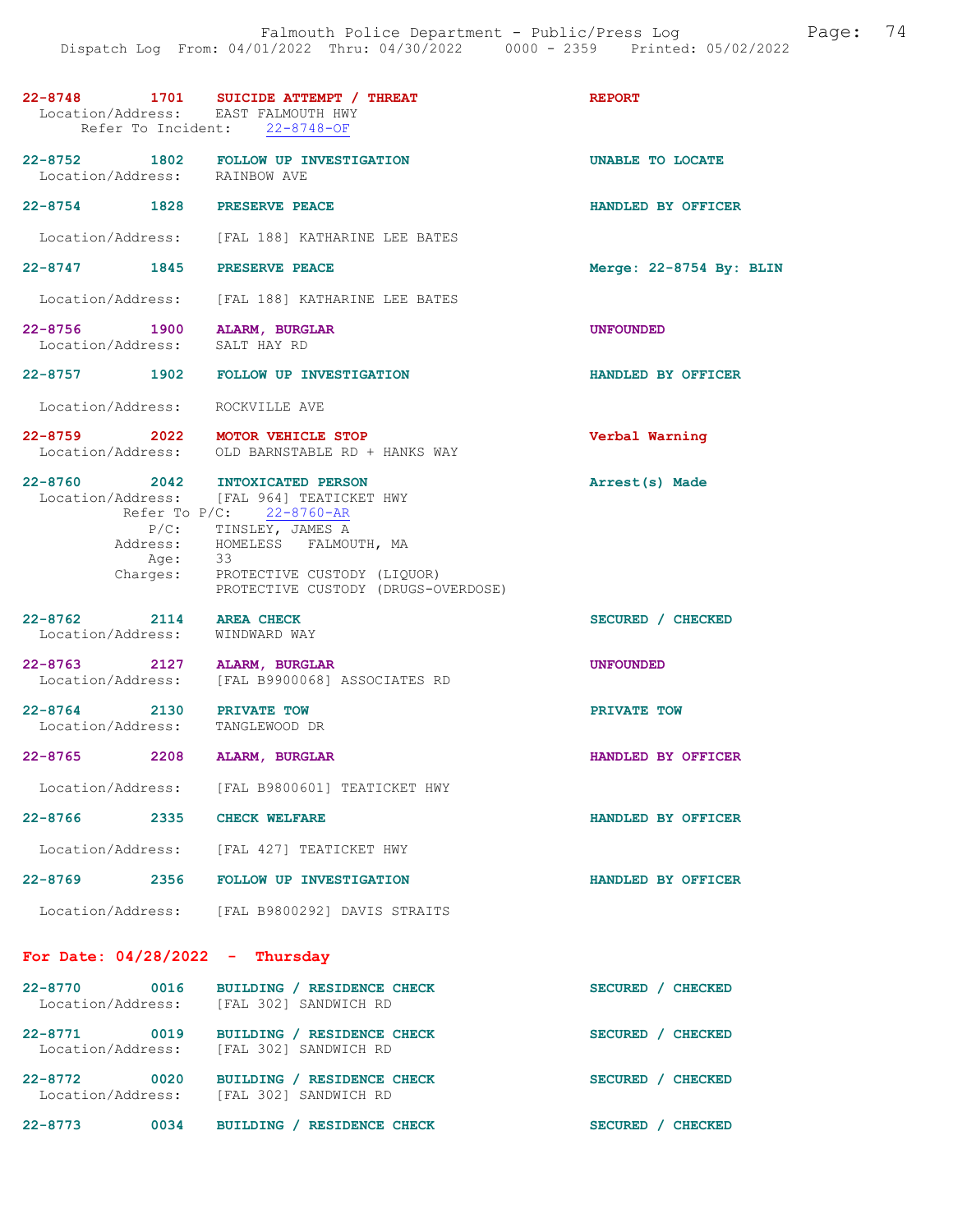|                                              | Dispatch Log From: 04/01/2022 Thru: 04/30/2022 0000 - 2359 Printed: 05/02/2022                    | Falmouth Police Department - Public/Press Log | Page: | 75 |
|----------------------------------------------|---------------------------------------------------------------------------------------------------|-----------------------------------------------|-------|----|
|                                              | Location/Address: [FAL B9800292] DAVIS STRAITS                                                    |                                               |       |    |
| 22-8774 0037 AREA CHECK                      | Location/Address: [FAL B9600444] LUSCOMBE AVE                                                     | SECURED / CHECKED                             |       |    |
|                                              | 22-8775 0038 BUILDING / RESIDENCE CHECK<br>Location/Address: [FAL B9600025] DAVISVILLE RD         | SECURED / CHECKED                             |       |    |
| 22-8776 0040                                 | <b>AREA CHECK</b><br>Location/Address: [FAL BXX00131] EAST FALMOUTH HWY                           | SECURED / CHECKED                             |       |    |
| 22-8777 0045<br>Location/Address:            | <b>AREA CHECK</b><br>OLD WAQUOIT RD                                                               | SECURED / CHECKED                             |       |    |
|                                              | 22-8778 0047 BUILDING / RESIDENCE CHECK<br>Location/Address: [FAL B9600051] HATCHVILLE RD         | SECURED / CHECKED                             |       |    |
| 22-8779 0053<br>Location/Address:            | <b>AREA CHECK</b><br>TILLER DR                                                                    | SECURED / CHECKED                             |       |    |
| Location/Address:                            | 22-8780 0054 PARKING VIOLATION (S)<br>WATER ST + LUSCOMBE AVE                                     | SECURED / CHECKED                             |       |    |
| 22-8781 0105                                 | AREA CHECK <b>AREA</b><br>Location/Address: [FAL B9600070] SCRANTON AVE                           | SECURED / CHECKED                             |       |    |
|                                              | 22-8783 0118 BUILDING / RESIDENCE CHECK<br>Location/Address: [FAL B9600012] DEPOT AVE             | SECURED / CHECKED                             |       |    |
| 22-8784 0122                                 | AREA CHECK<br>Location/Address: [FAL L42] GIFFORD ST                                              | SECURED / CHECKED                             |       |    |
| 22-8785 0126<br>Location/Address: TOBIAS WAY | <b>AREA CHECK</b>                                                                                 | SECURED / CHECKED                             |       |    |
|                                              | 22-8786 0131 PARKING VIOLATION(S)<br>Location/Address: [FAL B9600261] MAIN ST                     | NO VIOLATION                                  |       |    |
| 22-8787 0140 AREA CHECK                      | Location/Address: [FAL 1471] RT 151                                                               | SECURED / CHECKED                             |       |    |
| $22 - 8788$                                  | 0151 ASSIST OTHER AGENCY                                                                          | HANDLED BY OFFICER                            |       |    |
| Location/Address: THATCHERS LN               |                                                                                                   |                                               |       |    |
| 22-8789 0153                                 | <b>AREA CHECK</b><br>Location/Address: [FAL B9600031] MARAVISTA AVE EXT                           | SECURED / CHECKED                             |       |    |
| 22-8790 0155<br>Location/Address:            | ALARM, BURGLAR<br>[FAL B9800257] WEST FALMOUTH HWY                                                | SECURED / CHECKED                             |       |    |
| 22-8791 0218<br>Location/Address:            | BUILDING / RESIDENCE CHECK<br>MCKENNA RIDGE RD                                                    | SECURED / CHECKED                             |       |    |
| 22-8792 0225<br>Location/Address:            | PARKING VIOLATION (S)<br>[FAL B9600203] TOWN HALL SQ                                              | NO VIOLATION                                  |       |    |
| 22-8793 0226<br>Location/Address:            | <b>AREA CHECK</b><br>[FAL B9600026] GIFFORD EXT ST                                                | SECURED / CHECKED                             |       |    |
|                                              | 22-8795 0321 BUILDING / RESIDENCE CHECK<br>Location/Address: [FAL 964] TEATICKET HWY              | SECURED / CHECKED                             |       |    |
| 22-8798 0823 ABANDONED MV                    | Location/Address: [FAL B9600162] SIMPSON LN<br>Refer To Incident: 22-8798-OF                      | <b>REPORT</b>                                 |       |    |
| 22-8800 0856                                 | CRASH, HIT/RUN<br>Location/Address: [FAL BXX00758] NORTH MAIN ST<br>Refer To Accident: 22-8800-AC | <b>REPORT</b>                                 |       |    |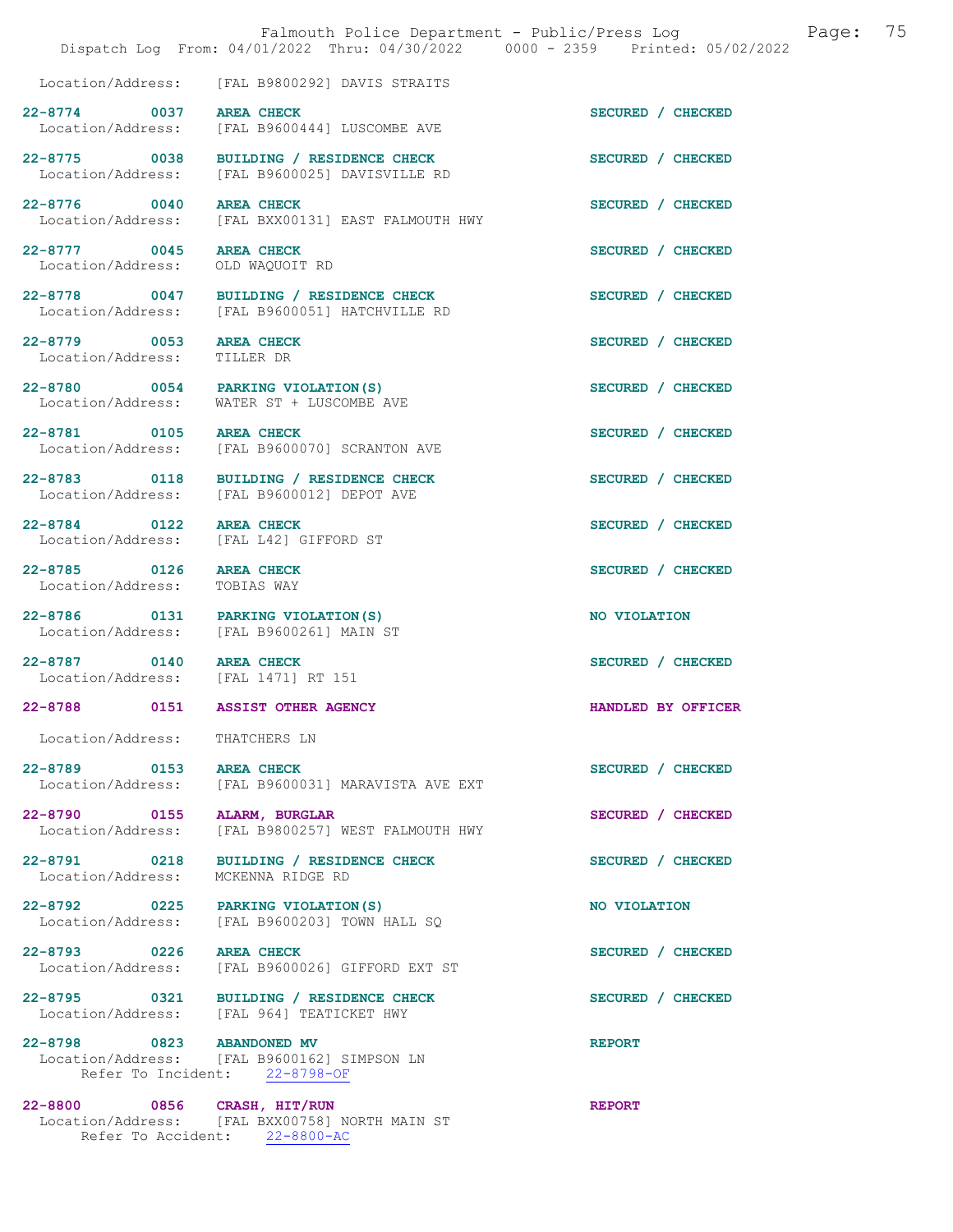| 22-8801 0906 DEAD ON ARRIVAL        | Location/Address: [FAL 707] GIFFORD ST<br>Refer To Incident: 22-8801-OF                                                                                                                | <b>REPORT</b>      |
|-------------------------------------|----------------------------------------------------------------------------------------------------------------------------------------------------------------------------------------|--------------------|
| 22-8802 0944 TRAFFIC HAZARD         | Location/Address: JONES RD + PALMER AVE                                                                                                                                                | NOTIFICATION MADE  |
| 22-8803 1005 Admin Services         |                                                                                                                                                                                        | HANDLED BY OFFICER |
| Location/Address: [FAL FPD] MAIN ST | Refer To Incident: 22-8803-OF                                                                                                                                                          |                    |
| 22-8808 1126 ASSIST FIRE DEPT       | Location/Address: [FAL 1205] TEATICKET HWY                                                                                                                                             | REF FIRE DEPT      |
| 22-8809 1133 INTOXICATED PERSON     |                                                                                                                                                                                        | Protective Custody |
| Age:                                | Location/Address: [FAL B0100152] TEATICKET HWY<br>Refer To $P/C$ : 22-8809-AR<br>P/C: TINSLEY, JAMES A<br>Address: HOMELESS FALMOUTH, MA<br>33<br>Charges: PROTECTIVE CUSTODY (LIQUOR) |                    |
| 22-8810 1320 ALARM, BURGLAR         |                                                                                                                                                                                        | HANDLED BY OFFICER |
| Location/Address: SIMPSON LN        |                                                                                                                                                                                        |                    |
| 22-8811 1334 CHECK WELFARE          |                                                                                                                                                                                        | HANDLED BY OFFICER |
|                                     | Location/Address: [FAL B9601040] TROTTING PARK RD                                                                                                                                      |                    |
| 22-8812 1343 Harassment             |                                                                                                                                                                                        | HANDLED BY OFFICER |
|                                     | Location/Address: [FAL B9600026] GIFFORD EXT ST                                                                                                                                        |                    |
| 22-8814 1408 ASSIST CITIZEN         |                                                                                                                                                                                        | HANDLED BY OFFICER |
| Location/Address: [FAL FPD] MAIN ST |                                                                                                                                                                                        |                    |
| $22 - 8816$                         | 1426 Admin Services                                                                                                                                                                    | HANDLED BY OFFICER |
| Location/Address: [FAL FPD] MAIN ST |                                                                                                                                                                                        |                    |
| 22-8817 1433 ERRATIC MV             |                                                                                                                                                                                        | HANDLED BY OFFICER |
|                                     | Location/Address: [FAL 2400] RAILROAD AVE                                                                                                                                              |                    |
| 22-8818 1437 CHECK WELFARE          |                                                                                                                                                                                        | HANDLED BY OFFICER |
| Location/Address: WATERSIDE DR      |                                                                                                                                                                                        |                    |
|                                     | 22-8819 1456 MENTAL ILLNESS (SEC 12)<br>Location/Address: [FAL B9600028] JONES RD<br>Refer To Incident: 22-8819-OF                                                                     | <b>REPORT</b>      |
| 22-8820 1509 OTHER TRAFFIC          |                                                                                                                                                                                        | HANDLED BY OFFICER |
|                                     | Location/Address: PALMER AVE + JONES RD                                                                                                                                                |                    |
| 22-8821 1510 ASSIST CITIZEN         |                                                                                                                                                                                        | HANDLED BY OFFICER |
| Location/Address: EAST RIDGE RD     |                                                                                                                                                                                        |                    |
| 22-8822 1515 MOTOR VEHICLE THEFT    | Location/Address: [FAL B9600108] TER HEUN DR<br>Refer To Incident: 22-8822-OF                                                                                                          | <b>REPORT</b>      |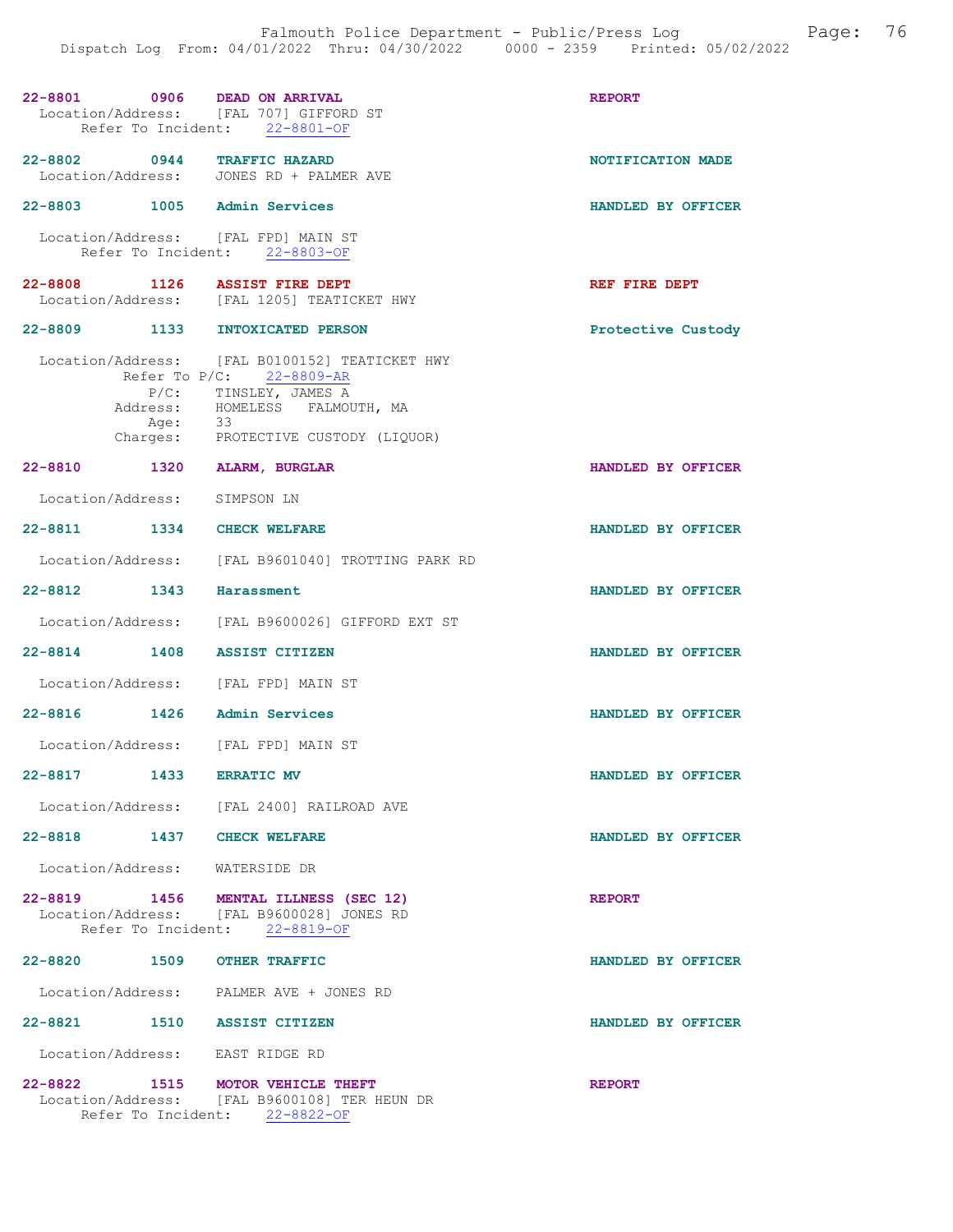| 22-8824 1530 ALARM, BURGLAR<br>Location/Address: CREIGHTON PARK     |                                                                                               | <b>UNFOUNDED</b>   |
|---------------------------------------------------------------------|-----------------------------------------------------------------------------------------------|--------------------|
| 22-8825 1539 OTHER TRAFFIC                                          | Location/Address: JONES RD + PALMER AVE                                                       | NOTIFICATION MADE  |
| 22-8828 1617 ANIMAL COMPLAINT<br>Location/Address: ANTLERS SHORE DR |                                                                                               | NOTIFICATION MADE  |
| 22-8829 1633 ALARM, BURGLAR<br>Location/Address: BOUNTY LN          |                                                                                               | <b>UNFOUNDED</b>   |
| 22-8830 1638 Admin Services                                         |                                                                                               | HANDLED BY OFFICER |
| Location/Address: [FAL FPD] MAIN ST                                 |                                                                                               |                    |
| 22-8831 1757 ASSIST CITIZEN                                         |                                                                                               | HANDLED BY OFFICER |
| Location/Address: SHALLOW POND LN                                   |                                                                                               |                    |
| 22-8832 1833 ERRATIC MV                                             | Location/Address: RT 28 SOUTH + RT 151                                                        | UNABLE TO LOCATE   |
| 22-8833 1853 ASSIST CITIZEN                                         |                                                                                               | HANDLED BY OFFICER |
| Location/Address: MORSE POND RD                                     |                                                                                               |                    |
| 22-8834 1900 ALARM, BURGLAR                                         |                                                                                               | CANCELLED INCIDENT |
|                                                                     | Location/Address: [FAL B0000110] BRICK KILN RD                                                |                    |
| 22-8835 1915 ASSAULT, PAST                                          | Location/Address: [FAL B9600455] SCRANTON AVE<br>Refer To Incident: 22-8835-OF                | <b>REPORT</b>      |
| 22-8836 1920 AREA CHECK                                             | Location/Address: [FAL L61] PUMPING STATION RD                                                | UNABLE TO LOCATE   |
|                                                                     | 22-8843 2347 BUILDING / RESIDENCE CHECK<br>Location/Address: [FAL B9600237] EAST FALMOUTH HWY | SECURED / CHECKED  |
|                                                                     | 22-8844 2354 BUILDING / RESIDENCE CHECK<br>Location/Address: [FAL B9600025] DAVISVILLE RD     | SECURED / CHECKED  |
|                                                                     | 22-8845 2358 BUILDING / RESIDENCE CHECK<br>Location/Address: [FAL 494] EAST FALMOUTH HWY      | SECURED / CHECKED  |
| For Date: $04/29/2022 -$ Friday                                     |                                                                                               |                    |

## 22-8846 0008 ASSIST CITIZEN HANDLED BY OFFICER Location/Address: [FAL BXX00810] MAIN ST 22-8847 0009 BUILDING / RESIDENCE CHECK SECURED / CHECKED Location/Address: TOBIAS WAY 22-8848 0029 UNWANTED GUEST REPORT Location/Address: CANTERBURY LN Refer To Incident: 22-8848-OF 22-8850 0031 ASSIST CITIZEN HANDLED BY OFFICER Location/Address: [FAL 964] TEATICKET HWY 22-8851 0049 BUILDING / RESIDENCE CHECK SECURED / CHECKED Location/Address: [FAL B9600029] KATHARINE LEE BATES 22-8852 0053 BUILDING / RESIDENCE CHECK SECURED / CHECKED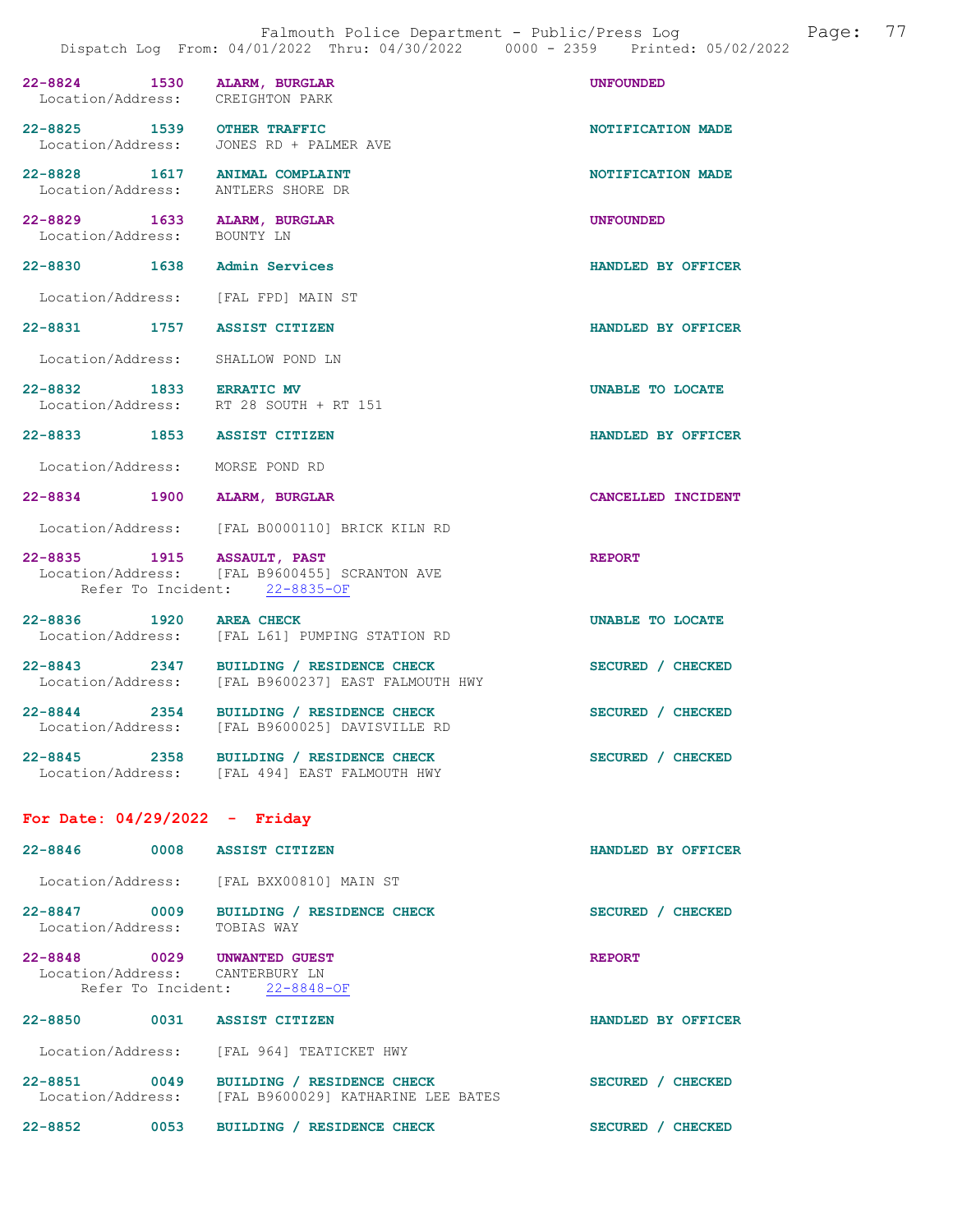|                                                  |                                                                                           | Dispatch Log From: 04/01/2022 Thru: 04/30/2022 0000 - 2359 Printed: 05/02/2022 |
|--------------------------------------------------|-------------------------------------------------------------------------------------------|--------------------------------------------------------------------------------|
|                                                  | Location/Address: [FAL B9600027] LAKEVIEW AVE                                             |                                                                                |
| 22-8853 0053                                     | BUILDING / RESIDENCE CHECK<br>Location/Address: [FAL B9600051] HATCHVILLE RD              | SECURED / CHECKED                                                              |
| 22-8854 0057 AREA CHECK                          | Location/Address: [FAL BXX00810] MAIN ST                                                  | SECURED / CHECKED                                                              |
| 22-8855 0059                                     | <b>AREA CHECK</b><br>Location/Address: [FAL BXX00359] SCRANTON AVE                        | SECURED / CHECKED                                                              |
| 22-8856 0102 AREA CHECK                          | Location/Address: [FAL B9600070] SCRANTON AVE                                             | SECURED / CHECKED                                                              |
|                                                  | 22-8857 0104 BUILDING / RESIDENCE CHECK<br>Location/Address: [FAL B9800292] DAVIS STRAITS | SECURED / CHECKED                                                              |
| 22-8858 0119                                     | <b>AREA CHECK</b><br>Location/Address: [FAL L8] MENAUHANT RD                              | SECURED / CHECKED                                                              |
| 22-8859 0119                                     | BUILDING / RESIDENCE CHECK<br>Location/Address: [FAL B9600031] MARAVISTA AVE EXT          | SECURED / CHECKED                                                              |
| 22-8860 0147                                     | <b>AREA CHECK</b><br>Location/Address: [FAL B9600069] TER HEUN DR                         | SECURED / CHECKED                                                              |
| 22-8861 0150                                     | BUILDING / RESIDENCE CHECK<br>Location/Address: [FAL B9600012] DEPOT AVE                  | SECURED / CHECKED                                                              |
|                                                  | 22-8862 0154 PARKING VIOLATION (S)<br>Location/Address: [FAL B9600261] MAIN ST            | NO VIOLATION                                                                   |
| 22-8863 0154<br>Location/Address:                | BUILDING / RESIDENCE CHECK<br>[FAL 964] TEATICKET HWY                                     | SECURED / CHECKED                                                              |
| Location/Address:                                | 22-8864 0157 PARKING VIOLATION (S)<br>[FAL B9600203] TOWN HALL SQ                         | NO VIOLATION                                                                   |
| 22-8865 0157<br>Location/Address:                | PARKING VIOLATION(S)<br>WATER ST                                                          | NO VIOLATION                                                                   |
| 22-8868 0316 ASSIST FIRE DEPT                    |                                                                                           | HANDLED BY OFFICER                                                             |
|                                                  | Location/Address: [FAL B9600084] TER HEUN DR                                              |                                                                                |
| 22-8869 0442 ANIMAL COMPLAINT                    |                                                                                           | REF ANIMAL CONTROL                                                             |
| Location/Address: KETTLE HOLE RD                 |                                                                                           |                                                                                |
| 22-8872 0722 ALARM, BURGLAR<br>Location/Address: | [FAL BXX00081] MAIN ST                                                                    | SECURED / CHECKED                                                              |
| 22-8873 0727                                     | SUSPICIOUS MV                                                                             | HANDLED BY OFFICER                                                             |
|                                                  | Location/Address: [FAL B9900140] RT 151                                                   |                                                                                |
| 22-8874 0729                                     | ALARM, BURGLAR<br>Location/Address: [FAL BXX00963] QUISSETT AVE                           | <b>UNFOUNDED</b>                                                               |
| 22-8875 0738<br>Location/Address: JONES RD       | <b>OVERDOSE</b><br>Refer To Incident: 22-8875-OF                                          | <b>REPORT</b>                                                                  |
| 22-8878 0823                                     | <b>ASSIST CITIZEN</b>                                                                     | HANDLED BY OFFICER                                                             |
| Location/Address: [FAL FPD] MAIN ST              |                                                                                           |                                                                                |
| 22-8880 0913 ABANDONED 911                       |                                                                                           | HANDLED BY OFFICER                                                             |
|                                                  | Location/Address: [FAL 464] LOCUST ST                                                     |                                                                                |

Falmouth Police Department - Public/Press Log and Page: 78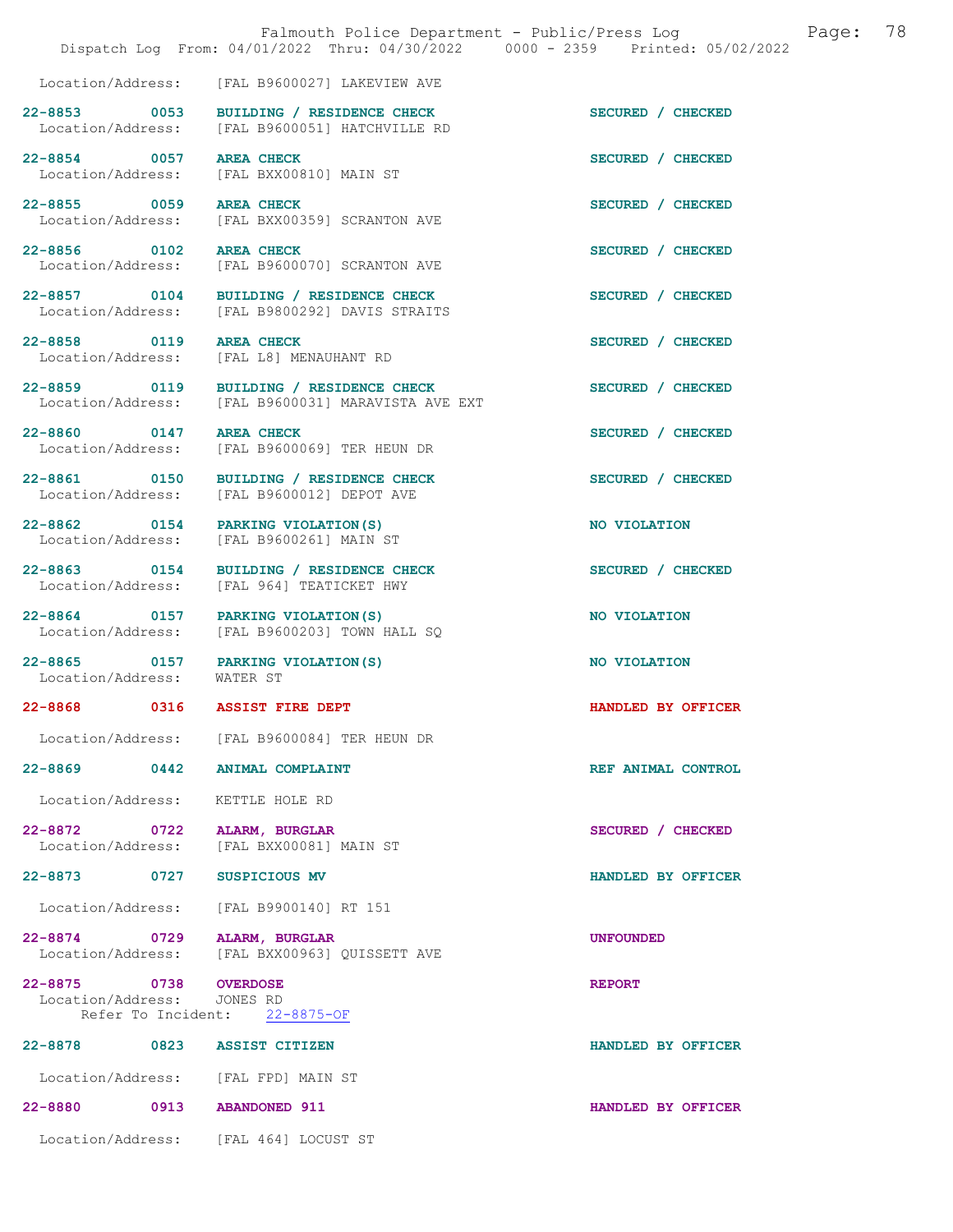| 0924 CRASH<br>22-8883<br>Location/Address: WORCESTER CT        |              |                                                                                                                                  | <b>REPORT</b>      |
|----------------------------------------------------------------|--------------|----------------------------------------------------------------------------------------------------------------------------------|--------------------|
|                                                                |              | Refer To Accident: 22-8883-AC                                                                                                    |                    |
| 22-8885 1013 ABANDONED 911                                     |              |                                                                                                                                  | CANCELLED INCIDENT |
|                                                                |              | Location/Address: [FAL B9600065] GIFFORD ST                                                                                      |                    |
| 22-8886 1017 AREA CHECK                                        |              |                                                                                                                                  | HANDLED BY OFFICER |
|                                                                |              | Location/Address: [FAL B9600204] WOODS HOLE RD                                                                                   |                    |
| Location/Address: BRAESIDE RD                                  |              | 22-8887 1051 RECOVERED PROPERTY<br>Refer To Incident: 22-8887-OF                                                                 | <b>REPORT</b>      |
| 22-8888 1100 CHECK WELFARE                                     |              |                                                                                                                                  | HANDLED BY OFFICER |
|                                                                |              | Location/Address: [FAL B9700599] TEATICKET HWY                                                                                   |                    |
| 22-8889 1107 ERRATIC MV                                        |              |                                                                                                                                  | HANDLED BY OFFICER |
|                                                                |              | Location/Address: E FALMOUTH HWY + DAVISVILLE RD                                                                                 |                    |
|                                                                |              | 22-8890 1118 ANIMAL COMPLAINT                                                                                                    | REF ANIMAL CONTROL |
|                                                                |              | Location/Address: [FAL B9700240] WALKER ST                                                                                       |                    |
| 22-8902 1145 CRASH, HIT/RUN                                    |              | Location/Address: [FAL B9600063] JONES RD<br>Refer To Accident: 22-8902-AC<br>Refer To Incident: $\frac{22-8902-OF}{22-8902-OF}$ | <b>REPORT</b>      |
| 22-8893 1147                                                   |              | <b>LARCENY</b>                                                                                                                   | CANCELLED INCIDENT |
|                                                                |              | Location/Address: [FAL 2222] MAIN ST                                                                                             |                    |
| 22-8894 1153 PRIVATE TOW                                       |              | Location/Address: [FAL 741] WATER ST                                                                                             | HANDLED BY PARTY   |
| 22-8895 1223 CHECK WELFARE                                     |              |                                                                                                                                  | HANDLED BY OFFICER |
|                                                                |              | Location/Address: CORTE REAL AVE                                                                                                 |                    |
| $22 - 8896$                                                    | 1242         | <b>ASSIST OTHER AGENCY</b>                                                                                                       | HANDLED BY OFFICER |
|                                                                |              | Location/Address: PALMER AVE + JONES RD                                                                                          |                    |
| 22-8897 1305 ALARM, BURGLAR<br>Location/Address: ASSOCIATES RD |              |                                                                                                                                  | <b>UNFOUNDED</b>   |
| 22-8899 1405 ASSIST CITIZEN<br>Location/Address: CEA RD        |              | Refer To Incident: 22-8899-OF                                                                                                    | <b>REPORT</b>      |
| 22-8900 1415 OTHER TRAFFIC                                     |              |                                                                                                                                  | HANDLED BY OFFICER |
|                                                                |              | Location/Address: JONES RD + GIFFORD ST                                                                                          |                    |
| 22-8904                                                        |              | 1546 CHECK WELFARE                                                                                                               | HANDLED BY OFFICER |
| Location/Address: MARAVISTA AVE                                |              |                                                                                                                                  |                    |
| 22-8905 1635 ABANDONED 911                                     |              |                                                                                                                                  | HANDLED BY OFFICER |
|                                                                |              | Location/Address: [FAL B9700492] DUSTY MILLER RD                                                                                 |                    |
| 22-8906                                                        | $1637$ CRASH |                                                                                                                                  | HANDLED BY OFFICER |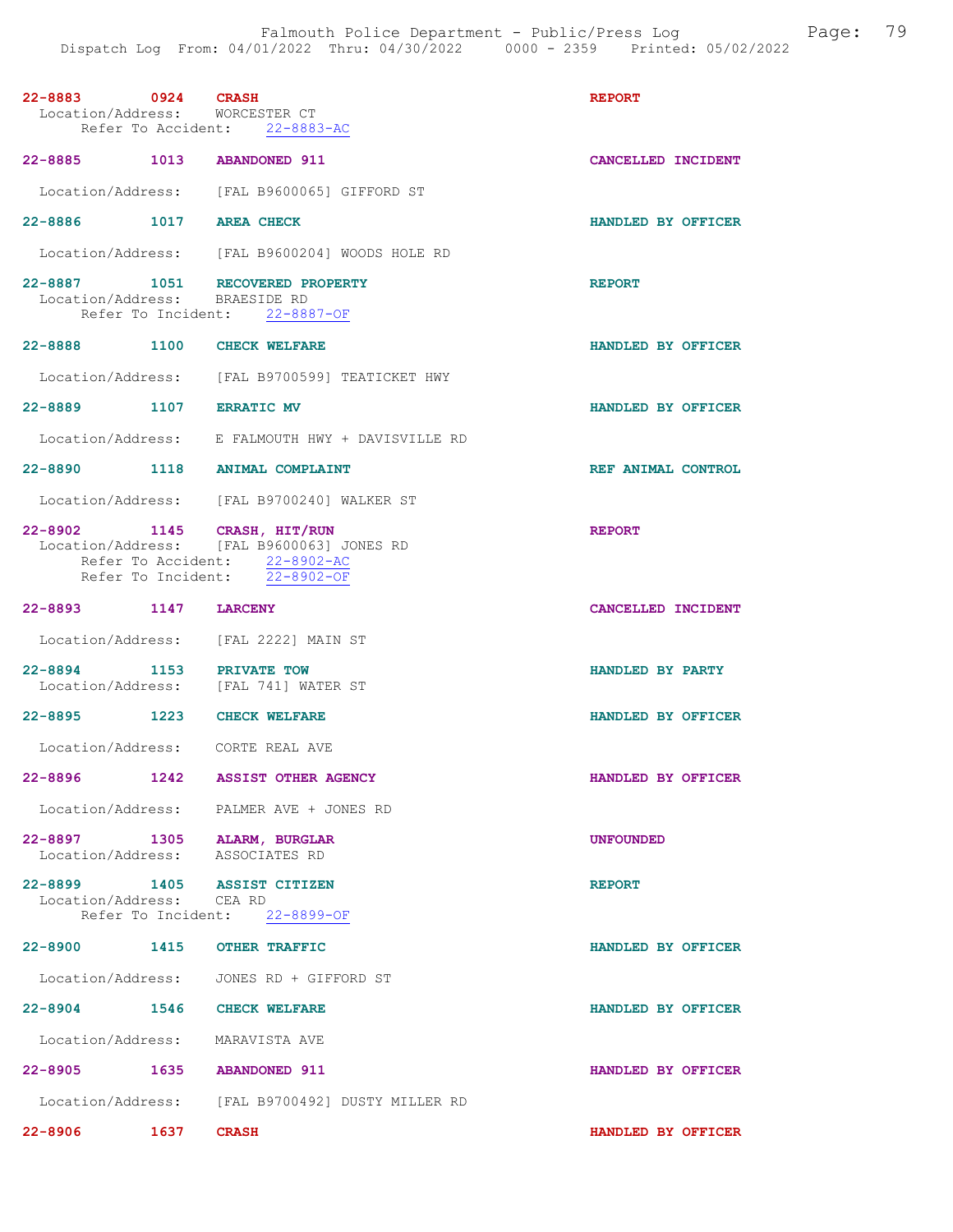| Location/Address: |  | [FAL 2914] EAST FALMOUTH HWY |  |
|-------------------|--|------------------------------|--|
|                   |  |                              |  |

| 22-8907                                         | 1640 | ANIMAL COMPLAINT              |  |  | UNABLE TO LOCATE |  |
|-------------------------------------------------|------|-------------------------------|--|--|------------------|--|
| Location/Address: [FAL BXX00526] SPRING BARS RD |      |                               |  |  |                  |  |
|                                                 |      | Refer To Incident: 22-8907-OF |  |  |                  |  |

22-8909 1705 FOLLOW UP INVESTIGATION HANDLED BY OFFICER

Location/Address: [FAL 1997] EAST FALMOUTH HWY

22-8910 1803 MOTOR VEHICLE STOP CITATION ISSUED<br>
Location/Address: RT 28 SOUTH Location/Address:

22-8911 1818 MOTOR VEHICLE STOP CITATION ISSUED Location/Address: RT 28 SOUTH + THOMAS B LANDERS RD

22-8912 1820 MOTOR VEHICLE STOP CITATION ISSUED Location/Address: DILLINGHAM AVE Location/Address:

22-8913 1836 ASSIST CITIZEN HANDLED BY OFFICER

Location/Address: [FAL FPD] MAIN ST

22-8914 1855 CHECK WELFARE TRANSPORT Location/Address: W FALMOUTH HWY + BRAESIDE RD

22-8915 1911 ABANDONED 911 1 HANDLED BY PARTY<br>
Location/Address: [FAL 1600] GIFFORD ST [FAL 1600] GIFFORD ST

22-8918 1951 INTOXICATED PERSON BANDLED BY PARTY Location/Address: [FAL 188] KATHARINE LEE BATES

22-8920 2000 AREA CHECK HANDLED BY OFFICER

Location/Address: [FAL 55] MENAUHANT RD

22-8921 2002 ERRATIC MV UNABLE TO LOCATE Location/Address: RT 28 SOUTH + THOMAS B LANDERS RD

22-8922 2009 AREA CHECK 2009 AREA CHECK NOTIFICATION MADE Location/Address:

[FAL 188] KATHARINE LEE BATES

22-8923 2014 ANIMAL COMPLAINT HANDLED BY OFFICER

Location/Address: BUMBLEBEE HILL RD

22-8928 2343 BUILDING / RESIDENCE CHECK SECURED / CHECKED Location/Address: [FAL B9600025] DAVISVILLE RD [FAL B9600025] DAVISVILLE RD

22-8929 2353 BUILDING / RESIDENCE CHECK SECURED / CHECKED Location/Address: [FAL B9600051] HATCHVILLE RD

For Date: 04/30/2022 - Saturday

| $22 - 8930$                      | 0000 | <b>CHECK WELFARE</b>                                                     | <b>HANDLED</b><br>BY<br>OFFICER  |
|----------------------------------|------|--------------------------------------------------------------------------|----------------------------------|
| Location/Address:                |      | CROCKER RD                                                               |                                  |
| $22 - 8931$<br>Location/Address: | 0020 | BUILDING / RESIDENCE CHECK<br>[FAL 964] TEATICKET HWY                    | <b>CHECKED</b><br><b>SECURED</b> |
| $22 - 8932$<br>Location/Address: | 0024 | BUILDING / RESIDENCE CHECK<br>[FAL BXX00620] TEATICKET HWY               | <b>SECURED</b><br><b>CHECKED</b> |
| $22 - 8933$<br>Location/Address: | 0027 | BUILDING /<br><b>RESIDENCE CHECK</b><br>[FAL B9600031] MARAVISTA AVE EXT | <b>SECURED</b><br><b>CHECKED</b> |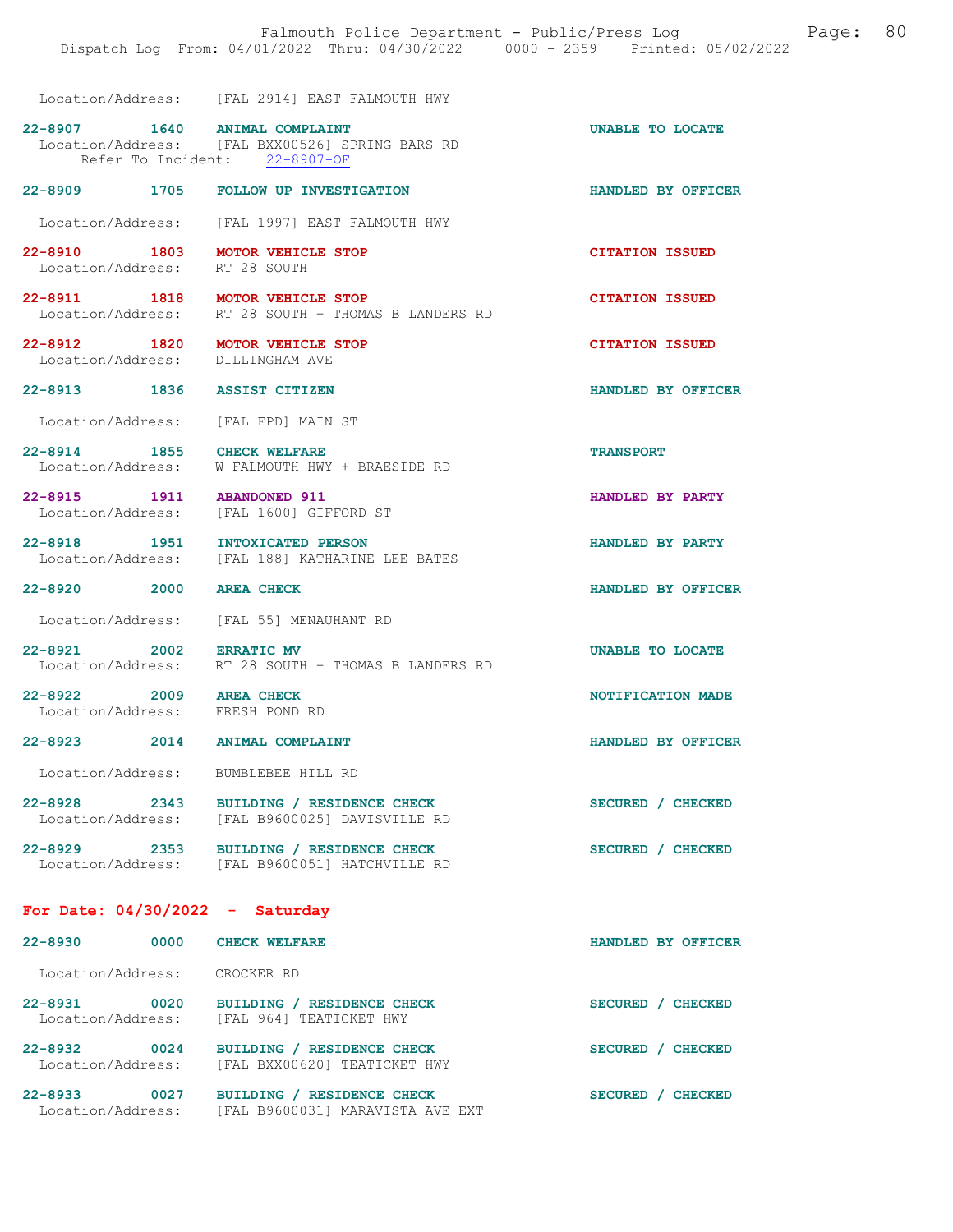|                                                        | Falmouth Police Department - Public/Press Log<br>Dispatch Log From: 04/01/2022 Thru: 04/30/2022 0000 - 2359 Printed: 05/02/2022 | 81<br>Page:        |
|--------------------------------------------------------|---------------------------------------------------------------------------------------------------------------------------------|--------------------|
|                                                        | 22-8934 0040 BUILDING / RESIDENCE CHECK<br>Location/Address: [FAL B9600029] KATHARINE LEE BATES                                 | SECURED / CHECKED  |
|                                                        | 22-8935 0045 BUILDING / RESIDENCE CHECK<br>Location/Address: [FAL BXX00810] MAIN ST                                             | SECURED / CHECKED  |
| 22-8936 0045 AREA CHECK                                | Location/Address: [FAL B9600084] TER HEUN DR                                                                                    | SECURED / CHECKED  |
|                                                        | 22-8937 0049 BUILDING / RESIDENCE CHECK<br>Location/Address: [FAL B9600093] SCRANTON AVE                                        | SECURED / CHECKED  |
| 22-8938 0050 AREA CHECK<br>Location/Address: DEPOT AVE |                                                                                                                                 | SECURED / CHECKED  |
|                                                        | 22-8939 0056 BUILDING / RESIDENCE CHECK<br>Location/Address: [FAL B9800292] DAVIS STRAITS                                       | SECURED / CHECKED  |
|                                                        | 22-8940 0057 ABANDONED 911                                                                                                      | HANDLED BY OFFICER |
| Location/Address:                                      | DAVISVILLE RD                                                                                                                   |                    |
| 22-8941 0058 AREA CHECK<br>Location/Address: MBL ST    |                                                                                                                                 | SECURED / CHECKED  |
|                                                        | 22-8942 0059 ABANDONED 911                                                                                                      | HANDLED BY OFFICER |
|                                                        | Location/Address: HIGHVIEW DR<br>Refer To Incident: 22-8942-OF                                                                  |                    |
|                                                        | 22-8943 0127 Admin Services                                                                                                     | HANDLED BY OFFICER |
|                                                        | Location/Address: [FAL FPD] MAIN ST                                                                                             |                    |
|                                                        | 22-8945 0154 BUILDING / RESIDENCE CHECK<br>Location/Address: [FAL B9600026] GIFFORD EXT ST                                      | SECURED / CHECKED  |
| Location/Address: LUSCOMBE AVE                         | 22-8944 0157 PARKING VIOLATION (S)                                                                                              | NO VIOLATION       |
|                                                        | 22-8948 0213 BUILDING / RESIDENCE CHECK<br>Location/Address: [FAL B9600030] OLD MAIN RD                                         | SECURED / CHECKED  |
| 22-8947 0214                                           | BUILDING / RESIDENCE CHECK<br>Location/Address: [FAL 1997] EAST FALMOUTH HWY                                                    | SECURED / CHECKED  |
| 22-8949 0222<br>Location/Address:                      | BUILDING / RESIDENCE CHECK<br>[FAL B9700812] QUAKER RD                                                                          | SECURED / CHECKED  |
| 22-8950 0223<br>Location/Address:                      | BUILDING / RESIDENCE CHECK<br>[FAL 302] SANDWICH RD                                                                             | SECURED / CHECKED  |
| 22-8951 0233<br>Location/Address:                      | PARKING VIOLATION (S)<br>[FAL B9600261] MAIN ST                                                                                 | NO VIOLATION       |
| 22-8952 0234<br>Location/Address:                      | PARKING VIOLATION (S)<br>[FAL B9600203] TOWN HALL SQ                                                                            | SECURED / CHECKED  |
| 22-8954 0413<br>Location/Address:                      | BUILDING / RESIDENCE CHECK<br>[FAL B9700958] TOBIAS WAY                                                                         | SECURED / CHECKED  |
| 22-8957 0628                                           | Admin Services                                                                                                                  | HANDLED BY OFFICER |
|                                                        | Location/Address: [FAL FPD] MAIN ST                                                                                             |                    |
| 22-8959 0808                                           | <b>ANIMAL COMPLAINT</b>                                                                                                         | REF ANIMAL CONTROL |
|                                                        | Location/Address: SANDWICH RD + JOHN PARKER RD                                                                                  |                    |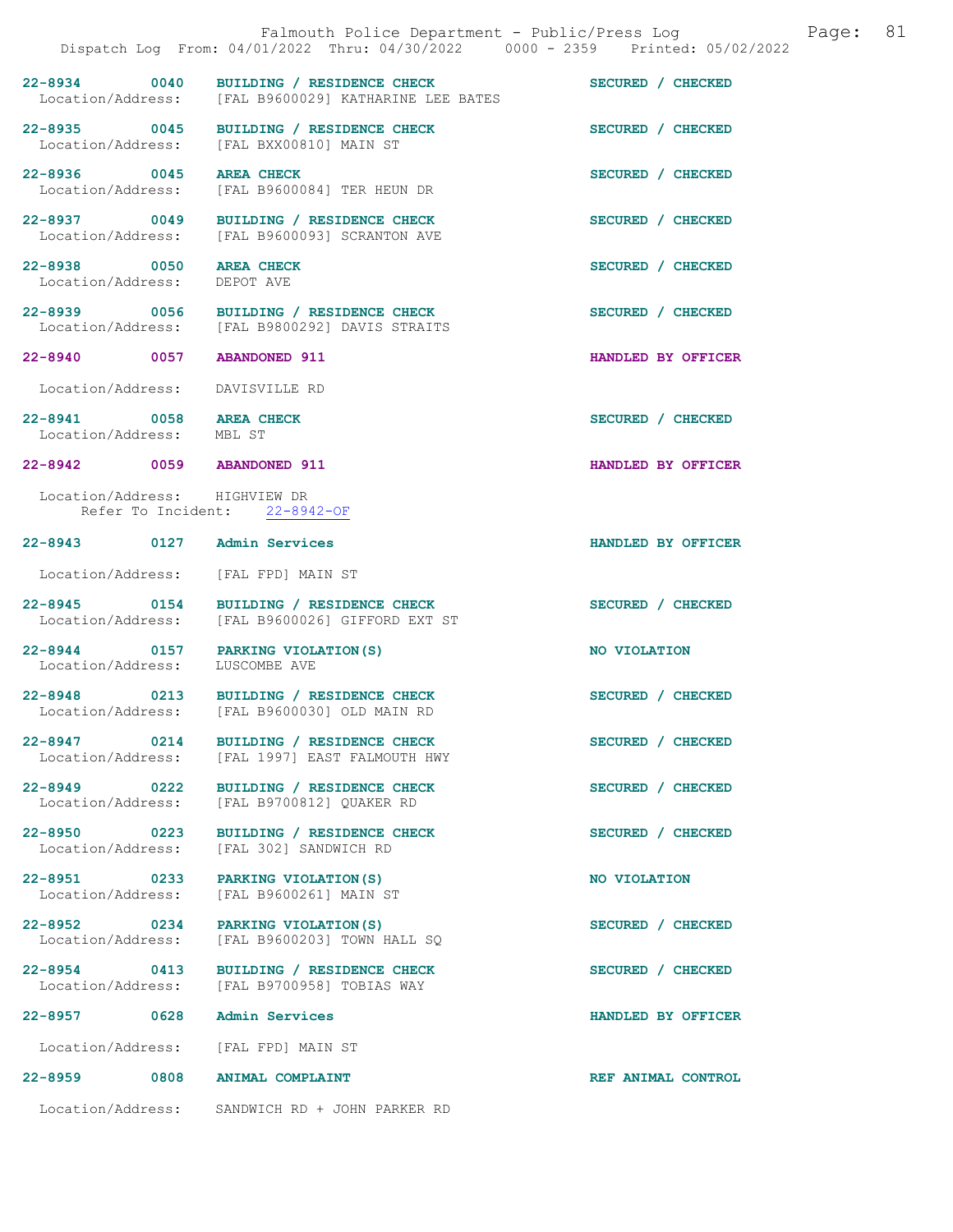| 22-8960 0843 ALARM, BURGLAR                              |      |                                                                                                           | CANCELLED INCIDENT |
|----------------------------------------------------------|------|-----------------------------------------------------------------------------------------------------------|--------------------|
|                                                          |      | Location/Address: [FAL 3176] DAVIS STRAITS                                                                |                    |
|                                                          |      | 22-8961 0941 SUSPICIOUS PERSON(S)<br>Location/Address: EDGEWATER DR EAST<br>Refer To Incident: 22-8961-OF | <b>REPORT</b>      |
| 22-8964 1041 AREA CHECK                                  |      |                                                                                                           | HANDLED BY OFFICER |
|                                                          |      | Location/Address: [FAL 1059] MAIN ST                                                                      |                    |
| 22-8965 1126 PRESERVE PEACE                              |      |                                                                                                           | HANDLED BY OFFICER |
|                                                          |      | Location/Address: [FAL BXX00016] TEATICKET HWY                                                            |                    |
| 22-8966 1132                                             |      | ANIMAL COMPLAINT                                                                                          | REF ANIMAL CONTROL |
|                                                          |      | Location/Address: SEACOAST SHORES BLVD + SACHEM DR                                                        |                    |
| 22-8967 1142                                             |      | <b>AREA CHECK</b>                                                                                         | CANCELLED INCIDENT |
|                                                          |      | Location/Address: [FAL B0200069] TEATICKET HWY                                                            |                    |
| 22-8968 1219                                             |      | <b>AREA CHECK</b>                                                                                         | CANCELLED INCIDENT |
|                                                          |      | Location/Address: [FAL B9600030] OLD MAIN RD                                                              |                    |
| 22-8969 1259                                             |      | PRESERVE PEACE                                                                                            | HANDLED BY OFFICER |
| Location/Address: JERICHO PATH                           |      |                                                                                                           |                    |
| 22-8970 1307 Admin Services                              |      |                                                                                                           | HANDLED BY OFFICER |
|                                                          |      | Location/Address: [FAL BXX00810] MAIN ST                                                                  |                    |
| Location/Address:                                        |      | 22-8974 1424 ID Theft / Fraud<br>BAROUE DR<br>Refer To Incident: 22-8974-OF                               | <b>REPORT</b>      |
| 22-8975 1432 AREA CHECK                                  |      |                                                                                                           | <b>UNFOUNDED</b>   |
| Location/Address: FRESH POND RD                          |      |                                                                                                           |                    |
| $22 - 8976$                                              | 1435 | SPEEDING MOTOR VEHICLE (S)<br>Location/Address: [FAL B9701135] PALMER AVE                                 | UNABLE TO LOCATE   |
|                                                          |      | 22-8980 1519 LOUD MUSIC / PARTY / NOISES                                                                  | HANDLED BY OFFICER |
|                                                          |      | Location/Address: [FAL B9800715] OX BOW RD                                                                |                    |
| 22-8982 1531 CHECK WELFARE                               |      |                                                                                                           | HANDLED BY OFFICER |
| Location/Address: TOBEY LN                               |      |                                                                                                           |                    |
|                                                          |      | 22-8983 1554 CRASH<br>Location/Address: RT 151 + FORDHAM RD<br>Refer To Accident: 22-8983-AC              | <b>REPORT</b>      |
|                                                          |      | 22-8987 1608 RECOVERED PROPERTY<br>Location/Address: [FAL FPD] MAIN ST<br>Refer To Incident: 22-8987-OF   | <b>REPORT</b>      |
|                                                          |      | 22-8986 1609 BUILDING / RESIDENCE CHECK<br>Location/Address: [FAL B9600051] HATCHVILLE RD                 | SECURED / CHECKED  |
| 22-8990 1615 ALARM, BURGLAR<br>Location/Address: DALE DR |      |                                                                                                           | SECURED / CHECKED  |
| 22-8994 1737 AREA CHECK                                  |      |                                                                                                           | UNABLE TO LOCATE   |